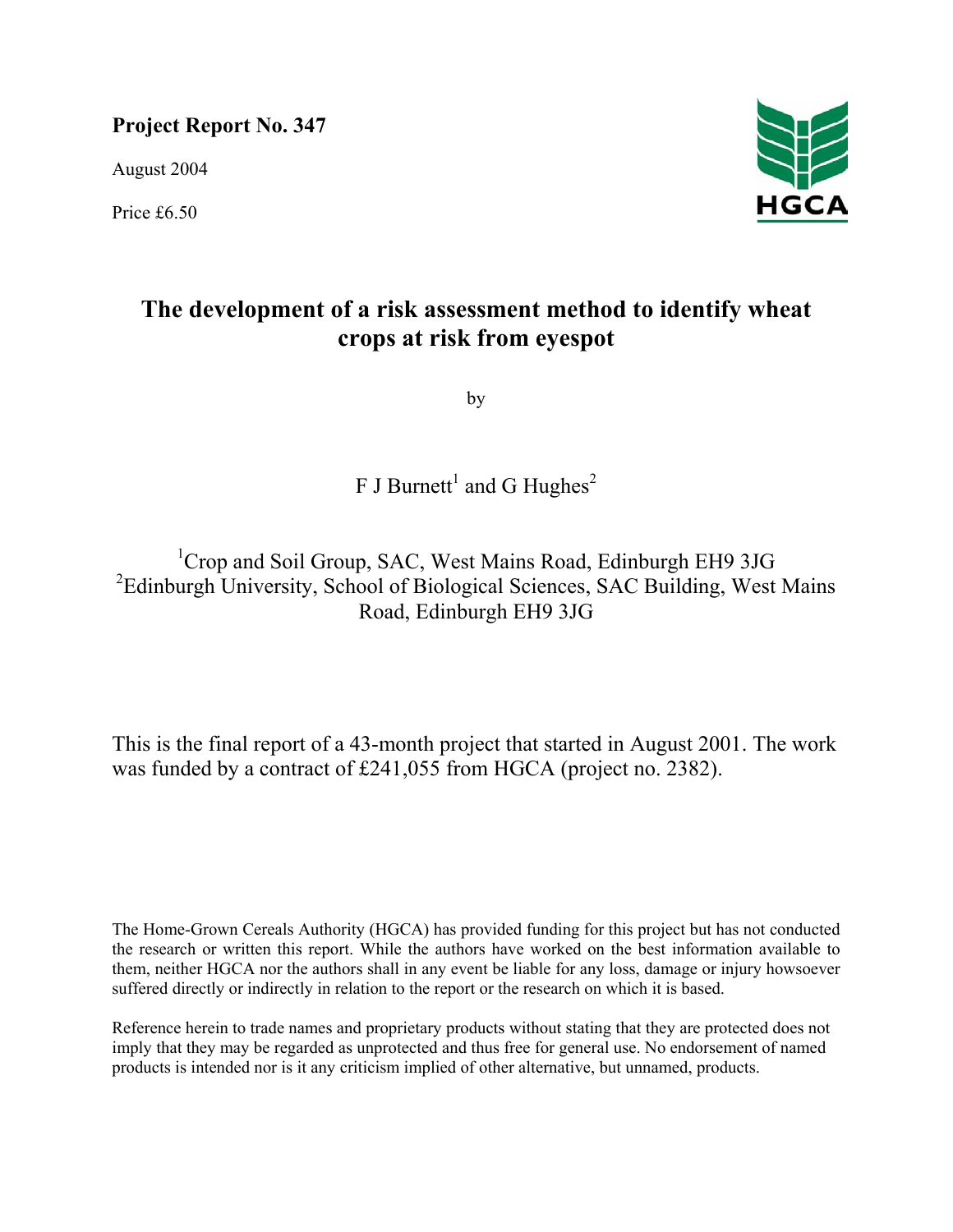# **TABLE OF CONTENTS**

| SAMPLING AND ASSESSMENT DETAILS FOR PARTS A AND B:  19 |  |
|--------------------------------------------------------|--|
|                                                        |  |
|                                                        |  |
|                                                        |  |
|                                                        |  |
|                                                        |  |
|                                                        |  |
|                                                        |  |
|                                                        |  |
|                                                        |  |
|                                                        |  |
|                                                        |  |
|                                                        |  |
|                                                        |  |
|                                                        |  |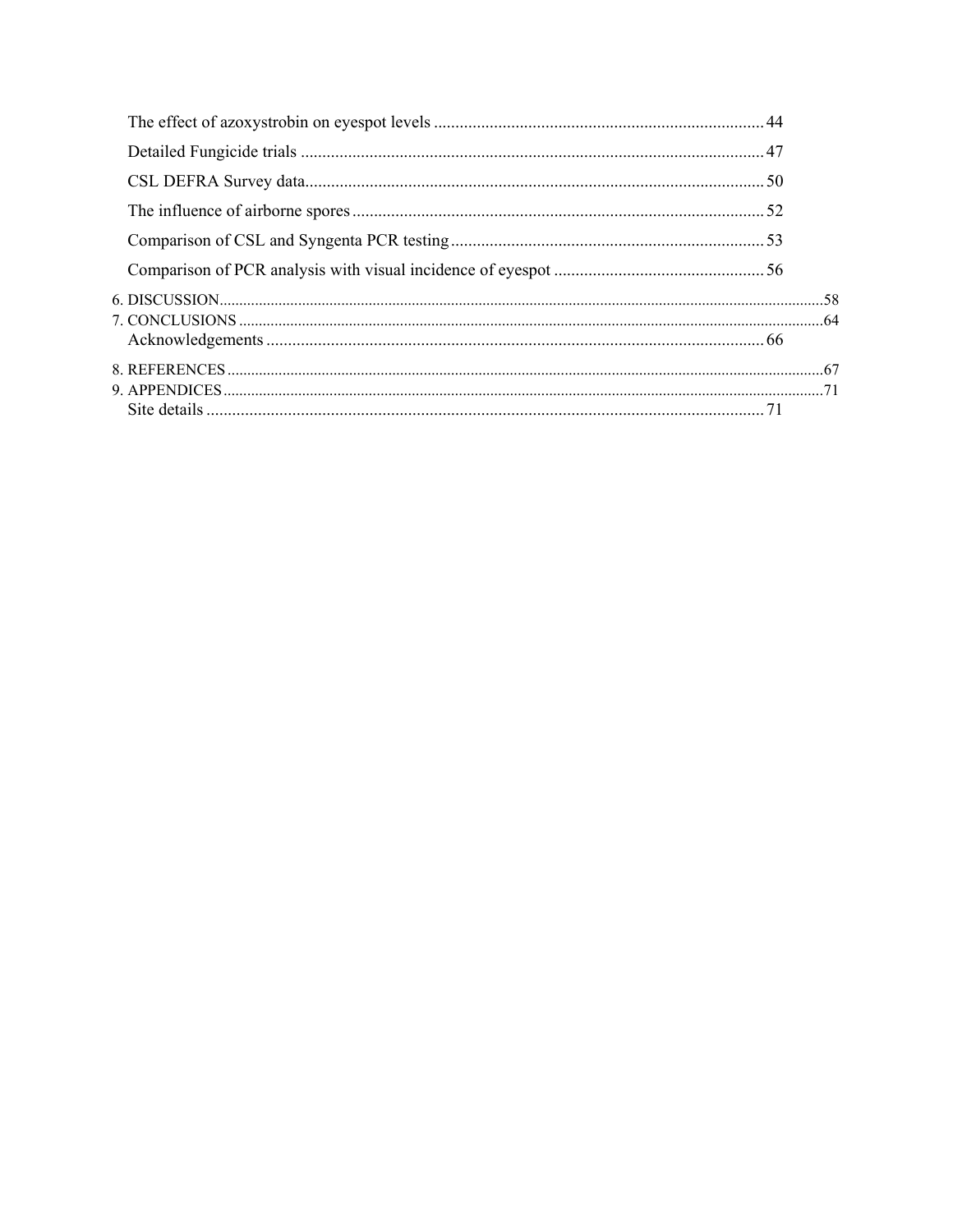### **1. ABSRACT**

The aim of the project was to develop a risk algorithm allowing growers to accurately determine the need for eyespot treatment in their wheat crop. Over three seasons, commercial crops and detailed fungicide trials were evaluated to test the influence of agronomic factors on eyespot development and to judge the cost effectiveness of treatment. Many factors affected disease outcome. Soil type, sowing date, previous crop, presence of eyespot at stem extension, spring rainfall and tillage were identified as being significant influences, independent of other factors. For development of the risk algorithm, an additive measure of risk was adopted to form a single explanatory variable, incorporating elements of the individual risk factors identified as useful predictors of the probability of eyespot, scaled according to their contribution to overall risk. To facilitate calculation by users, these values were scaled as follows:

| <b>Factor</b>        | Level            | <b>Risk points</b> |
|----------------------|------------------|--------------------|
|                      |                  |                    |
| Sowing date          | $\leq 6$ October | $\theta$           |
|                      | $> 6$ October    | 5                  |
| Eyespot GS 31-32     | $\leq 7\%$       | $\theta$           |
|                      | $> 7\%$          | 10                 |
| Rain (mm) in March / | $\leq 170$ mm    | $\Omega$           |
| April / May          | $>170$ mm        | 5                  |
| Tillage              | Minimum till     | $\mathbf{0}$       |
|                      | Plough           | 10                 |
| Soil type            | Light            | $\theta$           |
|                      | Medium           | 1                  |
|                      | Heavy            | 5                  |
| Previous crop        | Non-host         | $\boldsymbol{0}$   |
|                      | Other cereal     | 10                 |
|                      | Wheat            | 15                 |

The maximum risk score a crop could be assigned was 50. Two treatment thresholds were set, a risksensitive threshold and a risk-tolerant threshold. The risk-sensitive threshold treatment was set at 20 points, predicting a final disease incidence of 30%. Using the risk-tolerant threshold, treatment would not be triggered until 29 risk points were accumulated which would predict a final disease incidence of 45%. This approach allows flexibility on the part of the user in determining what level of risk is acceptable to them.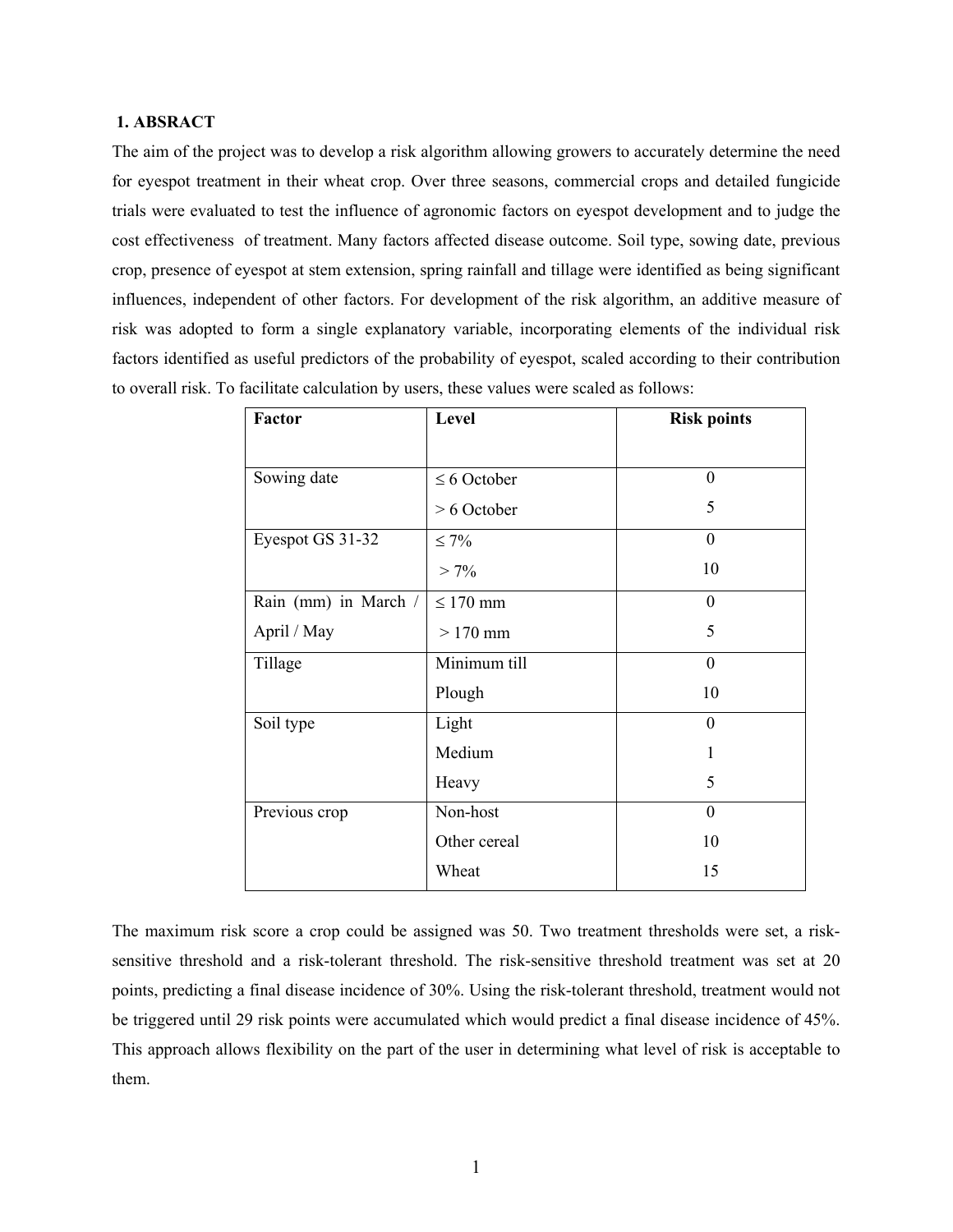#### **2. SUMMARY**

The aim of the project was to develop a risk algorithm allowing growers to accurately predict the need for eyespot treatment in their wheat crop. The relative influences of factors such as previous cropping, cultivation method, drilling date, varietal resistance, straw removal method, level of eyespot in the crop at stem extension, region, soil type and weather were investigated. Survey sites in commercial crops and detailed fungicide trials were evaluated to test the influence of these factors on eyespot development and to judge the cost effectiveness of treatment. Samples were collected to assess disease progress visually and by analysis of eyespot DNA over three seasons, starting in the autumn of 2000 and continuing until the 2003 harvest.

Analysis of the data set showed that many agronomic factors affected disease outcome. Using logistic regression the probability of eyespot was modelled as a linear combination of explanatory variables, from which the probability of a treatable level of eyespot developing was calculated. Soil type, sowing date, presence of eyespot at stem extension, spring rainfall and tillage were selected as being significant influences, independent of other factors. These were attributed risk weightings in the model. For development of the risk algorithm, an additive measure of risk was adopted to form a single explanatory variable (the Risk Score), incorporating elements of the individual risk factors identified as useful predictors of the probability of eyespot, scaled according to their contribution to overall risk.

A useful predictor is one that can discriminate between crops that will need treatment for eyespot and those that will not, on the basis of information obtained at a sufficiently early stage of the growing season to enable action to be taken. No predictor can be entirely perfect as not all the variability in crops which causes them to fall into a 'treat' or 'don't treat category' can be explained by a statistical model. By setting a threshold 'risk score', imperfect discrimination means that some crops that really need treatment will fall below this threshold and some that really do not need treatment will fall above this threshold. Since different users may respond differently to these two different types of error, users should ideally be able to modify the threshold risk score to suit their own attitude to risk. It follows that predictors, such as the one described here are best considered as guidelines to be used as part of the crop protection decision making process, rather than rules that are meant to be followed without wider consideration of the circumstances in which the decision is made.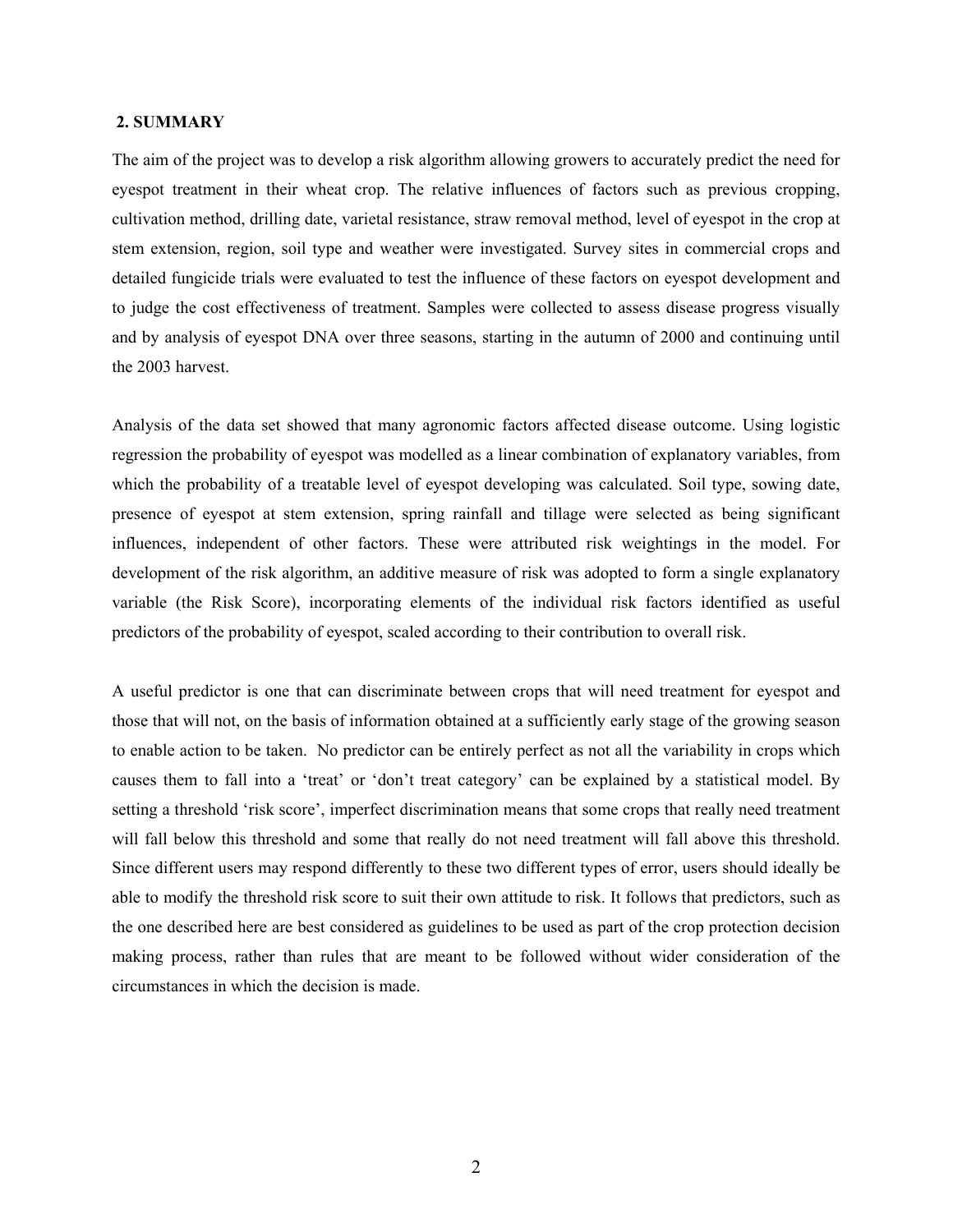| <b>Factor</b>        | Level            | <b>Risk points</b> |
|----------------------|------------------|--------------------|
|                      |                  |                    |
| Sowing date          | $\leq 6$ October | $\theta$           |
|                      | $> 6$ October    | 5                  |
| Eyespot GS 31-32     | $\leq 7\%$       | $\mathbf{0}$       |
|                      | $> 7\%$          | 10                 |
| Rain (mm) in March / | $\leq 170$ mm    | $\mathbf{0}$       |
| April / May          | $>170$ mm        | 5                  |
| Tillage              | Minimum till     | $\mathbf{0}$       |
|                      | Plough           | 10                 |
| Soil type*           | Light            | $\mathbf{0}$       |
|                      | Medium           | 1                  |
|                      | Heavy            | 5                  |
| Previous crop        | Non-host         | $\theta$           |
|                      | Other cereal     | 10                 |
|                      | Wheat            | 15                 |

1. Risk-sensitive user - treatment triggered at a Risk Score of 20

2. Risk-tolerant user - treatment triggered at a Risk Score of 29

\*There was an increased risk of eyespot with brash or limestone soils but as this effect was identified from a limited number of sites it could not be included in the model. While this effect needs further investigation, for practical purposes adding a further 5 risk points would reflect the increased risk observed.

The maximum number of accumulated risk points a crop could be assigned was 50. Two treatment thresholds were set – a risk-sensitive threshold and a risk-tolerant threshold. This allows flexibility on the part of the user in determining what level of risk is acceptable to them. The risk-sensitive threshold was set using an external reference for yield loss from eyespot such that a final incidence of 30% eyespot at the end of the season would be worthwhile to treat. Using the data generated in the project the disease loss from eyespot was less than would be predicted by the external reference and the risk-tolerant threshold was set at this level whereby a predicted final incidence of 45% would trigger treatment. These thresholds were used to model the data and assign the risk points.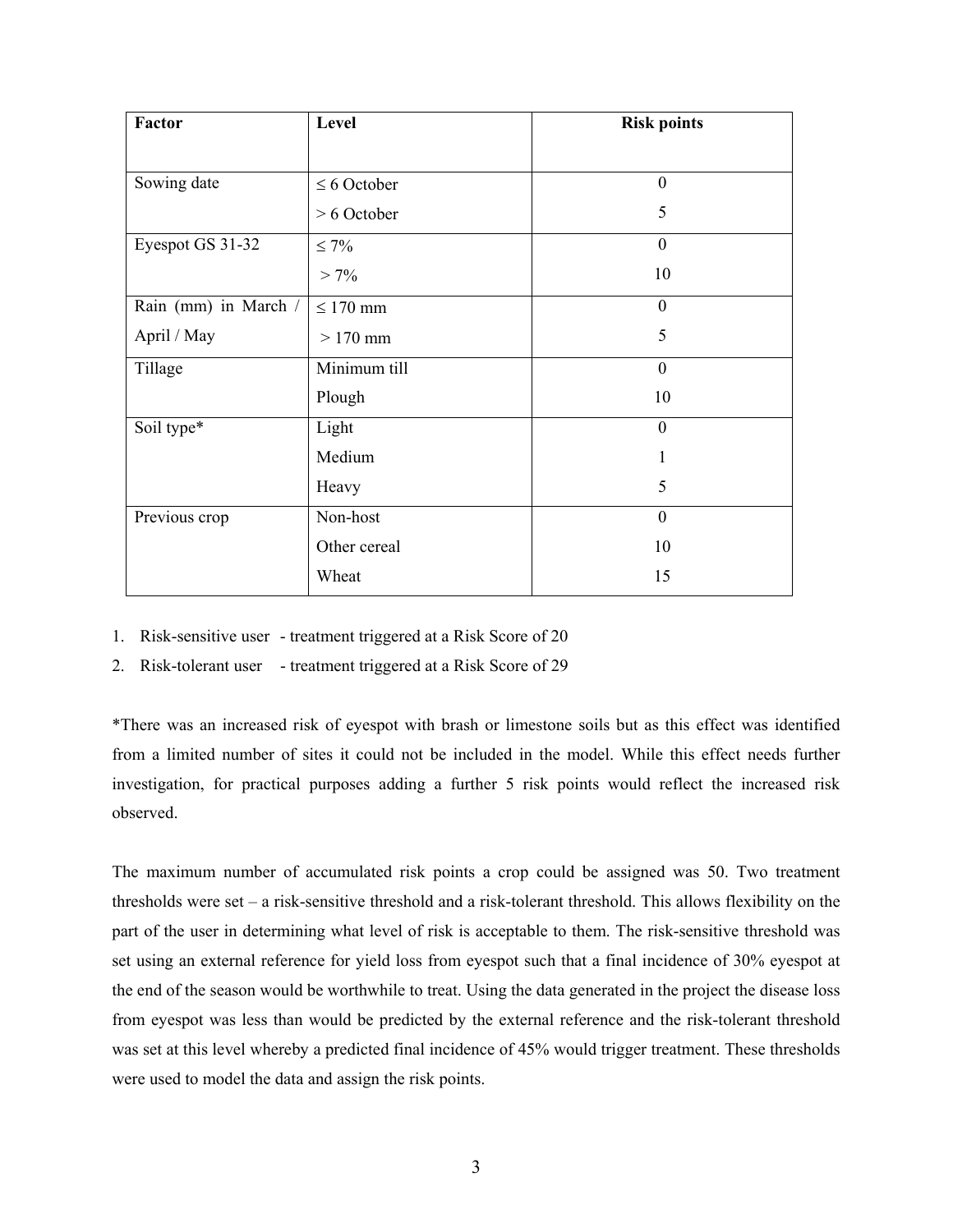Receiver Operating Characteristic (ROC) curves provide a methodology for validation of guidelines for diagnostic decision-making when a binary (yes/no) decision is called for. The ROC curves generated in this project provide initial validation of the model in that they show the characteristic plot of a useful predictor. They also provide an opportunity for flexible implementation of decision guidelines as the ROC curves show the balance of risks associated with each threshold Risk Score. Thus, a very risksensitive user could choose to operate at a lower threshold Risk Score than 20. Similarly, a very risktolerant user could choose to operate at a higher threshold Risk Score than 29.

As well as generating a risk algorithm to allow growers to predict the need for treatment, the work also provided useful insights on the status of the eyespot population and responses to fungicides in trials. The data generated in this project confirmed the poor capability of eyespot levels at stem extension in predicting the level of eyespot that would develop in the crop.

PCR pathotyping showed that the majority of crops in the period of the project had a mixed infection of *Oculimacula acuformis* (R type) and *O. yallundae* (W type). R and W types were present in almost equal proportions which represent an increase in W type over the previous few seasons. Cyprodinil was used as a standard in all trials, and reduced eyespot levels. Prochloraz was also used in some trials. Effective control was also seen following prochloraz treatment which may reflect the higher levels of W type eyespot seen as this fungicide is known to control W type more effectively than it controls the R type. The use of azoxystrobin in the trials gave a consistent increase in eyespot levels where it was applied at stem extension. In one season this was related to a decrease in sharp eyespot levels although there was no direct correlation between levels of the two diseases in the data set as a whole.

Spore trapping revealed the presence of airborne spores of *O. acuformis*. This confirmed that there is a risk from surrounding crops even in true first wheats and may be one reason why the influence of previous cropping was relatively small.

It remains to validate the model in a commercial context but the model developed should allow growers to determine the need for treatment in their crops.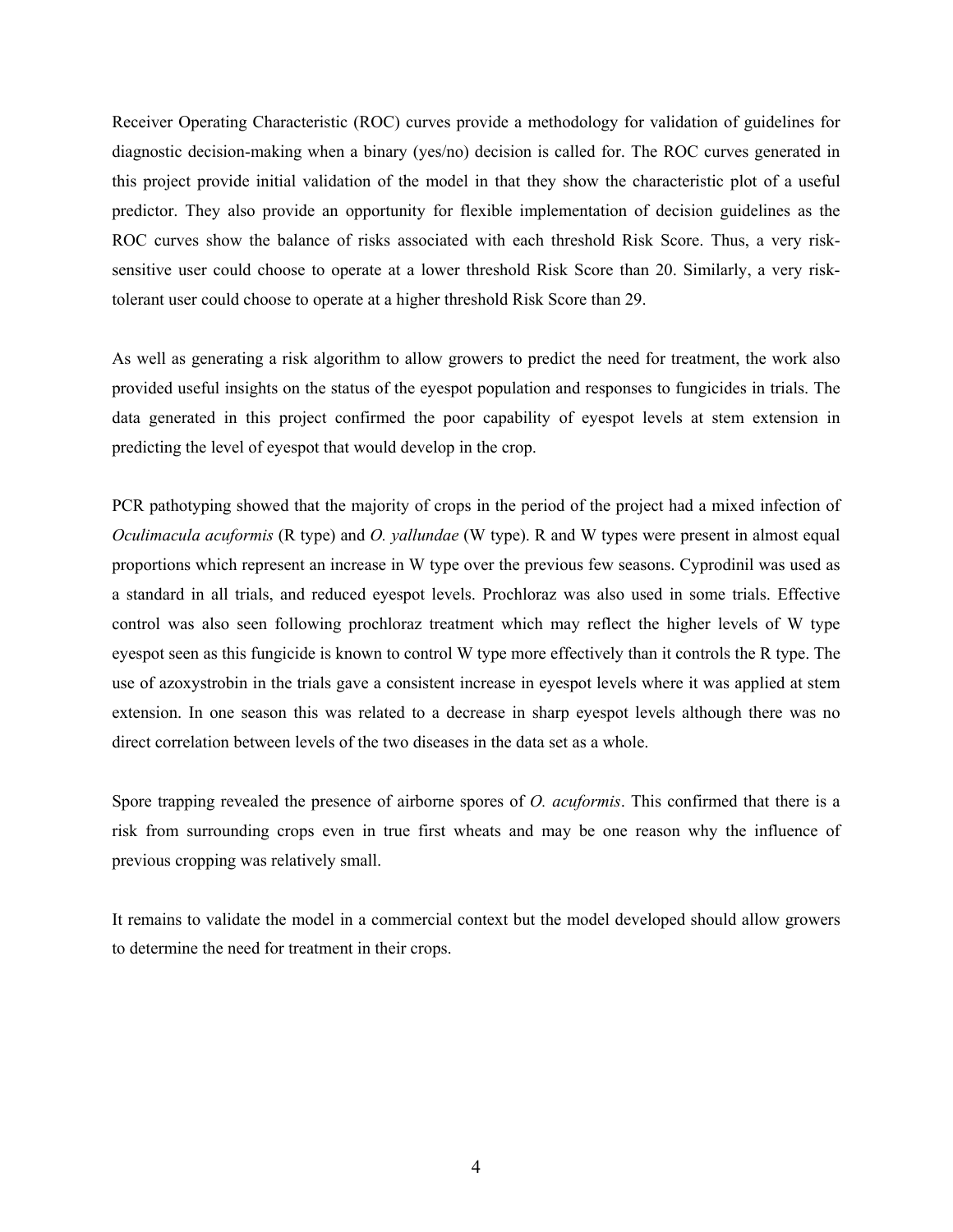#### **TECHNICAL DETAIL**

### **3. INTRODUCTION**

A complex of diseases infects the stem base in wheat of which eyespot is the most common and the most damaging. There are two species of fungal pathogen that cause eyespot which are common in the UK: *Oculimacula yallundae* (formerly know as *Tapesia yallundae*) and *Oculimacula acuformis* (formerly known as *Tapesia acuformis*) (Crous *et al*., 2003). *O.yallundae* is still commonly referred to as 'W type' eyespot and *O. acuformis* as 'R type' eyespot, referring back to a previous name change when they were both thought to be pathotypes of *Pseudocercosporella herpotrichoides*. The W and R type nomenclature refers to their relative pathogenicity. W type is highly pathogenic on wheat, but less so on barley and on rye, while the R type is equally pathogenic on wheat, barley and rye (Scott *et al*., 1975).

The symptoms of eyespot at the end of the season are of oval, eye-shaped lesions on the stem base, with a diffuse brown margin. The disease blocks the movement of water and nutrients upwards in the plant leading to reduced yield and smaller grains. In severe infections the stem becomes brittle and can lead to lodging. Stiffer strawed varieties and improved use of growth regulators mean that lodging is now much less common. In the early stages of infection symptoms are much less clear and may appear as just small, honey brown smudges on the outer leaf sheaths. Symptoms are often confounded by the presence of other stem base diseases like *Fusarium* spp. and sharp eyespot (*Rhizoctonia cerealis*).

Early field work on eyespot control was carried out on the W type (*O. yallundae*) which predominated at the time. R type had become the dominant species in the UK by the mid 1980s (King & Griffin, 1985; Nicholson and Turner, 2000). There are differences in the infection processes for the two eyespot species. The R type has a more random and slower initial phase of growth than the W type that grows faster after germination (Daniels, 1993 (a)). The R type will invade all cell parts after it has penetrated the host whereas the W type will only infect the cell wall. After the formation of infection plaques R type plaques are more compact and symmetrical in comparison to the W type, probably due to its slower growth. R type isolates develop more slowly on leaf sheaths and on stems than W type isolates (Goulds & Fitt, 1990). They therefore are less likely to show visual browning and lesions early in the season when compared to the W type.

#### **Yield losses from eyespot**

The yield loss associated with eyespot infection and its impact on crop lodging is unclear. Sutherland  $\&$ Oxley (1993) found that early fungicide use at GS 31 did not always result in an increase in yield.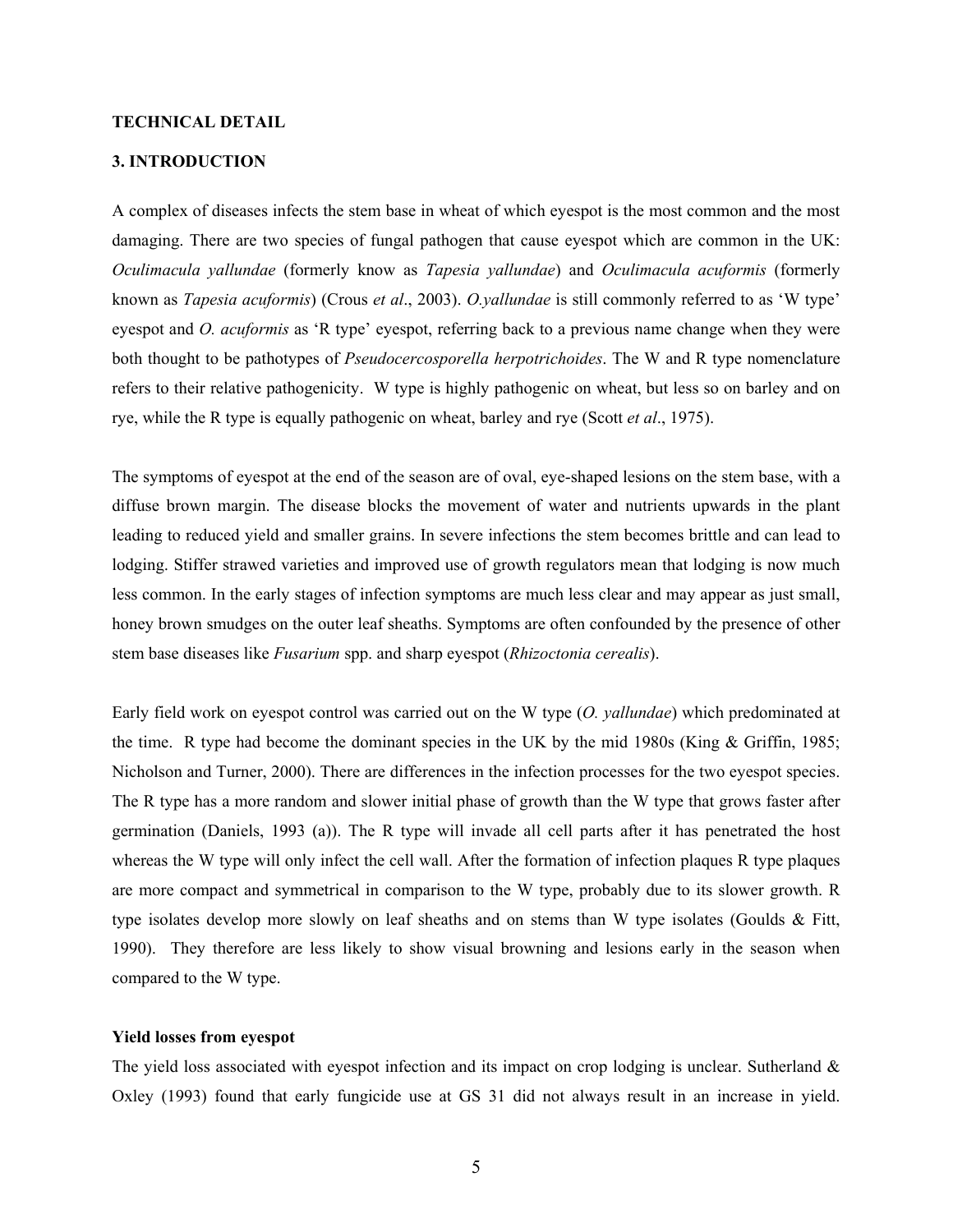Clarkson (1981) found a correlation between eyespot severity and individual plant yield loss. Scott & Hollins (1978) also showed a relationship between eyespot and yield, but reported that the correlation between yield loss and lodging was stronger. The yield loss model by Scott and Hollins (1978) is commonly used to estimate losses from eyespot as follows:

% yield loss = 0.1  $\chi_1$  + 0.36 $\chi_2$  where  $\chi_1$  = % incidence of moderate eyespot and  $\chi_2$  = % incidence of severe eyespot.

Trials carried out by SAC in the course of an HGCA funded project looking at the biology and control of eyespot (Project No. 0015/1/91) found that there was a significant association between eyespot levels and yield. Although lodging was also shown to be associated with yield loss, the correlation was not as strong as that between eyespot and yield. There was also a significant correlation between eyespot and lodging (Burnett & Oxley, 1996).

The work of Scott and Hollins (1978) related to a period when W type eyespot was prevalent. It has been hypothesised that because the R type tends to infect later it is not damaging to yield but the work of Burnett and Oxley (1996) related to a site that was predominantly R type. Work at Harper Adams from 2000-2003 (Ray, *pers. com*.) showed a significant negative correlation between R type infection and yield loss such that percentage yield loss = -0.02 $\chi$  + 11.97 for the variety Consort, where  $\chi$  was the % eyespot incidence at GS 69.

### **Fungicide treatment for eyespot**

Eyespot is conventionally controlled in winter wheat crops with a fungicide spray at early stem extension between growth stages Zadoks 30 to 32 (Anon, 1987; Burnett *et al*., 1997), often applied as a split treatment. Previous HGCA funded work has identified prochloraz and cyprodinil as the two most effective fungicides for control of common eyespot and resultant yield benefit.

Work carried out for HGCA Project Report 150 showed that both fungicides were more effective at controlling W type than the R type. The greater efficacy of the two fungicides against the W type in that study concurs with reports in the literature. Prochloraz has been reported to control the W type better than the R type (Bateman *et al*., 1986) and cyprodinil showed better control of the W type in work carried out in France (Migeon *et al*., 1995).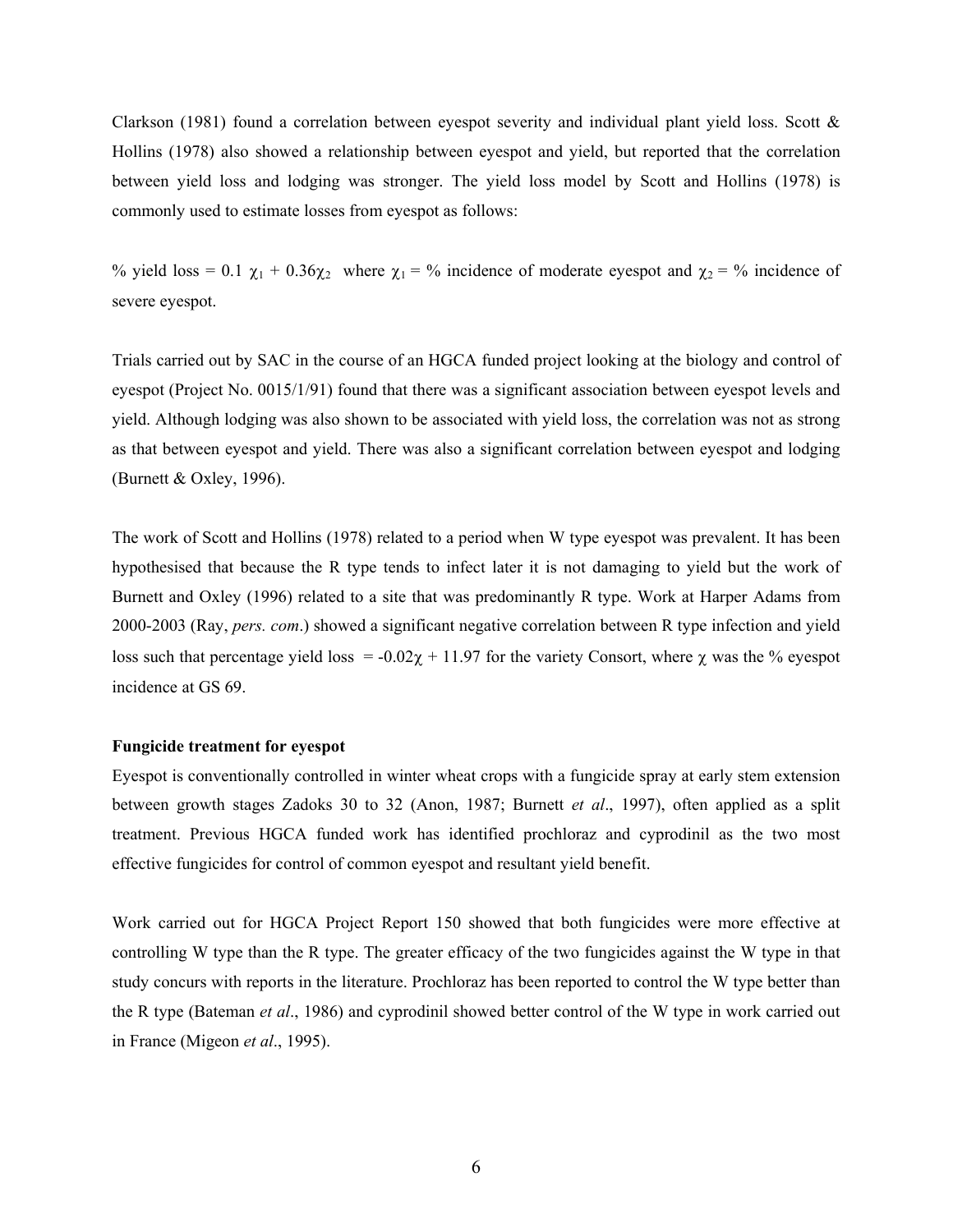HGCA Project Report 150 (Burnett *et al*., 1997) reports that control following treatment with prochloraz or cyprodinil was temporary. Populations of both R and W type eyespot recovered following treatment, so that the key to effectively reducing the degree of visual symptoms and the damage to the plant at the end of the season, was timing the fungicide application to achieve the longest respite from the disease possible. The optimum timing differed for prochloraz and cyprodinil. Prochloraz had to be applied early in the season, during tillering, for maximum effect on eyespot levels. Cyprodinil as more effective if applied after the start of stem extension. Spraying outside the optimum window allowed the eyespot populations to recover following treatment even if initial reductions in eyespot were achieved. Prochloraz applied too late did not reduce the eyespot population by enough for the reduction to be maintained until the end of the season. In contrast cyprodinil applied too early achieved an initial reduction that was not be maintained until the end of the season. Both active ingredients reduced W type eyespot levels. Prochloraz did reduce R type eyespot levels following spaying but cyprodinil gave the more persistent reduction of the R type.

Several other fungicides also claim activity against eyespot. The use of flusilazole, once widely used on wheat for eyespot control, was superseded by prochloraz (Burnett *et al*., 1997). Krexoxim-methyl plus epoxiconazole (as in the product Landmark) has a label claim for a reduction in eyespot rather than control (UK Pesticide Guide 2004). Two new products are at or approaching market. Flexity TP (http://www.pesticides.gov.uk/PSD\_Databases/products/bbcrop-ap.cfm) with the active ingredients metrafenone and fenpropimorph was approved for the 2004 season and will reduce eyespot levels if applied at stem extension. Prothioconazole will be launched in 2005 and will also have a label claim for eyespot control.

#### **Sharp eyespot**

Sharp eyespot is caused by the soil borne fungus *Rhizoctonia solani*. The fact that it is ubiquitous in soils and also has a very wide host range means that there is no form of rotational control. All cereal crops can be affected, but as with other stem base diseases spring crops tend not to be severely affected. Winter wheat is the most susceptible of the cereals and there is no form of varietal resistance. The disease tends to be favoured by cool, dry conditions and therefore some fields are more prone to the disease than others.

Sharp eyespot causes symptoms very similar to those of common eyespot. The disease infects through outer leaf sheaths and causes eye-like lesions that have a much more defined edge and paler centre than those of common eyespot. Early in the season the lesions may have a more shredded appearance on the leaf sheaths than common eyespot. Mature lesions on the stem with sharp eyespot often contain a purplish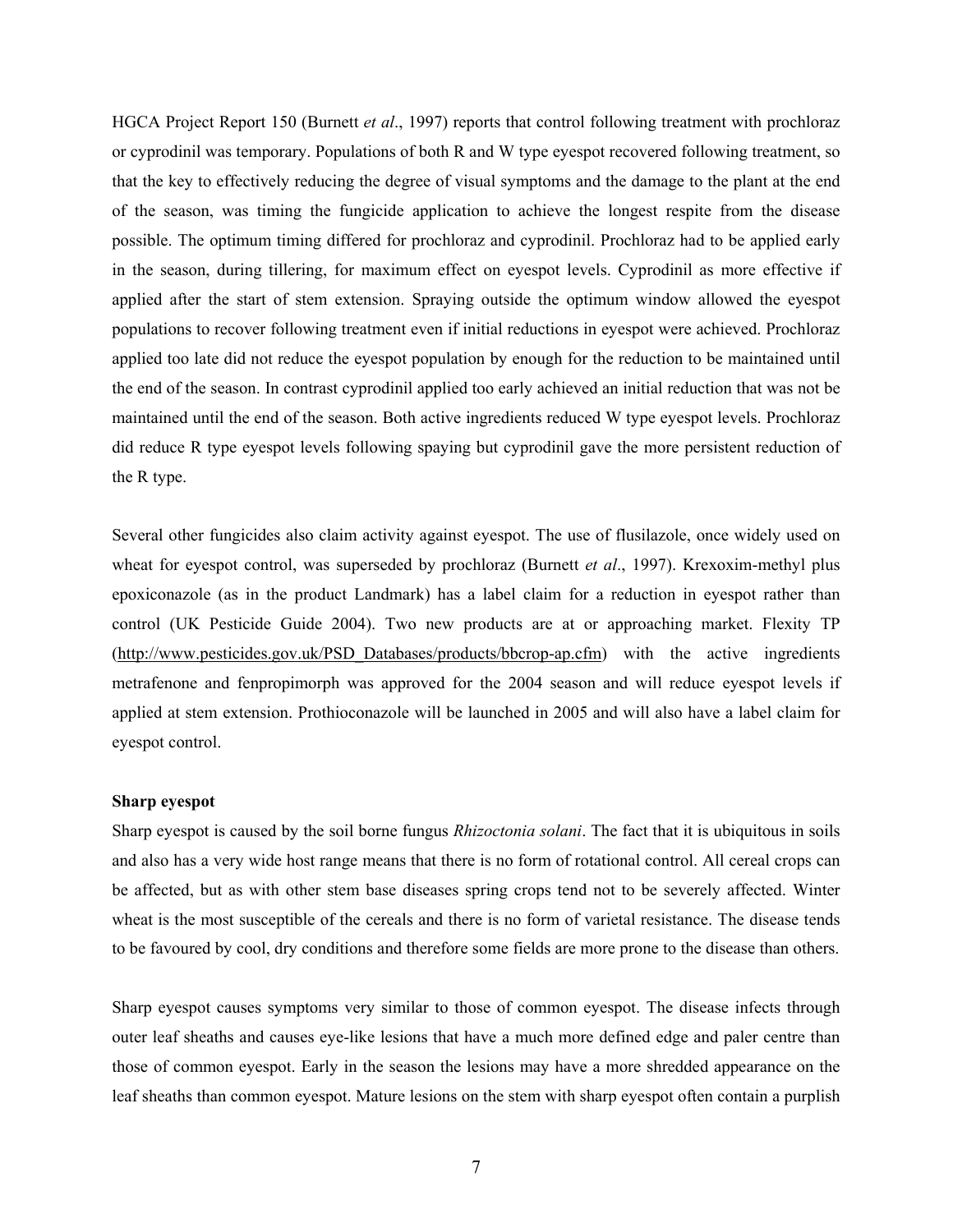mycelial growth that can be scraped off and later in the season flat sclerotia or resting bodies forms against the stem and between leaf sheaths. Lesions have a slightly oblique shape are often seen as multiple lesions extending far up the stem. As with the other stem base diseases, sharp eyespot reduces uptake through the stem and as a consequence can cause shrivelled grains, reduced yields and whiteheads as well as weakening the stem so that lodging is more likely. It is generally perceived to be less damaging than common eyespot in terms of yield losses.

Burnett (1999) found a negative correlation between sharp eyespot and eyespot incidence, and found evidence that the fungicide azoxystrobin (as in the product Amistar) reduced sharp eyespot levels in the field. This raises the possibility that fungicides applied for foliar disease control may alter the balance of pathogens present on the stem base. Asoxystrobin has a label claim for the root disease take-all if applied at stem extension and this could potentially make eyespot problems more severe by removing the competition effect exerted by sharp eyespot. Competition effects between plant pathogens have been documented by several researchers (McRoberts *et al.,* 2003).

### **Predicting eyespot risk**

As treatment decisions have to be made early in the season if eyespot is to be targeted, disease risk assessment and prediction has been the aim of many research projects, with the objective of determining a threshold level of eyespot early enough in the season to identify crops where control of eyespot would be cost effective. Some schemes have relied on weather data, but this does not allow for the loss of lesions that either die out or are shed with the outer leaves and never penetrate the stem (Polley and Clarkson, 1978). The threshold scheme for identifying crops at risk of eyespot was based on assessing the number of stems infected at the start of stem extension and recommending treatment if an incidence of more than 20% of lesions penetrating to the stem is found (Anon, 1987; Jones, 1994).

Eyespot assessment in the spring, however, has long been recognised as an unreliable indicator of subsequent disease progress (Scott and Hollins, 1978). Hughes *et al*., 1999 demonstrated the fallibility of this threshold method and concluded that while it would identify correctly those crops that passed the threshold at stem extension as being those that would benefit from treatment it would miss all those that had not passed the threshold but would go on to develop serious infections. HGCA-funded work confirmed the poor predictive capability of a threshold approach to treatment (Burnett *et al*., 2000).

This threshold was developed when W type of eyespot predominated whereas the R type is now more common (King and Griffin, 1985; Nicholson and Turner, 2000). The fungicides most commonly used on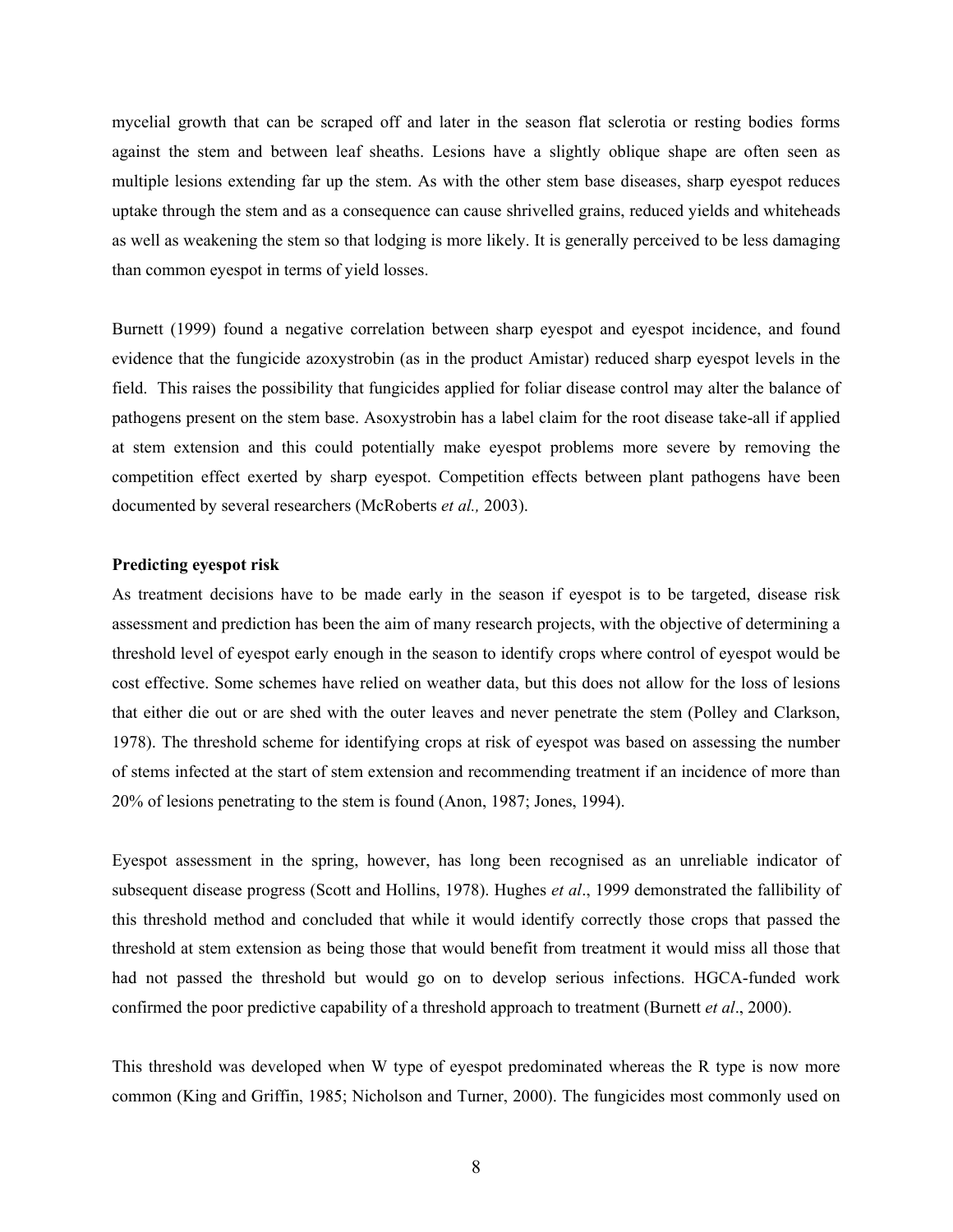wheat over the last 20 years were members of the DMI group which act differentially on the two types, and are far more effective in controlling the W type. This may be one reason why the R type now predominates throughout the UK. The R type often infects later and then increases fast which may make it less suitable for meeting the threshold criteria. The wheat type tends to cause more cell browning as it infects the stem and therefore may have been easier to assess as a visual threshold. HGCA Project Report 150 found that in one season there was a significant correlation between W type levels at stem extension and the final levels at the end of the season, indicating how thresholds may have been more effective when the W type was the dominant type of eyespot in the UK. In view of the changes in fungicides, in wheat cultivars and in the eyespot pathogen population itself since the currently recommended threshold was devised it clearly needed to be revised.

Diagnostics are a useful tool for accurate identification of the pathogens in the stem base complex (Nicholson *et al*., 1997). The advances in PCR diagnostics mean that the progress of the diseases can be followed accurately throughout the season and the two eyespot pathogens can be differentiated for the first time. Diagnostics have not, however, helped in determining a threshold for eyespot treatment and it is clear from previous work that eyespot is very often absent, or present at only low levels at stem extension, but can develop into a serious disease by the end of the season. An analysis of the amount of pathogen DNA in untreated plots in SAC trials between 1995 and 1998 (HGCA Project Report Nos. 150 and 200) showed no correlation between eyespot DNA levels at any point in the season before GS 65 and the final levels that developed by the end of the season.

Identifying crops at risk from eyespot requires further study. At present taking account of other risk factors such as sowing date and previous cropping would seem to be a more successful approach to identifying crops that would benefit from an eyespot spray, than would the use of thresholds.

#### **Agronomic influences**

The severity of disease development as a result of infection by eyespot is determined by agronomic as well as environmental factors. Conidia are spread to the host plant by rain splash from trash in the soil, so levels of trash are potentially important. The mycelium then penetrates the coleoptiles or leaf sheaths of the host plant. Infection is localised at the stem base; it seldom infects above the second node and does not colonise leaf or root tissue. The infection can proceed through several leaf layers to eventually penetrate the stem. The development of the disease is favoured in the UK by mild, wet weather in winter and cool damp weather in spring. Eyespot is most severe in early-sown crops and can be reduced in high risk fields by late sowing and crop rotation (Cook, 1993).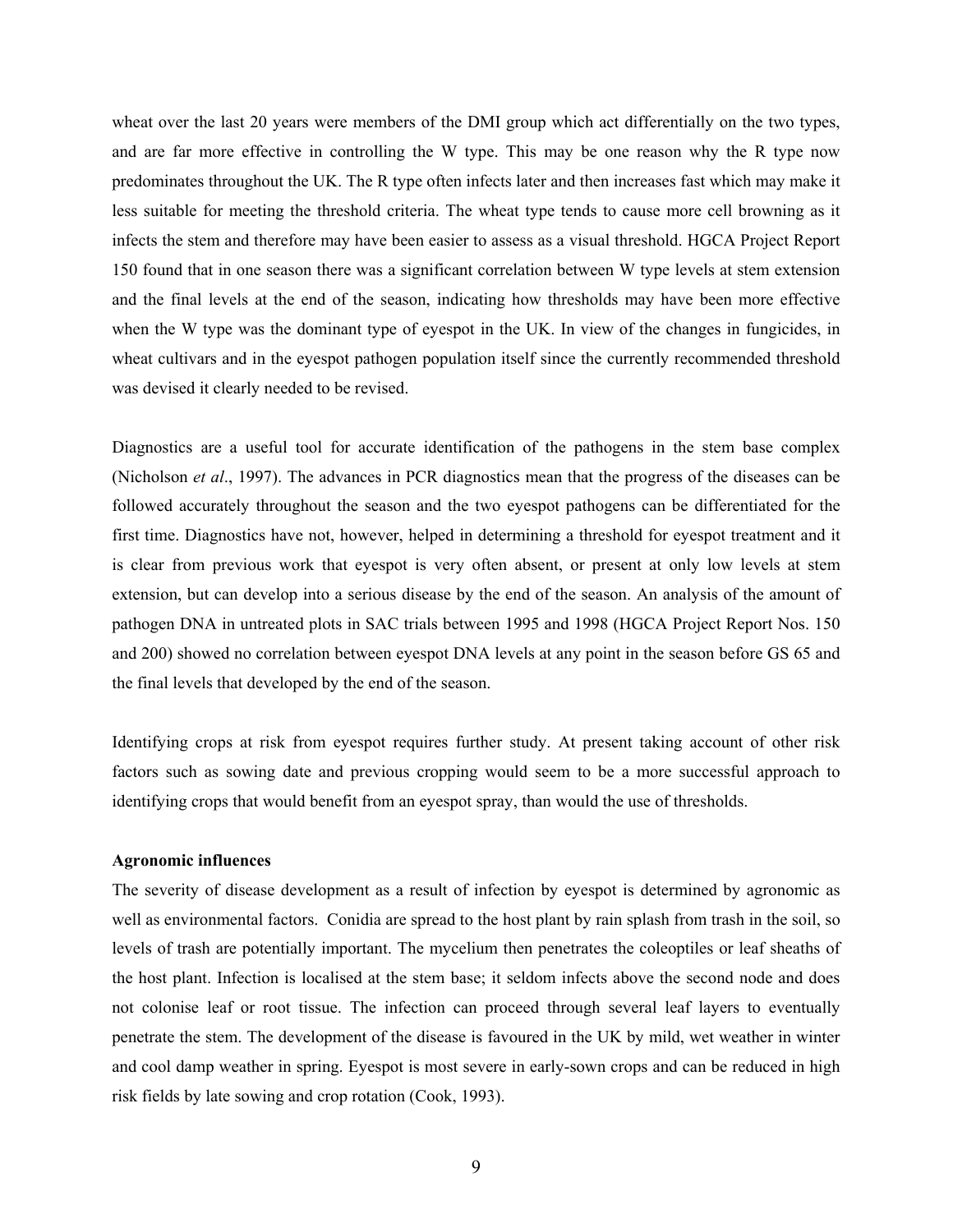There is also evidence that tillage can influence eyespot levels. For example minimum tillage has been observed to reduce eyespot levels in crops, when compared to crops established through ploughing (Jalaluddin and Jenkyn, 1996). There is no understanding of the mechanism for this effect which may be due to increased populations of bacterial or fungal antagonists, or to the dispersal of spores more rapidly from stubble on the surface compared to stubble ploughed down.

The range of cereal varieties has changed markedly over the past 20 years which may explain, partially, why the 20% threshold is not longer held to be useful in identifying crops at risk for eyespot. Moreover UK cereal production relies on varieties with, at best, moderate eyespot resistance. Recent HGCA-funded work (Project Report No. 216) has shown that the use of varieties with some eyespot resistance can obviate the need for fungicide treatment in some situations. The influence of cultivar resistance is not currently considered by growers when assessing the likelihood of a cost effective response to the application of an eyespot specific fungicide. There are however effective resistance genes that have been identified by breeders and although not included in current commercial lines this is a potential future means of managing eyespot. The most effective resistance gene is known as Pch1 or VPM-1 resistance. A second source of resistance is known as Pch2 or Cappelle-Desprez (Dipek *et al*., 1999), and a third as Pch3 (Yildirim *et al*., 1997).

### **Influence of break crops and surrounding crops**

Eyespot is thought to be predominately trash-borne and infects new crops by conidial spores splashing up from straw debris. It can therefore be reduced to some extent by rotation. However, there is also a sexual, air-borne phase in the disease cycle which means that surrounding crops may also be influential in increasing disease risk. Advisory cases from throughout the UK suggest that, given the numbers of first wheat crops infected, the sexual, and air-borne stage of the eyespot pathogen may be much more prevalent than it was when the original guidelines on eyespot and its control were devised. In addition researchers are also no longer confident about what represents a true break crop.

It is now clear that grasses, such as annual meadow grass and couch, commonly carry types of the eyespot fungus that will infect wheat and barley (Hocart and McNaughton, 1994). Eyespot levels can be very high in cereal crops following oilseed rape, despite the fact that this is a recommended break crop. This may be related to the incidence of cereal volunteers. PCR testing of volunteer barleys from oilseed rape crops have detected severe levels of eyespot. (H. Philips, *pers.com*.). There may be an additional influence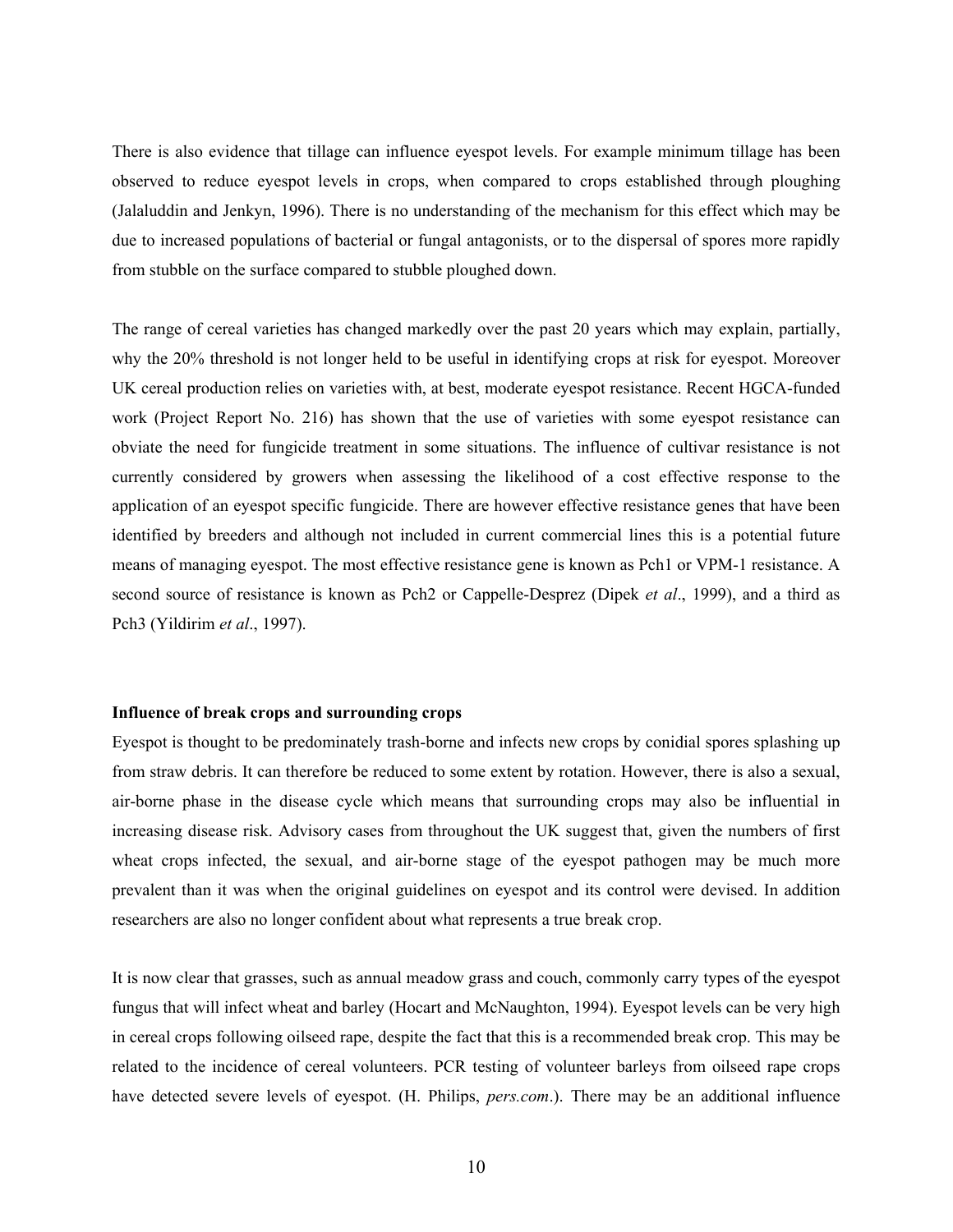resulting from common agronomic practices in these break crops. It is not clear what triggers the sexual stage of the fungus but in general fungi only go into their sexual phase when they are stressed. It is possible that the use of graminicides on volunteers in oilseed rape or set aside or as desiccants on cereals triggers the sexual stage of the eyespot pathogen as a survival mechanism once the host plant dies.

#### **Developing a risk algorithm**

A useful predictor is one that discriminates between crops that need treatment and those that do not on the basis of information that can be obtained at a sufficiently early stage of the growing season to enable action to be taken if the risk is deemed sufficiently high. At the outset, two important points should be recognized. Firstly, discrimination between crops that need treatment and those that do not need treatment, on the basis of a predictor, can never be perfect. Only a proportion of the variability in crops causing them to fall into one or other of these two categories is 'explained' by a statistical model. Added to this, uncertainty is increased because data are collected by sampling (so the 'true' status of crops is unknown), because there is no guarantee that disease assessments are free of inspection errors, and because there is a period of time between when the prediction is made and the end of the season, during which events occur that may affect the outcome. If a threshold 'risk score' is set for the predictor, imperfect discrimination means that some crops that really need treatment will fall below this threshold, and some crops that really do not need treatment will fall above this threshold. Since different users may respond differently to these two different types of error, a useful asset in a predictor is a capability for users to modify the threshold risk score to suit their own attitude to risk.

It follows, therefore, that predictors such as the one described in this project are best considered as guidelines to be used as part of the crop protection decision-making process, rather than rules that are meant to be followed without wider consideration of the circumstances in which a decision is made.

#### **Objectives**

Despite the fact that the 20% threshold is known not to work, it is still commonly used because there is no other method available to growers and advisers to allow them to predict the risk of eyespot in a crop. Factors known to influence eyespot development include previous cropping, drilling date, variety, cultivation method, plant population and weather. No work has been done to allocate a risk weighting to each of these factors to use them in predicting if an eyespot fungicide application will be cost effective. The aim of the project was to provide cereal producers with a risk algorithm for identifying which crops will give a cost effective response to an eyespot spray and should therefore be treated, and conversely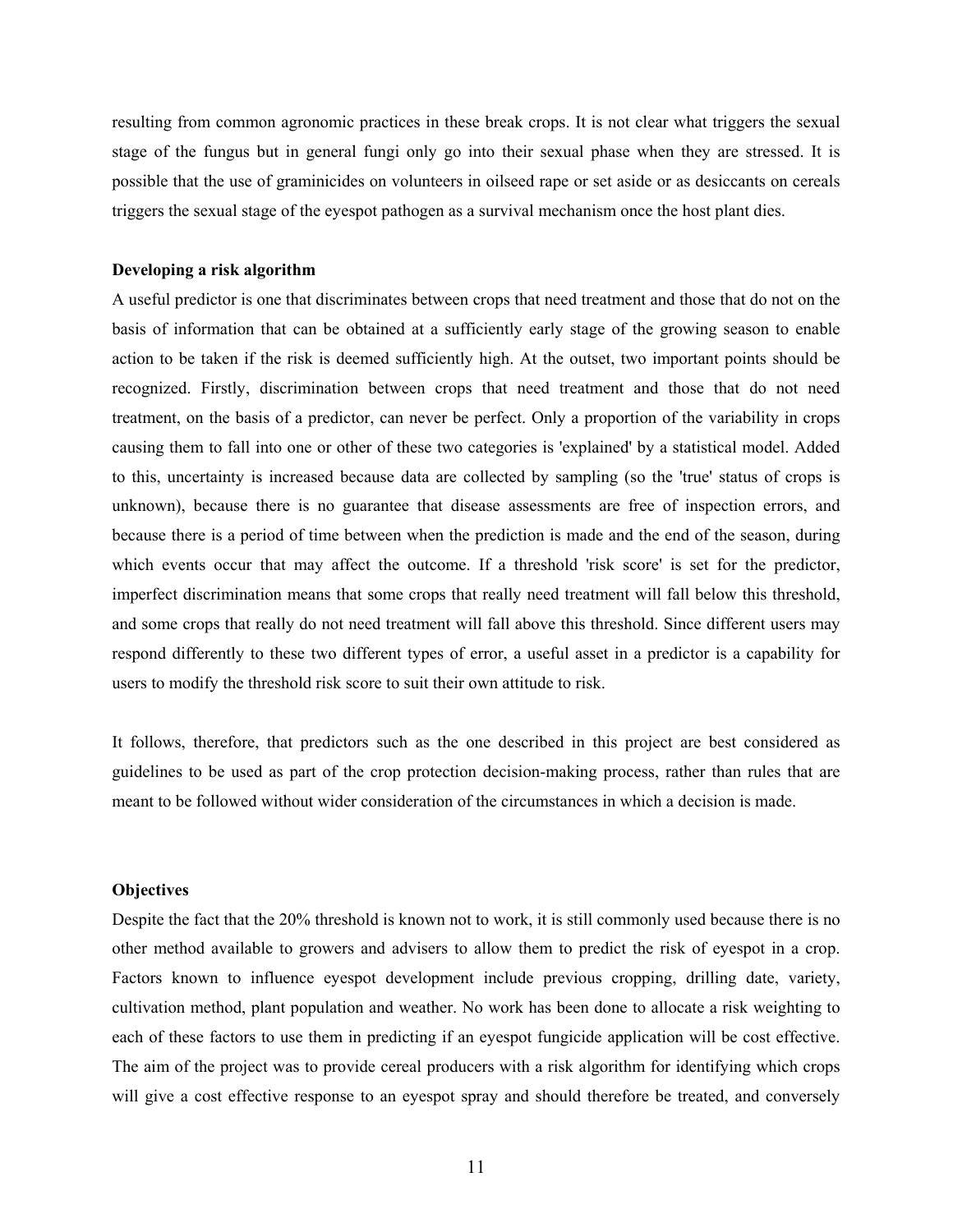which crops are at low risk where specific eyespot fungicides are less important. The aim was that agronomic factors included in the risk algorithm would be information that growers would have readily to hand. If the approach is successful there is the scope to add to the data included in the risk algorithm. Additional data such as stem wetness, crop humidity and further information on the influence of the other stem base pathogens could be included in the future, but are too costly to investigate within the scope of this project.

### **i) Overall Aim**

The aim of the project was to make available to all UK growers a straight forward risk algorithm where the cost benefits of spraying will be predicted so that accurate and cost effective eyespot fungicide decisions could be made

### **ii) Specific Objectives:**

The factors that influence the development of eyespot in the crop will be assessed and a risk weighting applied to each factor. The relative importance of these factors will be assessed for different geographical area and cropping situations. The data will be utilised to produce an accurate eyespot risk forecast that will be validated using data from independent field trials and survey data.

This objective has the sub objectives of ascertaining:

- the importance of sowing date
- the importance of geographical location
- which crops act as true break crops
- the influence of surrounding grass / cereal weeds
- the influence of previous cropping in the field
- the influence of rainfall and temperature
- the influence of varietal resistance
- the importance of measured eyespot levels at stem extension
- the influence of cultivation method (ploughed versus minimal cultivation)
- the effect of removing or ploughing in straw
- the effect of controlling sharp eyespot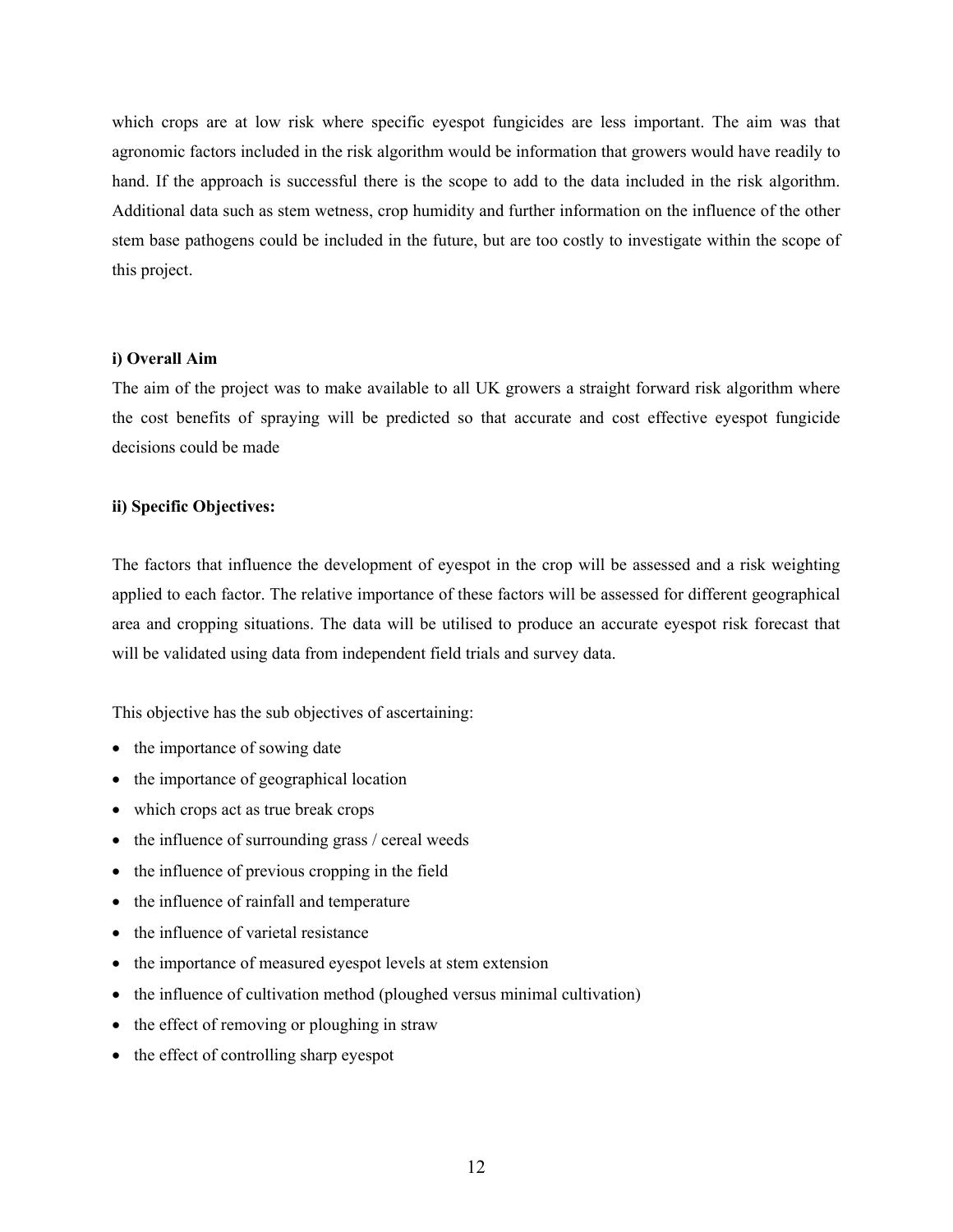### **4. MATERIALS AND METHODS**

The field work was carried out in three parts and took place over three seasons starting in the autumn of 2000.

### **Part A**

**Survey sites**. Collection of plant samples from sites identified as meeting specific criteria described in the aims above. In order to determine the risk of eyespot associated with various agronomic practices the project measured the resultant eyespot infection from each.

### **Part B**

**Field trials.** Detailed replicated field trials looking at the influences of fungicides, sowing date and weather on eyespot development and yield loss.

### **Part C**

**Influence of airborne spores**. Investigation of the influence of surrounding crops by using bait plants and spore traps to detect the airborne phase of the fungus. The testing of samples from this last part of the work was funded and carried out by Syngenta Crop Protection Ltd.

### **General methodology**

### **Part A**

### **Survey sites**

In each season 14 commercial crops were selected as survey sites in England and a further14 survey sites in Scotland were identified. Each included at least one of each agronomic characteristics shown in Table 1.

| Table 1. Crop types sampled |  |
|-----------------------------|--|
|-----------------------------|--|

| <b>Potential Crop Sites</b>                     | Influence tested |
|-------------------------------------------------|------------------|
| Early sown winter wheat                         | Sowing date      |
| after wheat or max. one year break from cereals |                  |
| Late sown winter wheat                          | Sowing date      |
| after wheat or max. one year break from cereals |                  |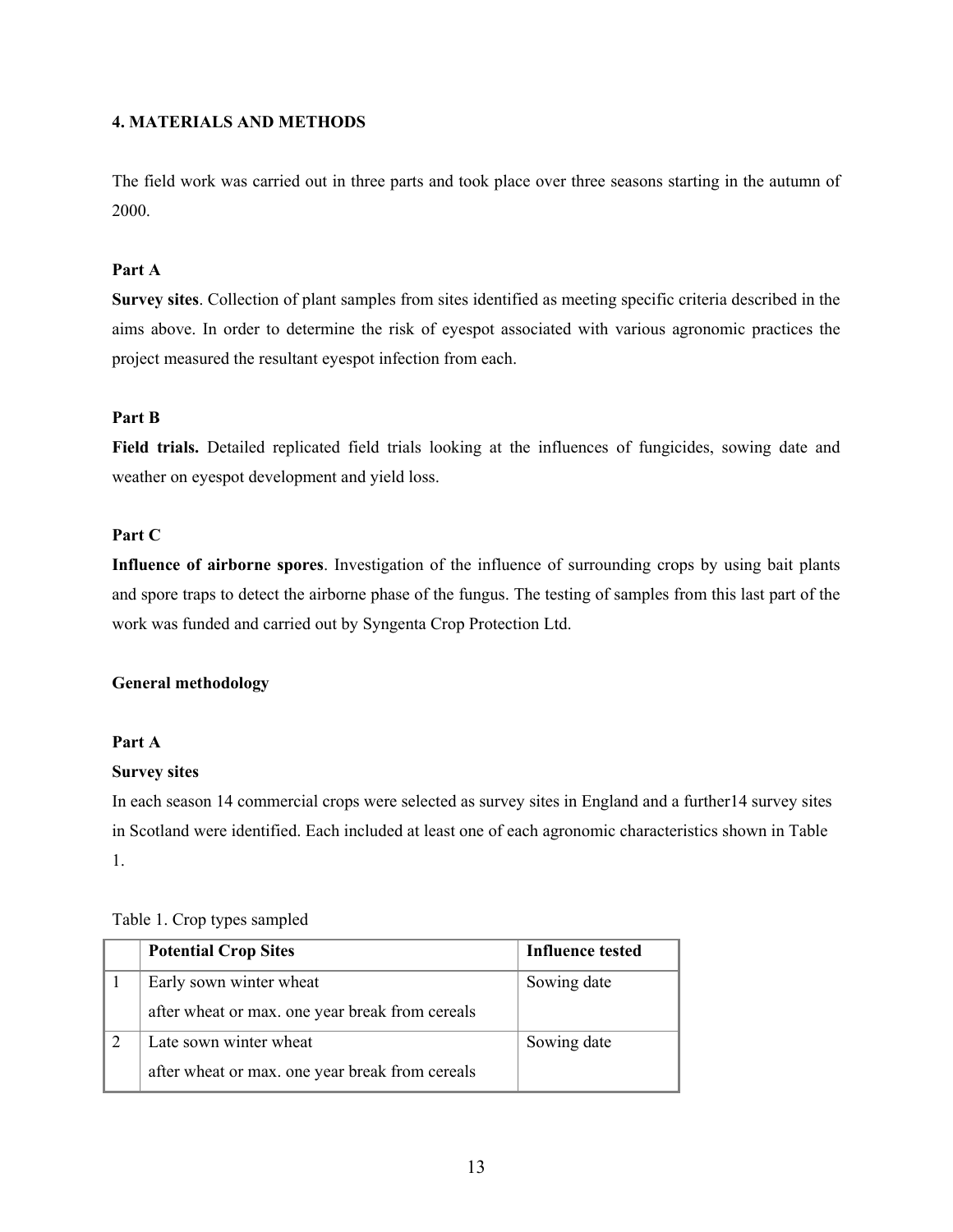| $\overline{3}$ | Winter wheat - minimal cultivation<br>Cultivation |                     |
|----------------|---------------------------------------------------|---------------------|
| $\overline{4}$ | Winter wheat - ploughed                           | Cultivation         |
| $5^{\circ}$    | Winter wheat with eyespot resistance              | Varietal resistance |
| 6              | Winter wheat without eyespot resistance           | Varietal resistance |
| $\tau$         | Winter wheat following grass                      | Previous crop       |
| 8              | Winter wheat following winter oilseed rape        | Previous crop       |
| 9              | Winter wheat following set aside -stubble         | Previous crop       |
| 10             | Winter wheat following set aside - non cereal     | Previous crop       |
| 11             | Winter wheat following beans / peas               | Previous crop       |
| 12             | Winter wheat following potatoes                   | Previous crop       |

Where possible, early and late sown (1 and 2), ploughed and minimum tilled (3 and 4) were co-located on the same farm so that other differences such as geography were minimised. Sampling sites were chosen to take account of the common agricultural practices in each area and to cover a reasonable geographical spread. Minimum tillage included scratch tillage and was defined as any ploughing of less than 5 cm depth.

### **Sampling and assessment details.**

Sampling and assessment details are shown in the named section of the materials and methods.

### **Collection of data from Central Science Laboratory**

Data was transferred by CSL to the project data base from the annual DEFRA disease survey. This reported incidence of eyespot at the end of the season along with agronomic details as above although soil type, weather and disease incidence early in the season was not recorded in the DEFRA survey. The aim was to add this data to the database used to create the model.

### **Part B**

### **Replicated field work**

Ten paired field trials looking at the influence if rotation, tillage and sow date on the need for eyespot treatment were established in each season. The paired trials were established on first and second wheats at the same location. Plants were monitored visually and with DNA probes for infection. Untreated plots were sampled for PCR testing at three points in the season and both fungicide treated and untreated plots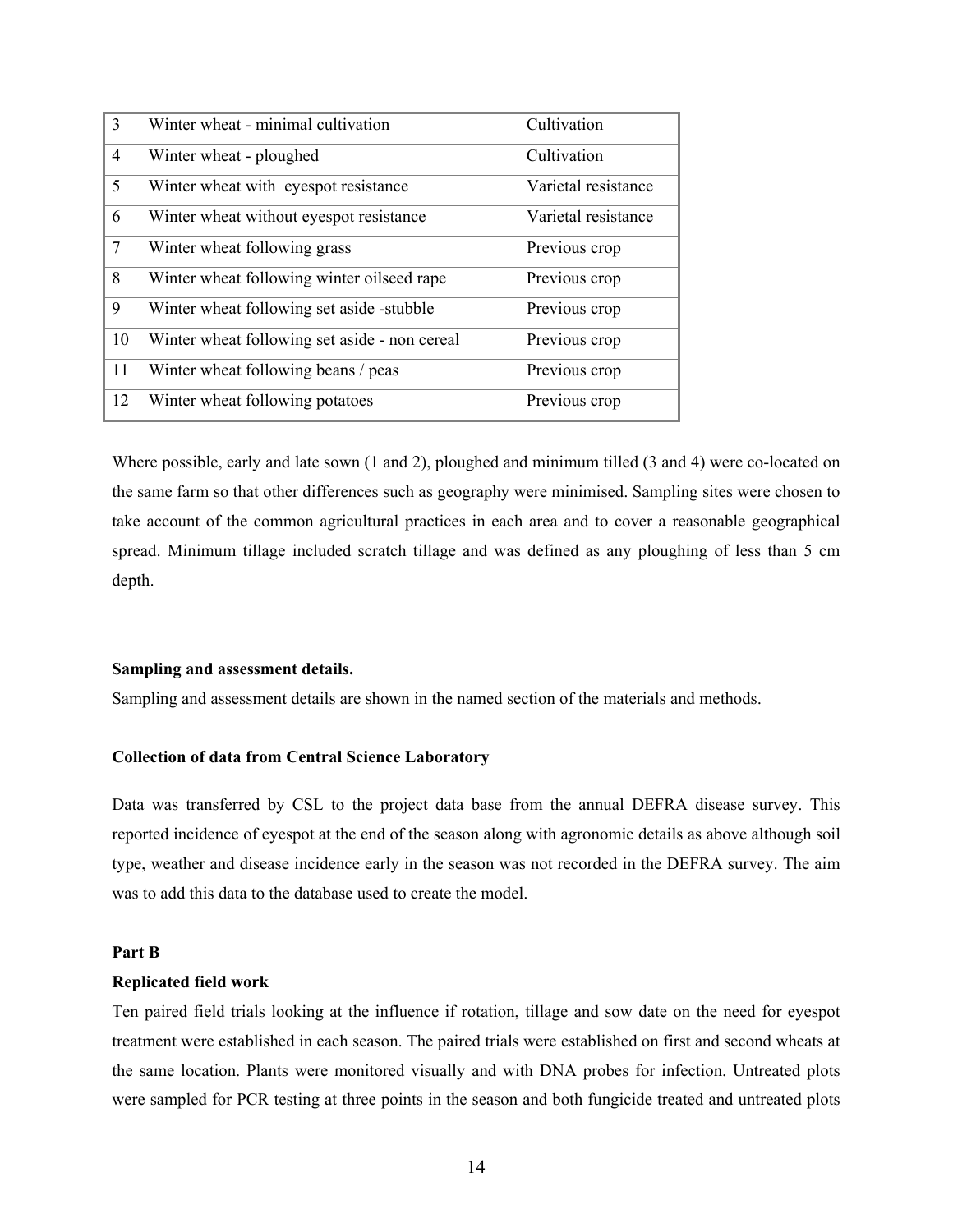were sampled at GS 71-85. Visual assessments were also made at four points in the season. Plants for both forms of assessment were taken by randomly sampling plants across the plots. All the stem base diseases were assessed. The design of the trials was as shown in Figures 1 and 2, with the trial design as randomised treatments within split blocks. The variety used was Consort.



Figure 1. Tillage layout in trial fields

Within each of the 4 main sections above, there was a small plot, replicated trial. Plot size was a minimum of 2 m wide and 15 m long. There were four replicates of each treatment randomised within each block.

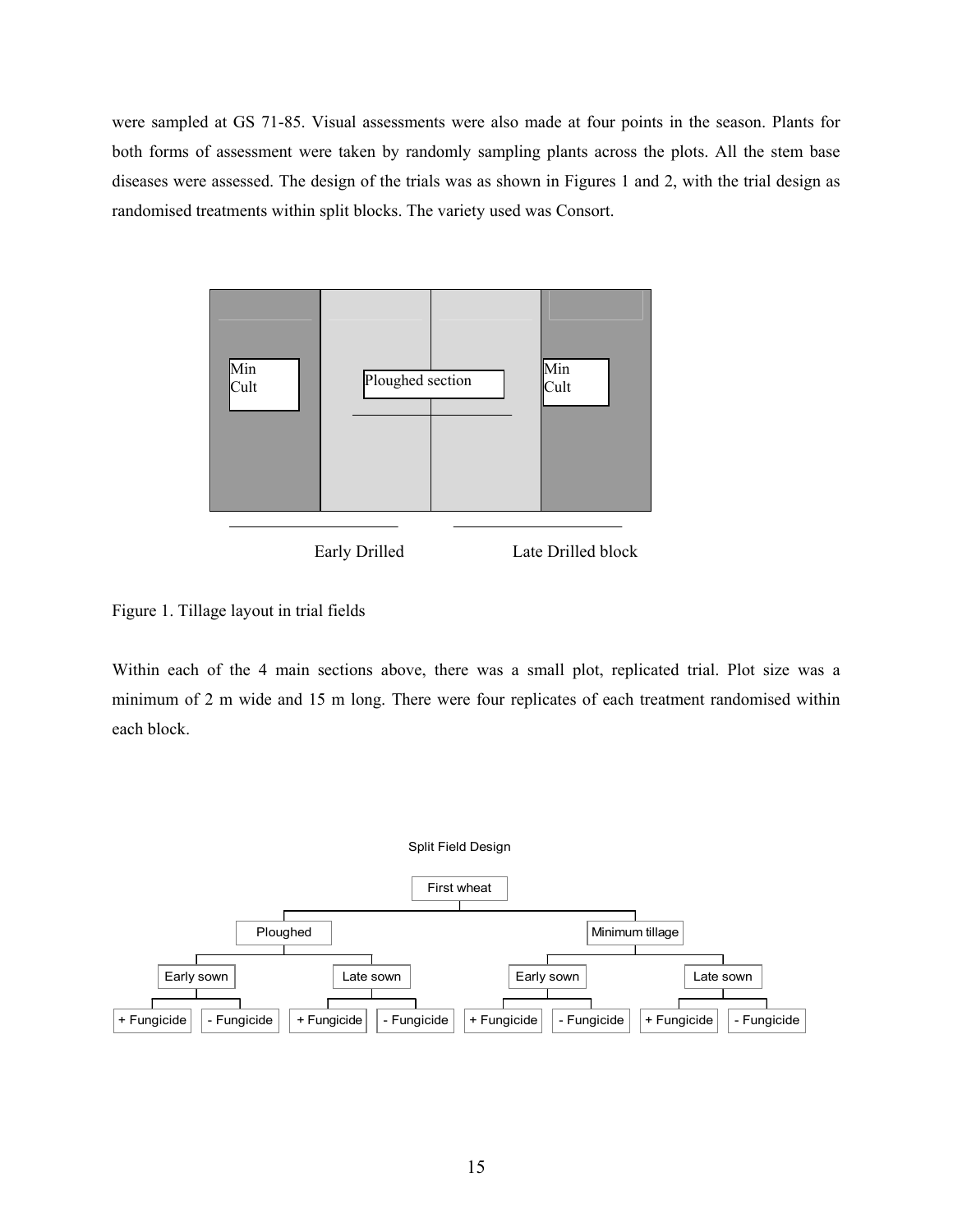#### Split Field Design



Figure 2. Design of the field trials.

Fungicide treatments

- **1. + Eyespot fungicide** i.e. 0.7 kg/ha Unix + Opus 1.0 l/ha at GS 31/32 (T1)
- **2. No eyespot fungicide** i.e. Opus at 1.0 l/ha at GS 31/32 (T1)
- **3.** In the final season (2002/2003) the + eyespot fungicide treatment was revised to 1.0 kg/ha Unix + Opus 1.0 l/ha at GS 31/32 (T1)
- **4.** In the second season (2001/2002) an additional second eyespot fungicide was evaluated Poraz 0.6 l/ha + Opus 1.0 l/ha at GS 31/32 (T1)
- **5.** In the second and third season (2001/2002 and 2002/2003) a sharp eyespot treatment was evaluated 0.6 l/ha azoxystrobin + Opus 1.0 l/ha  $(T1)$

Minimum tillage was defined as the minimum required to allow adequate seed soil contact but still leaving plenty of stubble for cross contamination purposes. At the two paired Scottish sites this was direct drilling. At the eight paired English sites managed by Velcourt this was scratch tillage of no greater than 5 cm depth. Sowing dates for first wheats was aimed at the first week in September and second week in October i.e. a 6 week interval. Second wheats were drilled later, as a very early drilling date would have exacerbated take all problems. Date differences were the third week in September followed by third week in October.

### **Fungicides applied after T1.**

GS 37-39 Twist 1.2 l/ha plus Opus 0.5 l/ha

GS 55 Folicur 0.5 l/ha

Flag leaf and heading sprays were selected to minimise the effect of foliar diseases and not to have activity against eyespot. Other inputs were in line with local practice.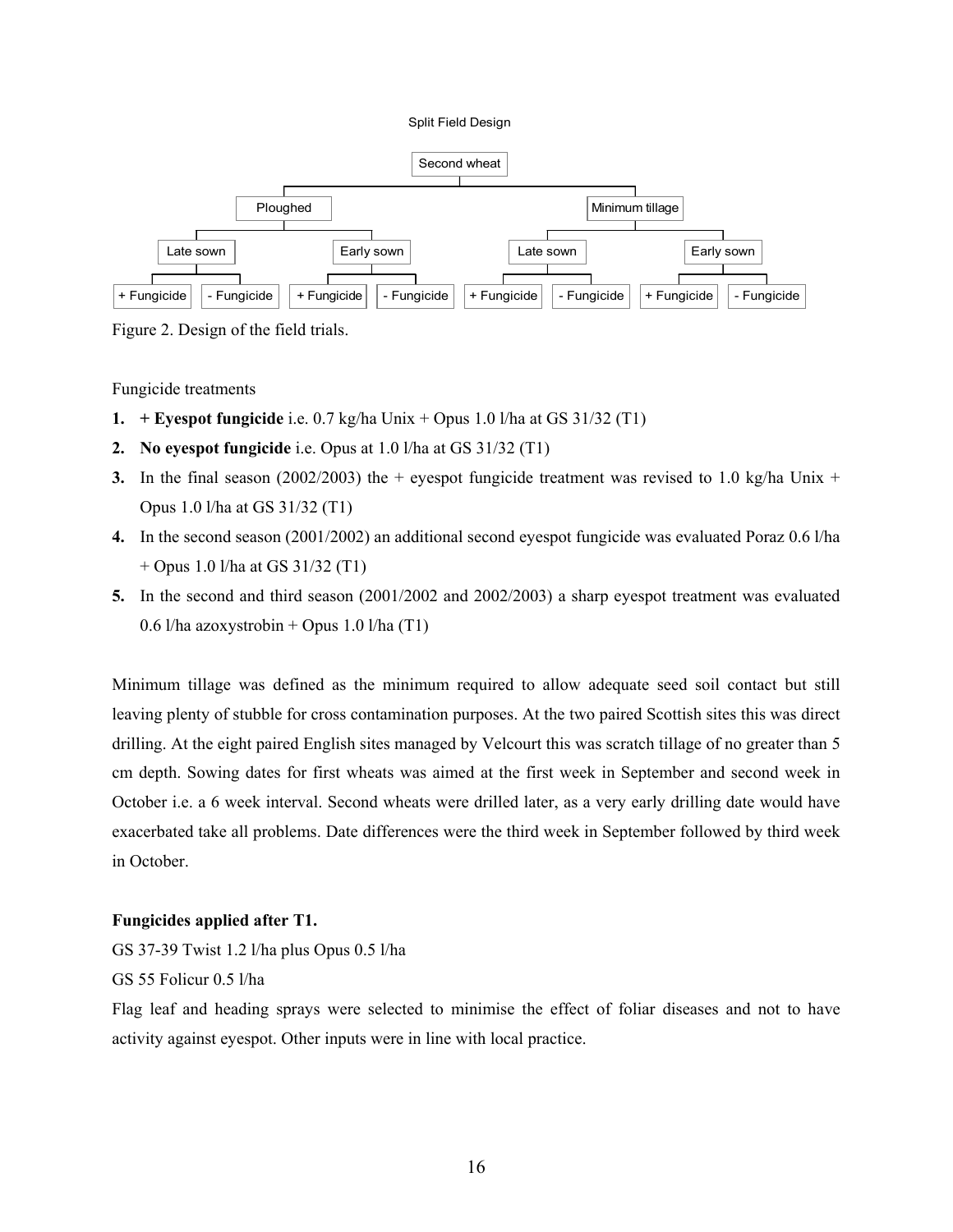**Application details:** Treatments were applied with a hand held CP3 Knapsack sprayer in 200 L of water per ha. Meteorological data and crop growth stage to be recorded at application timings.

### **Fungicide by sowing date by variety trials.**

In each season, in addition to the field trials described above, a further trial was established to determine the influence of eyespot varietal resistance and sowing date on the need for eyespot treatment. There were four replicates of each treatment randomised within split blocks of different sowing date. Treatments are shown in Table 2.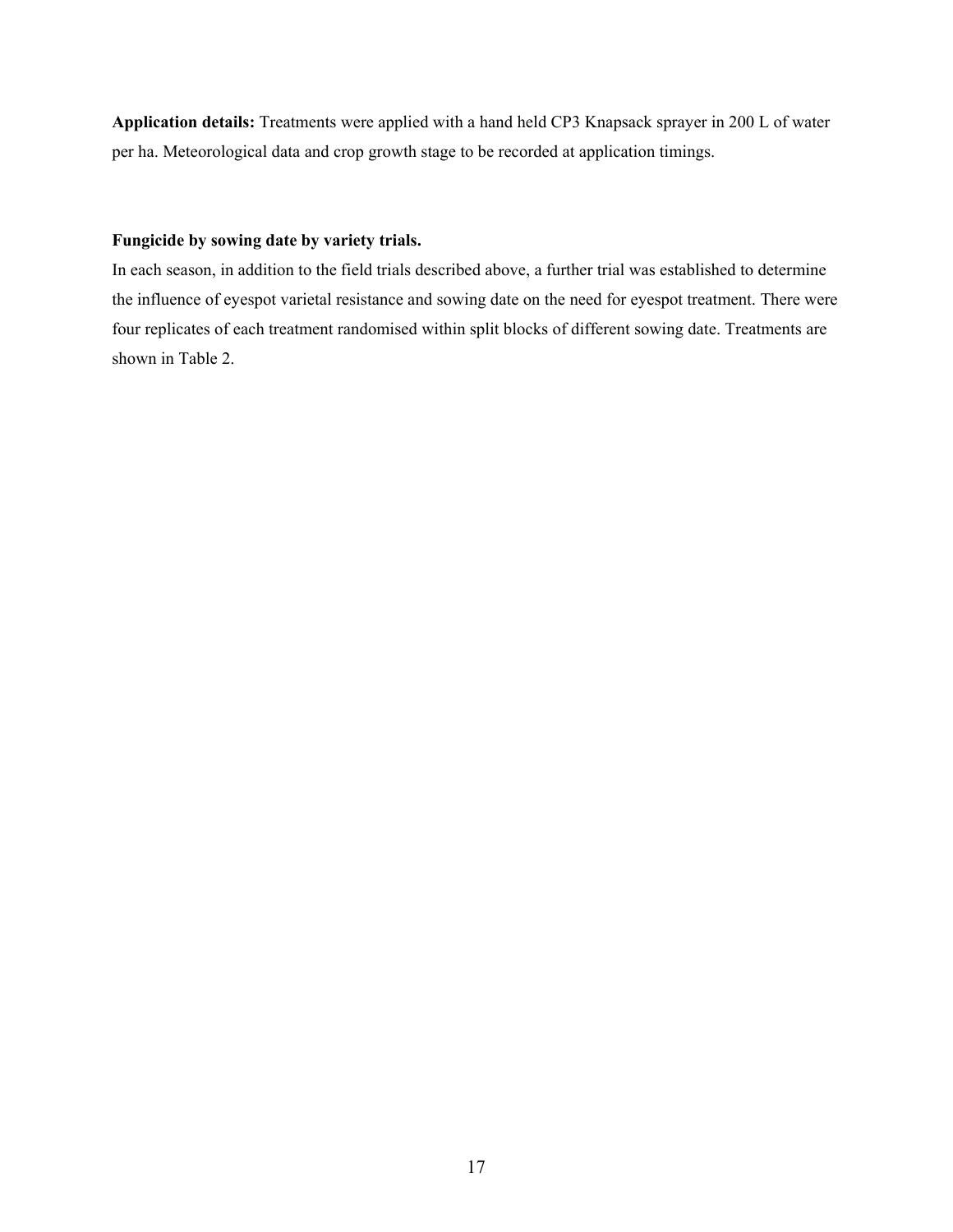| Treat-         | Sowing date    | Variety | T1 Fungicide                                 |
|----------------|----------------|---------|----------------------------------------------|
| ment           |                |         |                                              |
| code           |                |         |                                              |
| $\mathbf{1}$   | Early October  | Consort | nil                                          |
| $\overline{2}$ | Early October  | Consort | $0.8$ kg/ha Unix + Opus 1.0 l/ha at GS 31/32 |
| 3              | Early October  | Consort | 1.0 kg/ha Unix + Opus 1.0 l/ha at GS 31/32   |
| 4              | Early October  | Consort | 1.0 l/ha Landmark                            |
| 5              | Early October  | Consort | 0.9 l/ha Stefes Poraz + Opus $1.0$ l/ha      |
| 6              | Early October  | Eclipse | nil                                          |
| 7              | Early October  | Eclipse | $0.8$ kg/ha Unix + Opus 1.0 l/ha at GS 31/32 |
| 8              | Early October  | Eclipse | 1.0 kg/ha Unix + Opus 1.0 l/ha at GS 31/32   |
| 9              | Early October  | Eclipse | 1.0 l/ha Landmark                            |
| 10             | Early October  | Eclipse | 0.9 l/ha Stefes Poraz + Opus $1.0$ l/ha      |
| 11             | Early November | Consort | nil                                          |
| 12             | Early November | Consort | $0.8$ kg/ha Unix + Opus 1.0 l/ha at GS 31/32 |
| 13             | Early November | Consort | 1.0 kg/ha Unix + Opus 1.0 l/ha at GS $31/32$ |
| 14             | Early November | Consort | 1.0 l/ha Landmark                            |
| 15             | Early November | Consort | 0.9 l/ha Stefes Poraz + Opus $1.0$ l/ha      |
| 16             | Early November | Eclipse | nil                                          |
| 17             | Early November | Eclipse | $0.8$ kg/ha Unix + Opus 1.0 l/ha at GS 31/32 |
| 18             | Early November | Eclipse | 1.0 kg/ha Unix + Opus 1.0 l/ha at GS $31/32$ |
| 19             | Early November | Eclipse | 1.0 l/ha Landmark                            |
| 20             | Early November | Eclipse | 0.9 l/ha Stefes Poraz + Opus $1.0$ l/ha      |

Table 2. Treatments in variety by sowing date trials

# **Fungicides applied after T1 (i.e. to flag and head).**

All plots were over sprayed to minimise the effects of foliar diseases. At GS 37-39 Twist 1.2 l/ha plus Opus 0.5 l/ha was applied and on the ear at GS 55 Folicur 0.5 l/ha was applied.

Other inputs were in line with local practice.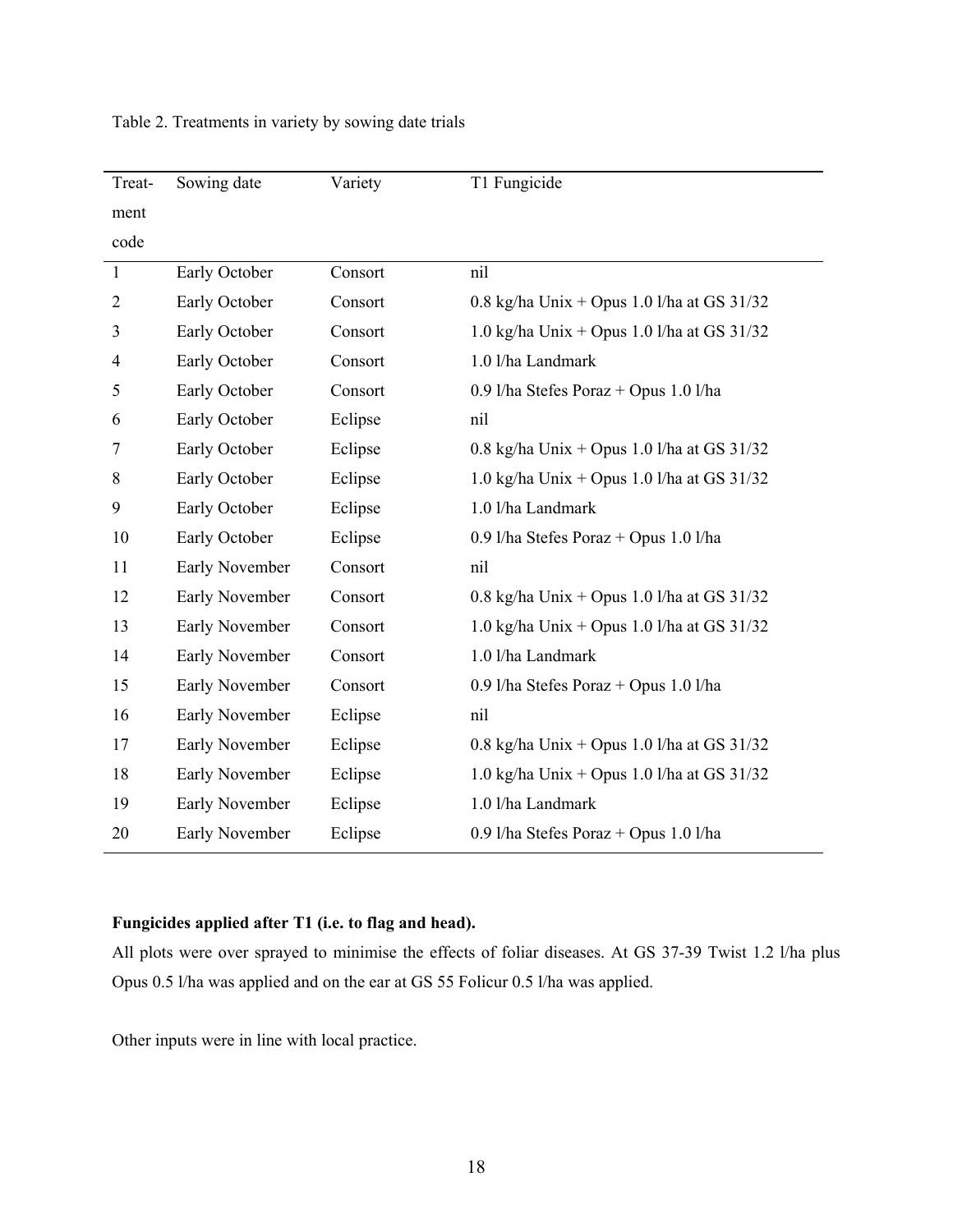**Application details:** Treatments to be applied with a hand held CP3 Knapsack sprayer in 200 L of water per ha. Meteorological data and crop growth stage to be recorded at application timings.

#### **Fungicides used in trials**

Full commercial doses for the products used were as follows:-

| Active ingredient | Product             | Manufacturer  | $g$ a.i./ha |
|-------------------|---------------------|---------------|-------------|
| krexoxim methyl + | Landmark            | <b>BASF</b>   | 125         |
| epoxiconazole     |                     |               | 125         |
| azoxystrobin      | Amistar             | Syngenta      | 250         |
| prochloraz        | <b>Stefes Poraz</b> | <b>Stefes</b> | 405         |
| cyprodinil        | Unix                | Syngenta      | 1000        |
| epoxiconazole     | Opus                | <b>BASF</b>   | 125         |
| tebuconazole      | Folicur             | Bayer         | 250         |
| trifloxystrobin   | Twist               | Bayer         | 250         |

Treatments applied by  $CO_2$  knapsack sprayer in 200 - 250 litres of water/ha at 200 -300 kPa

### **SAMPLING AND ASSESSMENT DETAILS FOR PARTS A AND B:**

Stem base visual assessments were made as follows:-

| GS 25-30 (pre T0)   | untreated plots only |
|---------------------|----------------------|
| GS $31-32$ (pre T1) | untreated plots only |
| GS 39-45            | All plots            |
| GS 70-85            | All plots            |

At GS 25-30 and GS 31-32, 25 whole plants (including tillers) were sampled by digging whole 25 plants randomly throughout the plot, avoiding the outer two rows and the last 0.5m of each plot. Digging the plants with a small amount of root kept the stem base intact for inspection. At GS 39-45 and 70-85 single tillers were dug as above. At survey sites 50 plants or tillers, as above, were sampled at random in a 'W' pattern across the field.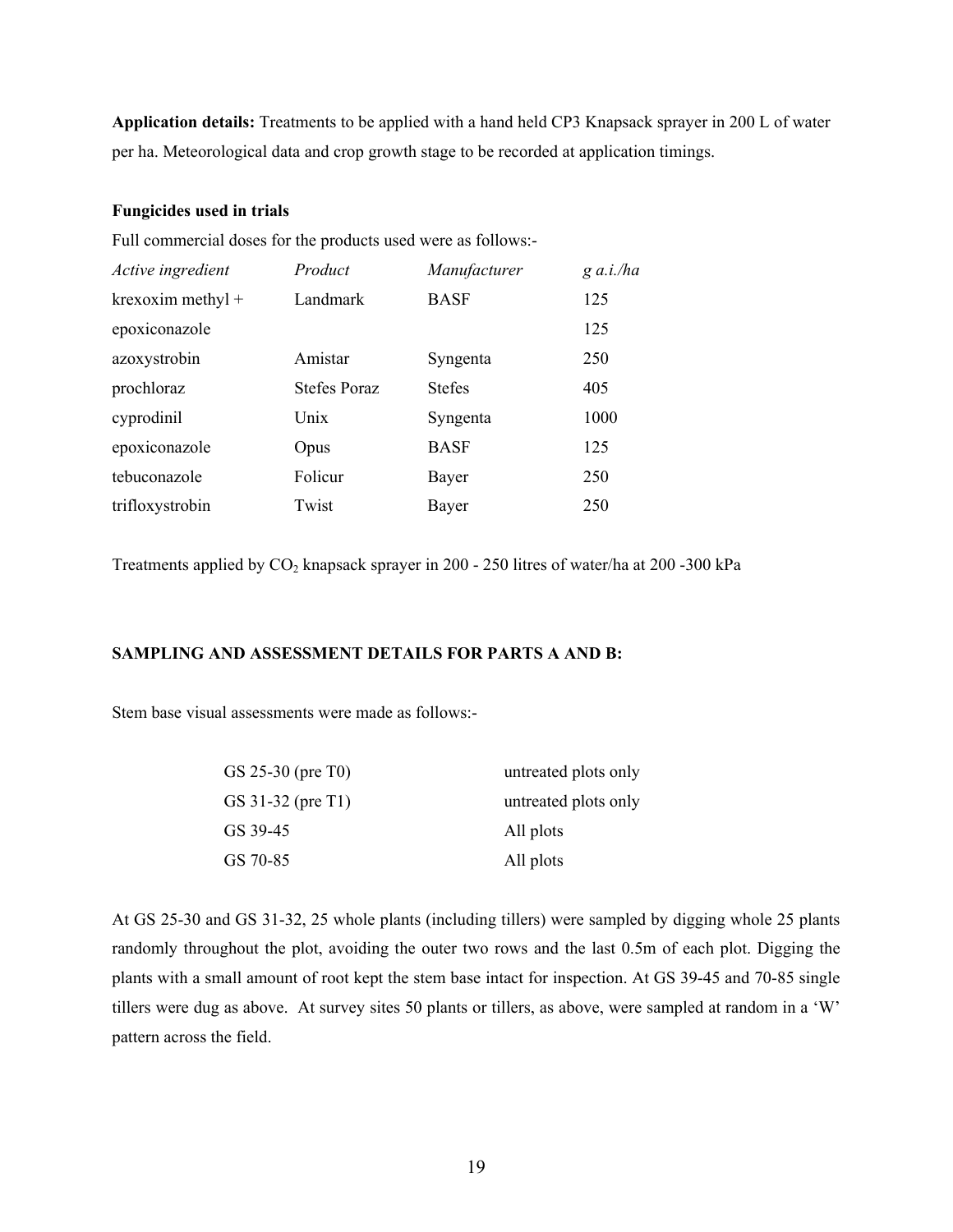At GS 25-30 and GS 31-32 the stem bases were assessed for eyespot which was recorded as penetrating or not penetrating the particular leaf sheaths. At these two timings Fusarium and sharp eyespot were scored as just present or absent. At GS 39-45 and GS 70-85 25 tillers eyespot was assessed and scored as  $0 =$  no symptoms,  $1 =$  lesions affecting less than 50% of the stem circumference,  $2 =$  lesions affecting over 50% of the stem circumference and  $3 =$  lesions affecting over 50% of the stem circumference and tissue softened such that lodging would readily occur. Sharp eyespot was recorded on the same scale and Fusarium was recorded as  $0 =$  no symptoms,  $1 =$  slight brown streaking on stem base,  $2 =$  general browning on stem base and  $3$  = stem base rotted likely to cause lodging.

A percentage disease index was then calculated as follows:-

 $((no. slightly infected stems)+(no. moderately infected stems x 2)+(no. severely infected stems x 3))x4$ 

3

Polymerase chain reaction (PCR) methodology was used to test the amount of *O. acuformis* and *O. yallundae* that was present in each sample. PCR testing was carried out on the same sample as visual assessment was made on so plants were kept intact while assessing so that leaf layers were not lost. Plants were couriered immediately after visual assessment to CSL for PCR analysis.

**Lodging** did not occur in any of the trials and was therefore not assessed.

**Yield** from field trials was measured and corrected to 85% moisture content. Yield was not determined for Part A survey sites.

**Quality measurements**: Specific weight was determined from field trials. Specific weight was not determined for Part A survey sites.

**Agronomic details**. Inputs for all trial and survey sites were in line with local practice. Details were recorded of location, cultivar, sowing date, tillage, straw removal method, and fungicide inputs. The previous four years cropping was noted. Soil status and texture was provided. Met data was obtained from the nearest available Met Office station for the Scottish sites and, for the English sites, from the regional weather data available on line from the Met Office at :-

http://www.met-office.gov.uk/climate/uk/index.html. Temperature data was air temperature (°C).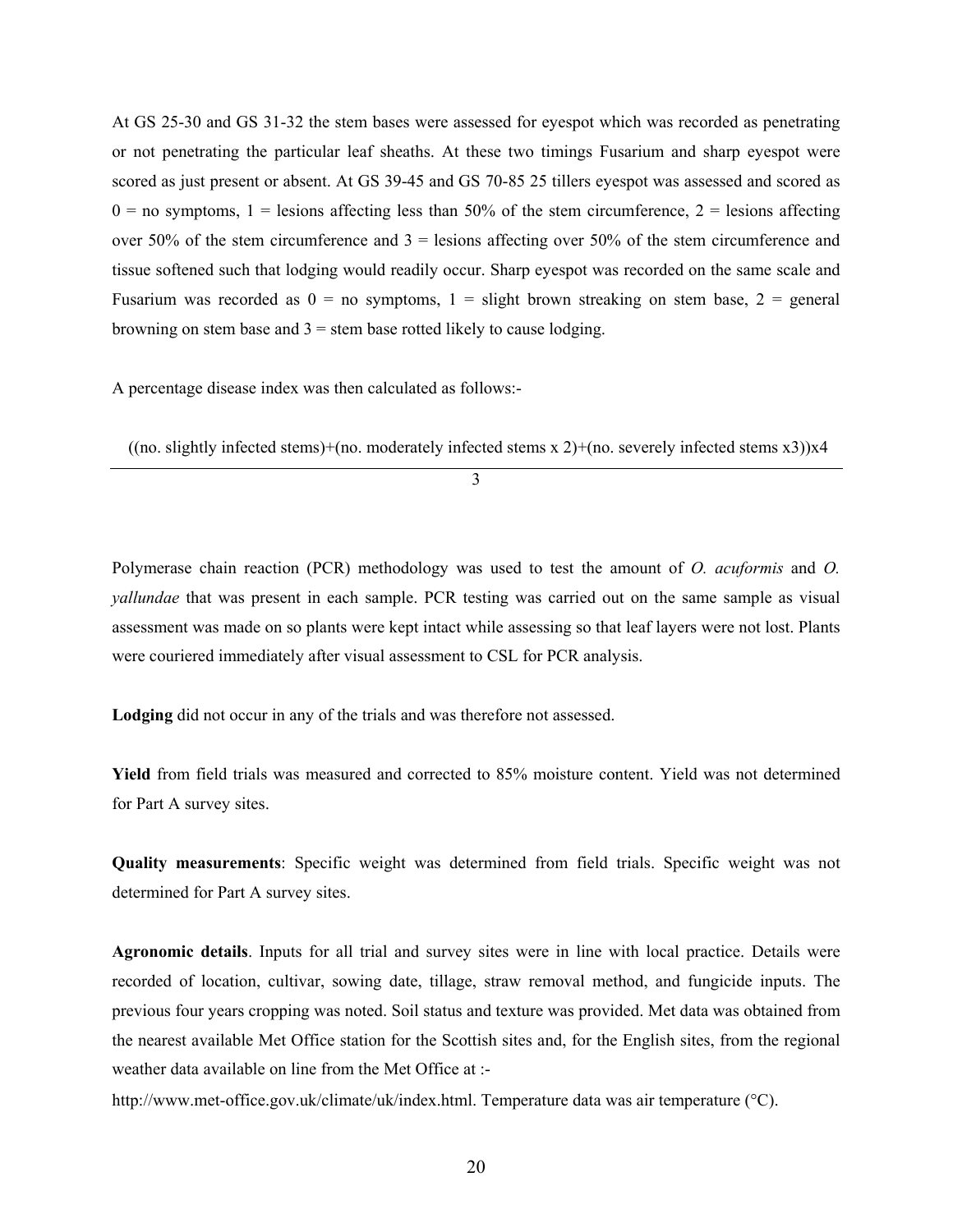#### **Quantification of** *Oculimacula spp.* **in wheat stem base tissue by PCR**

PCR diagnostics were used to study the progress of the eyespot epidemic, in conjunction with the visual assessments.

#### **Sampling**

Prior to DNA extraction, the samples were first processed to produce a representative stem-base subsample. A 3 cm stem-base section (measured upwards from the point at which the roots begin) was cut from the main tiller of each plant contained within the sample. All the resulting sections were combined to make one bulked stem-base sample, which was weighed and then frozen at -80°C in 50 ml Falcon tubes. A second sample of stem-base sections was also taken (from the  $2<sup>nd</sup>$  tiller) and stored, to act as a back-up sample.

#### **DNA Extraction**

Frozen samples were kept frozen in liquid N before being ground briefly in a Waring blender. Then 1.25 volumes of 0.2 M Tris pH 8.0 was added and the sample ground further. The homogenate was decanted back into the 50 ml Falcon tube and debris centrifuged out (6,500g for 5 min). A 0.5 ml aliquot of clarified sap was taken (the remaining sap was frozen at  $-80^{\circ}$ C, to act as a back-up sample) and an equal volume of buffer A (from the Promega Magnesil kit) added. This was vortexed for a few seconds to mix. DNA was then extracted using a Magnesil kit (Promega) following the manufacturer's instructions. The magnetic extractions were performed using a Kingfisher ML magnetic particle processor (Labsystems).

#### **TaqMan testing**

TaqMan $^{\circ}$  reactions were set up in duplicate in 96-well reaction plates using PCR core reagent kits (Applied-Biosystems), following the protocols supplied with the kit. For each reaction, 5 µl of DNA extract was added, giving a final volume of 25 µl. Plates were then cycled at generic system conditions  $(48^{\circ}C/30 \text{ min}, 95^{\circ}C/10 \text{ min}$  and 40 cycles of  $60^{\circ}C/1 \text{ min}, 95^{\circ}C/15 \text{ sec.})$  within the 7700 Sequence Detection System (Applied-Biosystems), using real time data collection. Each sample was tested using three individual assays: *Oculimacula yallundae*, *O. acuformis* and wheat PAL (the 'normaliser' assay). Included on each plate were three standard curves: one for each target, spanning four log dilutions. The standard curves were each constructed from a linearised plasmid containing the target amplicon, diluted in a background of DNA extracted using the Magnesil kit (Promega). Quantitation was achieved using 'standard curve' methodology, and results were presented as relative amounts of target for each sample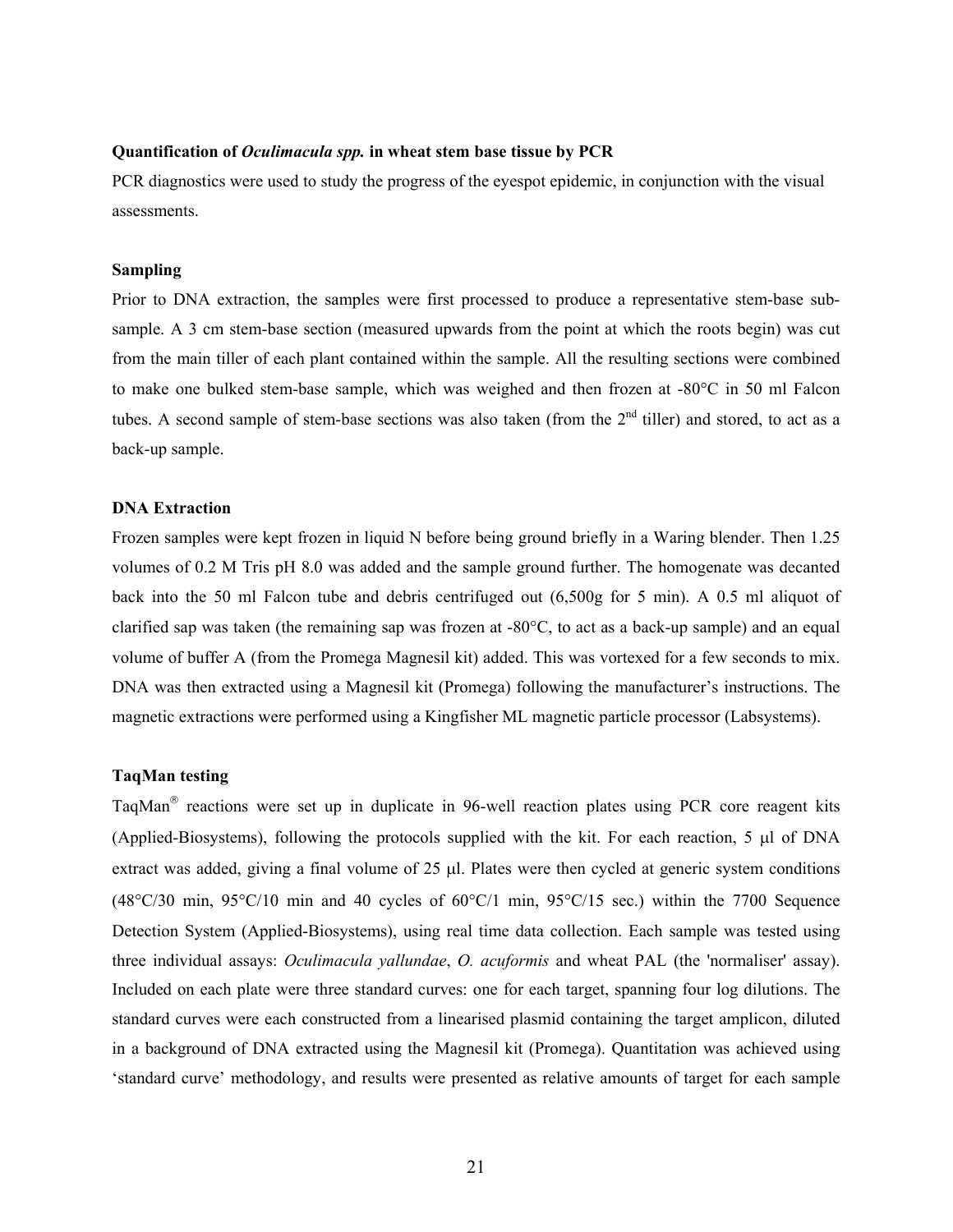tested. Each plate contains standard controls: uninfected controls for each extraction and water controls (capped pre- and post-sample application).

### **Part C**

### **Influence of airborne spores**

In order to investigate the influence surrounding crops might have on the risk of eyespot spore trapping and bait plant work was carried out. Spore trapping was carried out in each year of the three year project. Work with bait plants was only carried out in the 2000/2001 season. Velcourt, Scottish Agonomy and SAC identified six sites in 2000/2001 and 2001/2002 to meet the criteria in Table 3.

Table 3. Spore sampling sites.

|                | <b>Potential Crop Sites</b>                | Influence tested |
|----------------|--------------------------------------------|------------------|
|                | Grass                                      | Surrounding crop |
| 2              | Winter oilseed rape                        | Surrounding crop |
| 3              | Set aside - stubble                        | Surrounding crop |
| $\overline{4}$ | Winter barley after wheat or barley        | Surrounding crop |
| 5              | Spring barley after winter barley or wheat | Surrounding crop |
| 6              | Winter wheat                               | Surrounding crop |

### **Spore trapping**

In 2000/2001 and 2001/2002 three Burkard cyclonic spore traps were run for 48 hrs at each of the sites identified at 4 times in the season, December, February, April and May. In the final season, 2002/2003 the spore traps were run continuously at a three sites and samples collected once per fortnight. One of the spore samplers was run in England and two in Scotland.

Spore samplers were run with the sampling vent at a minimum height of 1 meter. Once the spore sampler was in situ an Eppendorf vial was placed in the sampler. After the allotted sampling period (48 hrs or 2 weeks) this was removed and sealed and sent immediately to Syngenta, Whittlesford, Cambridge, CB2 4BR were it was analysed directly using a Fast DNA technique which is commercially confidential to Syngenta. This presents results on a scale of 0-4, with 4 representing high levels detected.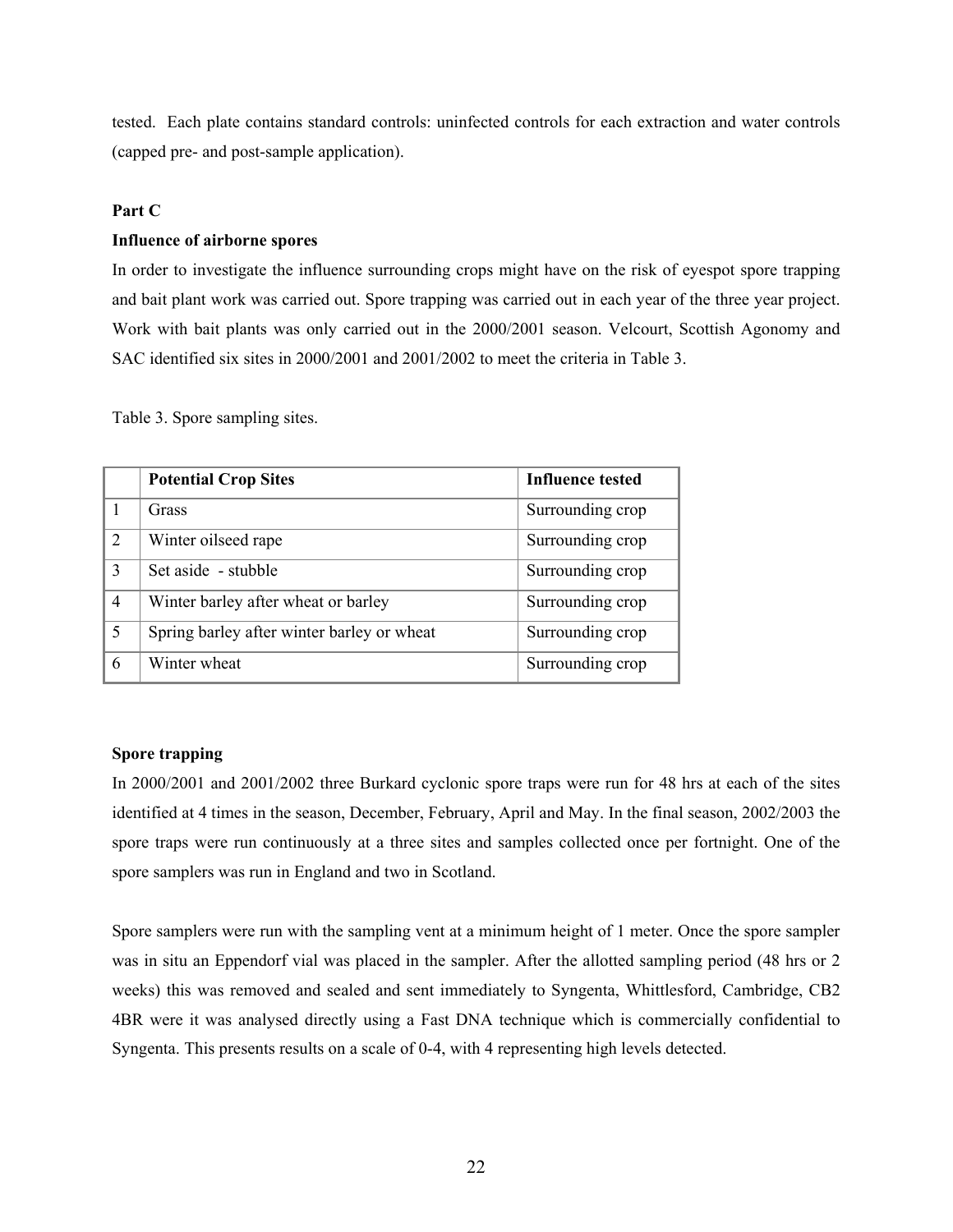### **Bait Plants**

Bait plants were placed at each site for two weeks at the same timings as were used for the cyclonic spore traps in 2000/2001; December, February, April and May. Twenty seedlings of the winter wheat variety Consort were grown in 10 cm plastic pots covered in a plastic humex propagator box and kept out of doors after sowing until they were placed on the sites identified. Five pots were placed at each site. When placed in the field, plants were raised up at approximately 30 cm to be out of range of soil splash. The humex box lid was removed but plants were left in the base tray. In summer the main hazard was drying out and in winter, waterlogging, so plants were checked regularly. Plants and the tray were covered with chicken wire to provide protection from grazing. After 10 days the bait plants were cut below soil level, using scissors. Any compost was washed off and samples patted dry on kitchen towel. Samples were wrapped in a paper towel and placed in an envelope and sent immediately to Syngenta, Whittlesford, Cambridge, CB2 4BR were they were analysed using PCR probes detecting R and W type DNA on a 0-4 scale. The full method is commercially confidential to Syngenta.

A summary of the sites used is shown in Table 4.

| Areas                      | Part A             | Part B               | Part C                |
|----------------------------|--------------------|----------------------|-----------------------|
|                            | Number of sampling | Number of replicated | Number<br>of<br>spore |
|                            | sites              | trials               | trapping sites        |
| SAC, Scotland              | $\overline{7}$     | п                    | 6                     |
| Velcourt                   | 14                 | $\overline{4}$       | 6                     |
| <b>CSL</b>                 | 350                |                      |                       |
| Scottish Agronomy,         | $\overline{7}$     | ш                    | 6                     |
| Scotland                   |                    |                      |                       |
| Total per year             | 378                | 6                    | 18                    |
| <b>Total whole project</b> | 1134               | 18                   | 54                    |

Table 4. Number of sites each year

Part C samples are sent to Syngenta for PCR analysis. Samples from parts A and B were sent to CSL for PCR analysis. To compare the fully quantified results from CSL with the categorised results from Syngenta untreated samples from all trials sites used in 2003 were split and analysed by both methods.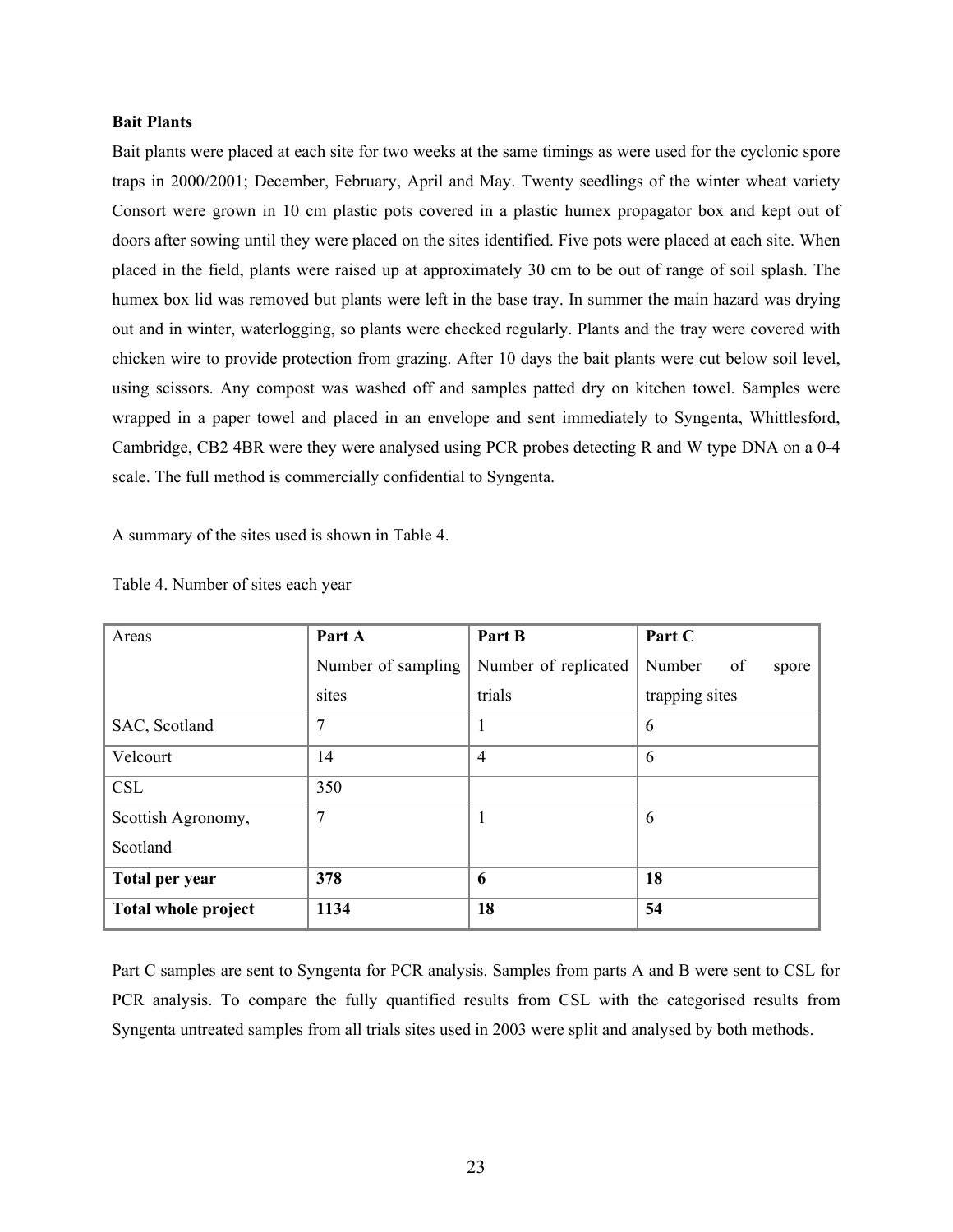#### **Development of the risk algorithm**

Data were available from a total of 341 untreated wheat samples (excluding the CSL data). The objective was to develop a calculator for prediction of the risk of eyespot disease in wheat. To this end, the untreated crops were retrospectively classified definitively as either 'needed treatment' or 'did not need treatment' on the basis of the level of eyespot incidence at the end of the season (GS 70-80). The statistical method used to analyse these data was logistic regression. In logistic regression the logistic transformation of the probability of eyespot is modelled as a linear combination of the explanatory variables, from which the predicted response probabilities can be calculated (Collett, 2003). In this situation, the 'probability of eyespot' is a binary outcome, denoting the probability that the final level of disease in a particular crop will be such that treatment should be applied, or otherwise. For this analysis, eyespot was assessed on an incidence scale. Two different thresholds of final disease incidence were investigated as a basis for classifying crops retrospectively as either 'needed treatment' or 'did not need treatment', a lower value of 30% (such as might be adopted by a more risk-sensitive user) and a higher value of 45% (such as might be adopted by a more risk-tolerant user). The 'explanatory variables' are crop, pathogen and environment factors that affect this outcome. Thus, the process of developing a risk algorithm for eyespot involves investigation of the extent to which various factors - collectively referred to as risk factors - contribute to the ability to discriminate between crops that need treatment and those that do not need treatment.

#### **Risk factors**

At the outset, the following candidate risk factors were considered to be possible contributors to a risk algorithm for eyespot. Risk factors were recorded either on a discrete scale (denoted D) or as variables (denoted C). They are divided, for convenience, into crop-, pathogen-, and environment-based factors.

- Crop-based factors: Sowing date (C), Varietal rating (D).
- Pathogen-based factors: Eyespot incidence at GS 25-30 (C), Eyespot incidence at GS 31-32 (C).

• Environment-based factors: Region (D), Tillage (D), Straw removal (D), Soil type (D), Soil pH (C), Soil P (C), Soil K (C), Soil Mg (C), Previous crop (D), Mean temperature during September/October/November (C), Mean temperature during December/January/February (C), Mean temperature during March/April/May (C), Total rainfall during September/October/November (C), Total rainfall during December/January/February (C), Total rainfall during March/April/May (C).

#### **Summary of the analysis**

The analysis was carried out using the statistical software EGRET for Windows Version 2.0 (Cytel Software Corporation, 1999). The data set was incomplete in the sense that not all risk factors were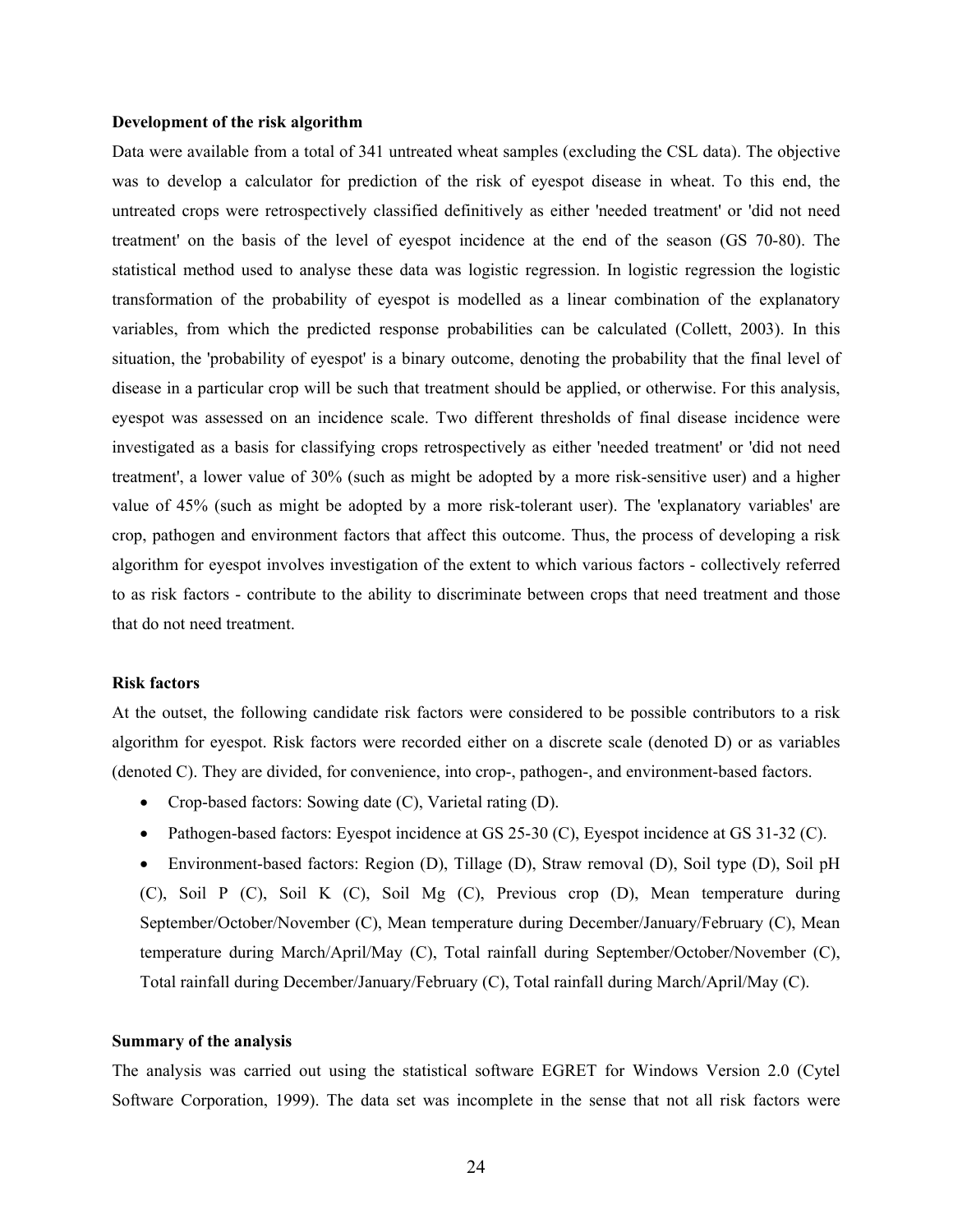recorded for each crop. In fact, no single crop had all risk factors recorded. For each step in the analysis, the largest possible number of crops was used for the particular calculation in question. However, it should be noted that this means that different steps in the analysis are based on different numbers of crops.

1. The ability of each risk factor by itself to predict the need or otherwise for treatment was tested using logistic regression. Crops with missing data for a risk factor were not used in the analysis pertaining to that particular risk factor.

2. For those risk factors that appeared to have some predictive capability:

- risk factors initially recorded as variables were re-coded on simplified discrete scales;
- some risk factors initially recorded as discrete were re-coded on simplified discrete scales;
- finally, all discrete scales were organised so that the higher number(s) on the scale corresponded to a higher probability of eyespot.

3. Subsequent to steps (1) and (2), a set of discrete risk factors that appeared to have some predictive capability was assembled and a factor level summary generated. In this summary, EGRET terminology refers to crops that really did require treatment as 'cases' and crops that really did not require treatment as 'controls'.

4. The set of risk factors from (3) was analysed by a backwards elimination procedure. This is a stepwise procedure that starts with a logistic regression model based on terms for all risk factors of interest, from which terms are removed if they do not meet a pre-specified statistical significance probability (set at  $P=0.15$  for this analysis). Crops with missing data for any of the risk factors in the starting model were not used in the analysis.

5. For the reduced set of risk factors identified in (4), a simplified risk points scale was devised which reflected the additive risk attributable to each of the identified risk factors. A 'risk points sum' was then calculated for each crop and used as an explanatory variable for logistic regression analyses in which the binary outcome variable was either the need for treatment, or otherwise, based on whether the final disease incidence was above the 30% threshold (for more risk-sensitive users) or 45% (for more risk-tolerant users).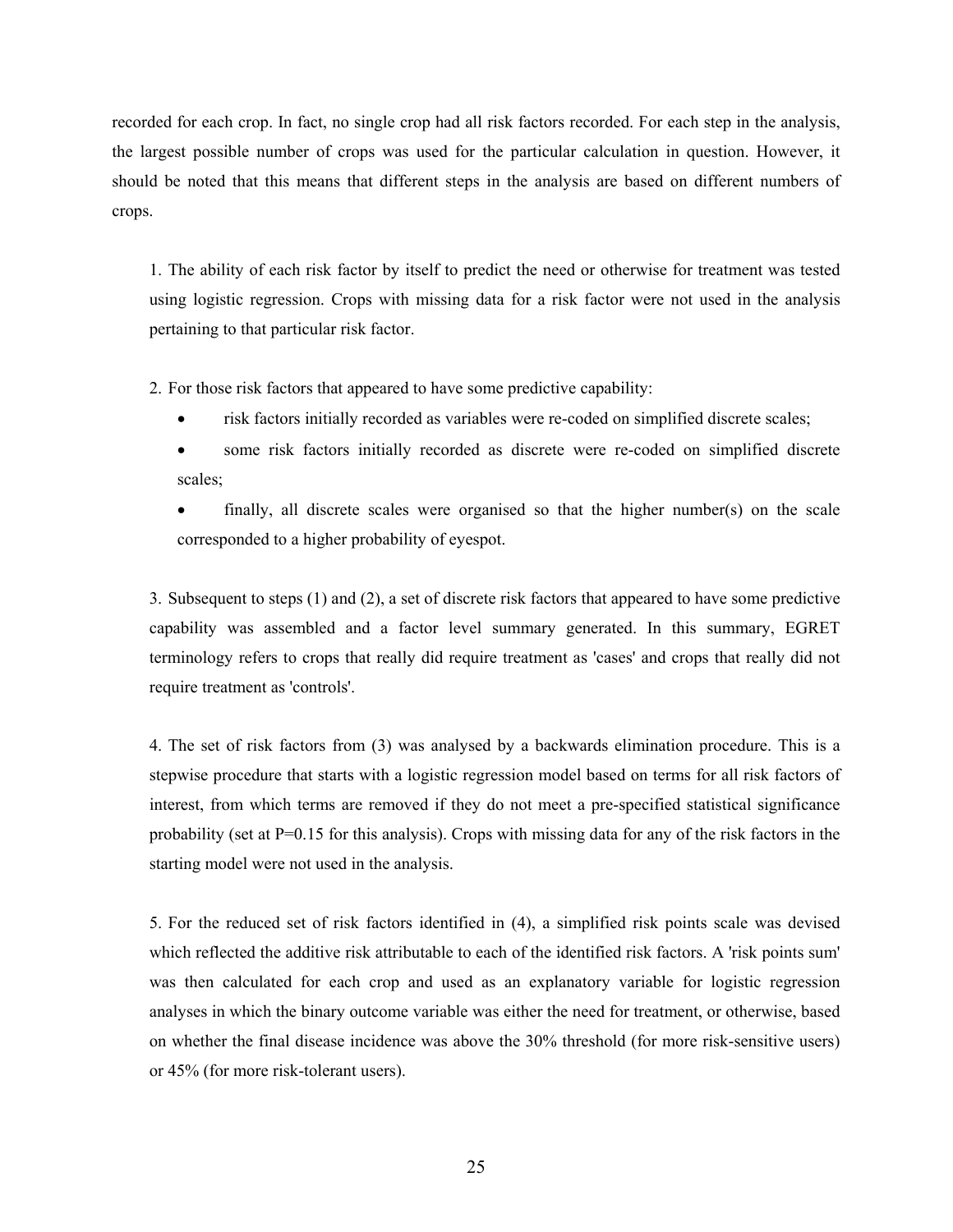### **5. RESULTS**

#### **Model Development**

Incidence of disease is a more accurate measure in model development than is a more subjective index. An index is conventionally used to assess eyespot but the correlation in the data between index and incidence was very strong  $(r^2 - 0.968, P \le 0.001)$ , as shown in Figure 3.



Figure 3: Relationship between index and incidence eyespot score

#### **Logistic regression analysis**

#### 1. Individual testing of risk factors

This analysis was carried out twice using, in turn, the two different thresholds of final disease incidence that were investigated as a basis for classifying crops, 30% and 45%. In both cases, the following seven risk factors were found to have no useful predictive capability for probability of eyespot when tested by logistic regressions with individual risk factors as the single explanatory variable, and were eliminated from further consideration: Varietal rating, Eyespot incidence at GS 25-30, Soil P, Soil K, and Soil Mg, Total rainfall during September/October/November, Total rainfall during December/January/February.

2. Re-coding of risk factors still under consideration

Following individual testing of risk factors, twelve risk factors remained under consideration.

• Variables were re-coded on discrete scales as follows:

Sowing date (up to and including 6 October = 1, after 6 October = 2),

Eyespot incidence at GS 31-32 ( $\leq$  7% = 1,  $>$  7% = 2),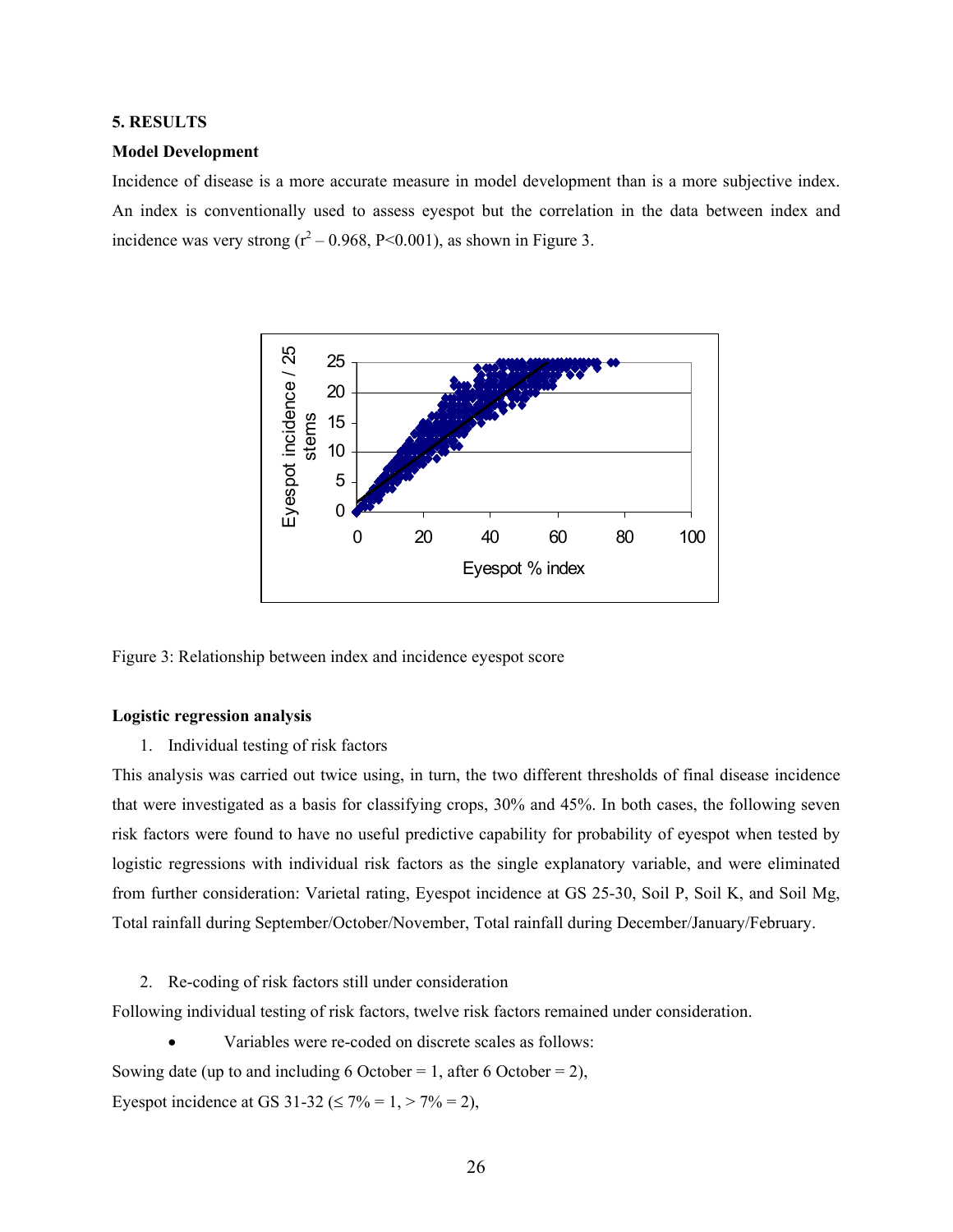Soil pH (≤  $6.25 = 1$ , >  $6.25 = 2$ ),

Mean temperature during September/October/November ( $\leq 10.7$ ° = 1, >10.7° = 2), Mean temperature during December/January/February ( $\leq$ 3.3° = 1, >3.3° = 2), Mean temperature during March/April/May ( $\leq 9.2^{\circ} = 1, >9.2^{\circ} = 2$ ), Total rainfall during March/April/May  $(\leq 170$ mm = 1, >170mm = 2).

• Discrete scales were coded (after re-coding if required) as follows: Region (East = 1, North = 2, West = 3), Tillage (Minimum till = 1, Ploughed = 2), Straw (Incorporated = 1, Removed = 2), Soil type (Light = 1, Medium = 2, Heavy = 3), Previous crop (Non-host = 1, Other cereal = 2, Wheat = 3).

**Explanation of selection of 7% incidence at GS 31/32 as presence or absence, as used in the model**  The logistic regressions of probability of eyespot on Eyespot incidence at GS 31-32 (C), recorded as number diseased out of 25, gave the following results Tables 5 and 6.

Table 5. Final disease incidence threshold  $= 30\%$ 

|               | Estimate | Standard error | P-value      |
|---------------|----------|----------------|--------------|
| Constant term | $-0.205$ | 0.2061         | 0.32         |
| Incidence     | 0.121    | 0.0265         | ${}_{0.001}$ |

Deviance (311 df ) = 382; Likelihood Ratio Statistic (1 df) = 28.4; P-value  $< 0.001$ 

Table 6. Final disease incidence threshold  $= 45\%$ 

|               | Estimate | Standard error | P-value           |
|---------------|----------|----------------|-------------------|
| Constant term | $-0.160$ | 0.2015         | 0.42              |
| Incidence     | 0.0896   | 0.0232         | ${}_{\leq 0.001}$ |

Deviance (311 df) = 418; Likelihood Ratio Statistic (1 df) = 16.1; P-value  $< 0.001$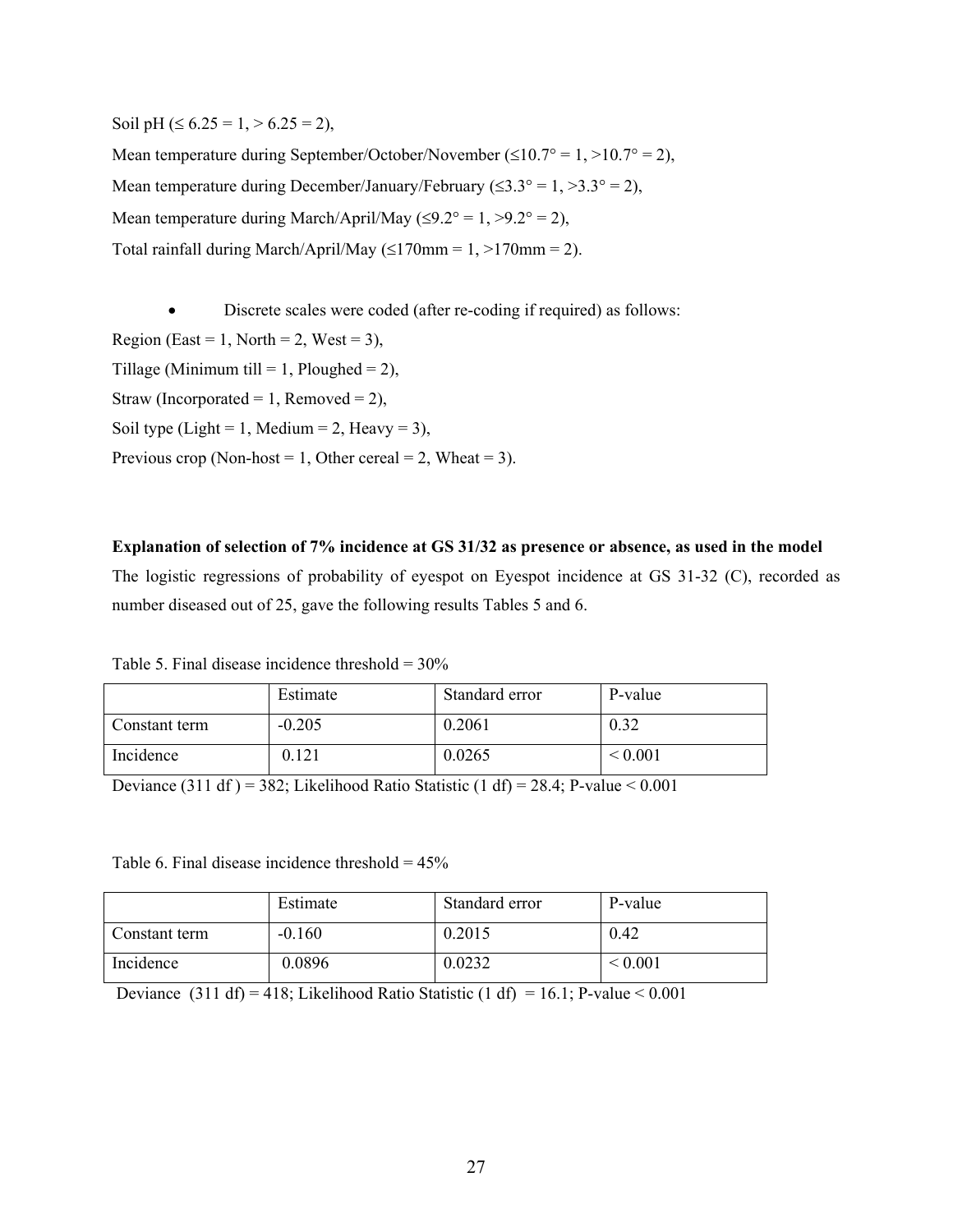Thus, the corresponding response curves are:

A: Probability of eyespot = 
$$
\frac{\exp(-0.205 + 0.121 \times \text{Incidence})}{1 + \exp(-0.205 + 0.121 \times \text{Incidence})}
$$

and

B: Probability of eyespot = 
$$
\frac{\exp(-0.160 + 0.0896 \times \text{Incidence})}{1 + \exp(-0.160 + 0.0896 \times \text{Incidence})}.
$$

Of particular interest is the incidence at which probability of eyespot  $= 0.5$ , because this is a naturally appropriate disease incidence at which to divide the continuous incidence scale into two discrete classes.

If we denote the Constant term  $\alpha$  and the coefficient of Incidence  $\beta$ , this point occurs at  $-\frac{\alpha}{\beta}$ . Then:

A: Probability of eyespot = 0.5 when Incidence =  $-(-0.205/0.121) = 1.69$ , and B: Probability of eyespot = 0.5 when Incidence =  $-(-0.160/0.0896) = 1.79$ .

Since 1.69/25 and 1.79/25 both represent about 7% incidence, this value was chosen to divide the continuous Eyespot incidence at GS 31-32 scale into two categories, corresponding to probability of eyespot  $\leq 0.5$  and probability of eyespot  $> 0.5$ .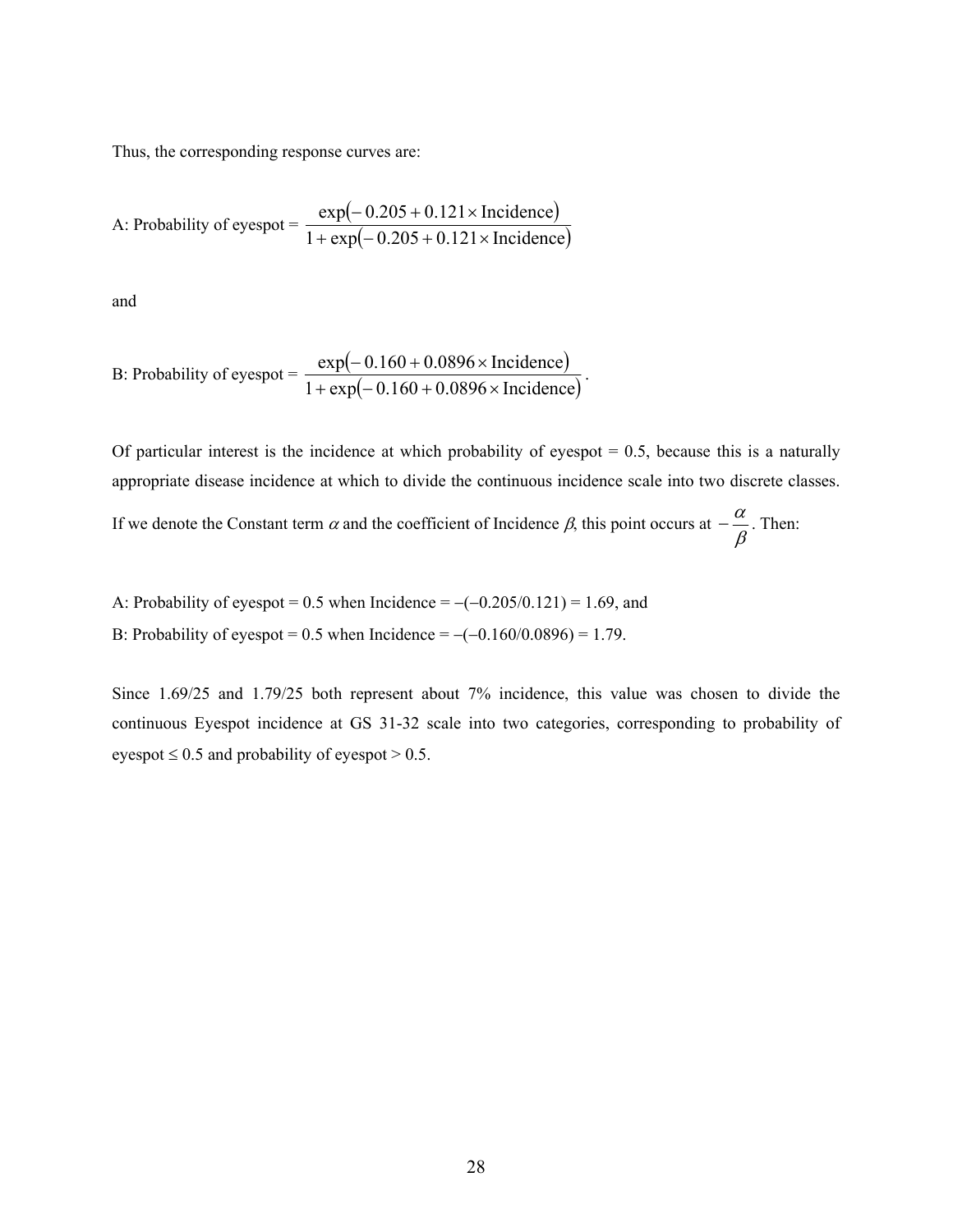# 3. Factor level summary

Table 7: Factor level summary

| Factor             | No.      | No.   |       | $\frac{0}{0}$ | $\frac{0}{0}$ | Odds         |
|--------------------|----------|-------|-------|---------------|---------------|--------------|
| Level              | Controls | Cases | Total | Controls      | Cases         | Ratio        |
| Sowing Date        |          |       |       |               |               |              |
| $1 \leq 6$ Oct     | 77       | 107   | 184   | 41.85         | 58.15         | $\mathbf{1}$ |
| $2 > 6$ Oct        | 42       | 78    | 120   | 35.00         | 65.00         | 1.336        |
| Total              | 119      | 185   | 304   | 39.14         | 60.86         |              |
| Eyespot GS 31-2    |          |       |       |               |               |              |
| $1 - ve$           | 22       | 23    | 45    | 48.99         | 51.11         | $\mathbf{1}$ |
| $2 +ve$            | 88       | 180   | 268   | 32.84         | 67.16         | 1.957        |
| Total              | 110      | 203   | 313   | 35.14         | 64.86         |              |
| Soil pH            |          |       |       |               |               |              |
| $1 \le 6.25$       | 45       | 45    | 90    | 50.00         | 50.00         | $\mathbf{1}$ |
| 2 > 6.25           | 83       | 144   | 227   | 36.56         | 63.44         | 1.735        |
| Total              | 128      | 189   | 317   | 40.38         | 59.62         |              |
| $T^{\circ}C$ S/O/N |          |       |       |               |               |              |
| $1 \leq 10.7$ °C   | 45       | 39    | 84    | 53.57         | 46.43         | $\mathbf{1}$ |
| $2 > 10.7$ °C      | 89       | 168   | 257   | 34.63         | 65.37         | 2.178        |
| Total              | 134      | 207   | 341   | 39.30         | 60.70         |              |
| $T^{\circ}C$ D/J/F |          |       |       |               |               |              |
| $1 \leq 3.3$ °C    | 84       | 82    | 166   | 50.60         | 49.40         | $\mathbf{1}$ |
| $2 > 3.3$ °C       | 50       | 125   | 175   | 28.57         | 71.43         | 2.561        |
| Total              | 134      | 207   | 341   | 39.30         | 60.70         |              |
| $T^{\circ}C$ M/A/M |          |       |       |               |               |              |
| $1 \leq 9.2$ °C    | 31       | 45    | 76    | 40.79         | 59.21         | $\mathbf{1}$ |
| $2 > 9.2$ °C       | 103      | 162   | 265   | 38387         | 61.13         | 1.083        |
| Total              | 134      | 207   | 341   | 39.30         | 60.70         |              |
| mm Rain M/A/M      |          |       |       |               |               |              |
| $1 < 170$ mm       | 31       | 45    | 76    | 40.79         | 59.21         | $\mathbf{1}$ |
| $2 > 170$ mm       | 103      | 162   | 265   | 38387         | 61.13         | 1.385        |
| Total              | 134      | 207   | 341   | 39.30         | 60.70         |              |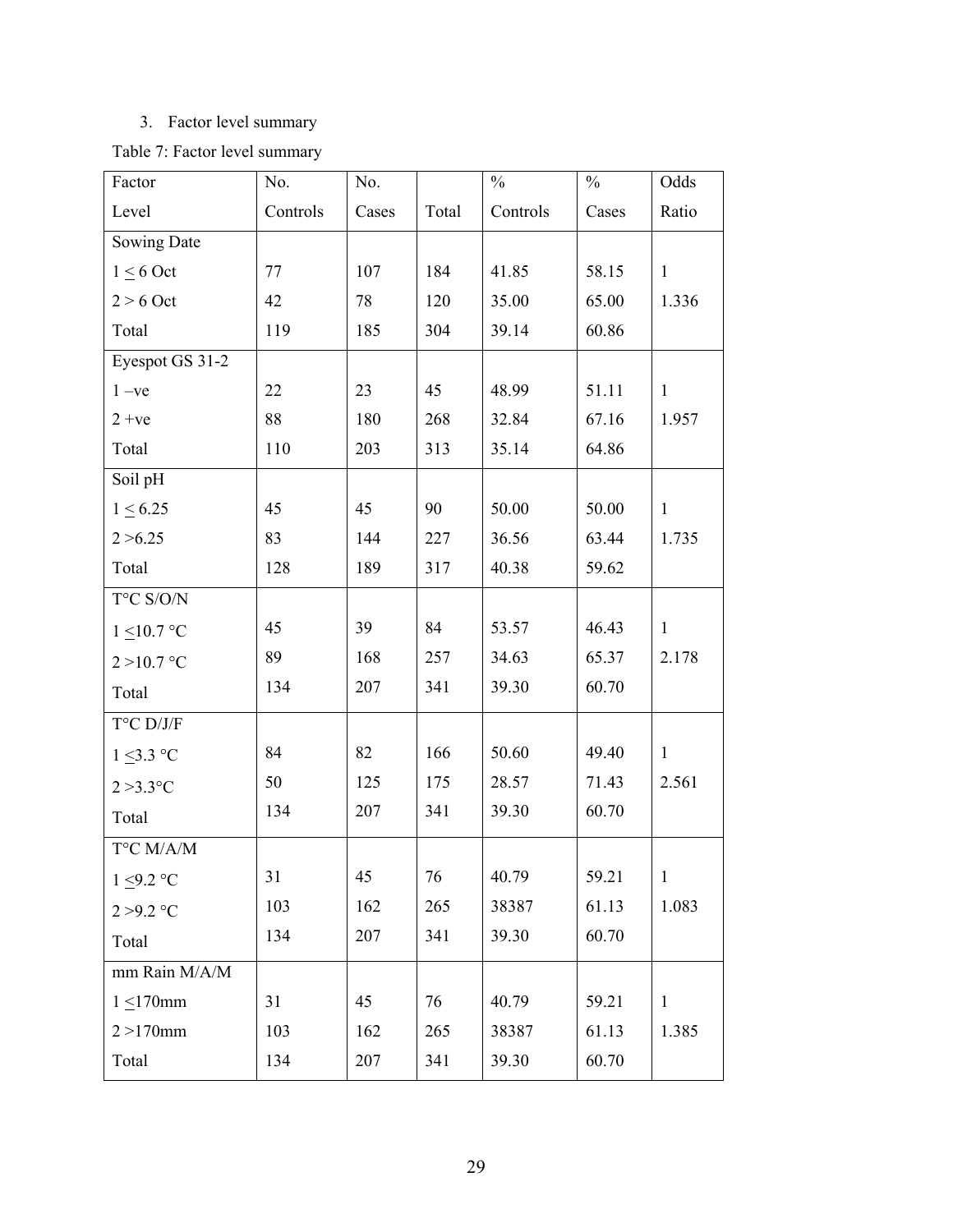| Region         |     |     |     |       |       |              |
|----------------|-----|-----|-----|-------|-------|--------------|
| 1 East         | 70  | 87  | 157 | 44.59 | 55.41 | $\mathbf{1}$ |
| 2 North        | 28  | 40  | 68  | 41.18 | 58.82 | 1.149        |
| 3 West         | 36  | 80  | 116 | 31.03 | 68.97 | 1.788        |
| Total          | 134 | 207 | 341 | 39.30 | 60.70 |              |
| Tillage        |     |     |     |       |       |              |
| 1 Min till     | 72  | 75  | 147 | 48.98 | 51.02 | $\mathbf{1}$ |
| 2 Plough       | 62  | 132 | 194 | 31.96 | 68.04 | 2.044        |
| Total          | 134 | 207 | 341 | 39.30 | 60.7  |              |
| <b>Straw</b>   |     |     |     |       |       |              |
| 1 Incorporated | 76  | 101 | 177 | 42.94 | 57.06 | $\mathbf{1}$ |
| 2 Removed      | 54  | 96  | 150 | 36.00 | 64.00 | 1.338        |
| Total          | 130 | 197 | 327 | 39.76 | 60.24 |              |
| Soil type*     |     |     |     |       |       |              |
| 1 Light        | 19  | 16  | 35  | 54.29 | 45.71 | $\mathbf{1}$ |
| 2 Medium       | 51  | 46  | 97  | 52.58 | 47.42 | 1.071        |
| 3 Heavy        | 32  | 42  | 74  | 43.24 | 56.56 | 1.559        |
| Total          | 102 | 104 | 206 | 49.51 | 50.49 |              |
| Previous crop  |     |     |     |       |       |              |
| 1 Non host     | 81  | 82  | 163 | 49.69 | 50.31 | $\mathbf{1}$ |
| 2 Other cereal | 11  | 25  | 36  | 30.56 | 69.44 | 2.245        |
| 3 Wheat        | 40  | 98  | 138 | 28.99 | 71.01 | 2.420        |
| Total          | 132 | 203 | 337 | 39.17 | 60.83 |              |

\*Brash or limestone soils appeared to be a factor in increased eyespot incidence but as this observation was made on relatively few crops it could not be included in the model.

The Odds Ratio can be interpreted as a measure of risk relative to the first factor listed.

### 4. Backwards elimination procedure

This analysis was carried out twice using, in turn, the two different thresholds of final disease incidence that were investigated as a basis for classifying crops, 30% and 45%. In both cases, the procedure eliminated the following risk factors from the analysis: Region, Straw removal, Soil pH, Mean temperature during September/October/November, Mean temperature during December/January/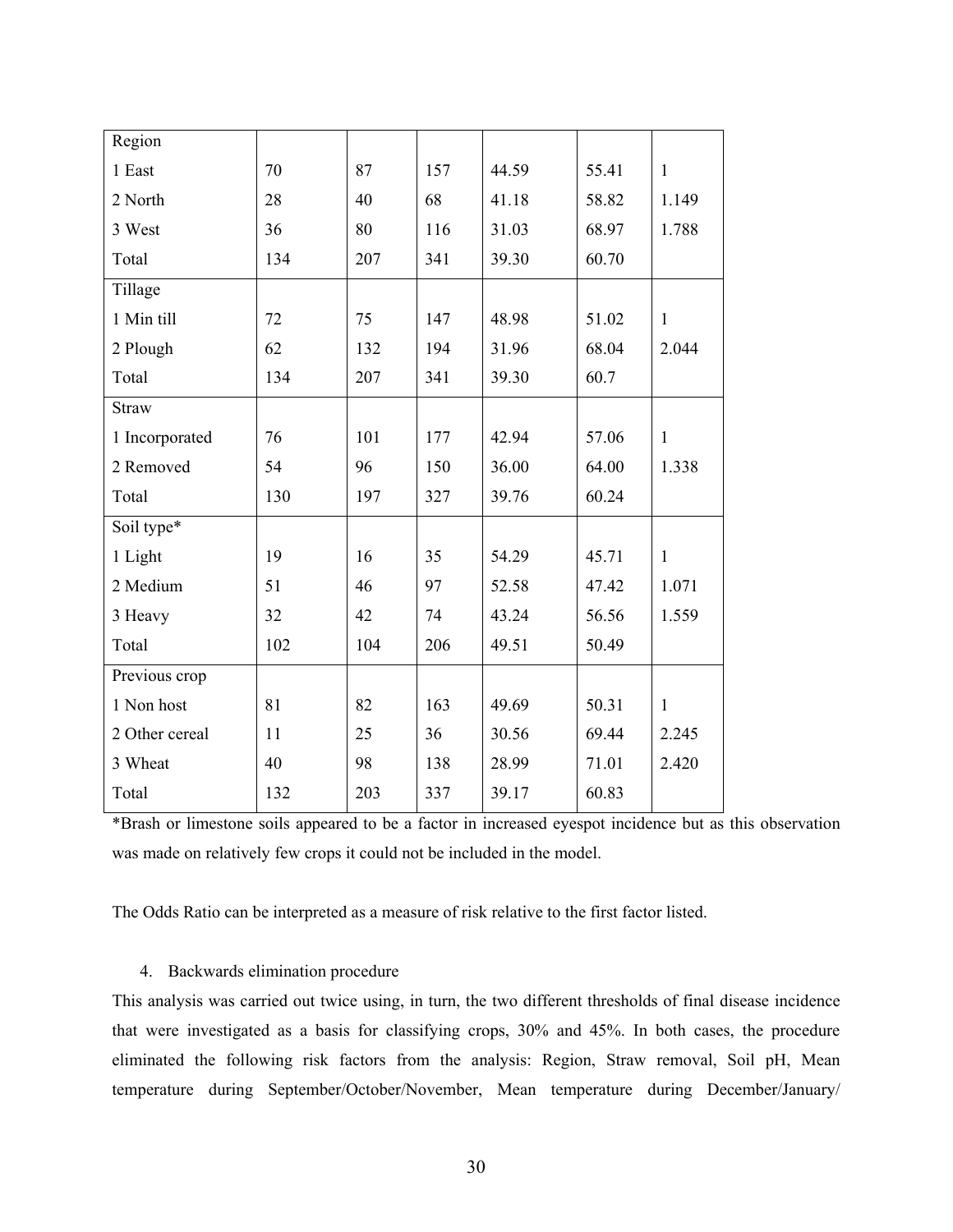February, and Mean temperature during March/April/May. The resulting analyses are shown in Tables 8 and 9.

| Model term              | Estimate | Standard error | P-value      | <b>Odds Ratio</b> |
|-------------------------|----------|----------------|--------------|-------------------|
| Constant term           | $-7.82$  | 1.279          | ${}< 0.001$  | 0.0004            |
| Soil type $=$ '2'       | 4.22     | 0.889          | ${}_{0.001}$ | 67.93             |
| Soil type $=$ '3'       | 3.44     | 0.769          | ${}_{0.001}$ | 31.03             |
| Previous crop = $2'$    | 3.92     | 0.813          | ${}< 0.001$  | 50.61             |
| Previous crop $=$ '3'   | 2.05     | 0.487          | ${}< 0.001$  | 7.76              |
| mm Rain $M/A/M = '2'$   | 2.16     | 0.503          | ${}_{0.001}$ | 8.69              |
| Eyespot GS $31-2 = '2'$ | 1.37     | 0.541          | 0.011        | 3.92              |
| Tillage = $2'$          | 1.16     | 0.353          | 0.001        | 3.19              |
| Sowing date $= '2'$     | 0.67     | 0.371          | 0.072        | 1.95              |

Table 8. Backwards elimination using final disease incidence threshold = 30%

Table 9. Backwards elimination using final disease incidence threshold = 45%

| Model term              | Estimate | Standard error | P-value      | Odds Ratio |
|-------------------------|----------|----------------|--------------|------------|
| Constant term           | $-9.46$  | 1.538          | ${}_{0.001}$ | 0.0001     |
| Soil type $=$ '2'       | 5.02     | 1.244          | ${}_{0.001}$ | 150.65     |
| Soil type $=$ '3'       | 3.95     | 1.013          | ${}_{0.001}$ | 51.73      |
| Previous crop $=$ '2'   | 4.27     | 0.905          | ${}< 0.001$  | 71.56      |
| Previous crop = $'3'$   | 2.60     | 0.523          | ${}_{0.001}$ | 13.44      |
| mm Rain $M/A/M = '2'$   | 3 2 9    | 0.611          | ${}_{0.001}$ | 26.91      |
| Eyespot GS $31-2 = '2'$ | 1.47     | 0.641          | 0.022        | 4.35       |
| Tillage = $'2'$         | 1.16     | 0.346          | 0.001        | 3.20       |
| Sowing date $= '2'$     | 0.64     | 0.366          | 0.080        | 1.90       |

The first level of each factor is set to zero and is the 'reference' level. Parameter estimates and standard errors refer to differences between the particular level and the reference level.

It is not the case that the risk factors with the highest Odds Ratios in (3) above are necessarily included in the model after invoking the backwards elimination procedure. This is because there may be internal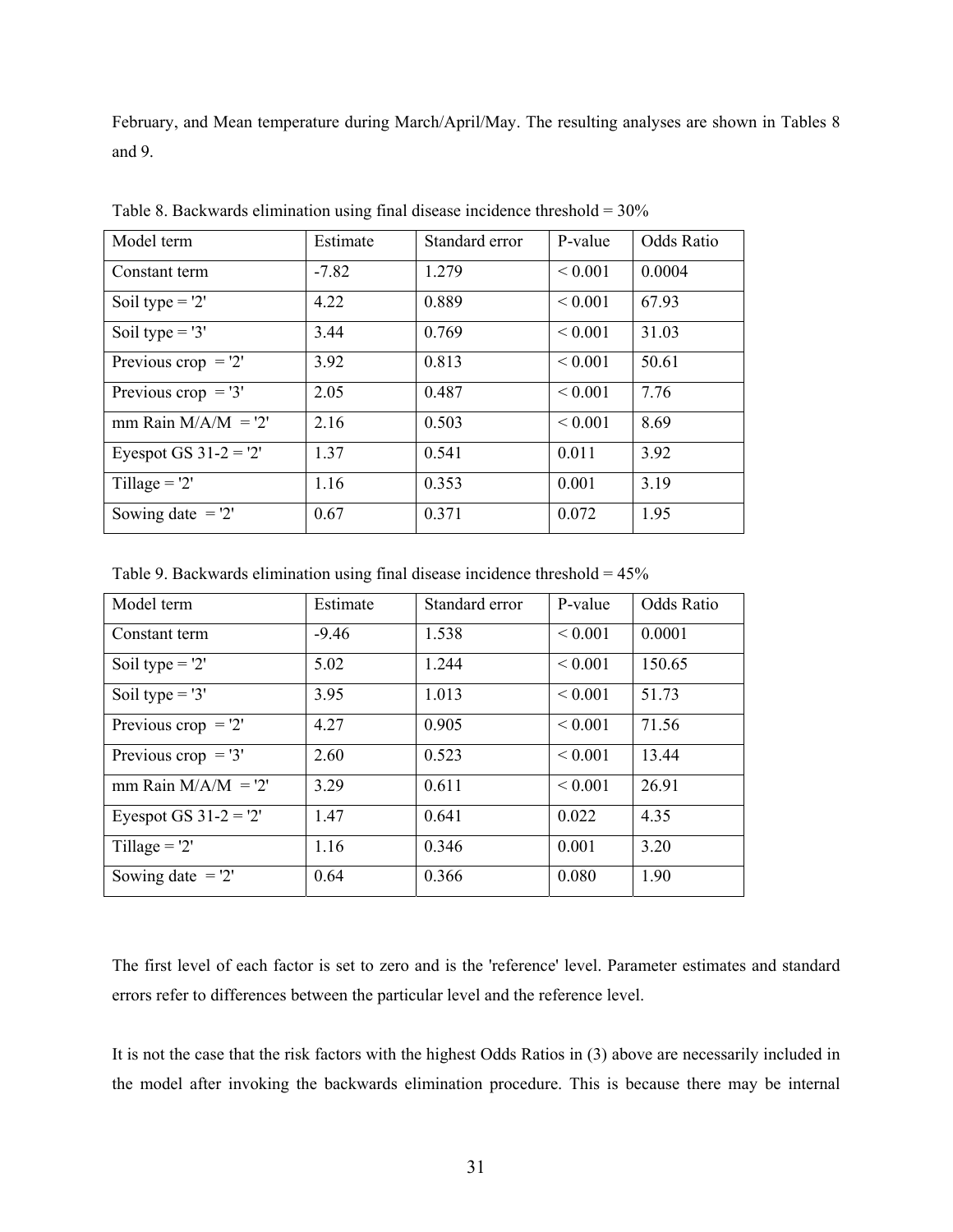correlations between risk factors that are not apparent when they are analysed separately. If two risk factors are correlated (i.e., they 'explain' the same bit of variability in probability of disease), then there is no need to include both of them when making a prediction of disease, and one is eliminated. Because this part of the analysis was carried out with a reduced data set, in which no missing data were allowed in any of the twelve risk factors used to start the analysis, some of the resulting parameter estimates are based on relatively small amounts of data. For this reason, the backwards elimination procedure is used in the selection of variables for inclusion in the risk algorithm, but the estimates used to generate risk points are calculated from the largest possible proportion of the data set, which is the factor level summary shown in (3) above. This also allows the same risk points scale to be applied whether working with a final disease incidence threshold of either 30% or of 45%.

### 5. Risk points

For development of the risk algorithm, an additive measure of risk (i.e.,  $log_e(Odds Ratio)$ ) was adopted. To facilitate calculation by users, these values were scaled as follows in Table 10.

| Factor          | Level            | Risk points |
|-----------------|------------------|-------------|
|                 |                  |             |
| Sowing Date     | $\leq 6$ October | (reference) |
|                 | $> 6$ October    | 5           |
| Eyespot GS 31-2 | $\leq 7\%$       | (reference) |
|                 | $> 7\%$          | 10          |
| mm Rain M/A/M   | $\leq 170$ mm    | (reference) |
|                 | $>170$ mm        | 5           |
| Tillage         | Minimum till     | (reference) |
|                 | Plough           | 10          |
| Soil type*      | Light            | (reference) |
|                 | Medium           | 1           |
|                 | Heavy            | 5           |
| Previous crop   | Non-host         | (reference) |
|                 | Other cereal     | 10          |
|                 | Wheat            | 15          |

Table 10. Risk points allocated per factor.

\*For brash or limestone soils add a further 5 risk points (see Table 7)

A 'risk points sum' was then calculated for each crop. This represents a single explanatory variable, incorporating elements of the individual risk factors identified as useful predictors of the probability of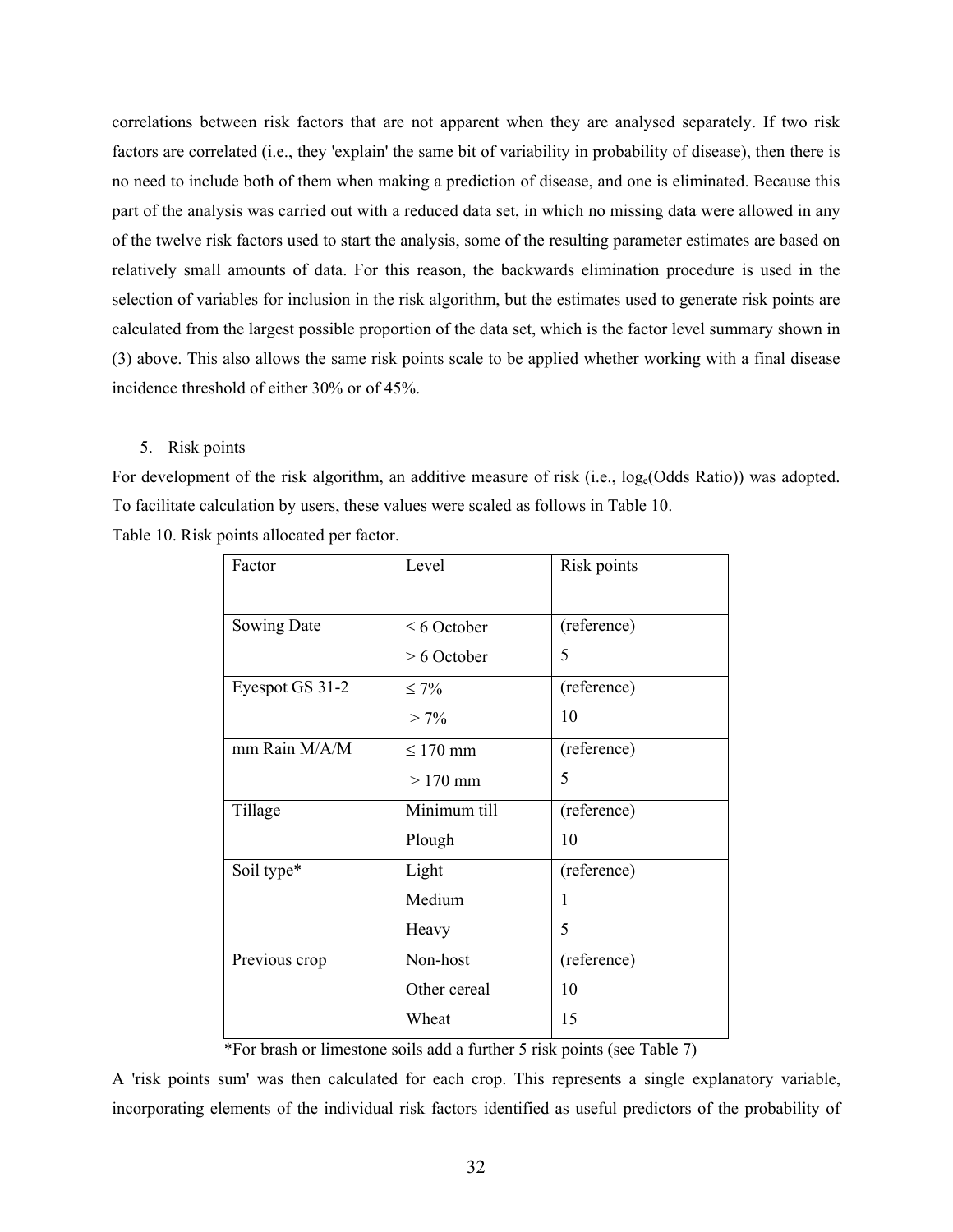eyespot, scaled according to their contribution to overall risk. This variable, referred to as Risk Score, takes values between 1 and 50 (the maximum possible) for the crops in the data set under investigation. Logistic regression analysis of probability of eyespot on Risk Score was carried out using, in turn, each of the two different thresholds of final disease incidence were investigated as a basis for classifying crops, 30% and 45%. The resulting analyses were as shown in Tables 11 and 12.

Table 11. Logistic regression analysis of probability of eyespot on risk score for final disease incidence threshold  $= 30\%$ 

|               | Estimate | Standard error | P-value           |
|---------------|----------|----------------|-------------------|
| Constant term | $-1.643$ | 0.399          | ${}_{0.001}$      |
| Risk Score    | 0.0798   | 0.0138         | ${}_{\leq 0.001}$ |

Deviance (276 df ) = 321.4; Likelihood Ratio Statistic (1 df) = 39.47; P-value <  $0.001$ 

Table 12. Logistic regression analysis of probability of eyespot on risk score for final disease incidence threshold  $= 45\%$ 

|               | Estimate | Standard error | P-value           |
|---------------|----------|----------------|-------------------|
| Constant term | $-2.730$ | 0.439          | ${}_{\leq 0.001}$ |
| Risk Score    | 0.0937   | 0.0142         | ${}_{\leq 0.001}$ |

Deviance  $(276 \text{ df}) = 330.3$ ; Likelihood Ratio Statistic  $(1 \text{ df}) = 55.0$ ; P-value  $\le 0.001$ 

The two logistic regression models can be plotted graphically to show the probability of eyespot as a response to Risk Score, as shown in Figure 4.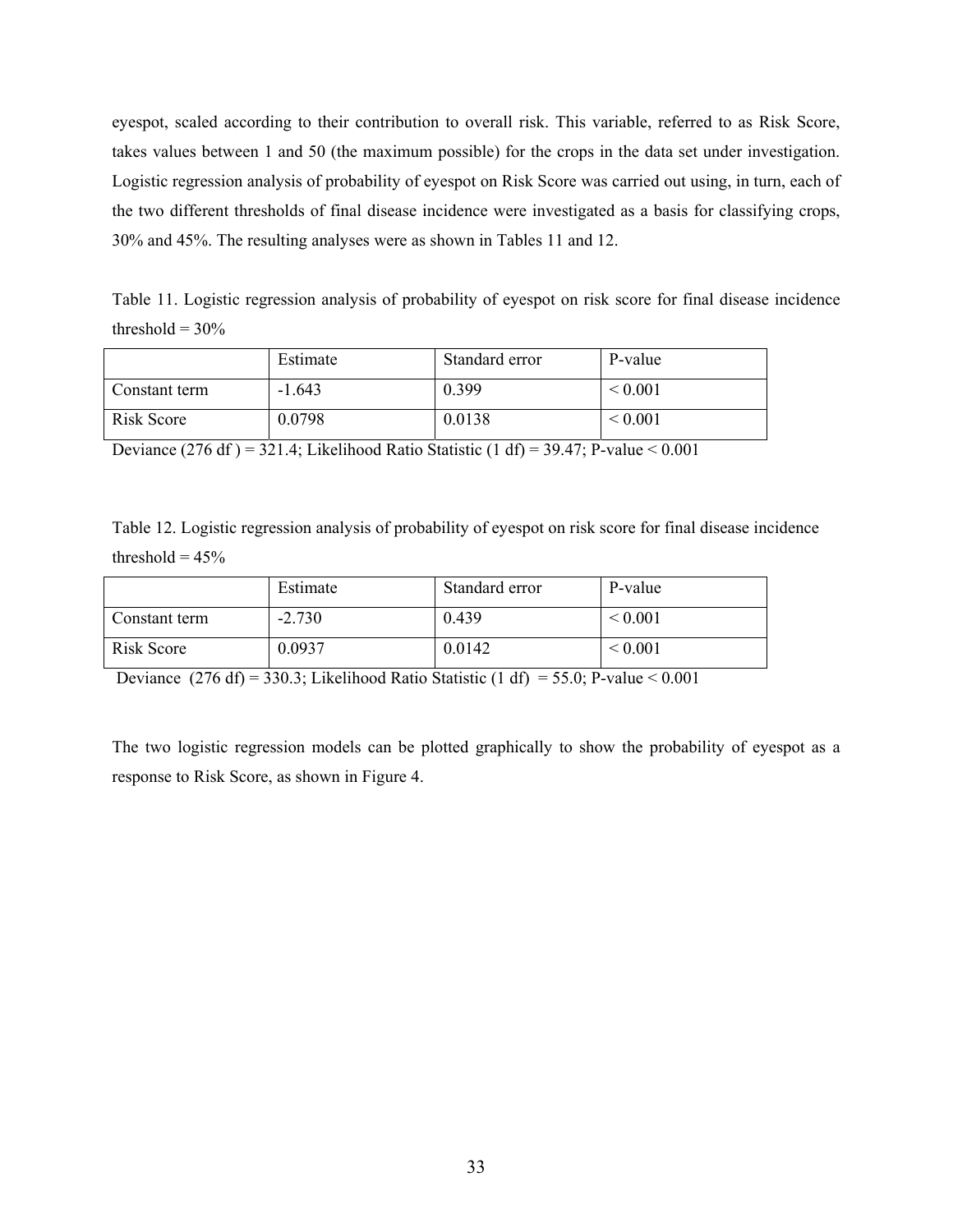

Figure 4. Probability of eyespot in response to risk score.

The above Figure shows the probability of eyespot varying with Risk Score for final disease incidence threshold  $= 30\%$  (curve A) and final disease incidence threshold  $= 45\%$  (curve B). Curve B shifted to the right because it corresponds to the final disease incidence threshold that might be adopted by a more risktolerant user. Thus, any given level of probability of eyespot (on the vertical axis) requires a larger value of Risk Score (on the horizontal axis) for a more risk-tolerant user than for a more risk-sensitive user.

A natural decision guideline is to act if the probability of eyespot is  $> 0.5$  (i.e.  $> 50\%$ ) but not if the probability of eyespot is  $\leq 0.5$ . This threshold probability is indicated in Figure 4 by a horizontal dashed line. On this basis, a more risk-sensitive user would adopt a threshold Risk Score of 20 and act if this was exceeded, while a more risk-tolerant user would adopt a threshold Risk Score of 29 and act if this was exceeded. Individual users can calculate the Risk Score for a particular crop by accumulating risk points as given in the Risk Points Table above, for the risk factors: Sowing date, Eyespot incidence at GS 31-32, Rainfall in March/April/May, Tillage method, Soil type, and Previous crop.

### **Receiver Operating Characteristic curves**

Receiver Operating Characteristic (ROC) curves provide a methodology for validation of guidelines for diagnostic decision-making when a binary (yes/no) decision is called for. Swets *et al.* (2000) provide a good general introduction to the methodology, and applications in disease management decision-making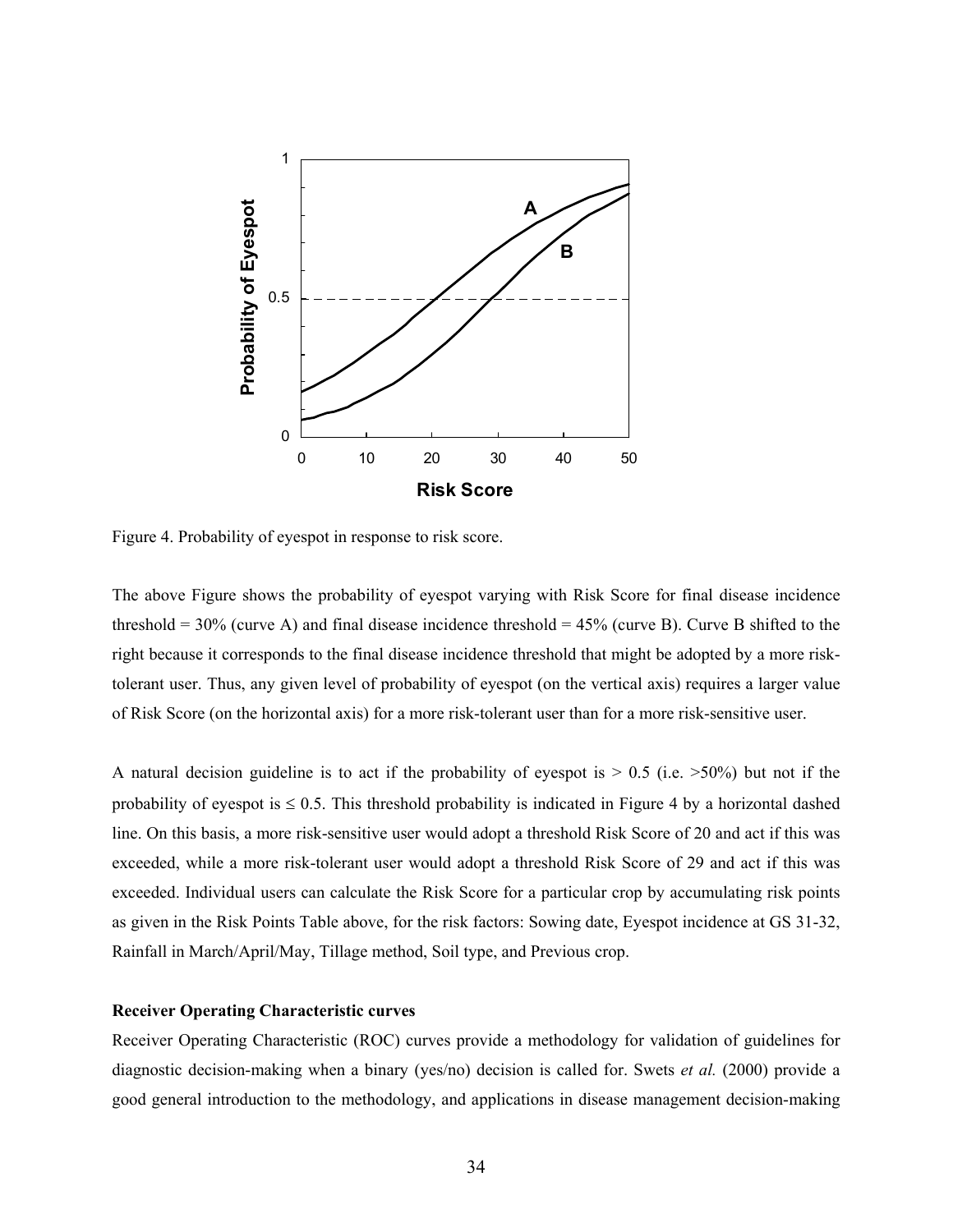have been discussed by Yuen *et al.* (1996), Twengström *et al*. (1998) and Hughes *et al*. (1999). Briefly, the idea is as follows. At any given threshold Risk Score, we can identify four classes of crop. Those crops above the threshold that really did require treatment, and those at or below the threshold that really did not require treatment, have been correctly classified by the decision guideline. However, there will also be some crops above the threshold that really did not require treatment, and some at or below the threshold that really did require treatment. Such crops have been incorrectly classified by the decision guideline. We refer to crops that really did require treatment as 'cases' and crops that really did not require treatment as 'controls'. The proportion of correctly identified cases is referred to as the 'true positive proportion' (TPP, called 'sensitivity' clinical studies). The proportion of correctly identified controls is referred to as the 'true negative proportion' (TNP, called 'specificity' clinical studies). An ROC curve is a graphical plot of TPP against 1-TNP. The values of TPP and TNP required for this plot are generated by allowing the threshold Risk Score to vary over the whole range of scores (in this case, from 1 to 50). The ROC curve starts at  $(1,1)$  (i.e., in the top right-hand corner of the plot, corresponding to a the lowest threshold Risk Score) and ends at (0,0) (i.e., in the bottom left-hand corner of the plot, corresponding to a the highest threshold Risk Score). For a useful predictor, the plot is curved towards the top left-hand corner of the plot. This point (TPP=1, TNP=1) characterizes a perfect predictor. A predictor with no discriminatory capability has an ROC curve that is a straight line between  $(0,0)$  and  $(1,1)$  on the graphical plot. The area under the ROC curve is a statistic used both for the validation and comparison of predictors.

The ROC curves for both versions of the predictor, final disease incidence threshold  $= 30\%$  (A: area under curve  $= 0.7213$ , standard error  $= 0.0303$ ) and final disease incidence threshold  $= 45\%$  (B: area under curve  $= 0.7399$ , standard error  $= 0.0296$ ), are shown in Figure 5, overleaf. Both show the characteristic curve, towards the top left-hand corner of the plot, of a useful predictor. Starting at the top right-hand corner, points along the lines are marked at 0, 10, 15, 20, 25, 30, 35, 40, 45, and 50 points on the Risk Score scale. The 'no discrimination' line is shown as a dashed straight line between the bottom left-hand corner and the top right-hand corner.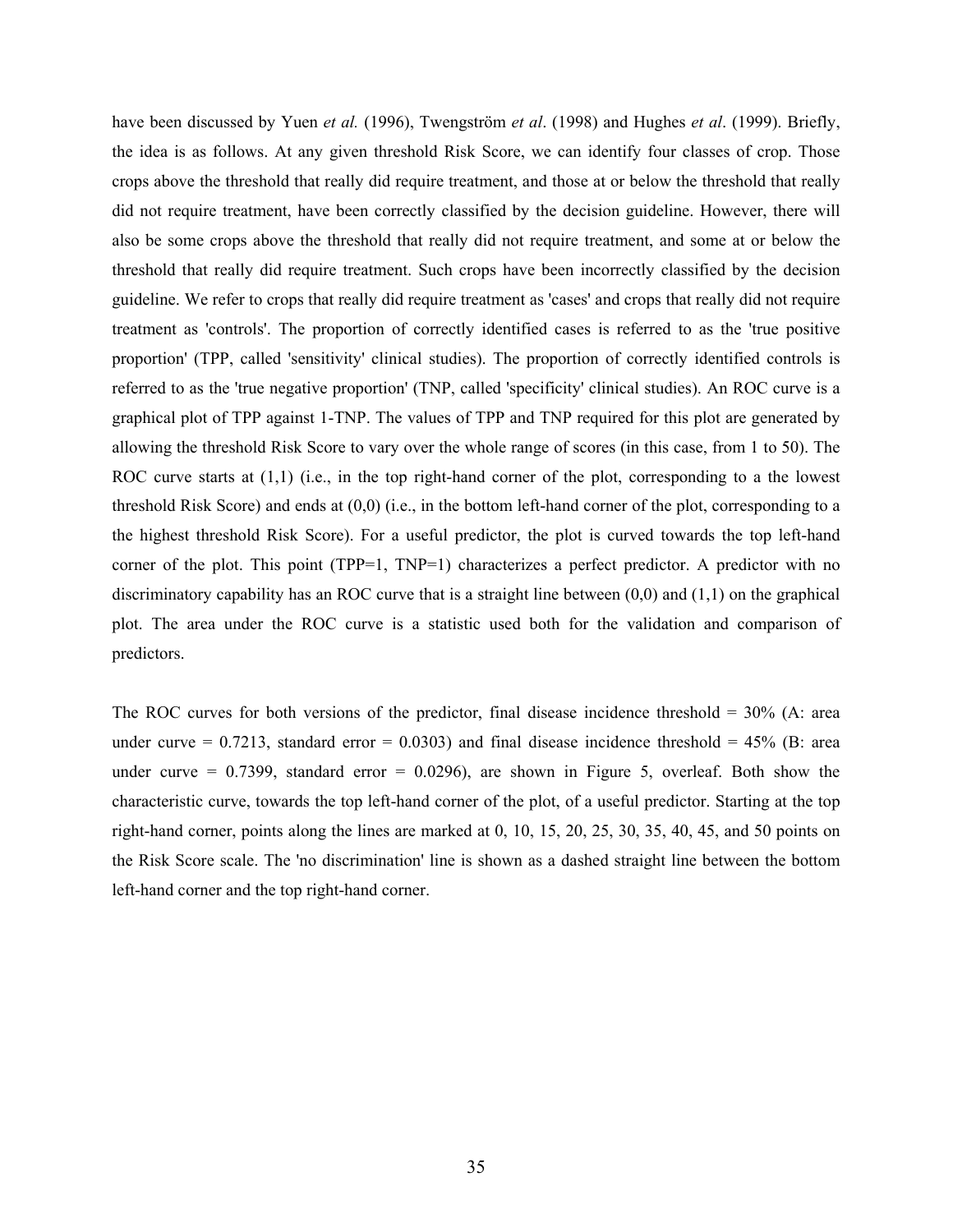

Figure 5. ROC Curves for final thresholds of 30% and 45% eyespot incidence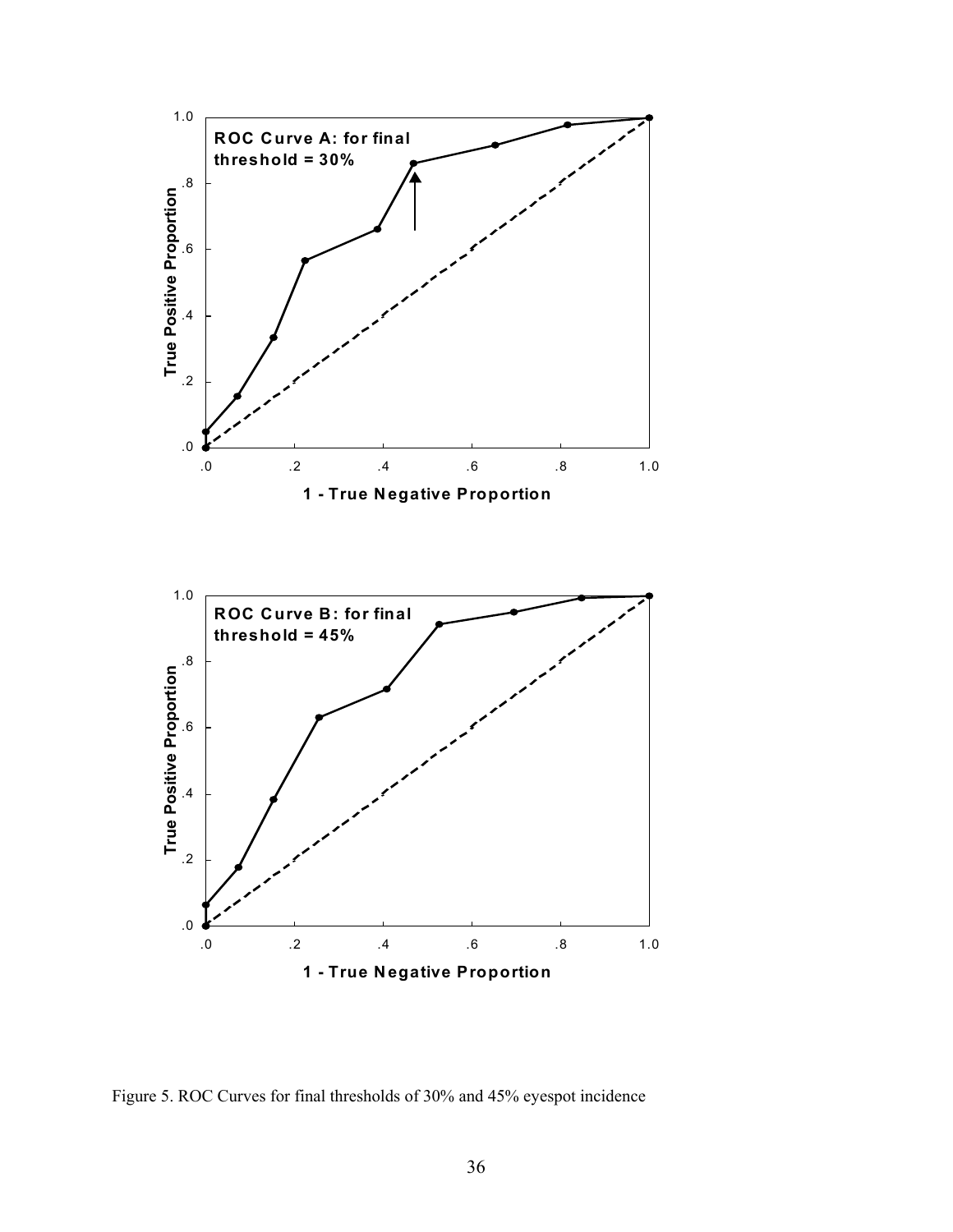In the top right-hand corner of the plot, where the threshold Risk Score is zero,  $TPP = 1$  and  $TNP = 0$ . This is the position of someone who always treats, whatever the risk. Thus, all cases are correctly identified (and treated), at the expense of incorrectly identifying all controls as cases, and unnecessarily treating them. In the bottom left-hand corner, where the threshold Risk Score is fifty,  $TPP = 0$  and  $TNP =$ 1. This is the position of someone who never treats, whatever the risk. Thus, all controls are correctly identified (and not treated), at the expense of incorrectly identifying all cases as controls, and erroneously not treating them. For both these extreme positions, decision guidelines representing a balance of risks are irrelevant. For others, the ROC curves provide an opportunity for flexible implementation of decision guidelines. The balance of risks associated with each threshold Risk Score along the ROC curve is transparent. For example, on ROC curve A, the point indicated with an arrow corresponds to a threshold Risk Score of 20. At this point,  $TPP = 0.86$  and  $TNP = 0.53$ . A very risk-sensitive user of ROC curve A could choose to operate at a lower threshold Risk Score than 20 (i.e., closer to the top right-hand corner of the plot). The effect of a reduction in the threshold Risk Score to 15 can be read from the ROC curve: TPP is increased to 0.92 and TNP decreased to 0.35. Thus more crops that really need treatment are correctly identified, at the expense of more crops that really do not require treatment being incorrectly identified. Conversely, note that more risk-tolerant users could choose to operate at a higher threshold Risk Score (i.e., closer to the bottom left-hand corner of the plot). The effect of an increase in the threshold Risk Score, in terms of increase in TNP and decrease in TPP, can again be read from the ROC curve.

### **Explanation of thresholds used in model**

Two thresholds for treatment were used in the model.

- 1. Risk-sensitive threshold of 30% eyespot incidence at GS 70-85
- 2. Risk-tolerant threshold of 45% eyespot incidence at GS 70-85

The risk-sensitive threshold was determined using an externally referenced yield losses to eyespot equation (Scott and Hollins, 1978) which was used until 2002 to calculate eyespot losses in Defra survey data.

% yield loss = 0.1  $\chi_1$  + 0.36 $\chi_2$  where  $\chi_1$  = % incidence of moderate eyespot and  $\chi_2$  = % incidence of severe eyespot. This, when meaned, gives a yield loss formula of % yield loss =  $0.153\chi$ , where  $\chi$  is the incidence of disease. At a grain price of £100 per tonne, on an average 10 tonne per hectare crop then a predicted 220 kg gain from treatment is worthwhile with the assumption that the cost of an eyespot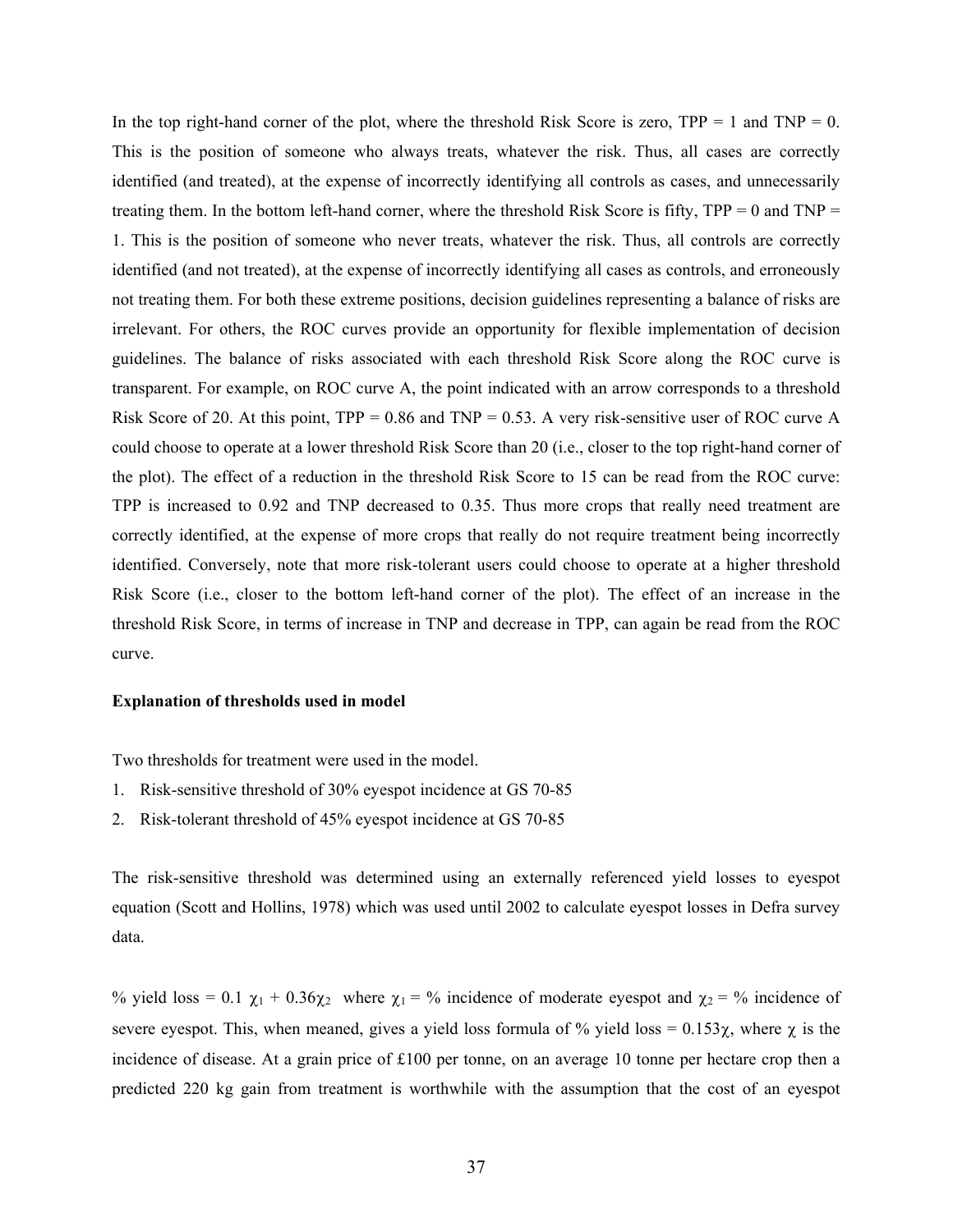specific fungicide at full commercial dose rate is around £22 / hectare and would reduce disease by 50% (HGCA project report 150). Using the formula a disease incidence of 30% would cause losses of 459 kg of which half would be recovered by a treatment.

The risk-tolerant threshold was set using the data generated in the project that shows a lower level of yield loss as a result of eyespot. The average realised loss, calculated from the difference between all Unix treatments and untreated was 5.145 kg per % point eyespot incidence based on 78 crops. At £100 / t it is worth treating to save 220 kg which at this rate of loss would result from a 45% incidence of eyespot at the end of the season (GS 70-85).

### **Field trial results**

### **Eyespot population status**

Eyespot levels varied by site and by year as shown in Table 13. Levels were highest in the 2002 season of the project and lower in the other two seasons.

| Year                           | Eyespot % incidence at GS 70 |
|--------------------------------|------------------------------|
| 2001                           | 12.9                         |
| 2002                           | 62.4                         |
| 2003                           | 31.9                         |
|                                |                              |
| <b>SED</b><br>$\boldsymbol{P}$ | 19.14<br>< 0.001             |
|                                |                              |

Table 13. Mean eyespot % incidence at GS 70 where no eyespot fungicide applied.

The population was predominantly mixed as shown in Tables 14 and 15. Just over 1% of samples had no detectable eyespot at GS 31-32. Over 84% of samples had a mixed population present and the number of samples where R was the dominant species only just exceeded those where W type was the dominant species at GS 31-32. By the end of the season the populations were even more evenly matched.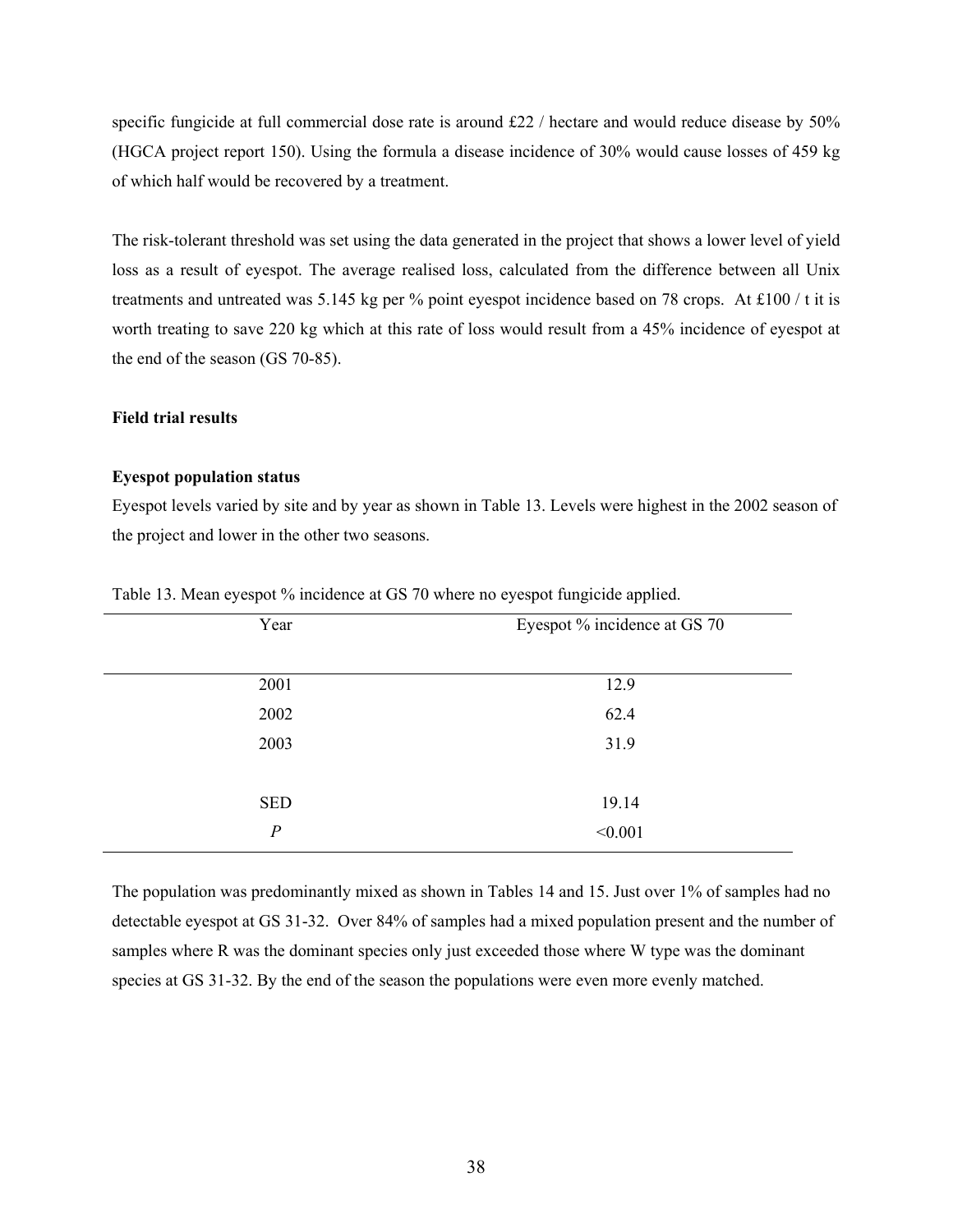| Year           |        | GS 25-30 |        | GS 31-32 |         | GS 39  |         | GS 70-85 |
|----------------|--------|----------|--------|----------|---------|--------|---------|----------|
|                | R type | W type   | R type | W type   | R type  | W type | R type  | W type   |
| 2001           | 0.57   | 0.57     | 0.18   | 0.52     | 0.52    | 2.89   | 4.2     | 8.83     |
| 2002           | 0.14   | 0.18     | 4.01   | 1.84     | 2.36    | 3.92   | 40.5    | 30.13    |
| 2003           | 0.00   | 0.00     | 0.01   | 0.00     | 0.33    | 3.21   | $6.8*$  | 26.54    |
|                |        |          |        |          |         |        |         |          |
| <b>SD</b>      | 0.712  | 0.677    | 21.92  | 5.114    | 2.070   | 9.991  | 19.51   | 36.20    |
| $\overline{P}$ | 0.006  | 0.005    | 0.488  | 0.135    | < 0.001 | 0.904  | < 0.001 | 0.004    |

Table 14. The mean amount of pathogen DNA (ng/unit) in each year

\*156.7 with Bankhead, Perthshire site included.

Table 15. Percentage of samples infected with R, W and mixed eyespot populations

| Population       | GS 31-32 | GS 70-75 |
|------------------|----------|----------|
|                  |          |          |
| No eyespot       | 1.06     | 2.39     |
| W only           | 11.0     | 7.66     |
| R only           | 3.55     | 10.8     |
| Mixed R dominant | 45.7     | 39.5     |
| Mixed W dominant | 38.7     | 39.7     |
|                  |          |          |

Figure 6 shows the development of the two eyespot species in untreated crop and trial plots meaned over the three seasons of the project. Both were present at approximately equal levels at stem extension.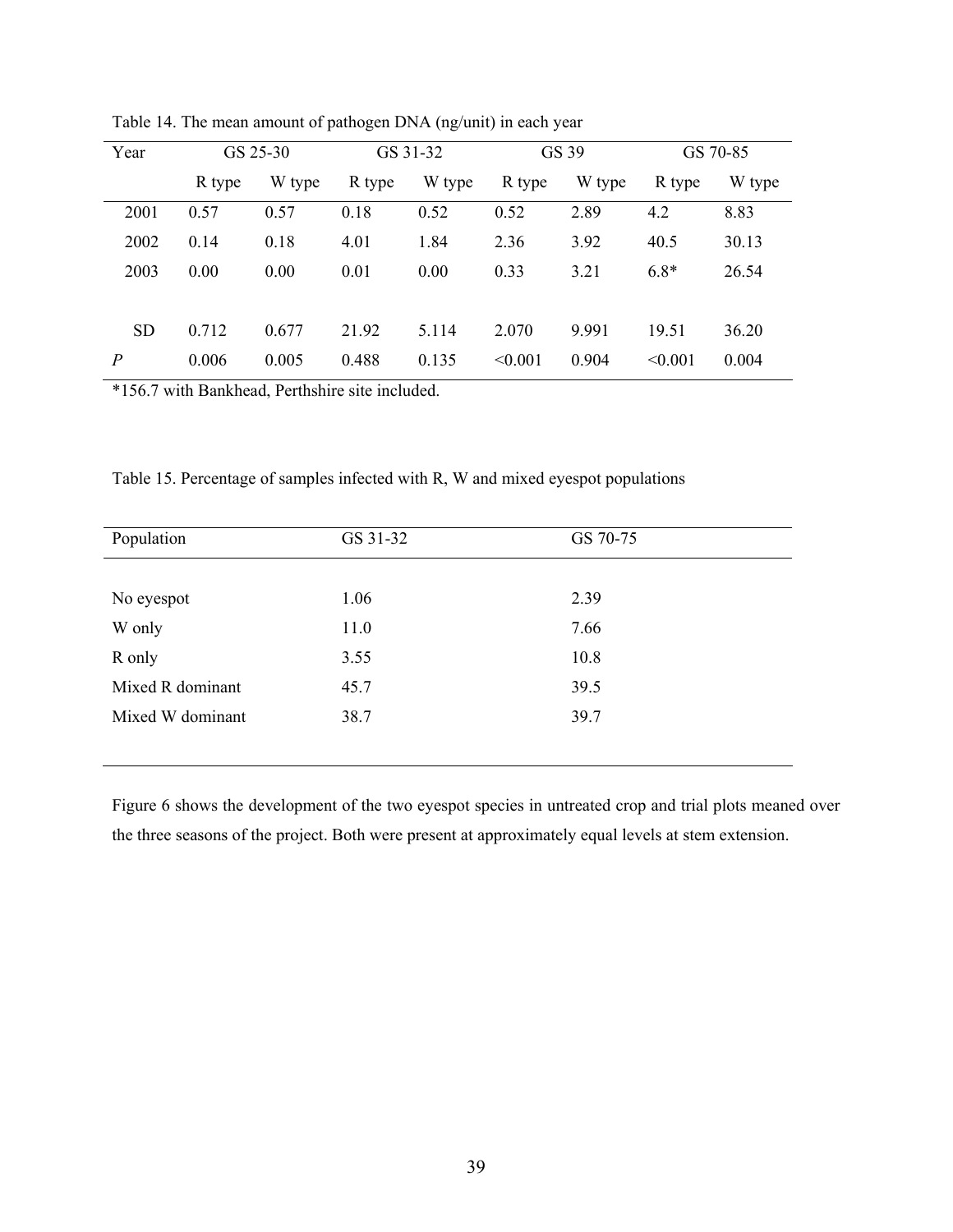

Figure 6. W and R type development through the season.

## **Relationship between early and late disease levels.**

There was a significant correlation between eyespot levels at GS 31-32 and those assessed at the end of the season (Table 16). The regression equations was:-

Eyespot % incidence at GS  $70 = 44.5 + 0.307$  (eyespot % incidence at GS 31-32).

However, as seen in Figure 7 a large proportion of samples did not show high levels of eyespot early in the season but went on to develop high levels of infection.

Table 16. Correlation co-efficients between early and late disease data

| Treatment        | Eyespot GS | Eyespot GS | R type GS | W type GS |
|------------------|------------|------------|-----------|-----------|
|                  | 25-30      | 32         | 32        | 32        |
| Eyespot GS 70-85 | 0.085      | 0.203      | 0.107     | 0.193     |
| $\boldsymbol{P}$ | 0.427      | 0.002      | 0.121     | 0.005     |
| R type GS 70-85  |            |            | $-0.103$  | ۰         |
| P                |            |            | 0.381     |           |
| W type GS 70-85  |            |            |           | 0.106     |
| P                |            |            |           | 0.423     |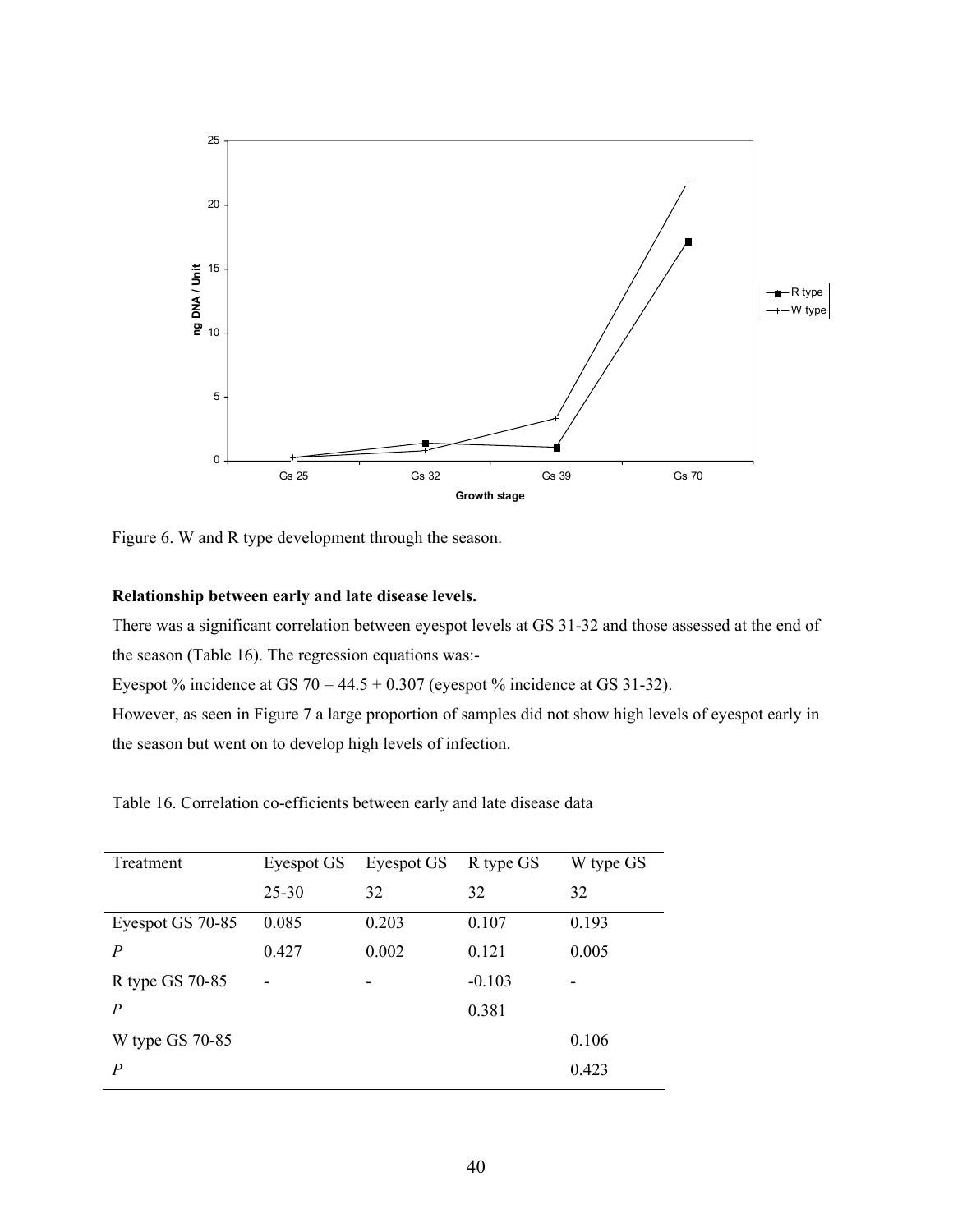

Figure 7. Scatter graph of eyespot incidence at GS 31-32 and eyespot incidence at GS 70-85.



Figure 8. Scatter diagram of W type eyespot levels at stem extension and at the end of the season.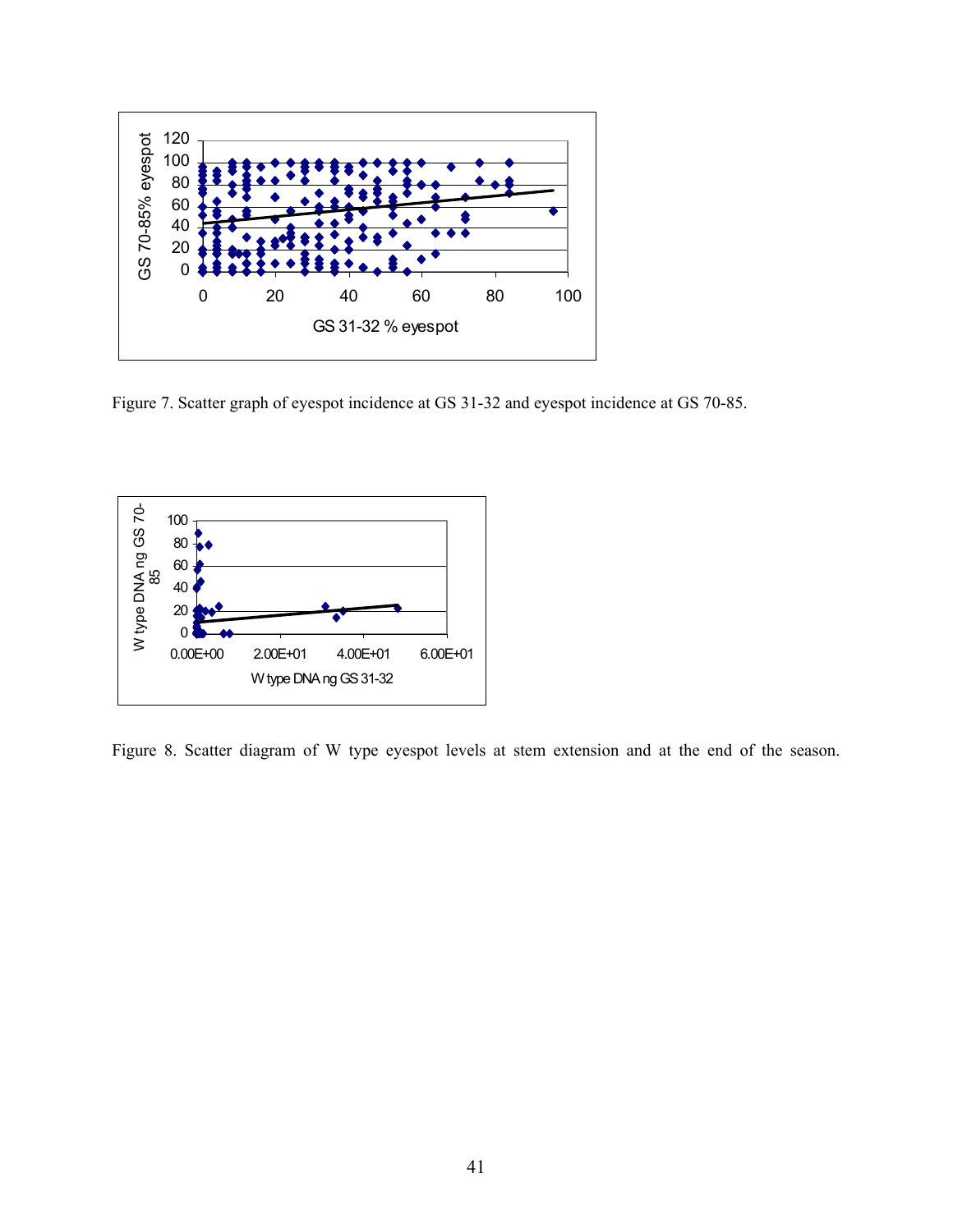Figures 8 and 9 show the relationship between early R and W levels and late season levels. There was no significant correlation between the amount of DNA recovered at stem extension and the amount of disease that later developed for either R or W type, however the relationship appeared worst for R type (Figure 9).



Figure 9. Scatter diagram of R type eyespot levels at stem extension and late season infection.

Fungicide trial results

Figures 10,11 and 12 show the mean eyespot levels at each trial site over the three years of the project. Levels in 2001 were very low, not exceeding a final incidence of 25%. Levels in 2002 were higher (24- 96%). Levels in 2003 fell slightly (2-64%).



Figure 10. Eyespot levels at GS 70-85 at trial sites in 2001.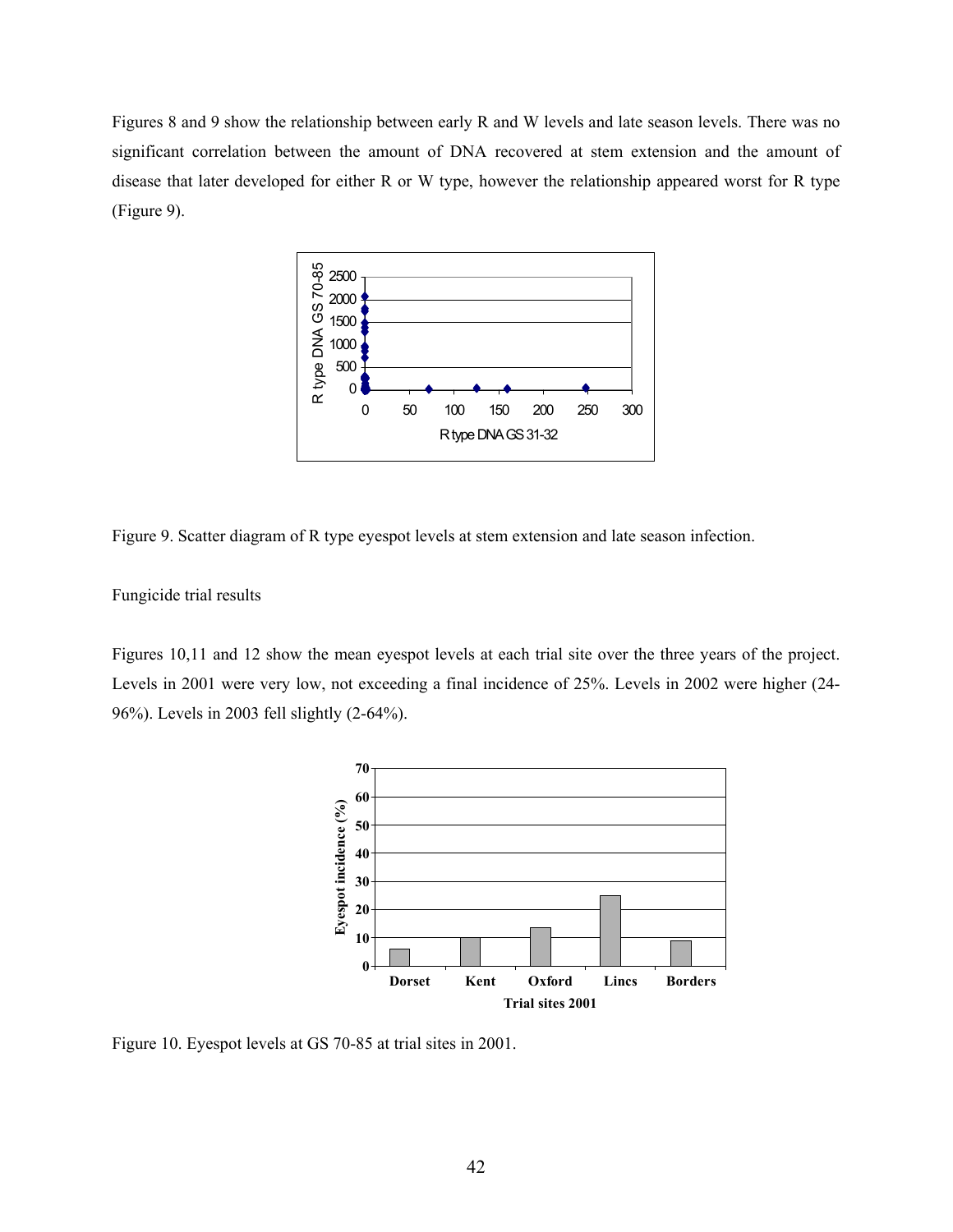



Figure 12. Eyespot levels at trial sites at GS 70 in 2003

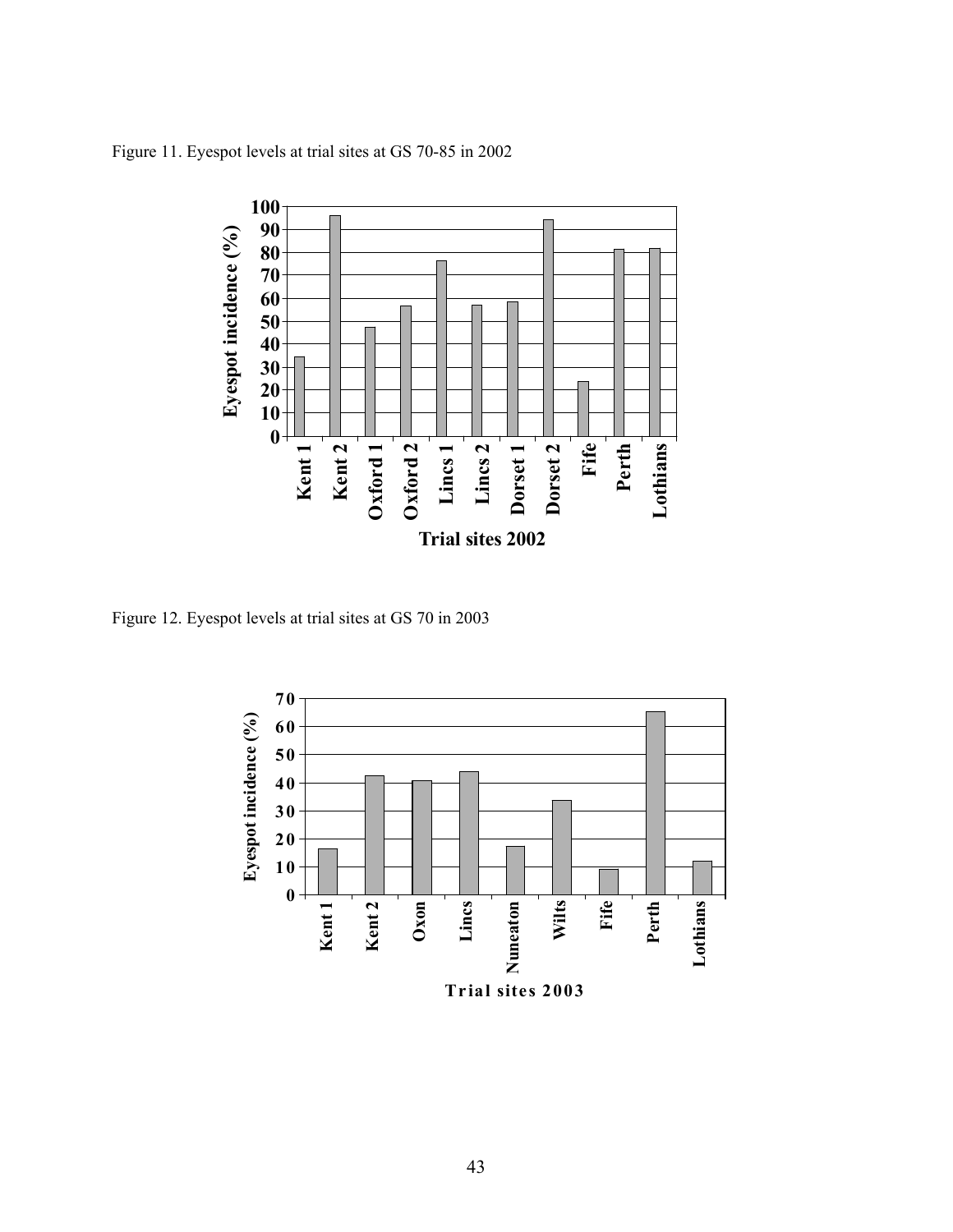### **The effect of azoxystrobin on eyespot levels**

In 2002 and 2003 field trials were carried out by Velcourt to look at the effect on stem base diseases of using Amistar (a.i. azoxystrobin) at GS 31/32. In 2002 (Figure 13) eyespot levels were increased by a small but not statistically significant amount by the azoxystrobin treatment (Table 17). In 2002 there was an associated decrease in sharp eyespot levels. In 2003 there was no decrease in sharp eyespot levels and no increase in eyespot levels as assessed at the end of the season (Table 18). There was however a small increase in eyespot levels immediately after treatment at GS 39 (Figure 14), following the azoxystrobin treatment in this year although eyespot levels were still increased.

| Treat-         | Eyespot       | R type ng    | W type | Sharp         | Fusarium      | Yield t/ha | Specific |
|----------------|---------------|--------------|--------|---------------|---------------|------------|----------|
| ment           | $\frac{0}{0}$ | <b>DNA</b>   | ng DNA | eyespot       | $\frac{0}{0}$ |            | weight   |
|                |               | <b>GS 39</b> | GS 39  | $\frac{0}{0}$ |               |            | kg/hl    |
| UT             | 65.1          | 0.09         | 0.09   | 9.88          | 33.8          | 8.74       | 70.1     |
| Unix $0.7$     | 63.0          | 0.07         | 0.06   | 11.0          | 32.4          | 8.72       | 69.9     |
| Amistar        | 69.1          | 0.09         | 0.25   | 5.84          | 35.5          | 8.82       | 70.3     |
| Poraz          | 58.3          | 0.01         | 0.01   | 8.82          | 34.1          | 8.75       | 70.2     |
|                |               |              |        |               |               |            |          |
| <b>SED</b>     | 10.44         | 0.049        | 0.119  | 9.675         | 19.05         | 1.903      | 3.041    |
| $\overline{P}$ | 0.031         | 0.581        | 0.517  | 0.019         | 0.833         | 0.992      | 0.900    |

Table 14. Stem base disease levels in 2002.

Table 18. Stem base disease levels in 2003.

| Treat-         | Eyespot       | R type ng  | W type | Sharp         | Fusarium | Yield t/ha | Specific |
|----------------|---------------|------------|--------|---------------|----------|------------|----------|
| ment           | $\frac{0}{0}$ | <b>DNA</b> | ng DNA | eyespot       | $\%$     |            | weight   |
|                |               | GS 39      | GS 39  | $\frac{0}{0}$ |          |            | kg/hl    |
| UT             | 31.4          | 0.11       | 4.29   | 21.1          | 36.4     | 7.84       | 71.5     |
| Unix $1.0$     | 23.6          | 0.10       | 8.66   | 22.0          | 36.0     | 7.82       | 71.4     |
| Amistar        | 28.7          | 0.11       | 7.62   | 22.8          | 35.8     | 7.78       | 71.4     |
|                |               |            |        |               |          |            |          |
| <b>SED</b>     | 13.98         | 0.537      | 13.21  | 10.39         | 12.77    | 1.442      | 1.838    |
| $\overline{P}$ | 0.030         | 0.994      | 0.289  | 0.738         | 0.973    | 0.979      | 0.955    |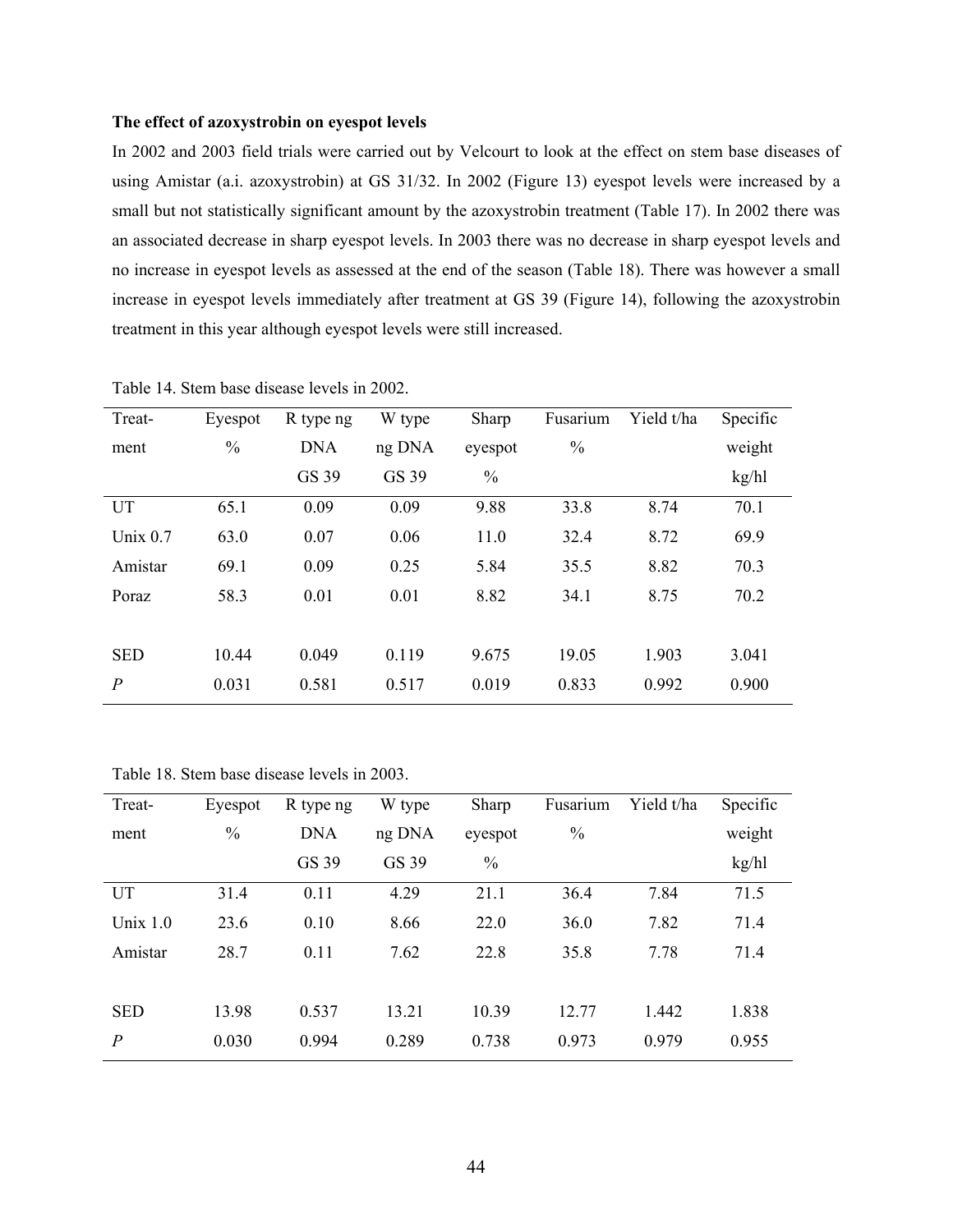Poraz reduced eyespot levels in 2002. Unix reduced eyespot levels in 2003 but not in 2002. Although not statistically significant in either season the trend for increased eyespot following azoxystrobin treatment seemed appeared to be associated with an increase in W type eyespot (Figure 15). There was a significant correlation between eyespot levels and sharp eyespot levels in the data set as a whole (GS 70-85  $r^2$  = -0.152,  $P = 0.013$  and at GS 39,  $r^2 = -0.140$ ,  $P = 0.022$ ).



Figure 13. Stem base disease levels at GS 70 in 2002 trials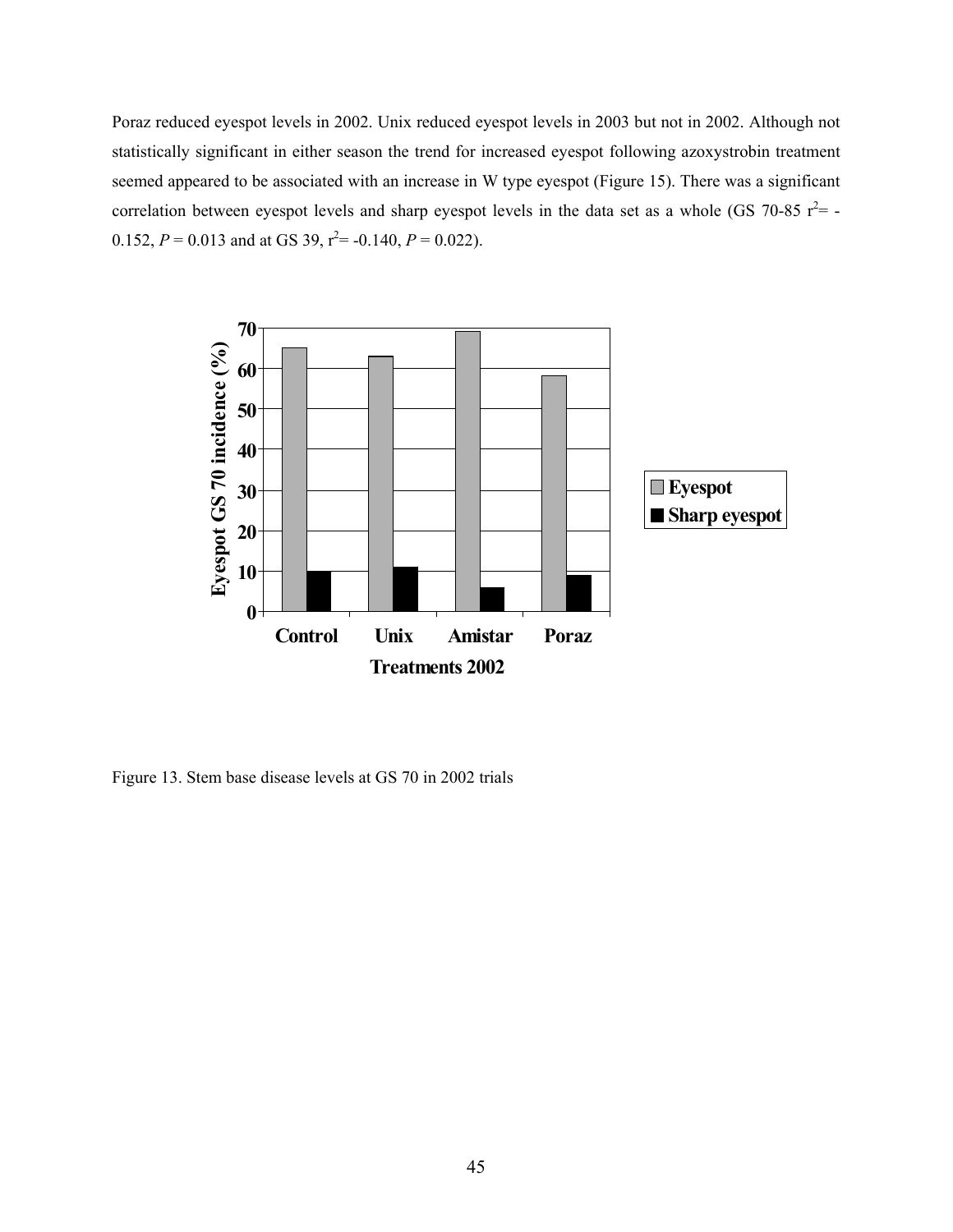

Figure 14. Stem base disease levels at GS 39 in 2003



Figure 15. W type DNA levels at GS 39 in 2003.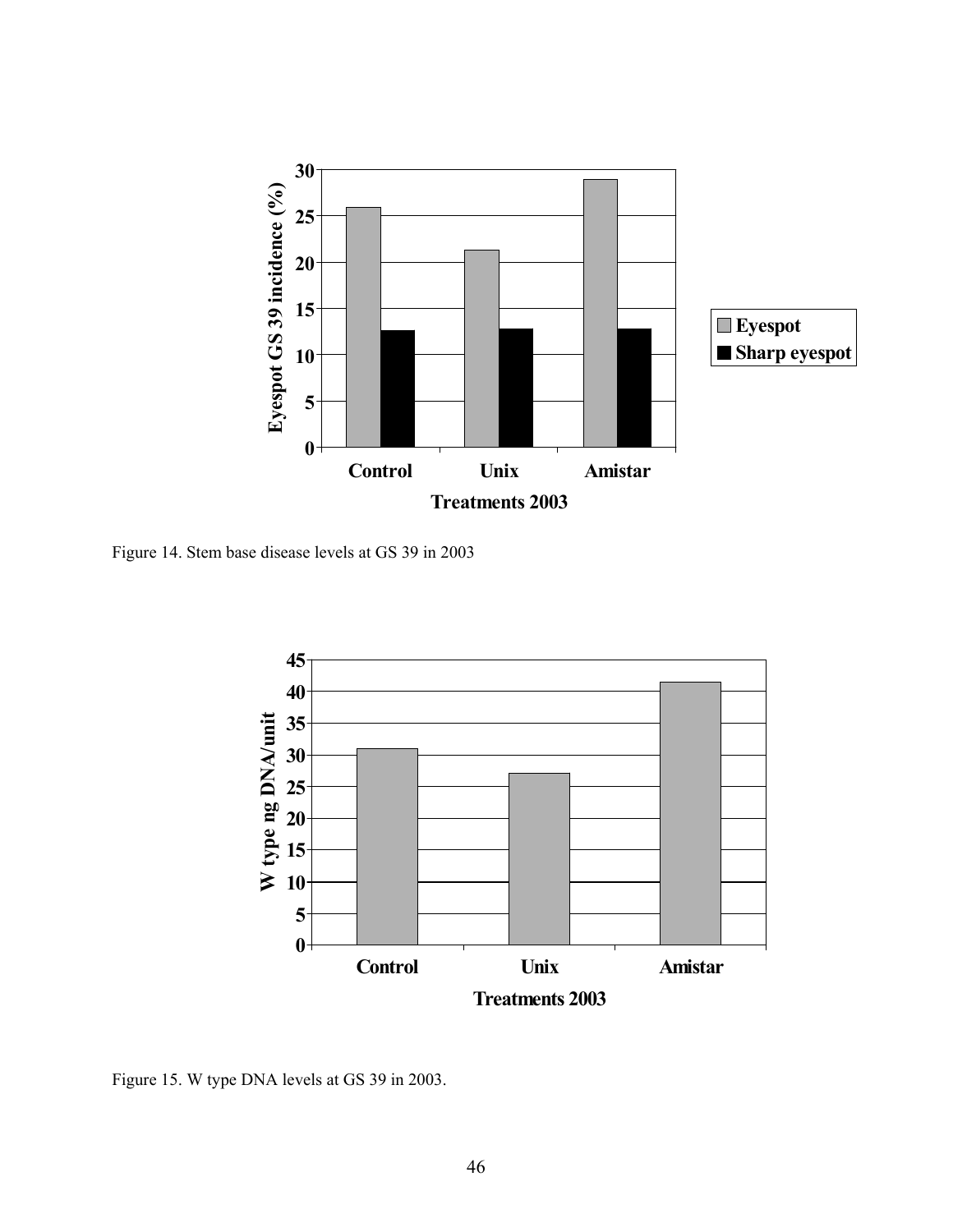## **Detailed Fungicide trials**

Three fungicide trials were carried out by SAC, one in each season to determine the effects of sowing date and variety on the response to treatment. The results from the fungicide trial in 200/2001 are shown in Table 19. Eyespot levels were reduced in the variety Eclipse (Figure 16). Unix was the most effective treatment although Landmark also had an effect in the variety Eclipse but not in Consort.

| Treatment        | Eyespot $%$ | R type ng DNA | W type ng DNA | Yield |
|------------------|-------------|---------------|---------------|-------|
|                  | incidence   |               |               |       |
|                  |             |               |               |       |
| Early sown       | 7.50        | 0.57          | 0.05          | 8.8   |
| Late sown        | 3.50        | 0.36          | 0.08          | 8.53  |
|                  |             |               |               |       |
| <b>SED</b>       | 4.307       | 1.102         | 2.655         | 0.822 |
| $\boldsymbol{P}$ | 0.004       | 0.547         | 0.344         | 0.333 |
|                  |             |               |               |       |

Table 19. Influence of early and late sowing on eyespot and yield in 2001 SAC trial



Figure 16. 2001 results for Eclipse and Consort following fungicide treatment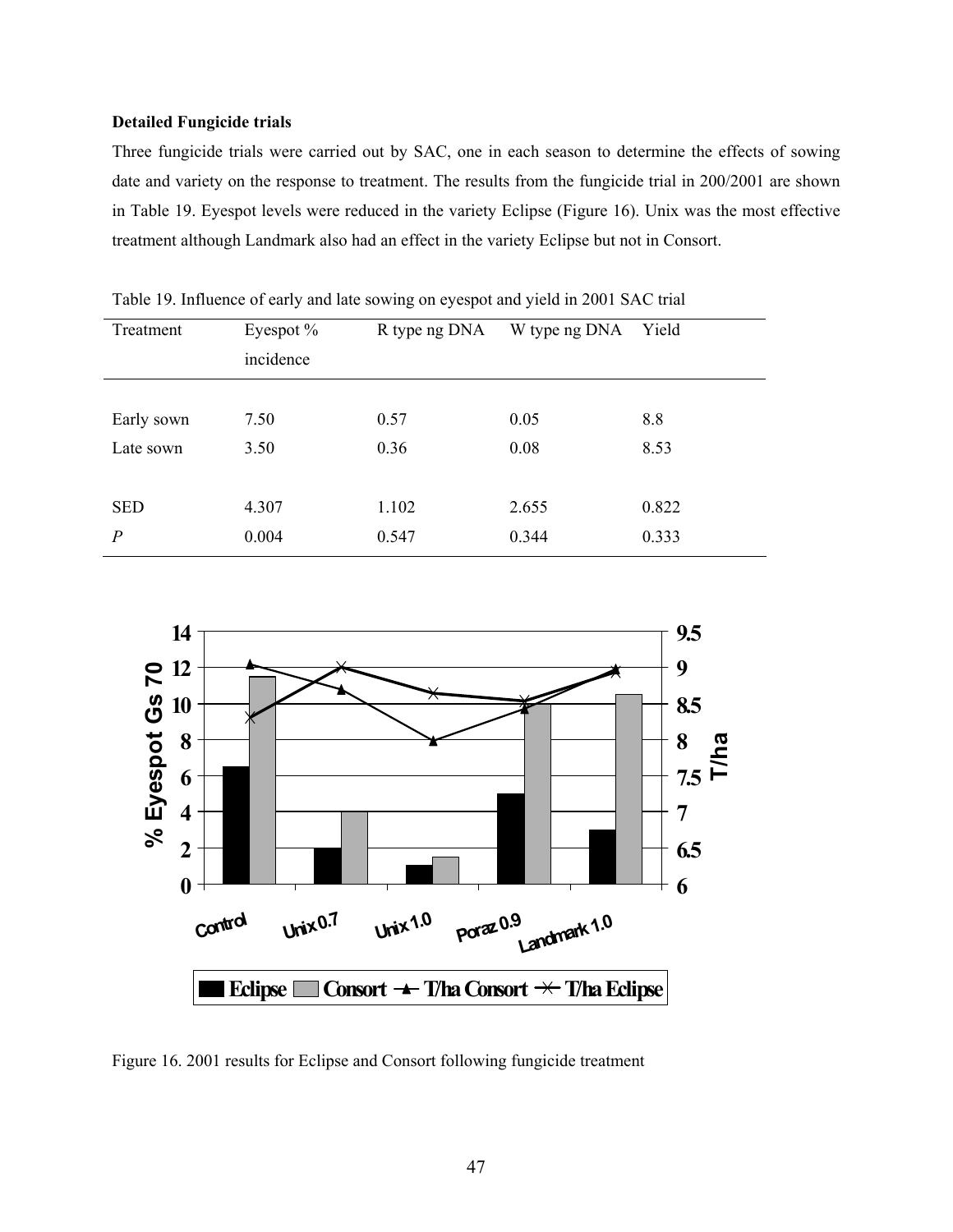| Treatment  | Eyespot $%$<br>incidence | R type ng DNA | W type ng DNA | Yield   |
|------------|--------------------------|---------------|---------------|---------|
|            |                          |               |               |         |
| Early sown | 70.5                     | 0.78          | 0.06          | 7.60    |
| Late sown  | 56.11                    | 0.14          | 0.06          | 6.69    |
| <b>SED</b> | 15.52                    | 0.599         | 0.277         | 0.080   |
| P          | 0.004                    | 0.001         | 0.993         | < 0.001 |

Eyespot levels were higher in the trial carried out in the 2002 season (Table 20) Table 20. Influence of early and late sowing on eyespot and yield in 2002 SAC trial



Figure 17. 2002 results for Consort and Eclipse following fungicide treatment.

Figure 17 shows that in 2002 eyespot levels were lower in Eclipse than in Consort. Landmark, Unix and Poraz all reduced eyespot levels and increased yield.

In 2003 there were also high levels of eyespot in the SAC trial – predominantly R type as seen in the previous two seasons. There was a significant reduction in eyespot with sowing date (Table 21).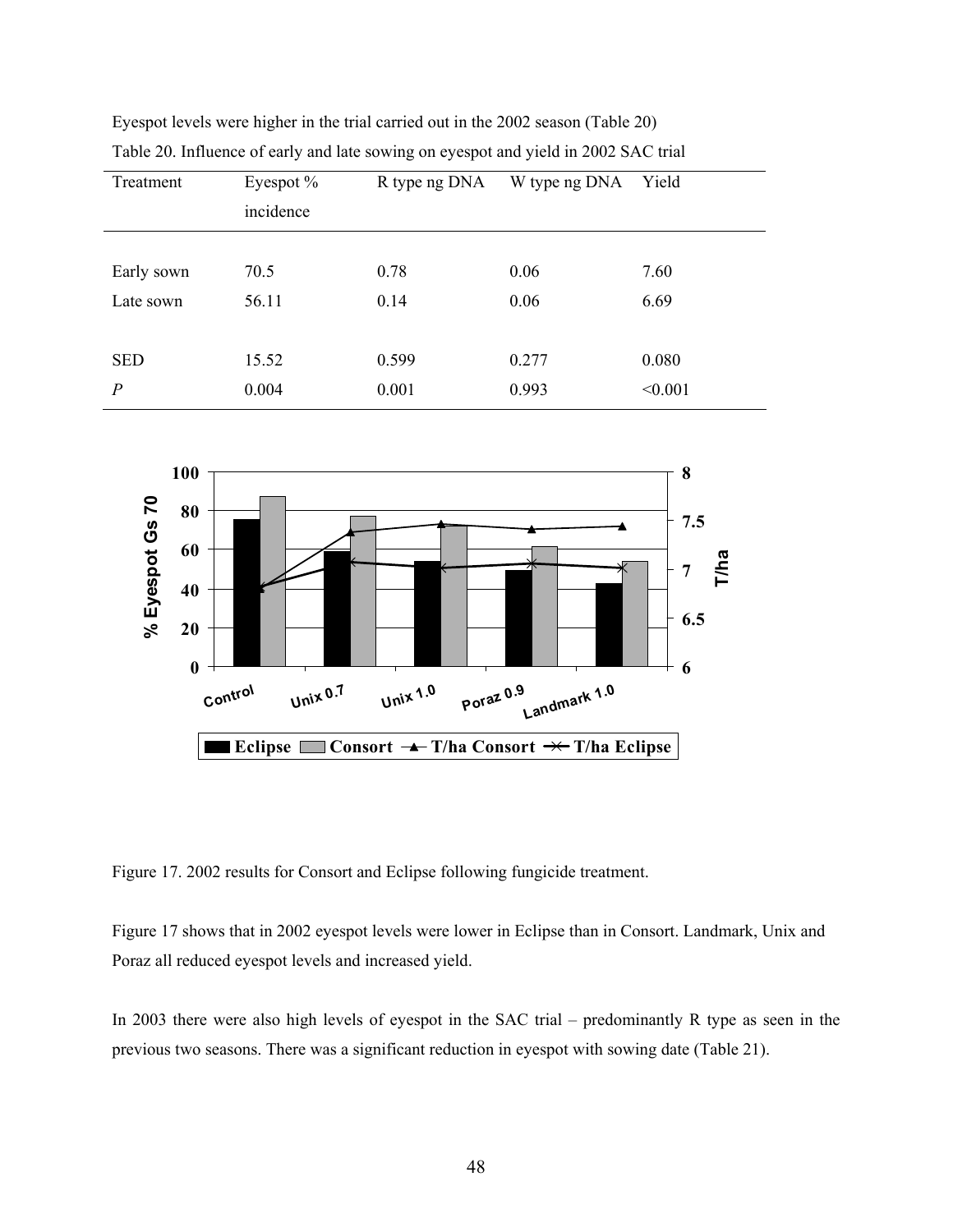| Treatment      | Eyespot $%$<br>incidence | R type ng DNA | W type ng DNA | Yield  |
|----------------|--------------------------|---------------|---------------|--------|
|                |                          |               |               |        |
| Early sown     | 59.0                     | 1.07          | >0.01         | 7.52   |
| Late sown      | 37.4                     | 0.02          | >0.01         | 5.42   |
|                |                          |               |               |        |
| <b>SED</b>     | 19.14                    | 1.022         | 0.000         | 0.877  |
| $\overline{P}$ | 0.001                    | 0.002         | 0.199         | >0.001 |

Table 21. Influence of early and late sowing on eyespot and yield in 2003 SAC trial

The most effective treatment was full rate Unix. Levels of eyespot were reduced in the variety Eclipse by more than in the previous two seasons (Figure 18).



Figure 18. Eyespot levels in Consort and Eclipse following fungicide treatment 2003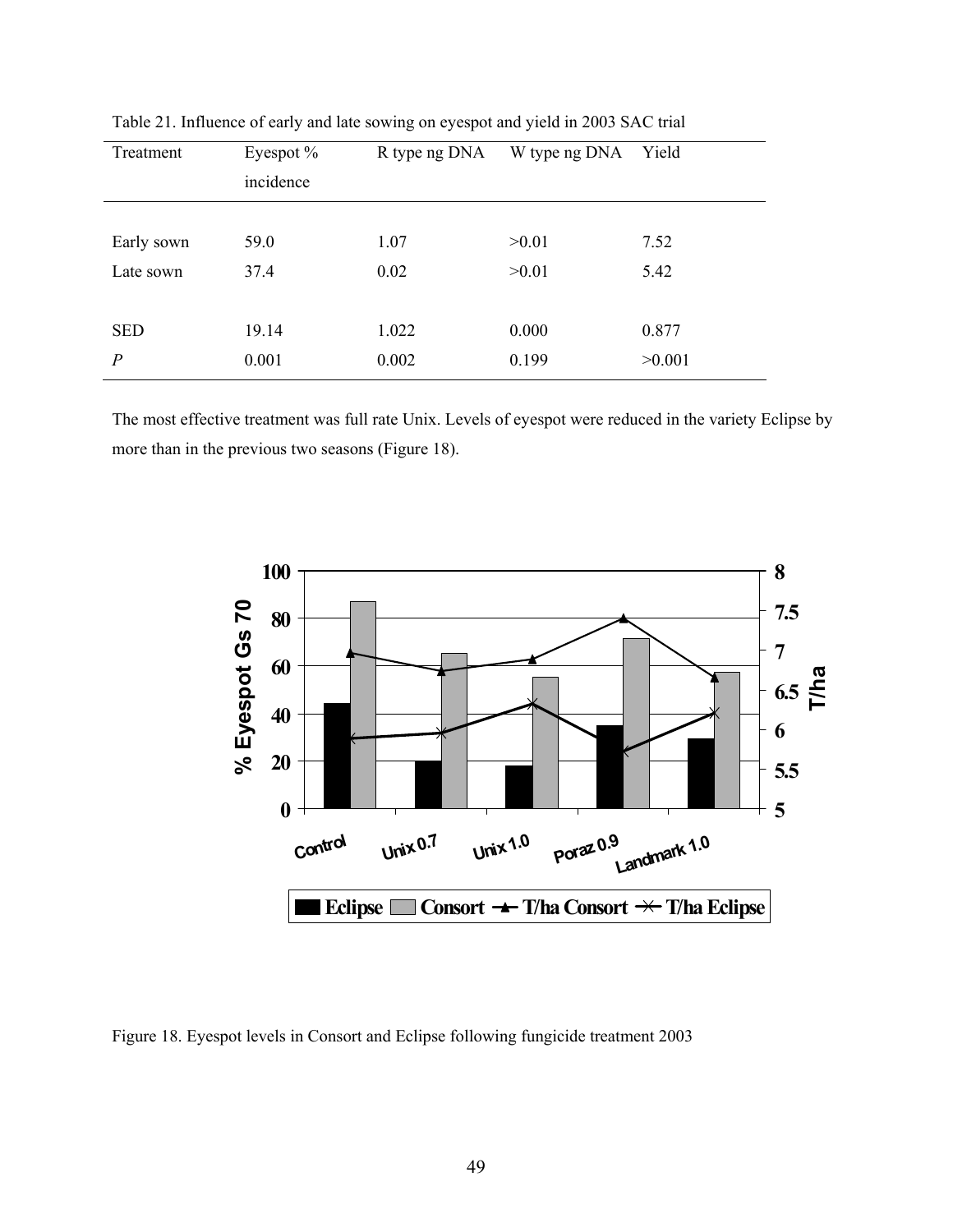#### **CSL DEFRA Survey data**

The data collected by CSL was not used to form the model. This was because the data was very unbalanced with only very low incidences of eyespot recorded. There were very few examples of crops that exceed the treatment threshold set in the model – i.e. only 212 out of the 1113 crops surveyed exceeded an incidence of 30% at the end of the season and only 85 crops exceeded the 45% threshold (i.e. less than 8%).

The mean levels of eyespot recorded in the survey were low in each season of the project as shown in Table 22. The factors used in the model were broadly in agreement with the trends shown in the survey data, in terms of resulting in low levels of disease. Earlier sown crops had higher levels of disease, minimum tilled crops had less disease than ploughed crops and straw removal had a small, but non significant, effect in increasing disease when compared to crops where the previous straw had been ploughed in.

Previous cropping had an influence and there was supporting evidence for the need for a two year break from cereals as compared to just a one year break. The influence of previous cropping was not large however and levels of disease in first wheats were often similar to those in second wheats. The CSL data concurred with the model data in showing lower levels of eyespot in crops from the north of England when compared to the South and West. There was no influence from seed treatment observed in the data.

| Factor      | Treatment | % eyespot incidence at end of season |
|-------------|-----------|--------------------------------------|
|             |           |                                      |
| Year        | 2001      | 15.5                                 |
|             | 2002      | 18.2                                 |
|             | 2003      | 15.3                                 |
|             |           |                                      |
|             |           | $P = 0.038$                          |
|             |           |                                      |
|             |           |                                      |
| Sowing date | September | 18.3                                 |
|             | October   | 14.5                                 |
|             |           |                                      |

|  |  |  |  | Table 22. CSL / DEFRA data summary |
|--|--|--|--|------------------------------------|
|--|--|--|--|------------------------------------|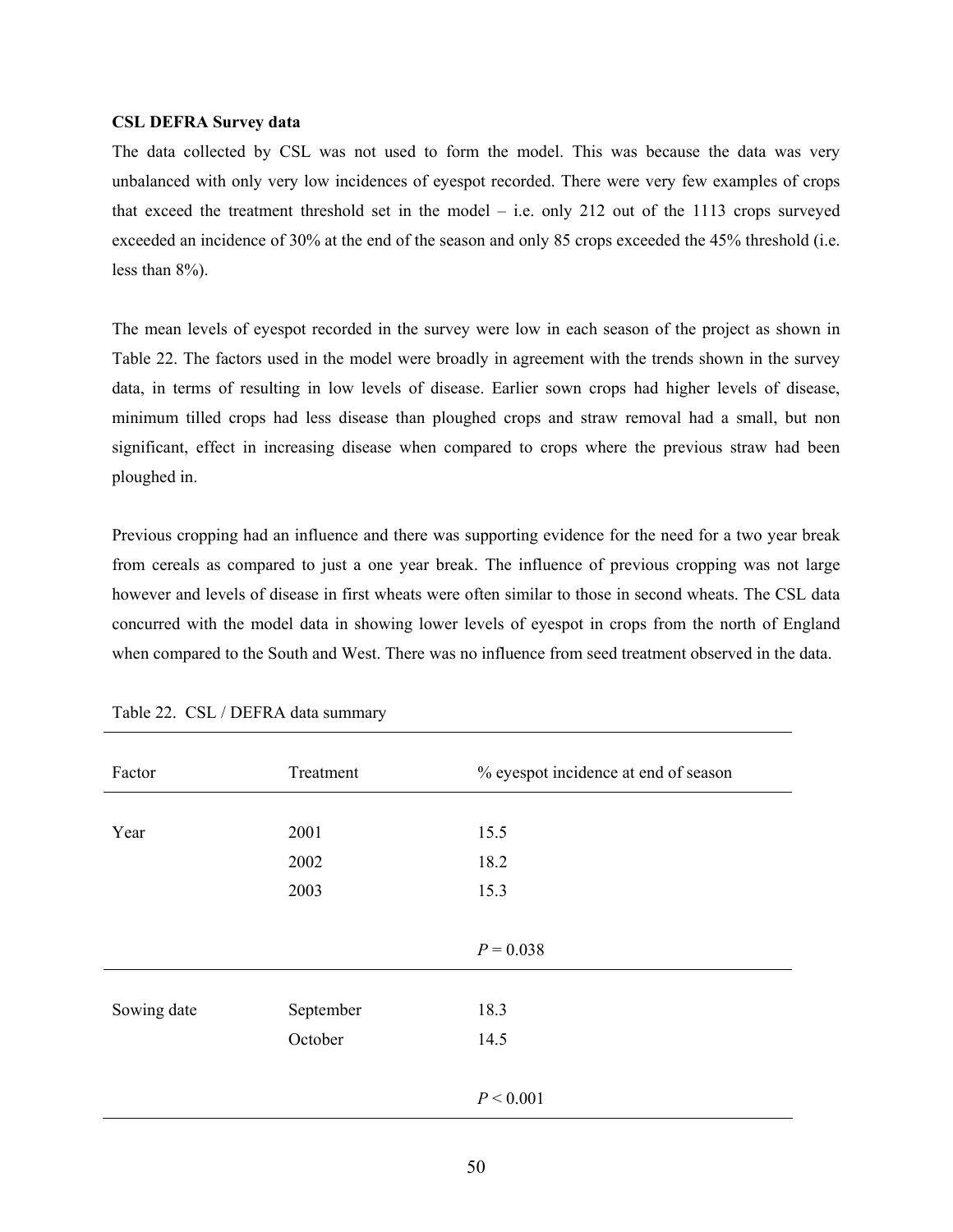| Area           | North England        | 13.0          |
|----------------|----------------------|---------------|
|                | South East England   | 16.7          |
|                | West England / Wales | 16.3          |
|                |                      |               |
|                |                      | $P = 0.433$   |
|                |                      |               |
| Tillage        | Ploughed             | 17.0          |
|                | Minimum tilled       | 13.8          |
|                | Shallow ploughed     | 14.9          |
|                |                      |               |
|                |                      | $P = 0.056$   |
|                |                      |               |
| Straw removal  | Removed              | 18.5          |
|                | Ploughed in          | 16.8          |
|                |                      |               |
|                |                      | $P = 0.350$   |
|                |                      |               |
| Seed treatment | Single purpose       | 18.5          |
|                | Multi purpose        | 16.8          |
|                |                      |               |
|                |                      | $P = 0.802$   |
|                |                      |               |
| Previous Crop  | Wheat                | 18.5          |
|                | Set-aside            | 19.3          |
|                | Oilseed rape         | 15.4          |
|                | Potatoes             | 18.6          |
|                | Grass                | 6.97          |
|                | Other cereal         | 18.0          |
|                | Other crop           | 14.2          |
|                | Pulses / Legumes     | 15.7          |
|                |                      |               |
|                |                      | $P\leq 0.005$ |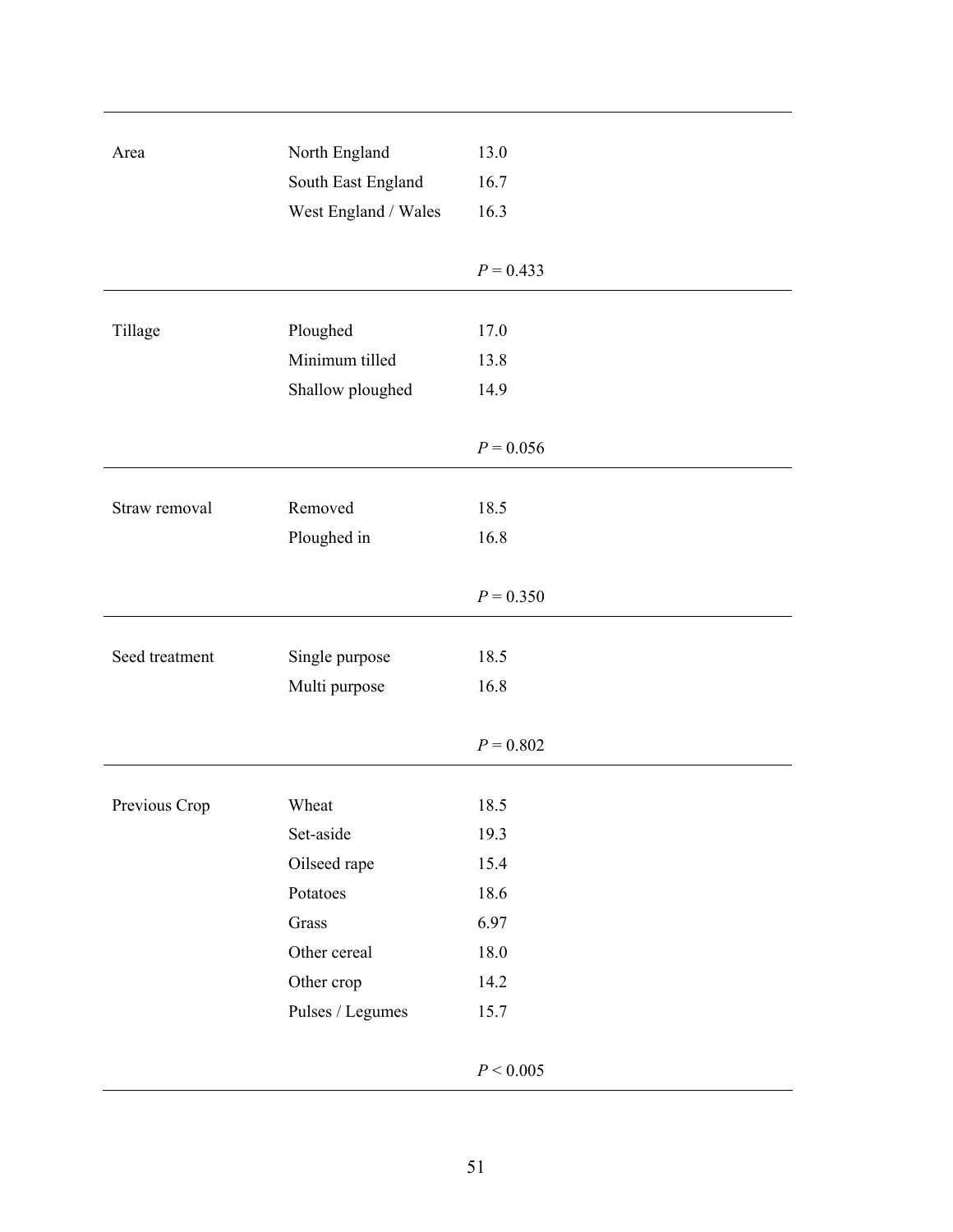|                   | 18.5                                                         |
|-------------------|--------------------------------------------------------------|
|                   |                                                              |
|                   | 16.9                                                         |
|                   | 14.2                                                         |
| Three years break | 15.0                                                         |
|                   |                                                              |
|                   | P < 0.054                                                    |
|                   | Previous crop a cereal<br>One years break<br>Two years break |

### **The influence of airborne spores**

The PCR testing by Syngenta on the spore trap samples did detect R type eyespot in the 2000/2001 season and in the 2002/2003 season. No spores were detected in the 2001/2002 season. Eyespot was not detected in the bait plants used in 2000/2001 and this methodology was abandoned after this first season. No W type eyespot was detected. Detection rates were low in season one when spore traps were run for 48 hrs at each sampling. In season three spore traps were run for 14 days per sampling and detection rates were higher. No airborne eyespot was detected in the autumn in any season. It was first detected in March 2001 and February 2003. Airborne R type eyespot was detected in all geographic regions tested i.e. Fife, Lothians, Hertfordshire (Table 23).

| Month of sampling | Season   |                  |                |                  |          |                  |
|-------------------|----------|------------------|----------------|------------------|----------|------------------|
|                   |          | 2000/2001        |                | 2001/2002        |          | 2002/2003        |
|                   | R type   | W type           | R type         | W type           | R type   | W type           |
| November          | 0        | $\boldsymbol{0}$ | $\overline{0}$ | 0                | $\theta$ | $\overline{0}$   |
| December          | $\theta$ | $\boldsymbol{0}$ | $\theta$       | $\boldsymbol{0}$ | $\theta$ | $\boldsymbol{0}$ |
| January           | $\theta$ | $\boldsymbol{0}$ | $\theta$       | $\boldsymbol{0}$ | $\theta$ | $\boldsymbol{0}$ |
| February          | $\theta$ | $\boldsymbol{0}$ | $\theta$       | $\boldsymbol{0}$ | 2/7      | $\boldsymbol{0}$ |
| March             | 1/5      | $\boldsymbol{0}$ | $\theta$       | $\theta$         | 6/6      | $\boldsymbol{0}$ |
| April             | $\theta$ | $\theta$         | $\Omega$       | $\theta$         | 4/4      | $\boldsymbol{0}$ |
| May               | 4/5      | $\boldsymbol{0}$ | $\Omega$       | $\theta$         | 1/4      | $\boldsymbol{0}$ |
| June              | $\theta$ | $\boldsymbol{0}$ | $\Omega$       | $\theta$         | 1/3      | $\boldsymbol{0}$ |
| July              | 0        | $\boldsymbol{0}$ | $\Omega$       | $\theta$         | 4/4      | $\boldsymbol{0}$ |

Table 23. Incidence positive eyespot detection after PCR testing on spore trap samples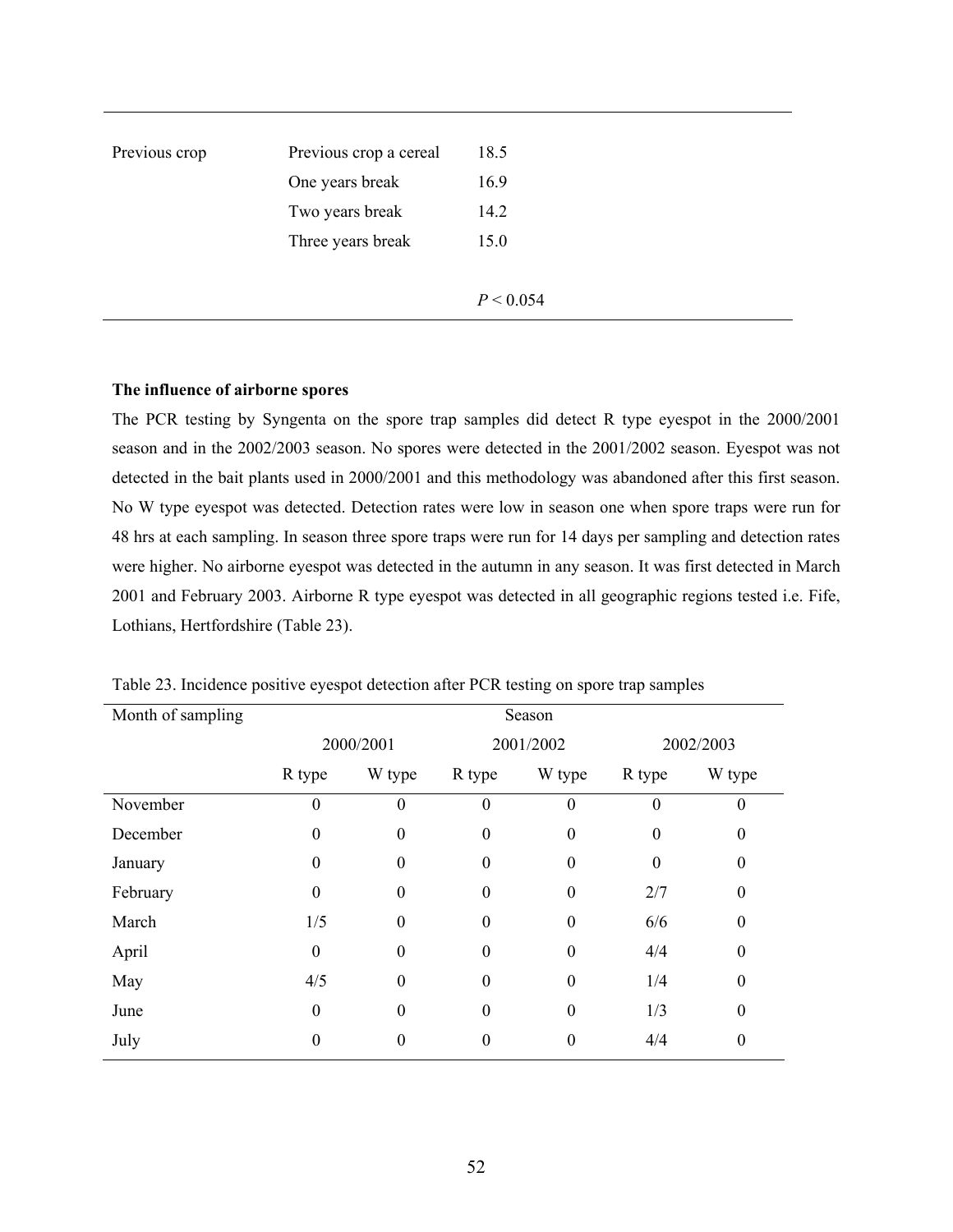Airborne R type eyespot was detected in spore samples taken from traps sited in wheat, barley, wheat, grass, set-aside and oilseed rape (Table 24). It was also detected in traps removed from immediate arable cultivations as used in the final 2002/2003 season.

| Crop spore sampler sited | R type | W type |  |
|--------------------------|--------|--------|--|
| Grass                    | 7/11   | 0/11   |  |
| Oilseed rape             | 1/8    | 0/8    |  |
| Wheat                    | 1/12   | 0/12   |  |
| Barley                   | 0/10   | 0/10   |  |
| Set-aside                | 1/11   | 1/11   |  |

Table 24. Incidence of detection by crop for spore samples taken in 2000/2001 season

# **Comparison of CSL and Syngenta PCR testing**

In parallel testing of stem base samples by CSL and Syngenta, there was a very poor correlation between the results for R type eyespot from each method. There was also no significant correlation between the results for W type eyespot (Table 25).

Table 25. Correlation between results obtained from Syngenta and CSL PCR testing.

| CSL v Syngenta results  | R type   | W type |
|-------------------------|----------|--------|
| Correlation coefficient | $-0.037$ | 0.146  |
| $P$ value               | 0.752    | 0.207  |

The two methodologies did not rank the eyespot level or type in a similar fashion when analysed by site. The Syngenta methodology over scored R type at several sites in comparison to the CSL results, but relatively underscored it for site 6. For W type both methodologies showed high levels of W type at site 2 and low levels at sites 1, 3 and 4 but did not agree for sites 5 and 6 (Figure 19).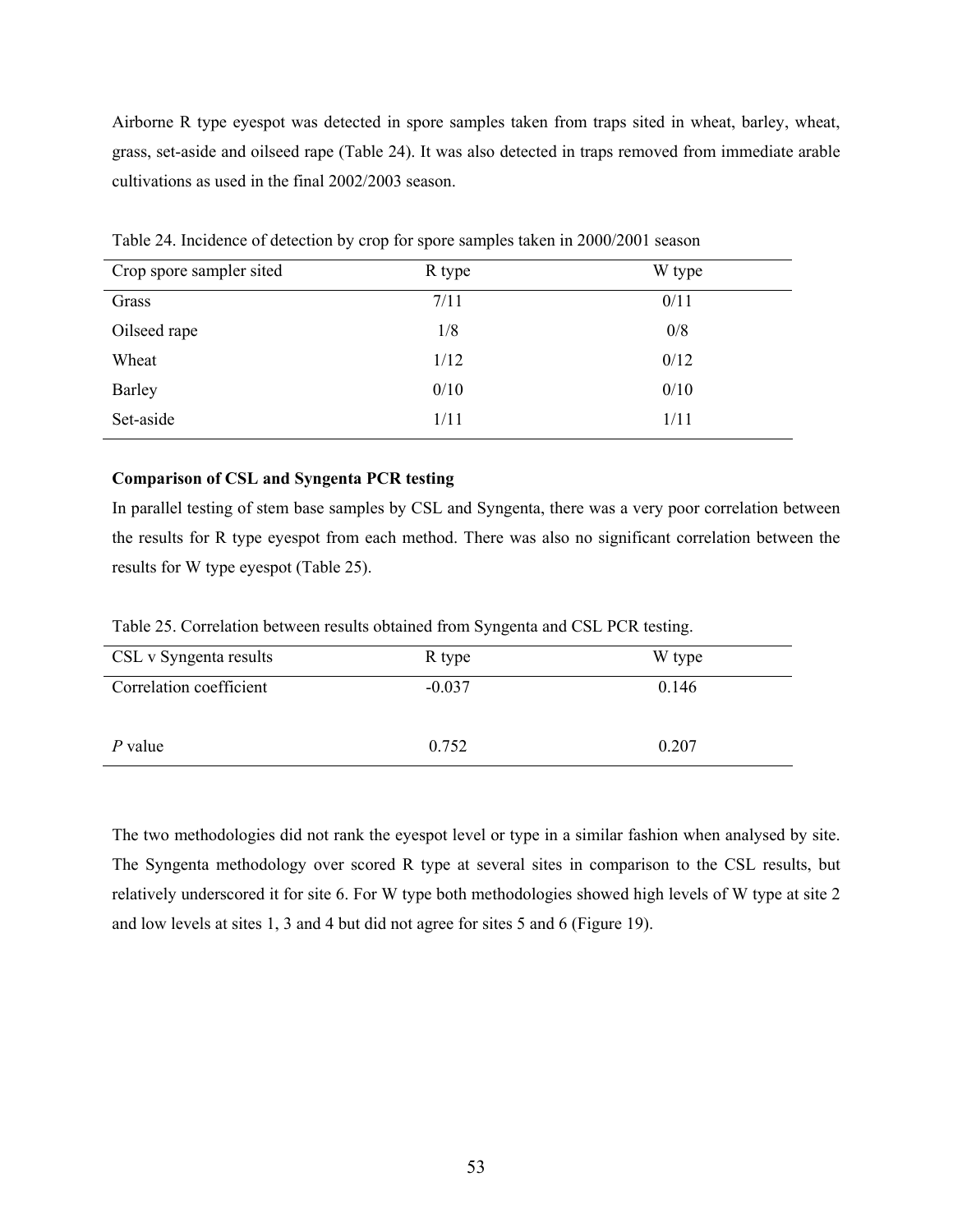

Figure 19. Comparison of Syngenta and CSL results by site.

.

There was no relationship between the W type DNA levels measured using the CSL and Syngenta methodology and some of the samples scoring highest on one scale scored lowest on the alternative scale. The R type methodology also correlated very poorly. There was a large spread of DNA quantities using the CSL methodology. Many of these scored as zero using the Syngenta methodology, but those that scored 1 or 2 on the Syngenta scale did not relate to those samples where most DNA had been recovered using the CSL method (Figures 20 and 21).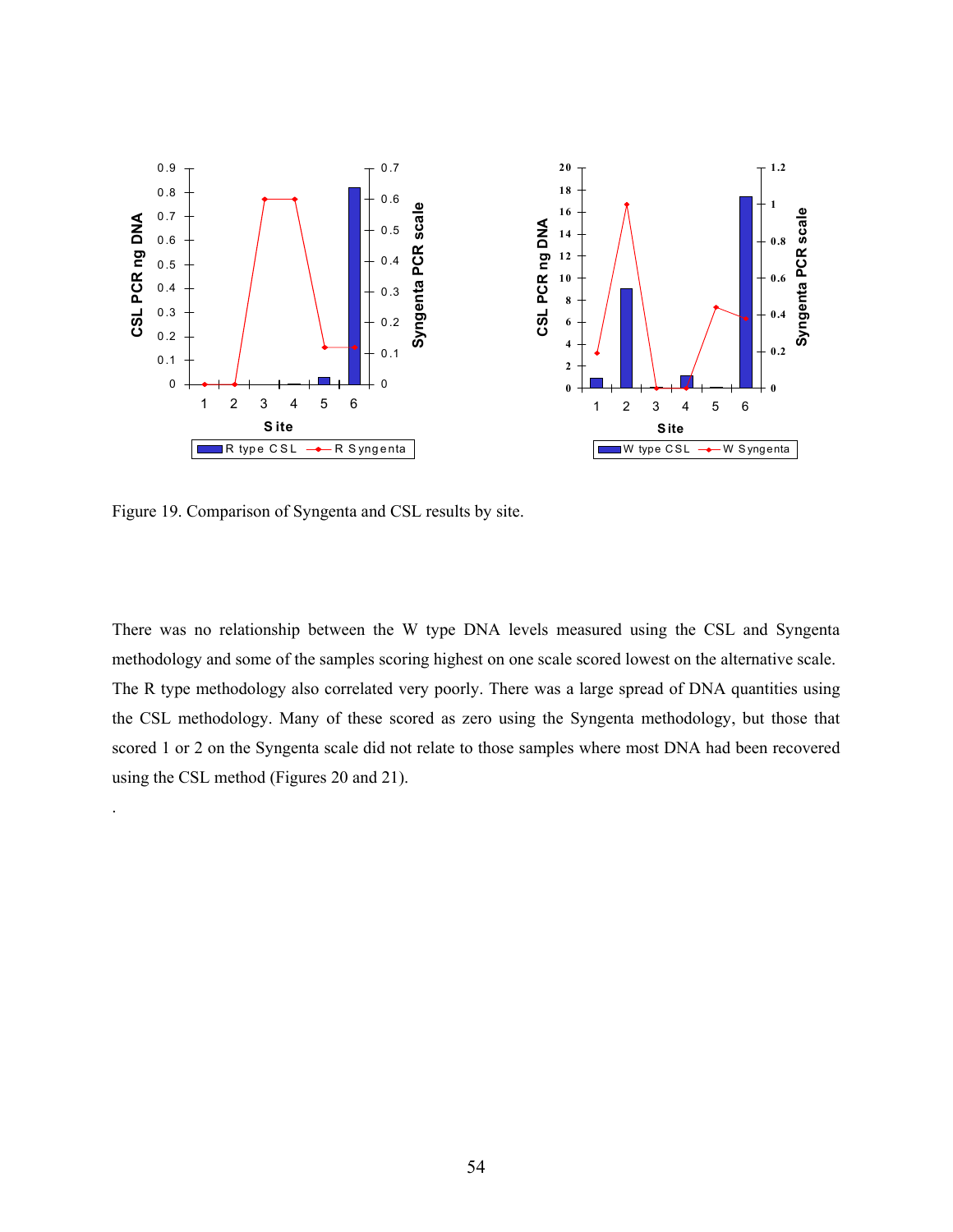

Figure 20. Relationship between W type test methods.



Figure 21. Relationship between R type test methods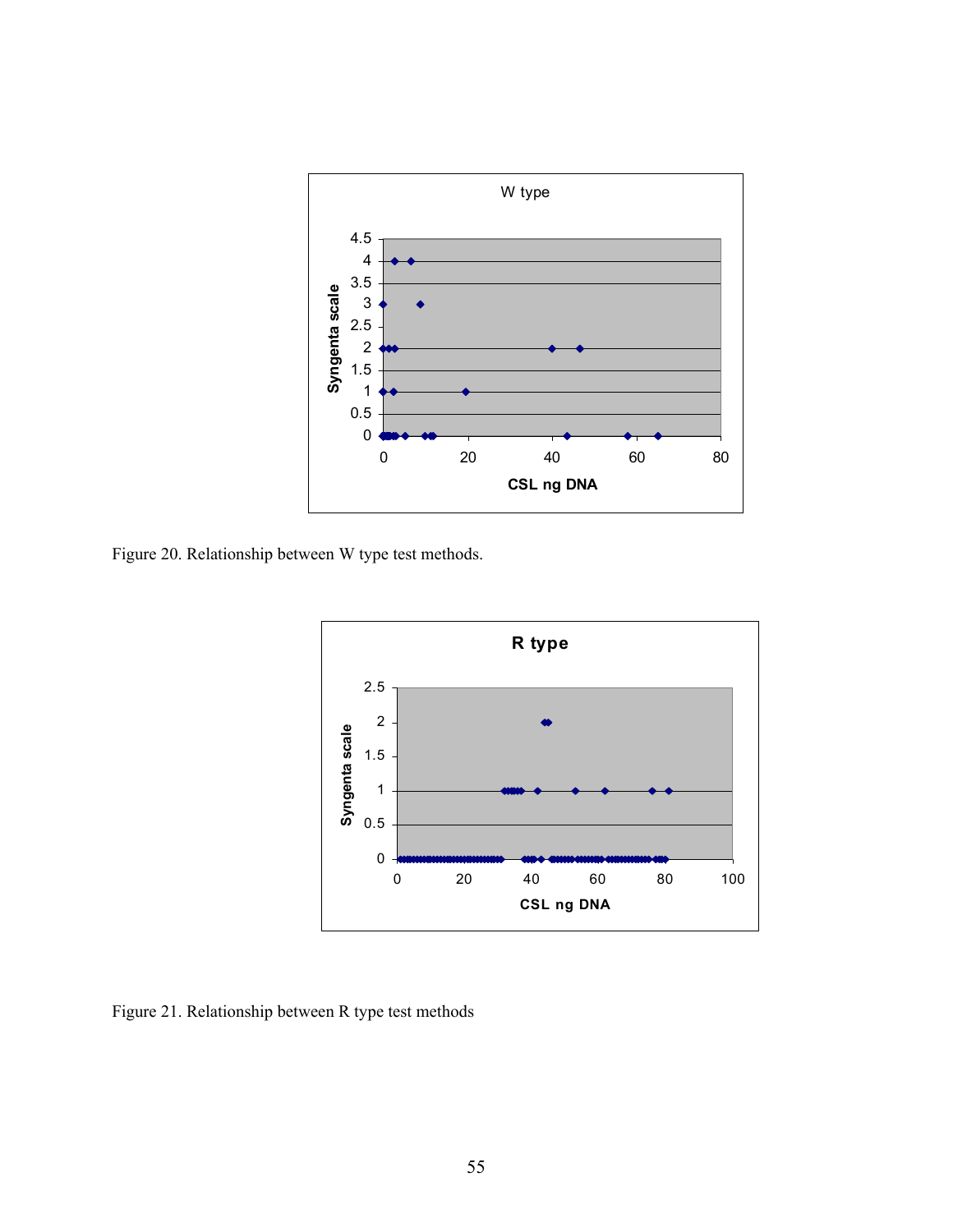### **Comparison of PCR analysis with visual incidence of eyespot**

The PCR analyses from GS 32 were not used in the model as a predictor of final eyespot levels. There was a significant correlation between W type DNA levels at GS 32 and visual incidence and amounts of W type DNA at the end of the season. There was however no significant correlation using R type DNA at GS 32 as a predictor of levels at the end of the season and the correlation for R type plus W type taken together was poorer than that obtained using visual incidence (Table 26). Visual eyespot incidence at GS 32 was retained by the model. There was a significant (5% level) correlation between the two methods of assessment at the end of the season assessment but no significant correlation at GS 31-32 (Table 26), although the correlation between the W type values and the visual incidence was significant at the 10% level.

|                         | Eyespot incidence | Eyespot incidence |
|-------------------------|-------------------|-------------------|
|                         | GS 31-32          | GS 70-85          |
| R type DNA GS 31-32     | 0.023             | $-0.107$          |
| $\boldsymbol{P}$        | 0.714             | 0.121             |
| W type DNA GS 31-32     | 0.113             | 0.193             |
| $\boldsymbol{P}$        | 0.071             | 0.005             |
| $R+W$ type DNA GS 31-32 | 0.043             | 0.125             |
| $\overline{P}$          | 0.497             | 0.071             |
| R type DNA GS 70-85     |                   | 0.494             |
| $\overline{P}$          |                   | < 0.001           |
| W type DNA GS 70-85     |                   | 0.029             |
| $\boldsymbol{P}$        |                   | 0.009             |
| $R+W$ type DNA GS 70-85 |                   | 0.518             |
| $\overline{P}$          |                   | < 0.001           |
|                         |                   |                   |

Table 26. Correlation between DNA amounts and visual eyespot incidences.

Figures 22 and 23 show the relationship between visual assessment results and DNA quantification for samples assessed at stem extension and at the end of the season.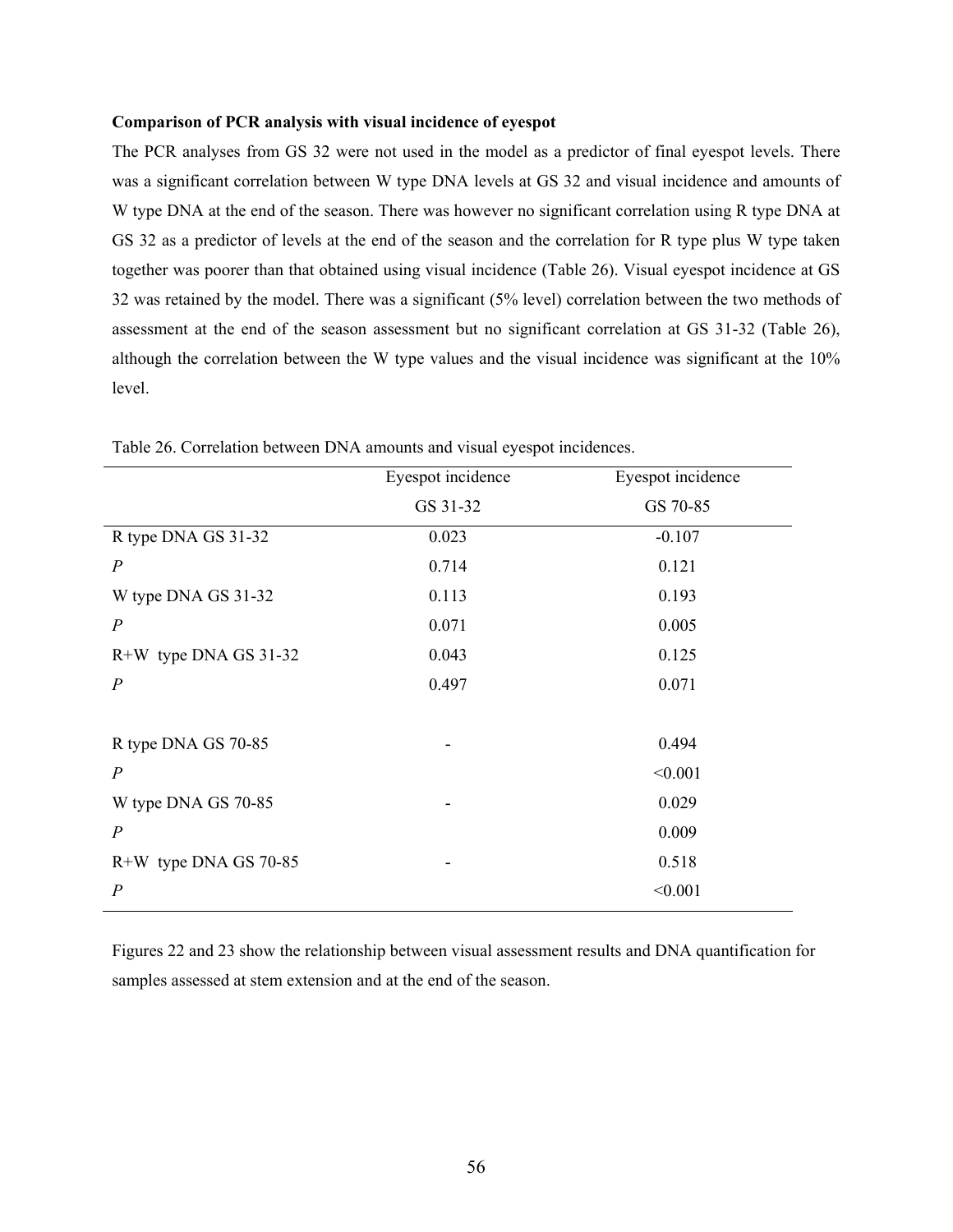

Figure 22. Correlation between eyespot visual % incidence at GS 31-32 and DNA amounts



Figure 23. Correlation between eyespot visual incidence at GS 70-85 and DNA amounts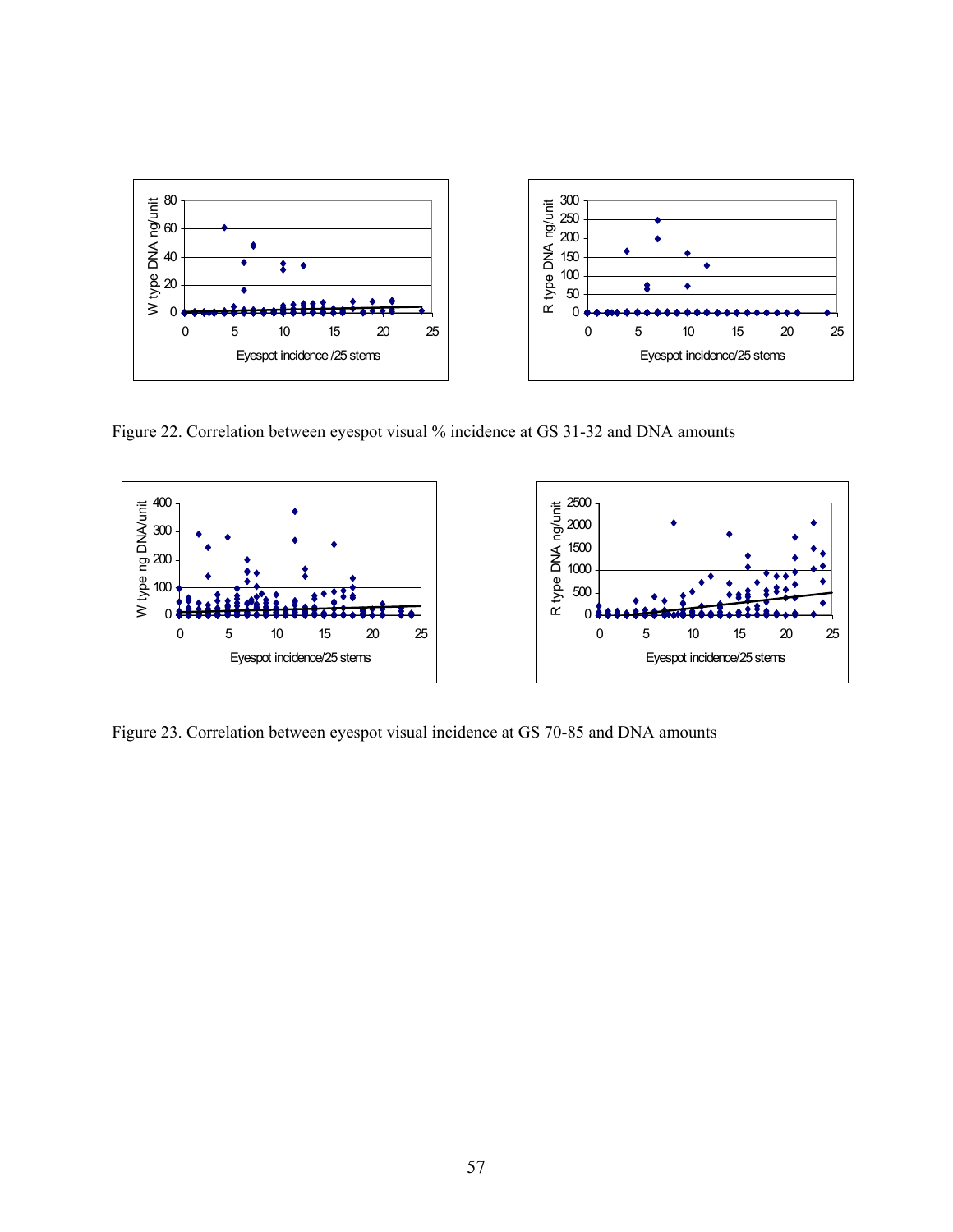#### **6. DISCUSSION**

The aim of the project was to develop a risk algorithm to allow growers to accurately predict the need for eyespot treatment in their wheat crop. The relative influences of factors such as previous cropping, cultivation method, drilling date, varietal resistance, straw removal method, level of eyespot in the crop at stem extension, region, soil type and weather were investigated. Survey sites in commercial crops and detailed fungicide trials were evaluated to test the influence of these factors on eyespot development and to judge the cost efficacy of treatment. Samples were collected to assess disease progress visually and by PCR analysis over three seasons, starting in the autumn of 2000 and continuing until the 2003 harvest.

Analysis of the data set showed that many agronomic factors affected disease outcome. Using logistic regression the logistic probability of eyespot was modelled as a linear combination of explanatory variables, from which the probability of a treatable level of eyespot developing was calculated. Soil type, sowing date, presence of eyespot at stem extension, spring rainfall and tillage were selected as being significant influences, independent of other factors. These were attributed risk weightings in the model. Some factors such as the location of the sample appeared to have a large influence, but this variation could be fully explained in the model when soil type and weather were considered. Other factors such as autumn weather were unstable in the model, and were rejected as not being statistically significant. For development of the risk algorithm, an additive measure of risk was adopted to form a single explanatory variable (the Risk Score), incorporating elements of the individual risk factors identified as useful predictors of the probability of eyespot, scaled according to their contribution to overall risk (Table 27).

| Factor               | Level            | <b>Risk points</b> |
|----------------------|------------------|--------------------|
|                      |                  |                    |
| Sowing date          | $\leq 6$ October | $\theta$           |
|                      | $> 6$ October    | 5                  |
| Eyespot GS 31-32     | $\leq 7\%$       | $\boldsymbol{0}$   |
|                      | $> 7\%$          | 10                 |
| Rain (mm) in March / | $\leq 170$ mm    | $\theta$           |
| April / May          | $>170$ mm        | 5                  |
| Tillage              | Minimum till     | $\boldsymbol{0}$   |
|                      | Plough           | 10                 |

Table 27. Risk point allocated per factor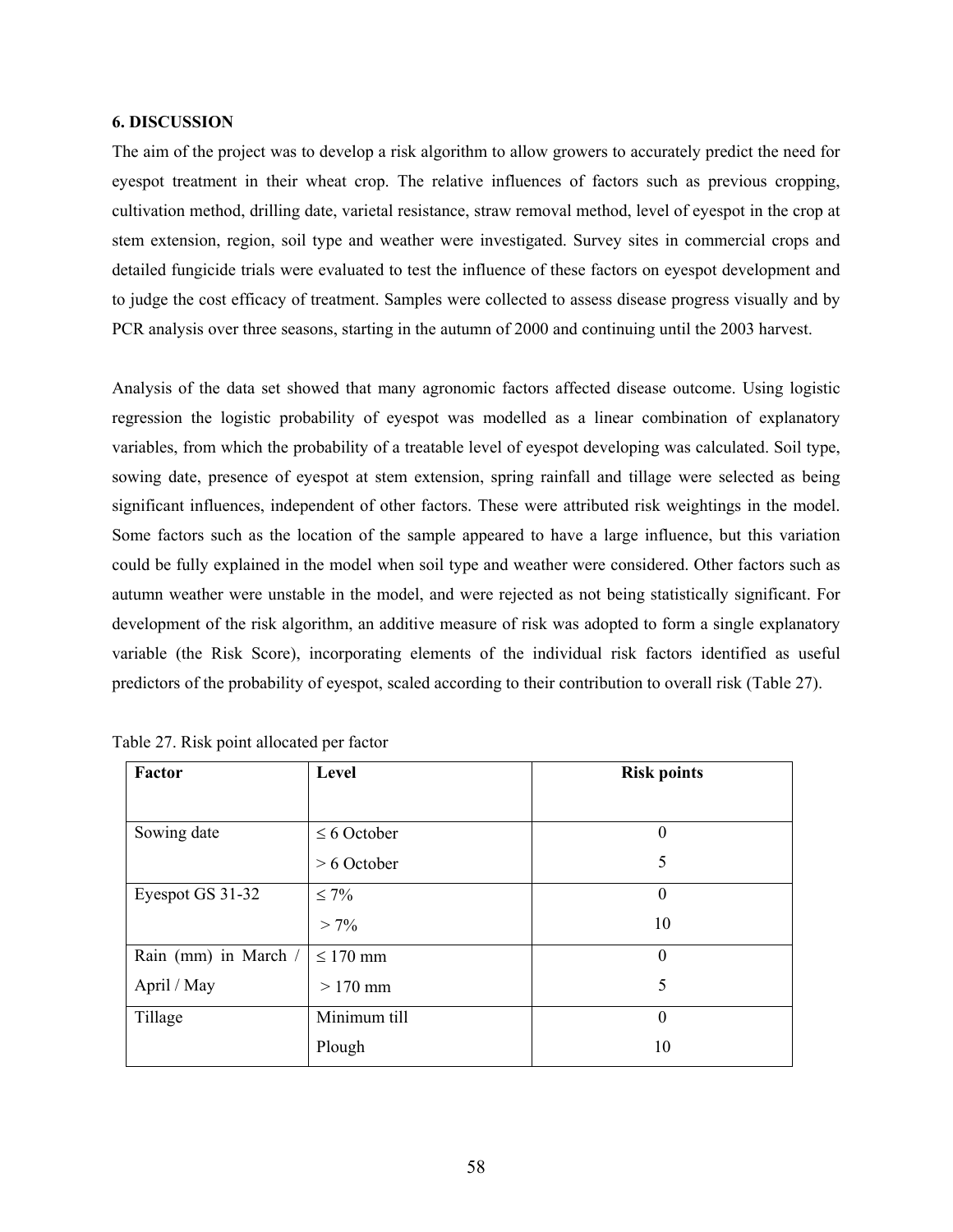| Soil type*    | Light        | v  |
|---------------|--------------|----|
|               | Medium       |    |
|               | Heavy        |    |
| Previous crop | Non-host     | U  |
|               | Other cereal | 10 |
|               | Wheat        | 15 |

1. Risk-sensitive user - treatment triggered at a Risk Score of 20

2. Risk-tolerant user - treatment triggered at a Risk Score of 29

\*Brash and limestone increased the risk of eyespot but because of the limited number of samples on which this observation was made could not be included in the model. It is reasonable to propose that a further 5 risk points be added for either of these scenarios which would reflect an increased risk without giving the observation undue weight. Further work to confirm, or otherwise, this observed effect is required.

The maximum number of accumulated risk points a crop could be assigned was 50. Two treatment thresholds were set – a risk-sensitive threshold and a risk-tolerant threshold. This allows flexibility on the part of the user in determining what level of risk is acceptable to them. The risk-sensitive threshold was set using an external reference for yield loss from eyespot (Scott and Hollins, 1978) such that a final incidence of 30% eyespot at the end of the season would be cost effective to treat. Using the data generated in the project the disease loss from eyespot was less than would be predicted by the external reference and the risk-tolerant threshold was set at this level whereby a predicted final incidence of 45% would trigger treatment. These thresholds were used to model the data and assign the risk points. Receiver Operating Characteristic (ROC) curves provide a methodology for validation of guidelines for diagnostic decision-making when a binary (yes/no) decision is called for. The ROC curves generated in this project provide initial validation of the model in that they show the characteristic plot of a useful predictor. They also provide an opportunity for flexible implementation of decision guidelines. The balance of risks associated with each threshold Risk Score along the ROC curve is transparent. Thus, a very risk-sensitive user could choose to operate at a lower threshold Risk Score than 20. Similarly, a very risk-tolerant user could choose to operate at a higher threshold Risk Score than 29.

A useful predictor is one that can discriminate between crops that will need treatment for eyespot and those that will not, on the basis of information obtained at a sufficiently early stage of the growing season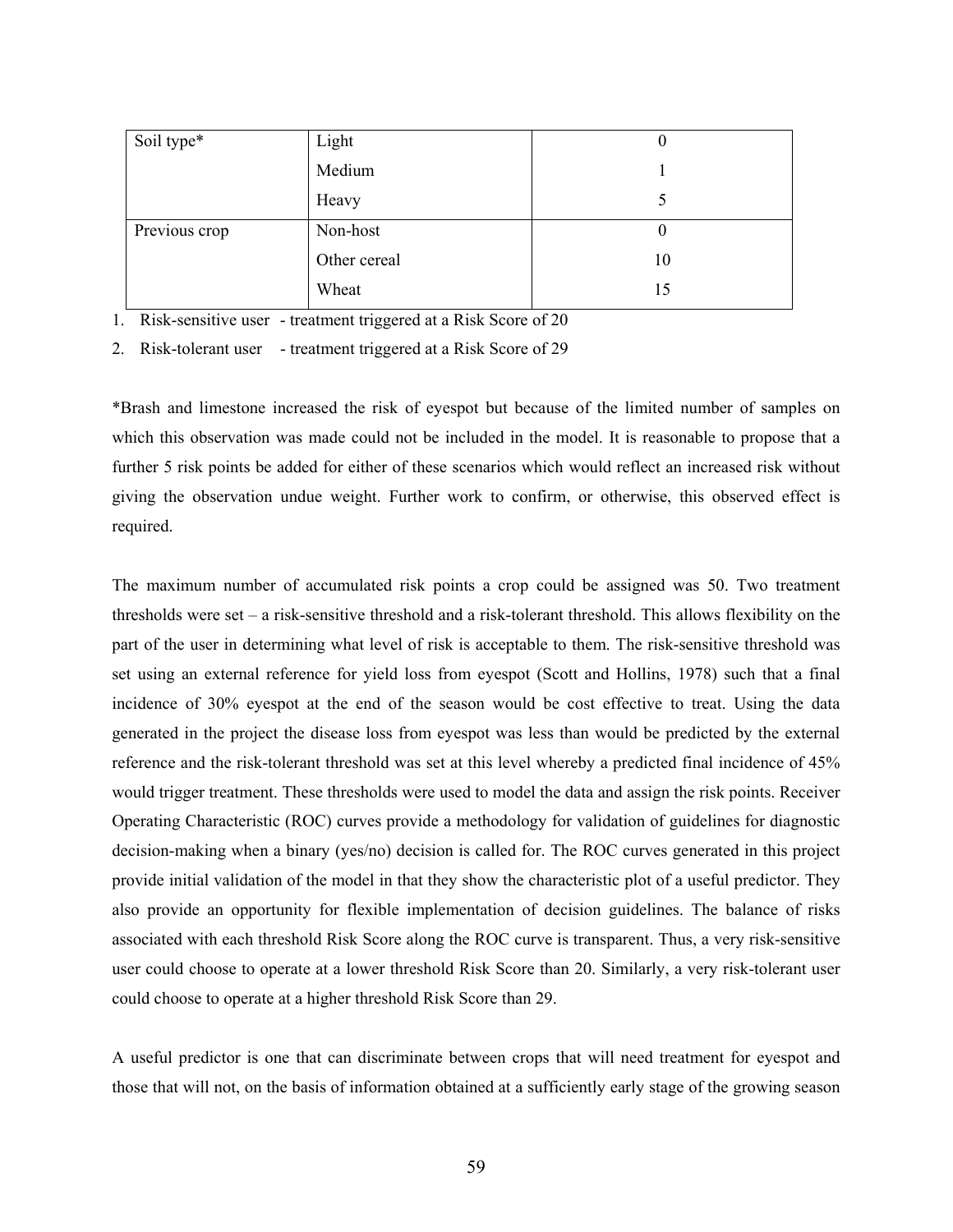to enable action to be taken. No predictor can be entirely perfect as not all the variability in crops which causes them to fall into a 'treat' or 'don't treat category' can be explained by a statistical model. By setting a threshold 'risk score' imperfect discrimination means that some crops that really need treatment will fall below this threshold and some that really do not need treatment will fall above this threshold. Since different users may respond differently to these two different types of error, a useful asset in a predictor is a capability for users to modify the threshold risk score to suit their own attitude to risk. It follows that predictors, such as the one described here are best considered as guidelines to be used as part of the crop protection decision making process, rather than rules that are meant to be followed without wider consideration of the circumstances in which the decision is made.

Several assumptions had to be made to attribute a yield loss to a given level of eyespot at the end of the season. An external reference was used to set the risk-sensitive threshold (Scott and Hollins, 1978), but this is widely thought to over estimate the risk from eyespot. The data generated in the project showed a yield response to Unix treatment in response to a reduction in eyespot levels. This level was actual yield recovered by treatment and therefore removes many suppositions that need to be made to apply the Scott and Hollins yield loss formula.



Figure 24. Scatter diagram of Eyespot % incidence and yield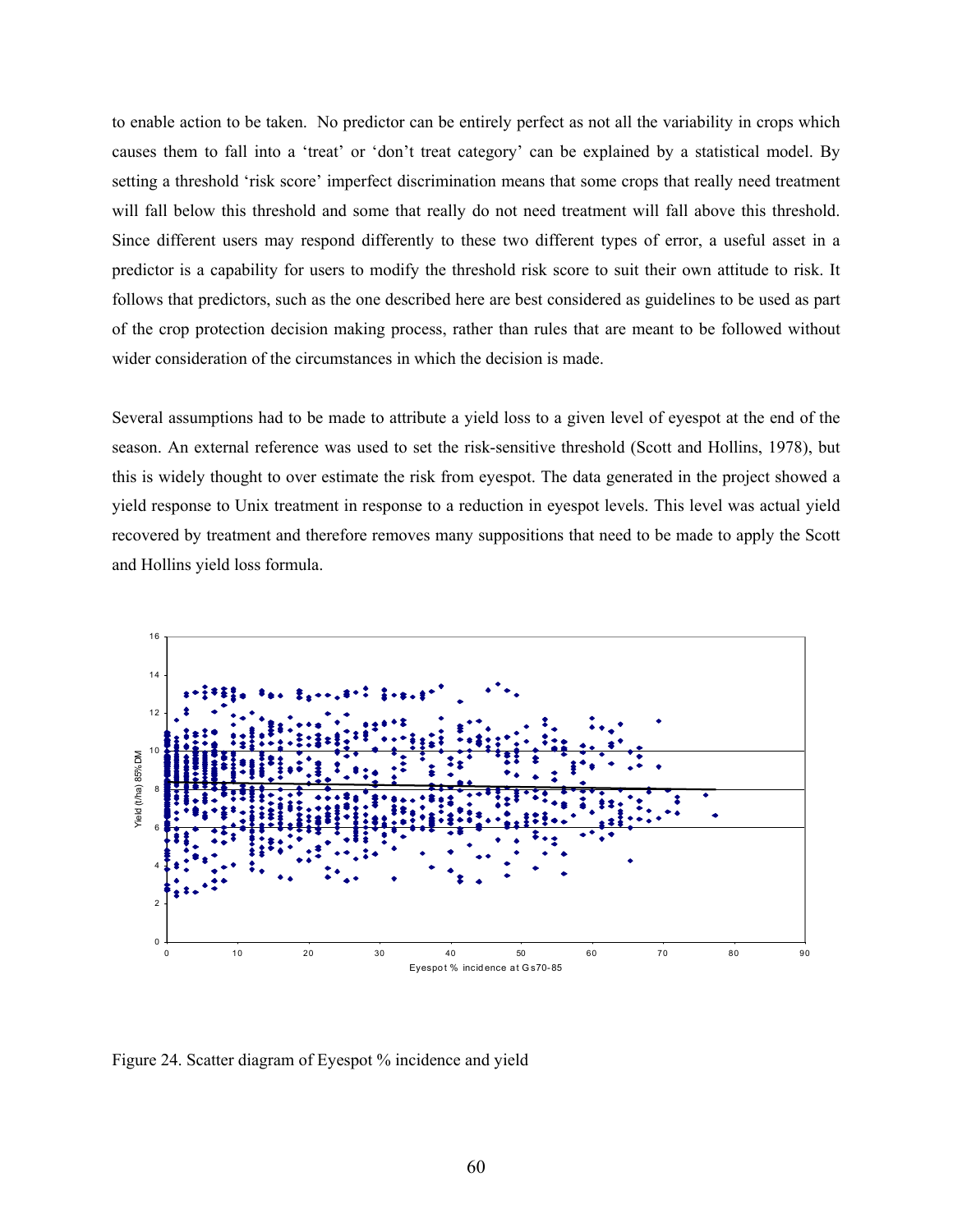In order to develop a functional model a formula for yield loss in response to a given level of eyespot had to be adopted. It was evident from the data set, however, that there is no clear association between eyespot levels and yield (Figure 24). Some sites still seem able to respond better to eyespot fungicides than others and this is a factor that would benefit from further study.

Variety and varietal resistance ratings (Anon, 2003) were rejected from the model as having no significant influence on eyespot levels. This reflects the fact that no current commercial varieties have very strong eyespot resistance – those included in the survey of commercial crops for this project had resistance ratings ranged from 3-6. It may also reflect the low number of trials on which the eyespot resistance ratings are made before inclusion in the CEL Recommended List. The more detailed fungicide work with the variety Eclipse that does have eyespot resistance showed the potential reduction that robust eyespot resistance could make. The inclusion of robust eyespot resistance, like the Eclipse resistance, in new varieties would negate the need for treatment in many cases and would allow varietal resistance to be added as a factor in the model.

As well as generating a risk algorithm to allow growers to predict the need for treatment, the work also provided useful insights into the status of eyespot population and responses to fungicide in trials. The data generated in this project confirmed the poor capability of eyespot levels at stem extension in predicting the level of eyespot that would develop in the crop. PCR quantification of DNA at stem extension was a poorer predictor of final eyespot incidence than was a visual assessment of incidence at GS 31-32, although there was a correlation between W type eyespot levels at stem extension and final levels at the end of the season. This provides further evidence that a threshold may be more effective in W type infections but in mixed or predominantly R type infections is not a useful predictor of eyespot risk. The project showed that the vast majority of cases in the UK are of mixed infections and the model was developed on this basis.

There was a very poor relationship between the two PCR methodologies evaluated. The full quantification of amounts of DNA carried out at the Central Science Laboratory, did not correlate with the 0-4 categories generated at Syngenta when samples were split and parallel tested. Some of this lack of agreement may be due to the inevitable variation that exists between plants in relatively small (25 plant) samples. Accurate sampling for eyespot, and information on the distribution of eyespot in a field would be a useful area for future study.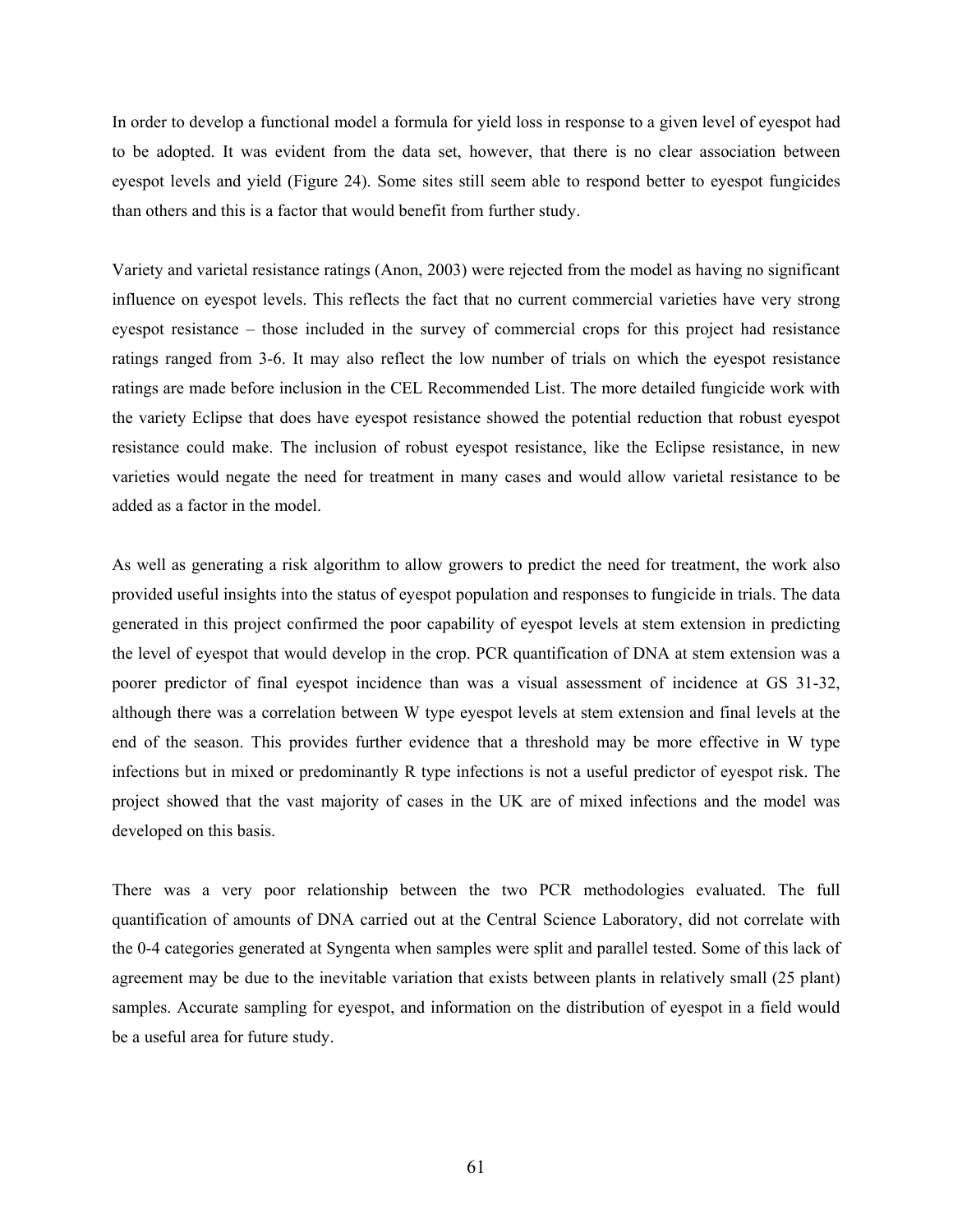PCR pathotyping showed that the majority of crops in the period of the project had a mixed infection of *Oculimacula acuformis* (R type) and *O. yallundae* (W type). R and W type were present in almost equal proportions that showed an increase in W type over the previous few seasons. This may be as a result of the introduction of strobilurin fungicides to control foliar diseases of wheat. Triazole fungicides are more active against W type eyespot and their use over many years will have selected for R type eyespot. Triazole rates fell after the introduction of strobilurin fungicides, but, with the advent of *Septoria tritici*  resistant to strobilurins, triazole rate have risen again (Fraaije *et al*., 2003). This means that it is very likely that R type eyespot will become more common and W type levels will fall.

Cyprodinil was used as a standard in all trials, and resulted in reduced eyespot levels. Prochloraz was also used in some trials. Effective control was seen following prochloraz treatment which may reflect the higher levels of W type eyespot seen in the course of the project as this fungicide is known to control W type more effectively than it controls the R type. In the 2002 season it was more effective than Unix which may also relate to the timing at which it was applied. It was applied early in the stem extension spray window – just prior to GS 31 whereas Unix is known to work best later in this window. The use of azoxystrobin in the trials gave a small increase in eyespot levels where it was applied at stem extension. In one season this was related to a decrease in sharp eyespot levels and there was a negative correlation between levels of the two diseases in the data set as a whole. Azoxystrobin has a label claim for the reduction of the root disease take-all when applied at stem extension. As a consequence of its efficacy against sharp eyespot the results of this project show that there is a danger of increasing eyespot levels where it is used at stem extension. A competition effect between the two pathogens would appear to allow eyespot to colonise where sharp eyespot has been reduced. Sharp eyespot is less damaging to yield and may play a role in keeping eyespot levels in check.

Spore trapping revealed the presence of airborne spores of *O. acuformis*. These spores were successfully trapped at a height of 20 m, showing that they were fully airborne as opposed to splash borne. This confirmed that there is a risk from surrounding crops even in true first wheats and may be one reason why the influence of previous cropping was not larger. There is a theoretical possibility that the spores trapped were airborne spores of the asexual stage that are normally splashed up from trash onto the crop in close proximity but it is probable that they were ascospores, released from the sexual stage of *O. acuformis*. No studies were carried out as part of this project to verify if the spores that were trapped were ascospores of the sexual stage of *O. acuformis*. Ascospores of the R type have not been specifically reported in the literature for *O. acuformis* in the UK but there is a weight of evidence to support the fact that a sexual stage does exist for the fungus. Reports supporting a sexual stage in *O. acuformis* are still more limited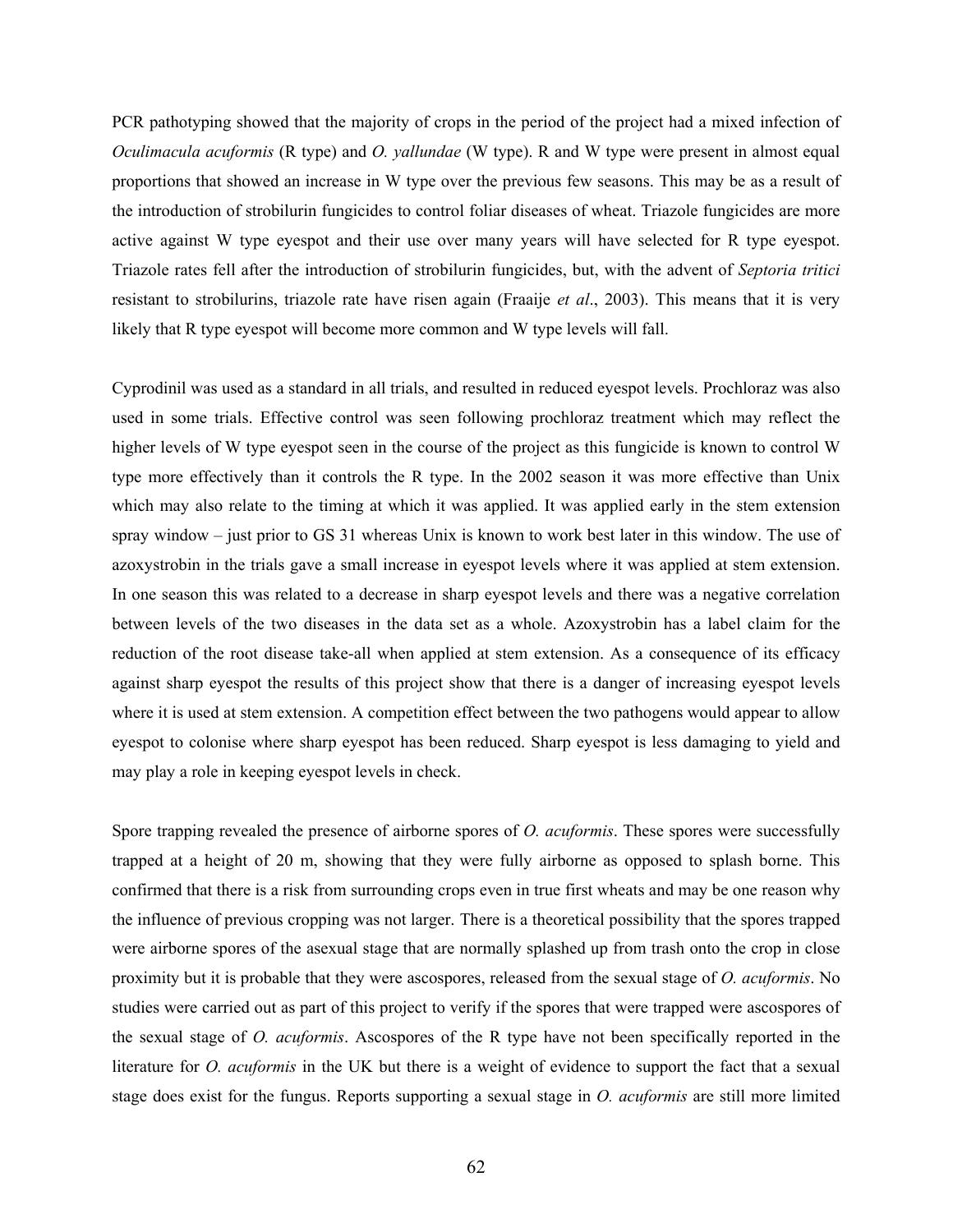than for *O. yallundae* but there is evidence of a sexual stage in both pathogens. W type apothecia (the sexual fruiting bodies) were first reported in 1987. R type apothecia have also been reported under field conditions (Douhan *et al*., 2002). Douhan also cites evidence supporting a sexual stage from the genetic variation within the R type population in the United States that would have arisen through sexual reproduction. Hocart and McNaughton (1994) also reported the genetic variation of R type eyespot to be typical of a sexually reproducing organism. For practical purposes to growers what is important is that the project clearly confirmed that eyespot can be airborne and therefore the risk to first wheats is greater than would be the case if the disease was entirely trash borne.

The risk algorithm developed provides clear but flexible guidance to growers on the probability that their crop will give a cost-effective response to an eyespot specific fungicide. The model could be recalculated for any given level of eyespot as the prices of grain and fungicide fluctuate, however, the two thresholds reported allow for individuals to reflect their own level of concern about eyespot. This, in combination with the ROC curves, allows discretion on the part of the user in setting their own threshold.

The factors included in the model give an accumulated risk score that was an acceptable predictor of final eyespot levels in the crop in initial validation using ROC curves. All factors selected as part of this single explanatory variable are available to the grower. The sowing date, tillage, soil type and previous crop are readily to hand. The presence of eyespot at the 7% level set in the model is easily assessed and represents between one and two infected plants out of the 25 plants that are commonly collected to assess the presence of eyespot. The rain fall in March, April and May is also a factor and in practical terms should be taken as the weather around and just after the stem extension spray window. Regional averages are available on line at http://www.met-office.gov.uk/climate/uk/averages/19712000/index.html. This Met Office site shows averages from 1971 – 2000. The long-range forecast should give an indication of wet or dry weather after spraying. In the longer term the risk algorithm has the potential to be developed into an interactive internet based system that producers could readily use to make decisions on the need for eyespot spray control. By linking with meteorological data the site could be kept live. Probabilistic weather modelling provides a method to determine if a season is likely to be wetter or drier than average and may be a useful area for future study in further developing the model.

It remains to validate the model in a commercial context but the model developed should allow growers to determine the need for treatment in their crops.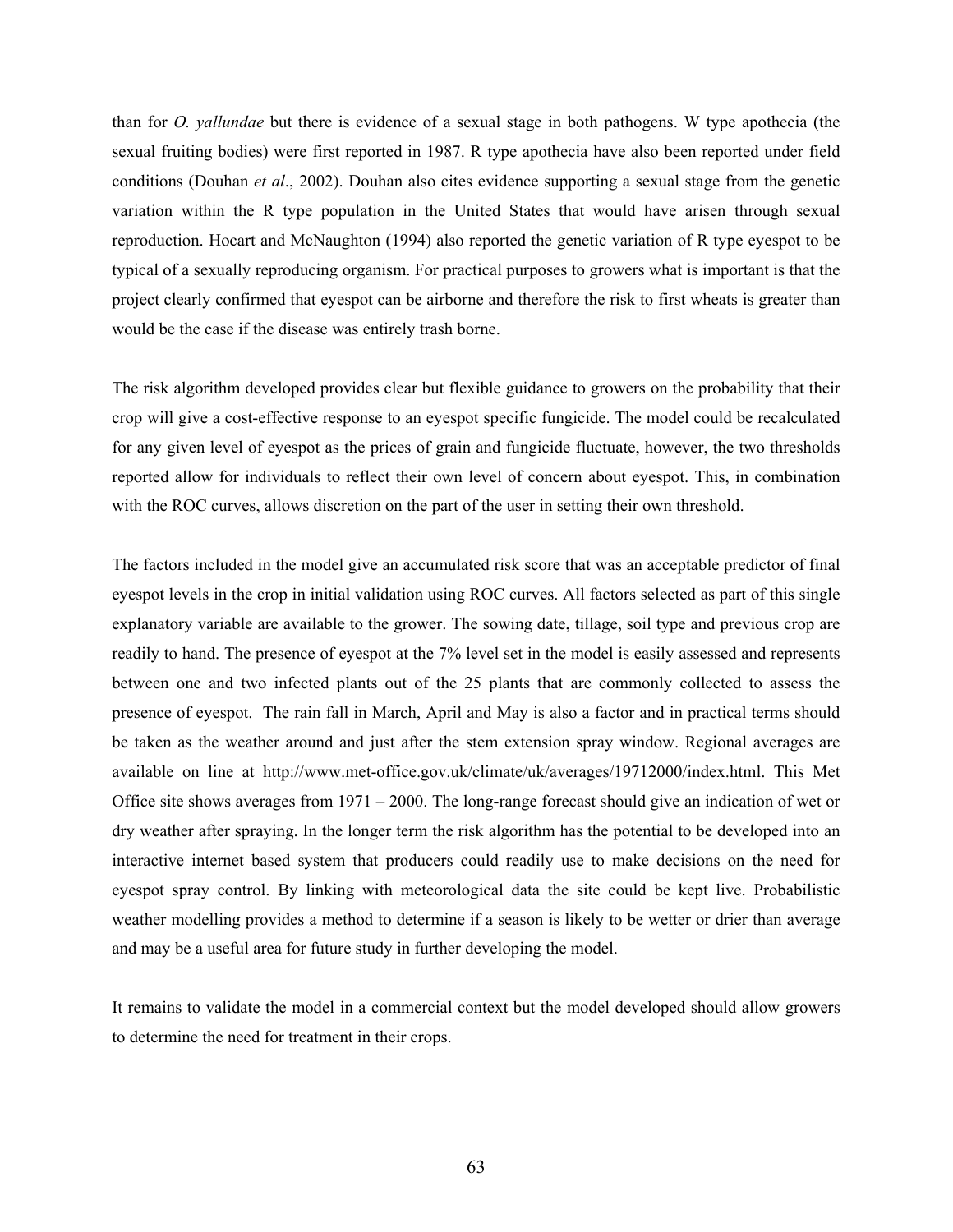### **7. CONCLUSIONS**

The aim of the project was to develop a straightforward risk algorithm to allow growers to predict which winter wheat crops will give a cost-effective response to eyespot treatment. The risk algorithm developed uses soil type, sowing date, tillage and previous cropping along with the presence of eyespot at stem extension and spring rainfall to predict the level of eyespot that will develop by the end of the season. Other factors that were rejected from the model as not being significant in isolation were area, autumn, winter and summer rainfall and temperature, and spring temperature. Straw disposal method, the level of eyespot at GS 32, the presence or level of eyespot at GS 25 were also rejected from the model. The risk weightings assigned dispel some commonly help misconceptions about eyespot. The influence of previous cropping was found to be relatively small. This means that it was almost as common in the data set generated to find damaging levels of eyespot in a first wheat crop as it was to find it in a second wheat. The level of eyespot at stem extension was not an accurate predictor of final eyespot levels, although the presence or absence of eyespot at stem extension was a risk factor identified in the model.

The level of eyespot which will give a cost effective response to treatment will obviously fluctuate with grain price and agrochemical efficacy and price. The predictive model described can be worked for any risk factor threshold but for the this report two levels are reported, one set at a risk-sensitive level and one at a more risk-tolerant level. This allows the grower to decide whether eyespot is a major concern or whether they will tolerate a higher level of risk. The more risk-tolerant approach would be more appropriate for example when grain prices are lower. If lodging is a risk then a more risk-sensitive approach would be justified.

The project also found that there was a risk from surrounding crops. Spore trapping detected wind borne R type eyespot. The presence of an air borne stage increases the risk of disease in first wheat crops and may explain why the influence of previous cropping was not larger. Most spores were detected in the spring and early summer that may lead to late infections in crops.

PCR analysis of samples showed that most sites within the UK have mixed R and W type infections with R and W type present in the database in almost equal proportions. This swing back to W type after R type being the dominant species since the mid eighties may reflect a decreased use of triazoles following the introduction of strobilurins for foliar disease control in wheat. With the onset of Septoria resistance to strobilurins, triazole rates have increased and this increase in W type may be very transient.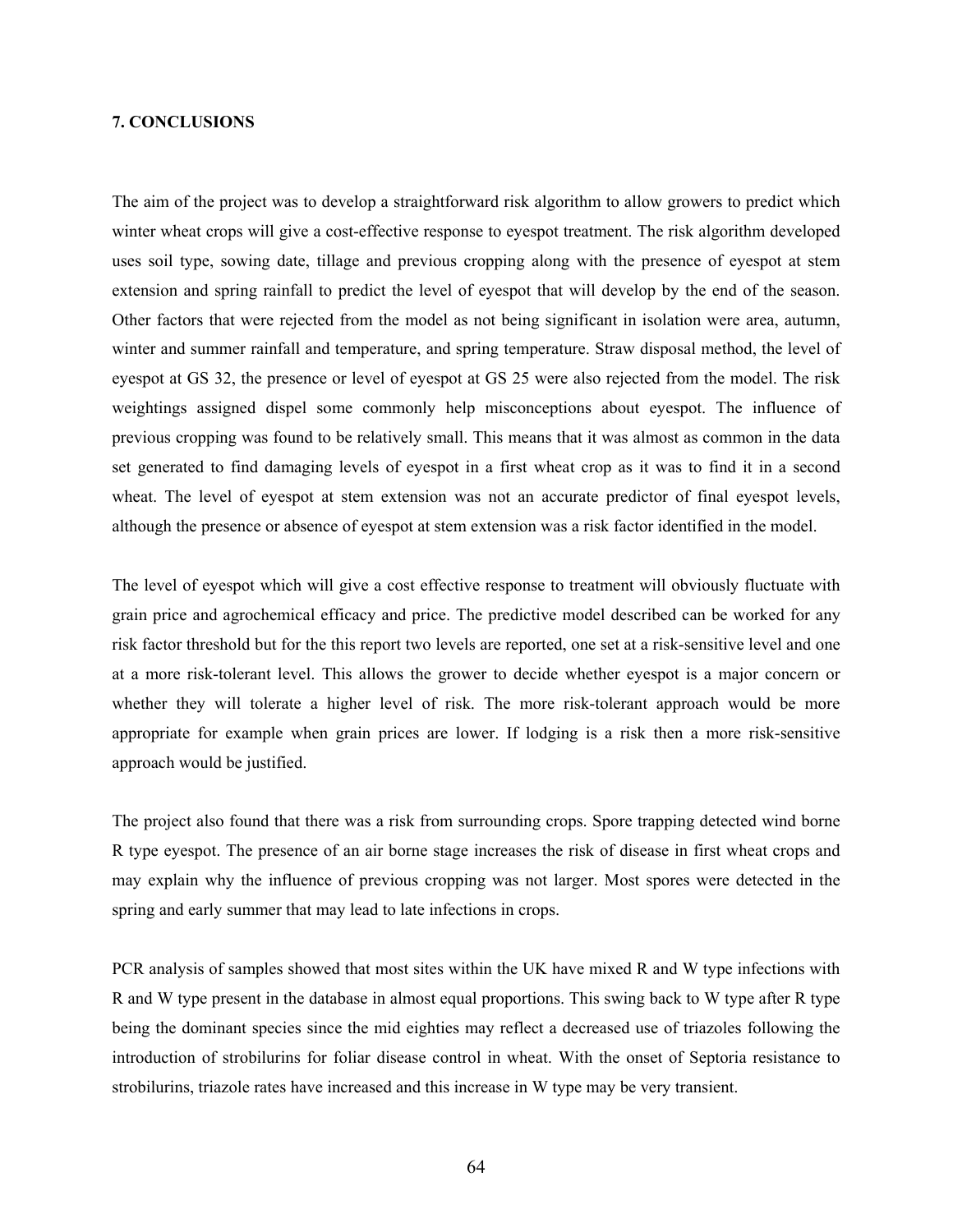The use of Amistar (a.i. azoxystrobin) lead to a small increase in eyespot levels in the trials. This was related in one year to a decrease in sharp eyespot, There was a significant negative correlation between sharp eyespot and eyespot levels over the whole data set however. It is possible that because of its wide spectrum of activity azoxystrobin was also controlling other minor pathogens or saprophytes at the stem base and thereby allowing increased levels of eyespot to colonise.

The risk algorithm developed provides a useful guide to growers on the probability of yield damaging levels of eyespot developing in their crop. The algorithm has been presented in a flexible manner that allows some choice on the part of the user as to what level of risk, and certainty of pay back is acceptable to them. This approach presents growers with clear guidelines for treatment without being overly prescriptive where they have additional concerns or issues.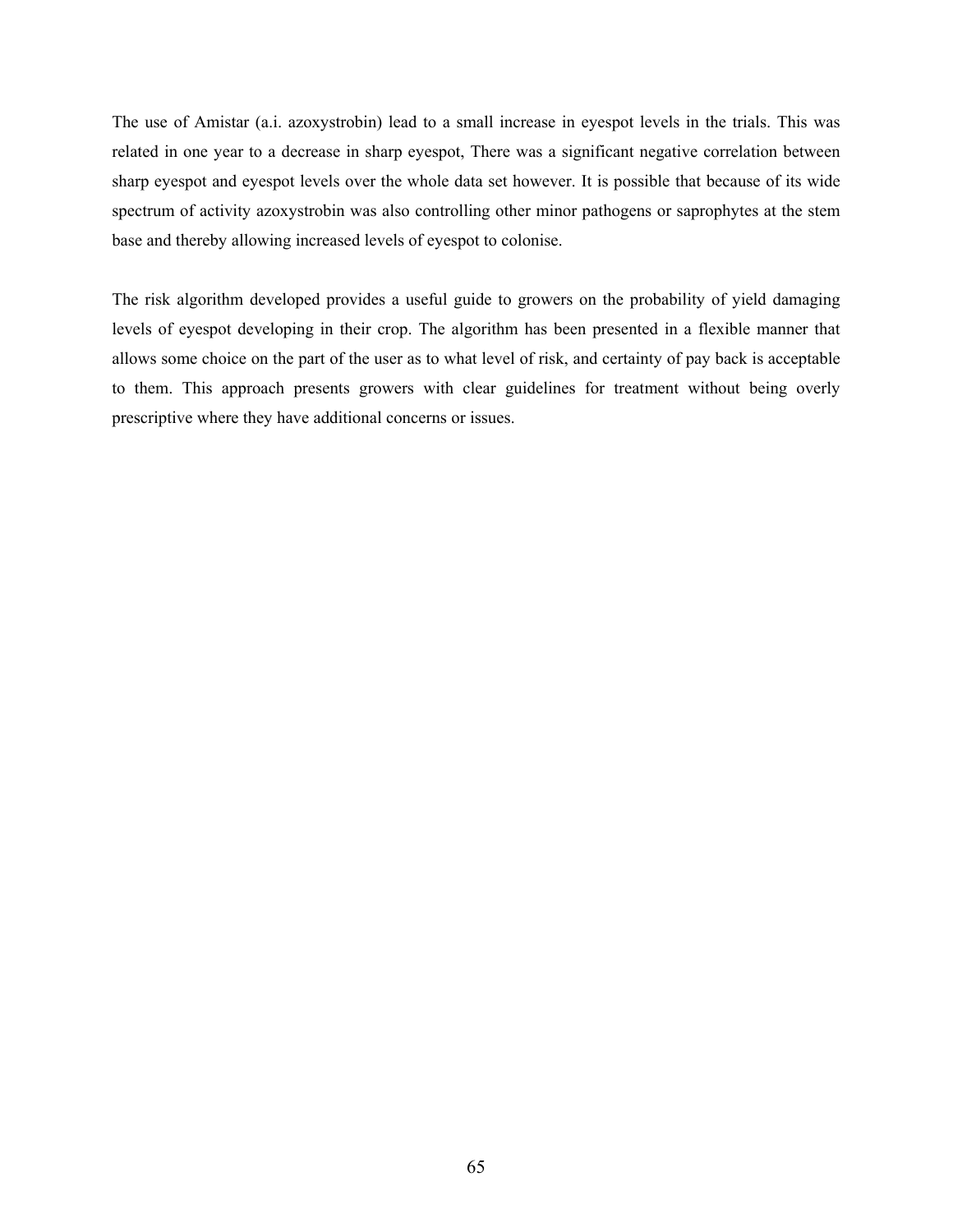# **Acknowledgements**

The field work in this project was carried out by colleagues within SAC and by staff with Velcourt, Central Science Laboratory and Scottish Agronomy Ltd. The support of Syngenta in testing samples from the spore trapping component of the work and from filed trials is also gratefully acknowledged, in particular that of Geraldine Booth who carried out the analysis and reported the results.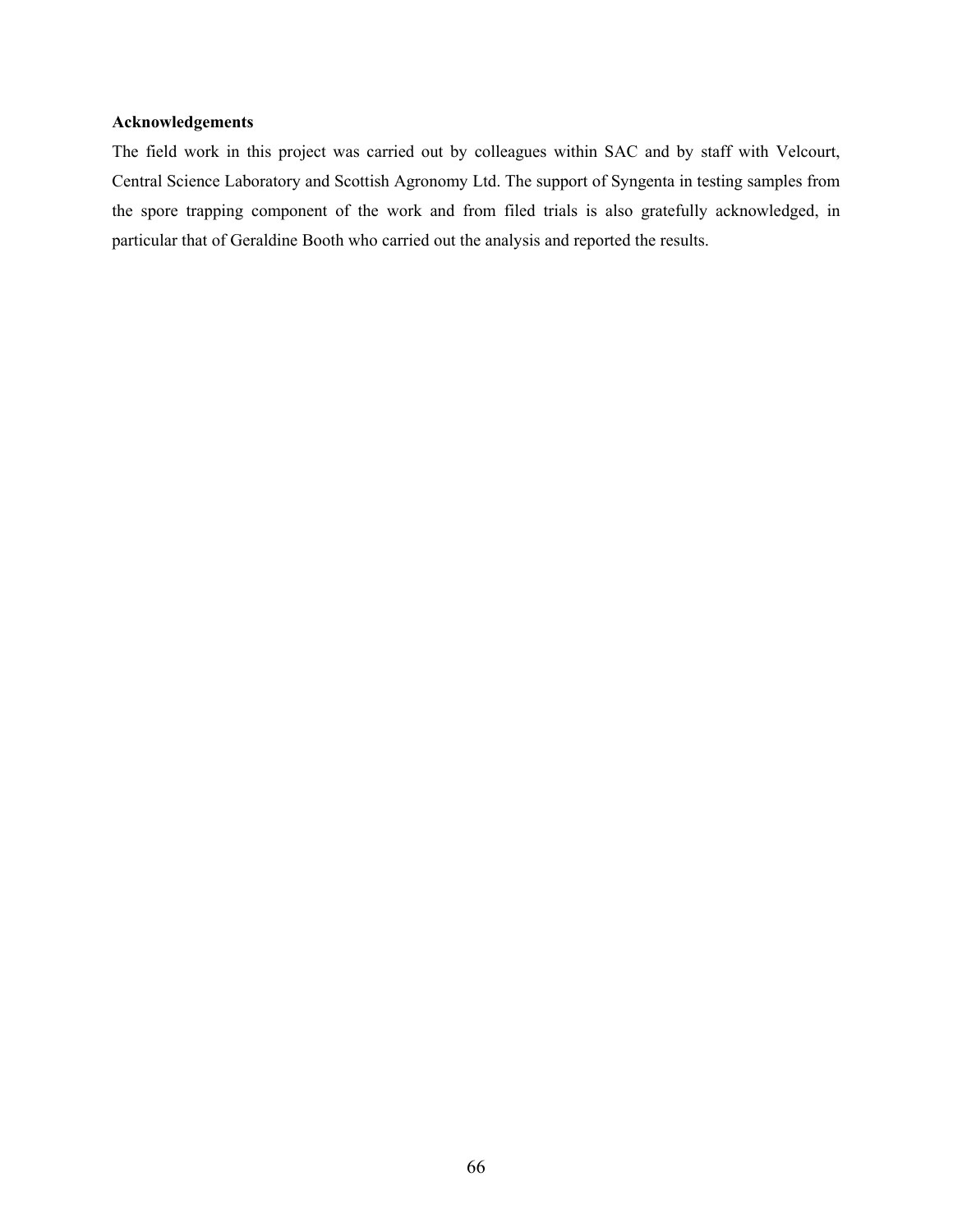### **8. REFERENCES**

Anon (1987) Winter wheat - managing disease control. ADAS leaflet 843 (revised). MAFF, Alnwick.

Anon (2003) Recommended List 2003/04 for cereals and oilseeds. HGCA, London.

Bateman, G L, Fitt, B D L, Creighton, N F and Hollomon, D W (1986) Seasonal changes in populations of *Pseudocercosporella herpotrichoides* (eyespot) in wheat crops. Proceedings of the 1986 British Crop Protection Conference - Pests and Diseases, 1, 441-446.

Burnett, F J and Oxley, S J P (1996) The importance and control of common eyespot in wheat Proceedings Crop Protection in Northern Britain, 1996, 1, 121-126.

Burnett, F J, Oxley, S J P and Harling, R (1997) The use of PCR diagnostics to monitor development of eyespot in winter wheat. HGCA Project Report Number 150.

Burnett, F J (1999) The use of fungicide sequences to maximise the control of eyespot in cereals and minimise the risk of sharp eyespot. HGCA Project Report Number 200.

Burnett, F J, Oxley, S J P and Laing, A P (2000) The use of PCR diagnostics in determining eyespot control strategies in wheat. Proceedings of the 2000 British Crop Protection Conference - Pests and Diseases, 1, 107-112

Clarkson, J D (1981) Relationship between eyespot severity and yield loss in winter wheat. Plant Pathology 30, 125-131.

Collett, D (2003) Modelling Binary Data, 2<sup>nd</sup> ed. Boca Raton: Chapman & Hall/CRC.

Cook, R J (1993) Eyespot - agronomic influences in the United Kingdom. In Exploring the depths of eyespot. Ed. G D Palmer, Shering AG, Berlin, pp 83-89.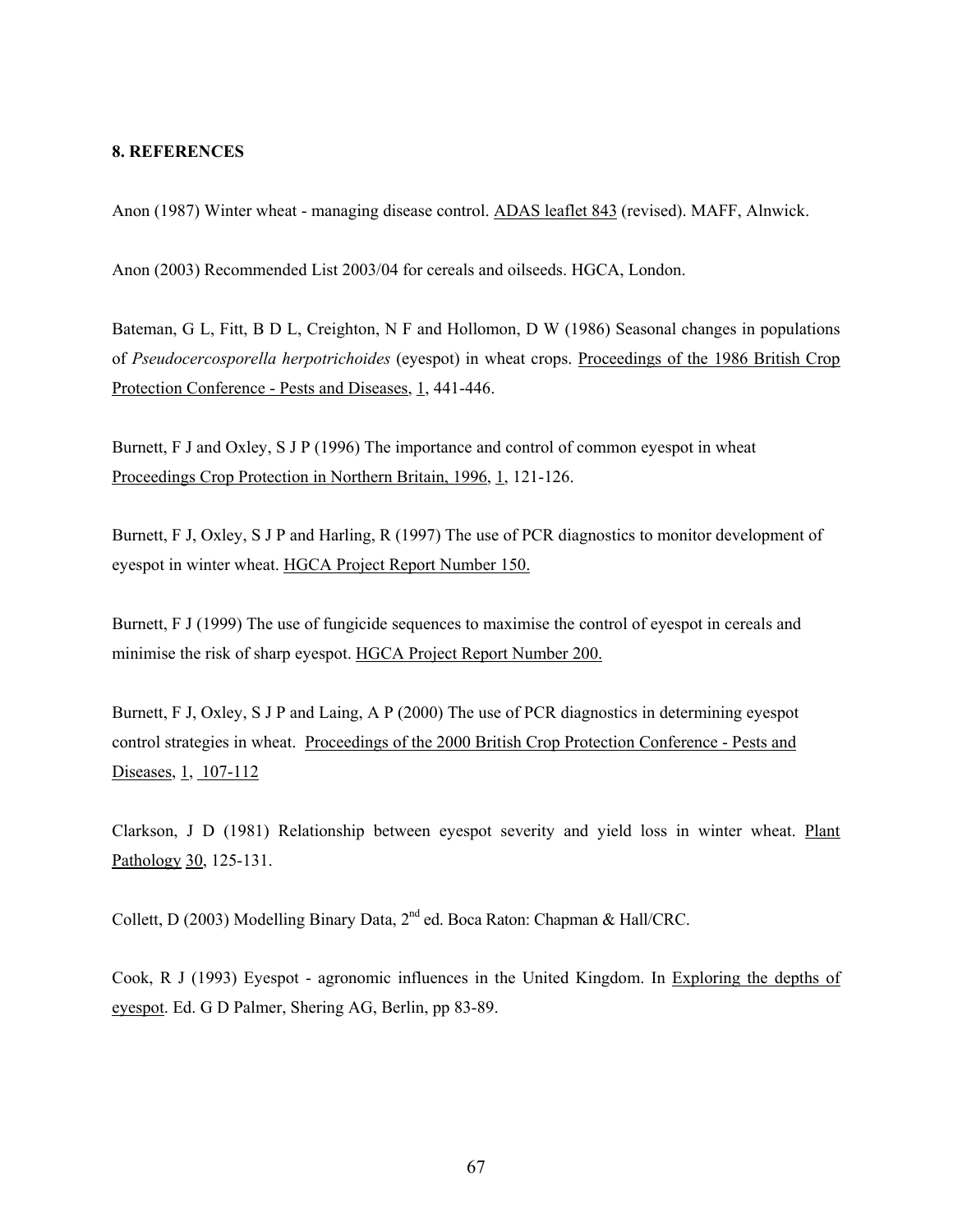Cooke, B K, Hislop, E C, Jordan, V W L, Western, N M and Herrington P J (1989) Redistribution of foliar surface deposits of prochloraz by simulated rainfall and the control of eyespot disease of winter wheat. Crop Protection, 8, 373-379.

Crous, PW, Groenwald, JZE and Gamms, W (2003) Eyespot of cereals revisited: ITS phylogeny reveals new species relationships. European Journal of Plant Pathology. 109, 841-850.

Daniels, A (1993) (a) Early infection processes of *Pseudocercosporella herpotrichoides* pathotypes. In Exploring the depths of eyespot. Ed. G D Palmer, Shering AG, Berlin. pp 29-37.

Daniels, A (1993) (b) Effect of prochloraz on the cereal eyespot pathogen *Pseudocercosporella herpotrichoides.* In Exploring the depths of eyespot. Ed. G D Palmer, Shering AG, Berlin. pp 165-170.

Douhan, GW, Murray, TD and Dyer, PS (2002) Species and mating type distribution of *Tapesia yallundae* and *T. acuformis* and occurance of apothecia in the US Pacific North West. Phytopathology, 92, 703-709.

Dipek, SK, Kidwell K and Campbell K (1999). Disease resistance. Eyespot. In MAS wheat. http://maswheat.ucdavis.edu/protocols/Eyespot/index.htm. (17 May 2004)

Fraaije, BA, Lucus, JA, Clark, WS and Burnett, FJ (2003) QoI resistance development in populations of cereal pathogens in the UK. In: Proceedings of BCPC Congress 2003, BCPC, Alton, Hampshire, pp 689- 694.

Goulds, A and Fitt, B D L (1990) The development of eyespot on seedling leaf sheaths in winter wheat and barley crops inoculated with W-type or R-type isolates of *Pseudocercosporella herpotrichoides*. Journal of Phytopathology 130, 161-173.

Griffin, M (1994) The research response to current needs for cost-effective disease control - the latest results. Proceedings of the HGCA Cereals R and D Conference, Cambridge 1994, 8.1-8.64.

Hocart, MJ and McNaughton, JE (1994) Interspecific hybridisation between *Pseudocercosporella herpotrichoides* and *P. anguioides* achieved through protoplast fusion. Mycological Research, 98, 47.56.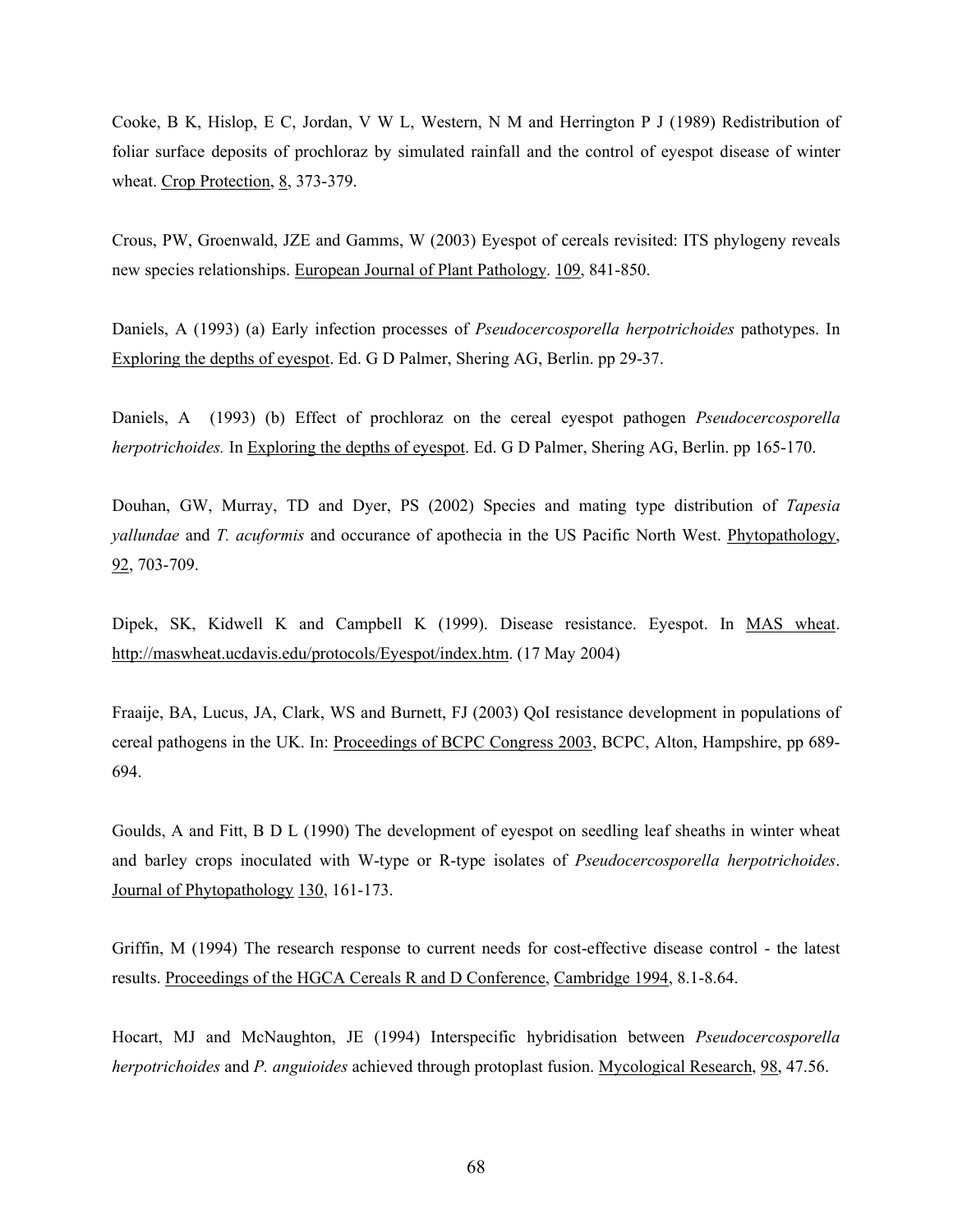Higgins, S and Fitt, F D L (1985) Effects of water potential and temperature on the development of eyespot lesions in wheat. Annals of Applied Biology, 107, 1-9.

Hughes, G, McRoberts, N and Burnett, FJ (1999) Decision-making and diagnosis in disease management. Plant Pathology, 48, 147-153.

Jalaluddin, M and Jenkyn, J F (1996) Effects of wheat crop debris on the sporulation and survival of *Pseudocercosporella herpotrichoides*. Plant Pathology, 45:1052-1064.

Jenkyn, J F, Gutteridge, R J and Thomas, M R (1988) Effects of straw incorporation and cultivations on cereal diseases. Aspects of Applied biology 17*,* Part 2*,* Environmental aspects of applied biology: 181- 189.

Jones, D R (1994) Evaluation of fungicides for control of eyespot disease and yield loss relationships in winter wheat. Plant Pathology 43, 831-98.

King, J E and Griffin, M J (1985) Surveys of benomyl resistance in *Pseudocercosporella herpotrichoides* on winter wheat and barley in England and Wales in 1983. Plant Pathology 34, 272-283.

McRoberts, N, Hughes, G and Savary, S (2003) Integrated approaches to understanding and control of diseases and pests in field crops. Australian Plant Pathology, 32, 167-180.

Migeon, J L, Mathop, M P and Leroy, J P (1995) Le cyprodinil: une nouvelle solution dans la lutte contre le pietin-verse des cereales [*Pseudocercosporella herpotrichoides* (fron) Deighton] trois annees d'experimentation en France. *Mededelingen van de Faculteit Landbouwwetenschappen Universiteit Gent*, 60 (2b), 393-399.

Nicholson, P and Rezanoor, H N (1994) The use of random amplified polymorphic DNA to identify pathotype and detect variation in *Pseudocercosporella herpotrichoides*. Mycological Research 98, 13-21.

Nicholson, P, Rezanoor, H N, Simpson, DR and Joyce, D (1997) Differentiation and quantification of the cereal eyespot fungi *Tapesia yallundae* and *Tapesia acuformis* using a PCR assay. Plant Pathology, 46, 842-856.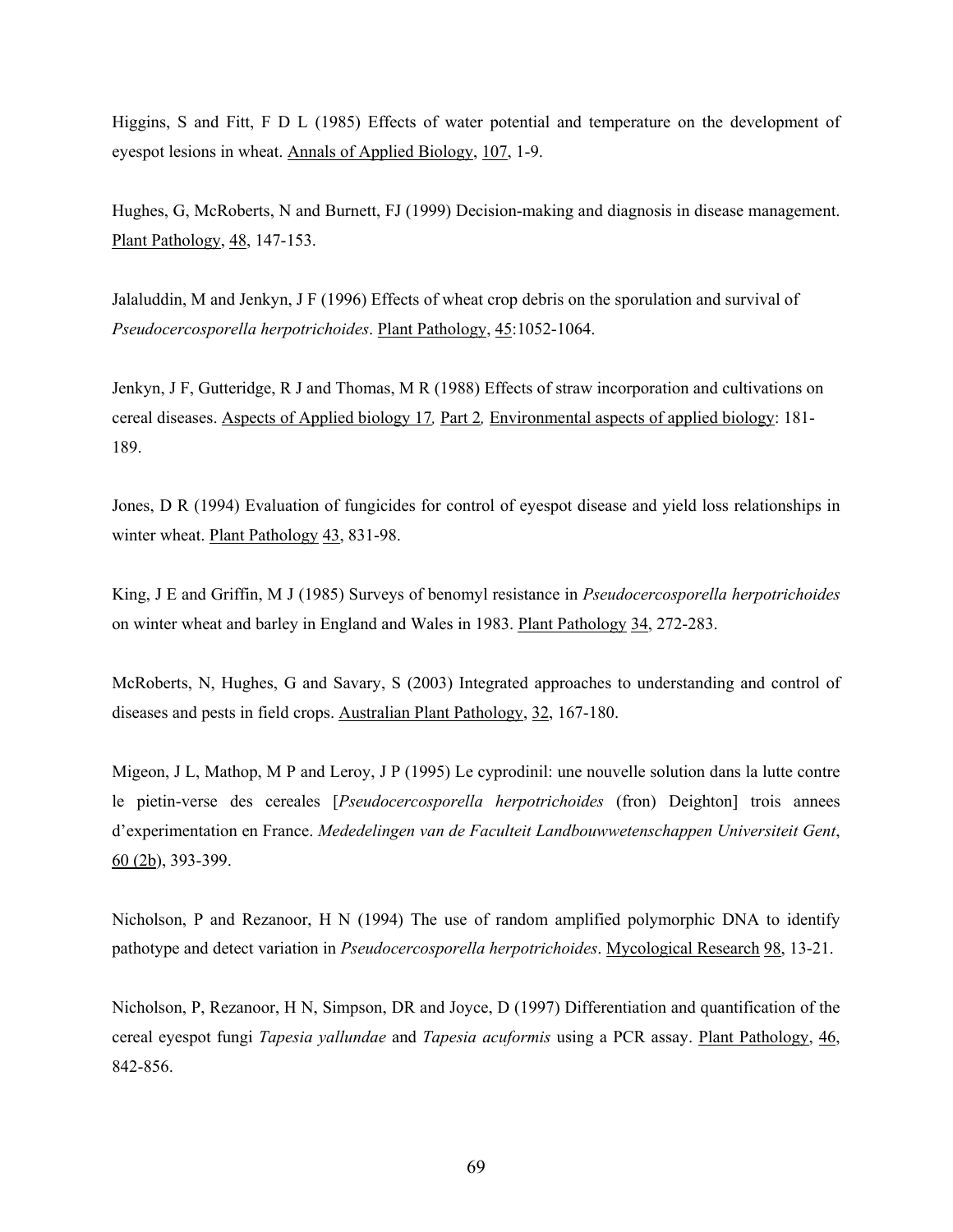Nicholson, P and Turner, AS (2000) Cereal stem-base disease – a complex issue. In: Proceedings of the Crop Protection Conference, British Crop Protection Council, Farnham, UK. 99-106.

Parry, DW (1998) Diagnosis, forecasting, risk assessment and control of stem-base diseases of wheat using new molecular technologies. HGCA Project Report number 216.

Polley, RW and Clarkson, JDS (1978) Forecasting cereal disease epidemics. In: Plant disease epidemiology (Eds PR Scott and A Bainbridge), pp 141-150. Blackwell Scientific Publications, Oxford.

Scott, P R; Hollins, T W and Muir, P (1975) Pathogenicity of *Cercosporella herpotrichoides* to wheat, barley, oats and rye. Transactions of the British Mycological Society 65, 529-538.

Scott, P R; Hollins, T W (1978) Prediction of yield loss due to eyespot of winter wheat. Plant Pathology 27, 125-131.

Sutherland, K G; Oxley, S J P (1993) Effect of GS 31 fungicide sprays on yield benefit and disease control in winter wheat. Proceedings Crop Protection in Northern Britain 1993, 115-120.

Swets, J A, Dawes, R M and Monahan, J (2000) Better decisions through science. Scientific American, 283, 70-75.

Tottman, D R and Broad, H (1987) The decimal code for the growth stages of cereals, with illustrations. Annals of Applied Biology 110, 441-454.

Twengström, E, Sigvald, R, Svennson, C and Yuen, J (1998) Forecasting Sclerotinia stem rot in springsown oilseed rape. Crop Protection, 17, 405-411.

Yuen, J, Twengström, E and Sigvald, R (1996) Calibration and verification of risk algorithms using logistic regression. European Journal of Plant Pathology, 102, 847-854.

Yildirim, A, Jones, SS and Murray, TD (1997) Mapping of a new eyespot resistance gene, Pch3 in wheat. Plant and Animal Genome V Conference Town & Country Hotel, San Diego, CA, January 12-16, 1997. http://www.intl-pag.org/5/abstracts/p-5c-186.html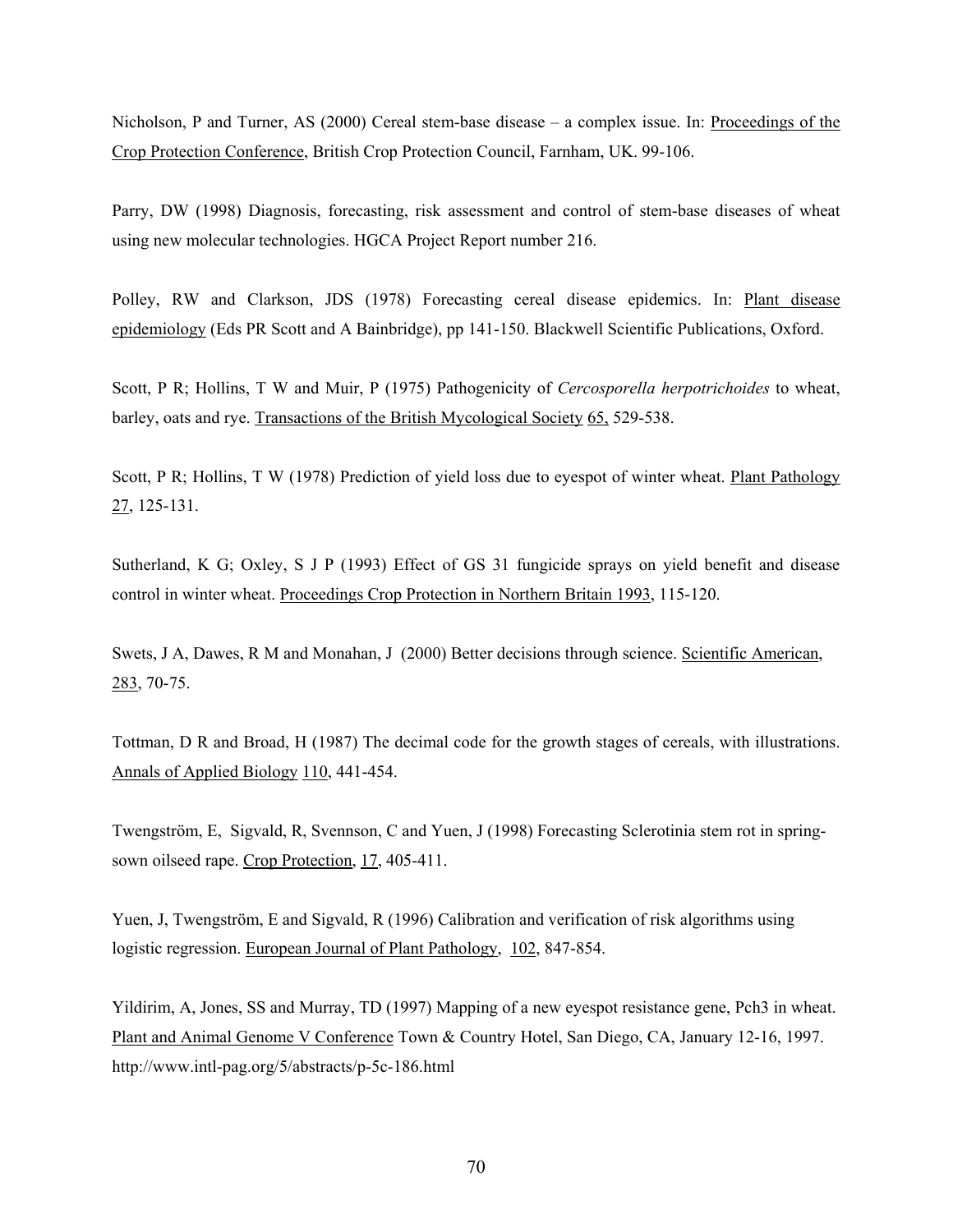## **9. APPENDICES**

**Site details**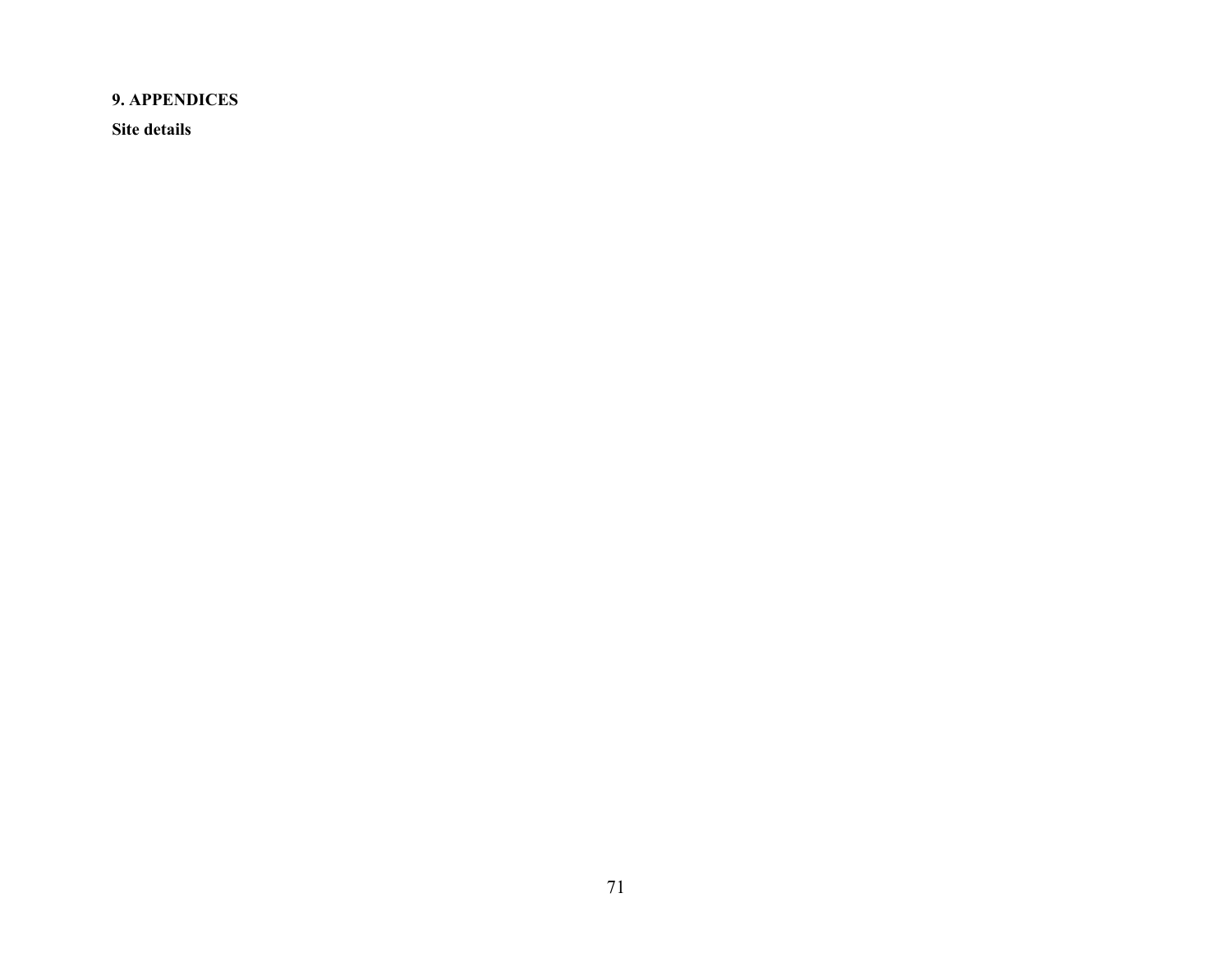## **CODES USED IN TRIAL AND SURVEY TABLES**

| treatment code<br>1=No eyespot treatment | <b>Rotation</b><br>1= WINTER WHEAT | Location<br>1=PERTH | <b>SOIL Category</b><br>1=LIGHT | <b>VARIETY</b><br>1=CONSORT |
|------------------------------------------|------------------------------------|---------------------|---------------------------------|-----------------------------|
| $2 = 0.7$ Unix                           | 2=WINTER BARLEY                    | $2 =$ FIFE          | 2=MEDIUM                        | 2=ECLIPSE                   |
| $3 = 1.0$ unix                           | 3=SPRING BARLEY                    | 3=LOTHIANS          | 3=HEAVY                         | 3=DEBEN                     |
| 4=Amistar                                | 4= SPRING WHEAT                    | 4=BORDERS           | 4=LIME/CHALK                    | 4=HEREWARD                  |
| 5=Poraz                                  | $5 = SET ASIDE$                    | 5=ANGUS             | 5=BRASH                         | $5 = Xi19$                  |
| 6= Landmark                              | 6= SET ASIDE NON CEREAL            | 6=LINCS             |                                 | 6=ACCESS                    |
|                                          | 7=WINTER OILSEED RAPE              | 7=YORK              |                                 | 7=CHARGER                   |
|                                          | 8=SPRING OILSEED RAPE              | 8=KENT              |                                 | 8=TANKER                    |
| area                                     | 9=POTATOES                         | 9=CAMBRIDGESHIRE    |                                 | 9=CLAIRE                    |
| 1=NORTH                                  | 10=WPEAS                           | 10=SUFFOLK          |                                 | 10=SAVANNAH                 |
| 2 = DRY EAST                             | 11=WBEANS                          | 11=OXFORDSHIRE      |                                 | 11=MALACCA                  |
| 3=WET WEST                               | 12=GRASS                           | 12=WILTSHIRE        |                                 | 12=RIBAND                   |
|                                          | 13=SPEAS                           | 13=DEVON            |                                 | 13=EQUINOX                  |
|                                          | 14=SBEANS                          | 14=DORSET           |                                 | 14=MADRIGAL                 |
| <b>STRAW REMOVAL METHOD</b>              | 15=OTHER MONOCOT                   | 15 = LANCS          |                                 | 16=EQUINOX                  |
| 1=REM                                    | <b>16=OTHER DICOT</b>              | 16=ABERDEEN         |                                 | 17=WESTON                   |
| 2=INCORP                                 | 17=OATS                            | 17=HERTS            |                                 |                             |
|                                          |                                    | 18=NORFOLK          |                                 |                             |

## **TILLAGE**

1=PLOUGH 2=MIN TILL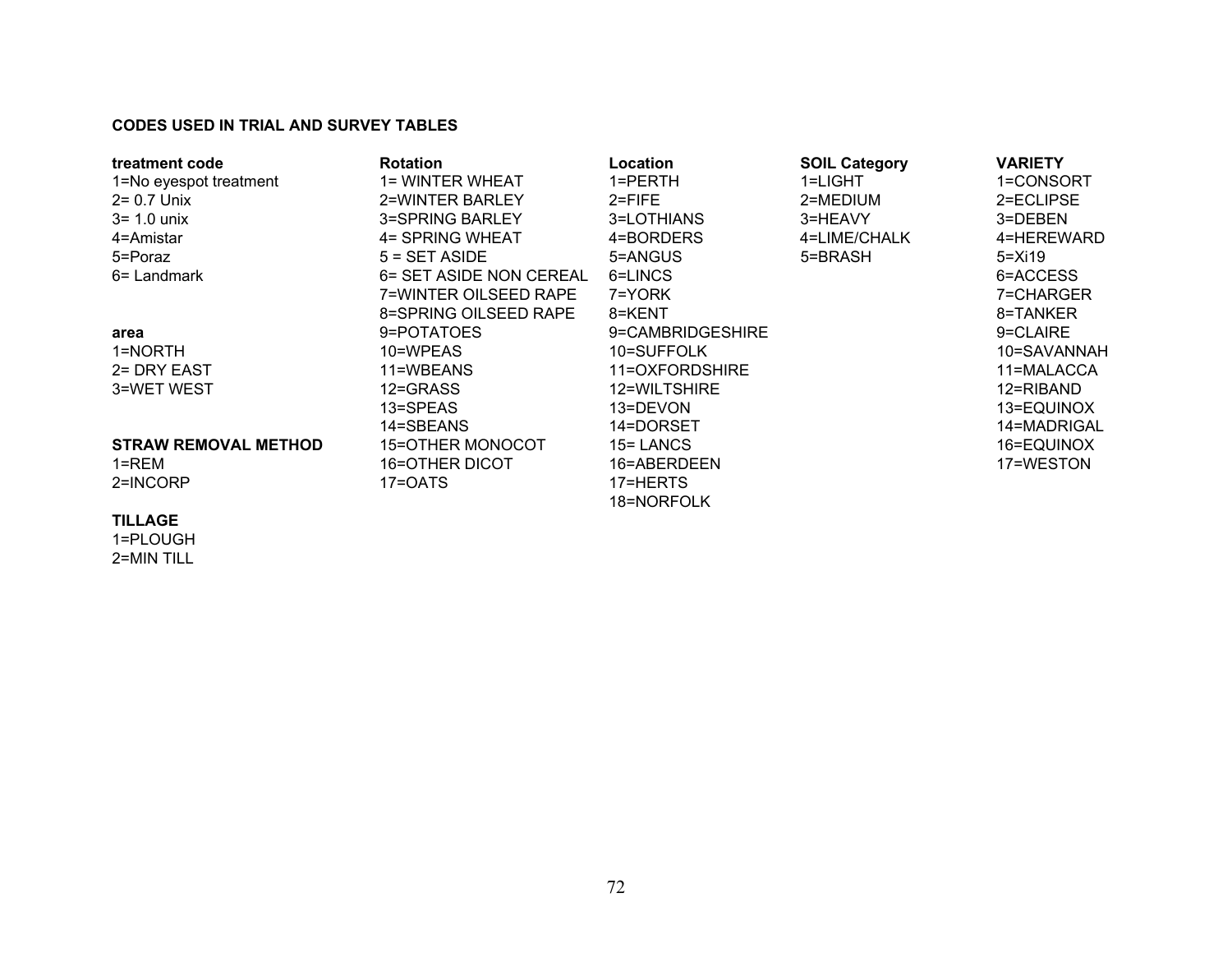|  |  | Table 29: Site details for commercial winter wheat crops surveyed |
|--|--|-------------------------------------------------------------------|
|  |  |                                                                   |

| No.            | Year | Site code      | <b>County</b>  | Region                  |                | Tillage Straw removal | sow date           | <b>Variety</b> | varietal rating | Soil type               |
|----------------|------|----------------|----------------|-------------------------|----------------|-----------------------|--------------------|----------------|-----------------|-------------------------|
| 1              | 2003 | Vel-03A        | 9              | 2                       |                | 2                     | 11-Oct-02          |                | 5               |                         |
| $\mathbf{2}$   | 2003 | Vel-03B        | 9              | 2                       | 2              | 2                     | 17-Oct-02          |                | 7               |                         |
| 3              | 2003 | Vel-03C        | 9              | $\overline{2}$          | $\overline{2}$ | $\overline{2}$        | 06-Sep-02          |                |                 |                         |
| 4              | 2003 | Vel-03D        | 9              | $\overline{2}$          |                | $\overline{2}$        | 12-Sep-02          |                |                 |                         |
| 5              | 2003 | Vel-03E        | 9              | $\overline{c}$          | 2              | $\overline{2}$        | 13-Sep-02          |                | 7               |                         |
| 6              | 2003 | Vel-03F        | 9              | 2                       | 2              | $\overline{2}$        | 27-Sep-02          | 5              | 5               |                         |
| $\overline{7}$ | 2003 | Vel-03G        | 9              | $\overline{\mathbf{c}}$ |                | 2                     | 14-Sep-02          | 6              | 4               |                         |
| 8              | 2003 | Vel-03H        | 9              | $\overline{2}$          |                | $\overline{2}$        | 11-Oct-02          |                | 5               |                         |
| 9              | 2003 | Vel-03J        | 9              | $\overline{2}$          | 2              | 2                     | 05-Sep-02          |                |                 |                         |
| 10             | 2003 | Vel-03L        | 10             | $\overline{2}$          |                | 1                     | 18-Oct-02          |                | 4               | 2                       |
| 11             | 2003 | A1             | 5              |                         |                | 2                     | 23-Sep-02          |                |                 | $\overline{c}$          |
| 12             | 2003 | A2             | $\overline{2}$ |                         |                | $\overline{2}$        | 18-Oct-02          |                | 7               | $\overline{\mathbf{c}}$ |
| 13             | 2003 | A <sub>3</sub> | 2              |                         | 2              | 2                     | 03-Oct-02          |                | 7               | $\overline{\mathbf{c}}$ |
| 14             | 2003 | A4             | $\overline{2}$ |                         |                | $\overline{2}$        | 03-Oct-02          |                | 7               | $\overline{c}$          |
| 15             | 2003 | A <sub>5</sub> | $\overline{2}$ |                         |                | 2                     | 03-Oct-02          | 10             | 5               | $\overline{\mathbf{c}}$ |
| 16             | 2003 | A <sub>6</sub> | $\overline{2}$ |                         |                | $\overline{2}$        | 03-Oct-02          | 11             | 4               | $\overline{\mathbf{c}}$ |
| 17             | 2003 | A7             | $\overline{2}$ |                         |                |                       | 08-Nov-02          | 10             | 5               | $\overline{c}$          |
| 18             | 2003 | A <sub>8</sub> |                |                         |                |                       | 25-Sep-02          | 1              | 7               | $\overline{\mathbf{c}}$ |
| 19             | 2002 | VELTS - 1a     | 14             | 3                       | 2              | 1                     | 25-Sep-01          | 9              | 7               | 8                       |
| 20             | 2002 | VELTS - 2a     | 14             | 3                       | 2              |                       | 30-Oct-01          |                | 7               | 8                       |
| 21             | 2002 | VELTS - 3a     | 14             | 3                       | $\overline{2}$ | 2                     | 13-Sep-01          | 9              | 7               | $\overline{\mathbf{c}}$ |
| 22             | 2002 | VELTS - 4a     | 14             | 3                       |                | $\overline{2}$        | 20-Nov-01          | 3              | 6               | $\overline{2}$          |
| 23             | 2002 | VELTS - 1b     | 6              | $\overline{2}$          | 2              | 2                     | 28-Sep-01          |                | 7               |                         |
| 24             | 2002 | VELTS - 2b     | 6              | $\overline{c}$          |                | 2                     | 05-Oct-01          | 11             |                 |                         |
| 25             | 2002 | VELTS - 3b     | 6              | $\overline{2}$          | 2              | $\overline{2}$        | 08-Sep-01          | 13             | 5               |                         |
| 26             | 2002 | VELTS - 4b     | 6              | $\overline{c}$          |                | 2                     | 07-Oct-01          | 1              |                 |                         |
| 27             | 2002 | VELTS - 5      | 17             | $\overline{\mathbf{c}}$ | 2              | 2                     | 17-Sep-01          | 9              |                 |                         |
| 28             | 2002 | VELTS - 6      | 17             | $\overline{c}$          |                | $\overline{2}$        | 23-Sep-01          |                | 5               |                         |
| 29             | 2002 | VELTS - 8      | 17             | $\overline{c}$          | 2              | $\overline{2}$        | 07-Sep-01          |                | 7               |                         |
| 30             | 2002 | VELTS-11       | 17             | $\overline{2}$          | $\overline{2}$ | 2                     | 07-Sep-02          | 13             | 6               |                         |
| 31             | 2002 | VELTS - 9      | 18             | $\overline{2}$          |                |                       | 17-Sep-03          | 9              |                 |                         |
| 32             | 2002 | VELTS - 10     | 6              | $\overline{2}$          | 2              | 2                     | 14-Sep-01          | 9              | 7               | 12                      |
| 33             | 2002 | VELTS - 12     | 6              | $\overline{2}$          | $\overline{2}$ | $\overline{2}$        | 05-Oct-02          | 1              | 7               | 12                      |
| 34             | 2002 | Cunmont        | 5              |                         |                |                       | 2 15 sep-01 oct 01 | 10             | 5               | $\overline{2}$          |
| 35             | 2002 | Cunmont        | 5              |                         |                | 1.                    | 14 oct 01nov 01    | 10             | 5               | $\overline{\mathbf{c}}$ |
| 36             | 2002 | Kilrie 2nd     | 2              |                         |                |                       | 01-13oct 01        | 10             | 5               | 6                       |
| 37             | 2002 | Kilrie 2nd     | $\overline{2}$ |                         |                |                       | 01-13oct 01        | 10             | 5               | 6                       |
| 38             | 2002 | Balmonth 2nd   | 2              |                         |                |                       | 01-13oct 01        | 12             | 6               | 6                       |
| 39             | 2002 | Balmonth 2nd   | 2              |                         |                |                       | 01-13oct 01        | 3              | 6               | 6                       |
| 40             | 2002 | Balmonth 1st   | $\overline{2}$ | 1                       |                |                       | 14 oct 01nov 01    | 3              | 6               | 6                       |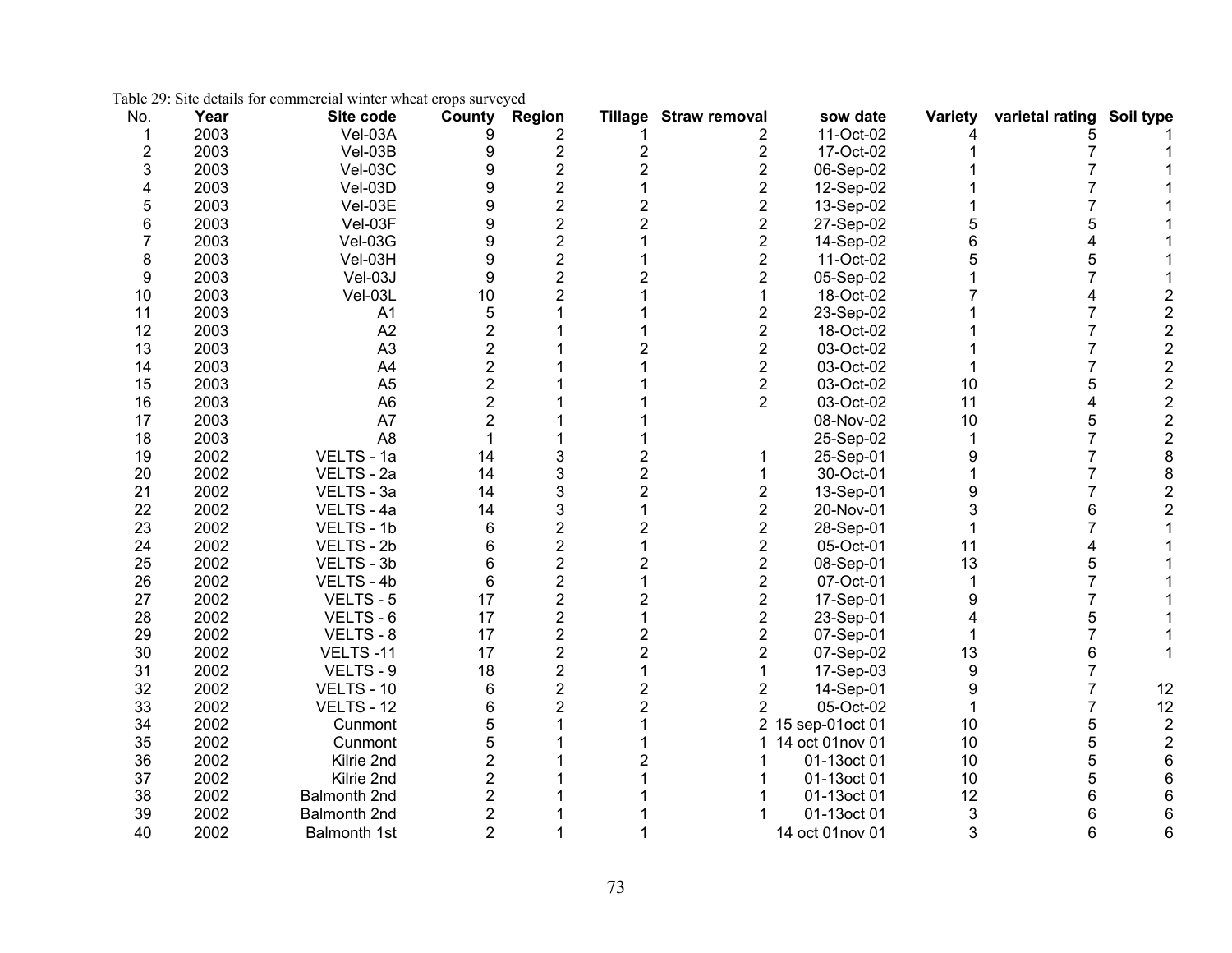| No. | Year | Site code               | County         | Region                  | <b>Tillage</b> | <b>Straw removal</b> | sow date    | <b>Variety</b> | varietal rating | Soil type               |
|-----|------|-------------------------|----------------|-------------------------|----------------|----------------------|-------------|----------------|-----------------|-------------------------|
| 41  | 2002 | Kilrie, 1st             | 2              |                         |                | 2                    | 01-13oct 01 | 10             | 5               | 6                       |
| 42  | 2002 | SAC Field 1             | 3              |                         |                |                      |             |                |                 |                         |
| 43  | 2002 | SAC Field 2             | 3              |                         |                |                      |             |                |                 |                         |
| 44  | 2002 | <b>SAC Grain Store</b>  | 3              |                         |                |                      |             |                |                 |                         |
| 45  | 2002 | <b>West Clifton</b>     | 3              |                         |                |                      |             |                |                 |                         |
| 46  | 2002 | <b>Mull Park</b>        | 3              |                         |                |                      |             |                |                 |                         |
| 47  | 2001 | <b>DUNECHT</b>          | 16             |                         |                | 2                    | 05-Oct-00   | 10             | 5               | 9                       |
| 48  | 2001 | <b>DUNECHT</b>          | 16             |                         |                | $\overline{2}$       | 05-Oct-00   | 1              | 7               | 9                       |
| 49  | 2001 | <b>HILTON OF FEARN</b>  | 5              |                         |                | $\overline{2}$       | 25-Sep-00   | 10             | 5               | 9                       |
| 50  | 2001 | <b>HILTON OF FEARN</b>  | 5              |                         | 2              | $\overline{2}$       | 25-Sep-00   | 10             | 5               | 9                       |
| 51  | 2001 | <b>HILTON OF FEARN</b>  | 5              |                         | 2              | $\overline{2}$       | 25-Sep-00   | 10             | 5               | 9                       |
| 52  | 2001 | <b>BONERBO</b>          | $\overline{c}$ |                         |                |                      | 12-Sep-00   |                | 7               | 4                       |
| 53  | 2001 | <b>BONERBO</b>          | $\overline{2}$ |                         |                |                      | 25-Oct-00   | 1              | 7               | 4                       |
| 54  | 2001 | <b>BALMONTH</b>         | 2              |                         |                |                      | 04-Nov-00   | 10             | 5               | 4                       |
| 55  | 2001 | <b>BALMONTH</b>         | $\overline{2}$ |                         |                | 1                    | 01-Nov-00   | 10             | 5               | 4                       |
| 56  | 2001 | MILTON,                 | $\overline{2}$ |                         |                | $\overline{2}$       | 25-Sep-00   | 11             | 4               | 4                       |
| 57  | 2001 | <b>MILTON</b>           | $\overline{2}$ |                         |                | $\overline{2}$       | 25-Sep-00   | 1              | 7               | 4                       |
| 58  | 2001 | Queenston Bank 1        | 3              |                         |                |                      |             | 12             | 6               | 2                       |
| 59  | 2001 | Queenston Bank 2        | 3              |                         |                |                      |             | 12             | 6               | $\overline{\mathbf{c}}$ |
| 60  | 2001 | <b>Queenston Bank 3</b> | 3              |                         |                |                      |             | 12             | 6               | $\overline{c}$          |
| 61  | 2001 | Markle Mains 1          | 3              |                         |                |                      |             | 12             | 6               | 6                       |
| 62  | 2001 | Markle Mains 2          | 3              |                         |                |                      |             | 12             | 6               | 6                       |
| 63  | 2001 | Velts 1a                | 14             | 3                       |                | $\overline{2}$       | 04-Oct-00   |                | 8               | 8                       |
| 64  | 2001 | Velts 1b                | 6              | 2                       |                | $\overline{2}$       | 05.10.00    |                | 8               |                         |
| 65  | 2001 | Velts 2a                | 14             | 3                       | 2              | 1                    | 26-Oct-00   | 9              | 7               | 8                       |
| 66  | 2001 | Velts 2b                | 6              | 2                       |                |                      | 14-Sep-00   | 9              | 7               |                         |
| 67  | 2001 | Velts 3a                | 14             | 3                       | 2              | 1                    | 08-Sep-00   | 9              | 7               | 8                       |
| 68  | 2001 | Velts 3b                | 6              | 2                       | 2              | $\overline{2}$       | 01-Nov-00   | 10             | 5               |                         |
| 69  | 2001 | Velts 4a                | 14             | 3                       |                | $\overline{2}$       | 10-Sep-00   | 14             | 7               | 8                       |
| 70  | 2001 | Velts 4b                | 6              | $\overline{2}$          | 1              | $\overline{2}$       | 04-Sep-00   | 11             | 4               | 10                      |
| 71  | 2001 | Velts 5                 | 9              | 2                       |                |                      |             | 9              | 7               |                         |
| 72  | 2001 | Velts 6                 | 9              | $\overline{\mathbf{c}}$ |                |                      |             | 4              | 5               |                         |
| 73  | 2001 | Velts 7                 | 9              | $\overline{2}$          |                |                      |             |                |                 |                         |
| 74  | 2001 | Velts 8                 | 9              | $\overline{\mathbf{c}}$ |                |                      |             | 16             | 6               |                         |
| 75  | 2001 | Velts 9                 | 10             | $\overline{\mathbf{c}}$ |                | 1                    | 04-Oct-00   | 16             | 6               | 3                       |
| 76  | 2001 | Velts 10(out Marsh 4)   | 6              | $\overline{\mathbf{c}}$ | $\overline{2}$ | $\overline{2}$       | 02-Oct-00   | 1              | $\overline{7}$  | 12                      |
| 77  | 2001 | Velts 11                | 9              | 2                       |                |                      |             |                |                 |                         |
| 78  | 2001 | Velts 12 (Lapwater 32)  | 6              | $\overline{2}$          | 2              | $\overline{2}$       | 20-Nov-00   | 17             |                 | 12                      |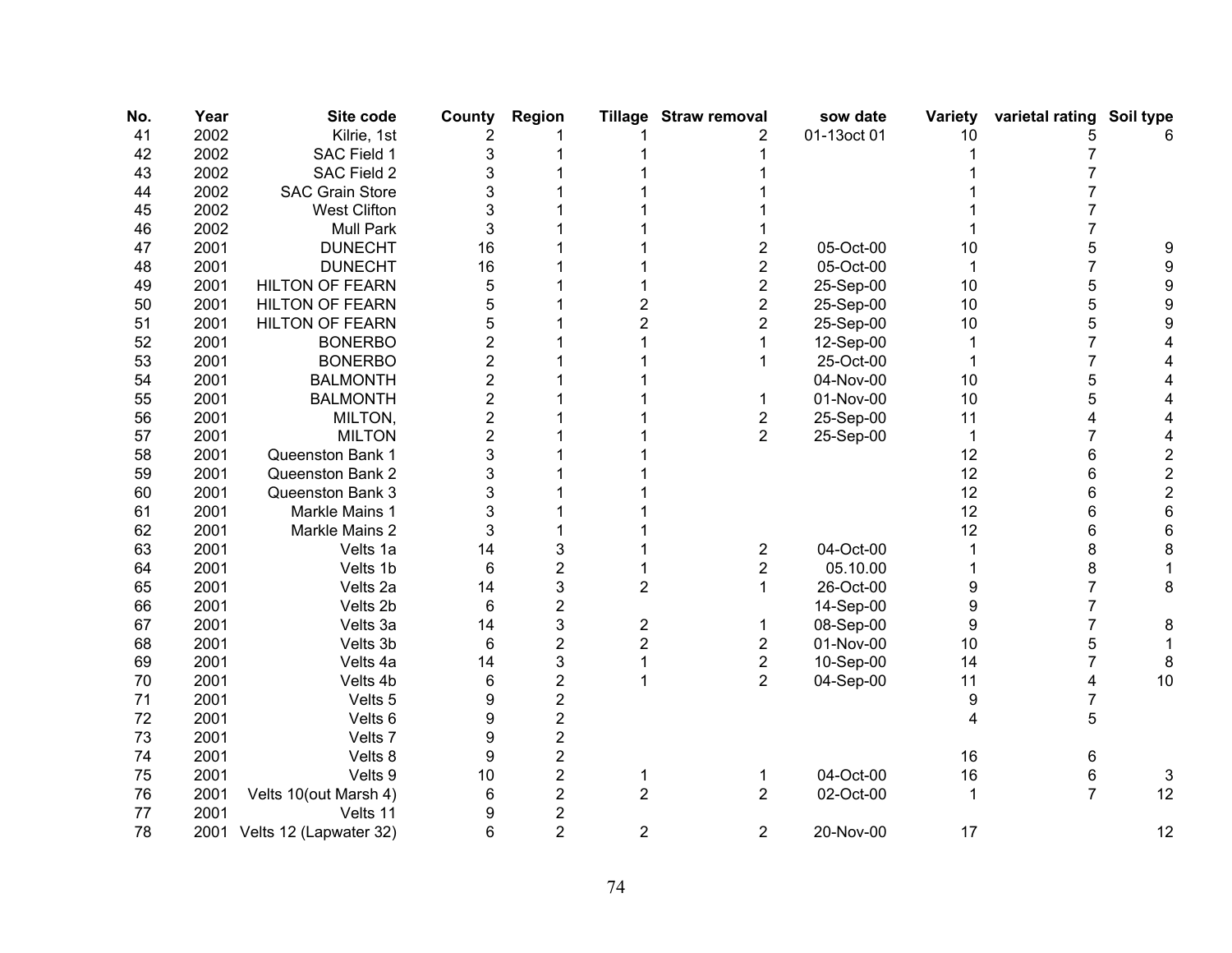| No. | soil                    | soil pH        | soil P                  | soil K                    | soil Mg                 | <b>Fungicide</b>        | <b>Rotation - 1</b> | <b>Rotation -2</b> | <b>Rotation -3</b> | <b>Rotation -4</b> |
|-----|-------------------------|----------------|-------------------------|---------------------------|-------------------------|-------------------------|---------------------|--------------------|--------------------|--------------------|
| 1   | 3                       | 8.1            | 0                       | $\ensuremath{\mathsf{3}}$ | n/a                     |                         |                     | 11                 |                    |                    |
| 2   | 3                       | 7.9            | $\mathbf{2}$            | $\mathbf 2$               | n/a                     |                         | 11                  |                    | 7                  |                    |
| 3   | 3                       | 8.2            | $\overline{\mathbf{c}}$ | $\overline{2}$            | n/a                     |                         | 11                  |                    |                    | 7                  |
|     | 3                       | 7.9            |                         | 1                         | n/a                     |                         | $\overline{7}$      |                    |                    | 10                 |
| 5   | 3                       | $7.5$          | 3                       | $\overline{2}$            | n/a                     |                         | $\overline{7}$      | 2                  |                    | 10                 |
| 6   | 3                       | $7.6$          | $\overline{c}$          | $\overline{c}$            | n/a                     |                         | $10$                |                    |                    |                    |
| 7   | 3                       | $7.3$          | $\overline{\mathbf{c}}$ | $\mathbf 2$               | n/a                     |                         | 7                   |                    |                    | 11                 |
| 8   | 3                       | $\overline{7}$ | 1                       | 1                         | n/a                     |                         |                     |                    |                    | $\mathbf{1}$       |
| 9   | 3                       | 8.2            |                         | $\boldsymbol{2}$          | n/a                     |                         | 10                  | 2                  |                    |                    |
| 10  |                         | 8.3            | 3                       | $\overline{2}$            | n/a                     |                         | 12                  |                    | 12                 |                    |
| 11  |                         | 6.4            | $\overline{\mathbf{c}}$ | $\ensuremath{\mathsf{3}}$ | $\mathbf 5$             |                         | $\overline{7}$      | 2                  | 3                  |                    |
| 12  |                         | 6.4            | $\overline{c}$          | $\mathbf 3$               | 5                       |                         |                     |                    | $\overline{c}$     | 3                  |
| 13  |                         | 6.4            | $\overline{\mathbf{c}}$ | 3                         | 5                       | $\overline{c}$          |                     |                    | $\mathbf{2}$       | 3                  |
| 14  |                         | 6.4            | $\overline{c}$          | 3                         | 5                       | $\overline{2}$          |                     |                    | $\overline{2}$     | 3                  |
| 15  |                         | 6.4            | $\overline{c}$          | 3                         | 5                       | 2                       |                     |                    | $\overline{2}$     | 3                  |
| 16  |                         | 6.4            | $\overline{\mathbf{c}}$ | 3                         | 5                       | $\overline{\mathbf{c}}$ |                     |                    | $\overline{2}$     | 3                  |
| 17  |                         | 6              | 1                       |                           | 4                       | $\overline{\mathbf{c}}$ | 12                  | 12                 | $\overline{2}$     |                    |
| 18  |                         | 6.6            | $\overline{\mathbf{c}}$ | $\mathbf 2$               | 4                       | $\overline{2}$          | 9                   | 3                  |                    |                    |
| 19  | 4                       | 7.2            | $\overline{c}$          | $\mathbf 2$               | $\overline{2}$          |                         |                     | 10                 |                    |                    |
| 20  | 4                       | 7.9            | $\overline{2}$          | 3                         |                         |                         |                     | 10                 |                    |                    |
| 21  |                         | 6.6            | 4                       | 1                         |                         |                         | 10                  |                    | 9                  |                    |
| 22  |                         | 6.2            | 4                       | 1.6                       | $\overline{c}$          |                         | 16                  |                    | 9                  |                    |
| 23  | 3                       | $7.8$          | $\overline{\mathbf{c}}$ | $\mathbf 1$               | $\overline{\mathbf{c}}$ |                         |                     |                    | 2                  |                    |
| 24  | 3                       | 7.8            | $\overline{\mathbf{c}}$ | 3                         | $\overline{c}$          |                         |                     |                    | $\overline{2}$     |                    |
| 25  | 3                       | 7.6            | 3                       | 3                         | 3                       |                         |                     | 2                  |                    |                    |
| 26  | 3                       | 7.4            | $\overline{2}$          | $\overline{2}$            | $\overline{2}$          |                         |                     |                    | 2                  |                    |
| 27  | 3                       | 8.4            |                         | 1                         |                         |                         | 10                  |                    |                    |                    |
| 28  | 3                       | 8.0            | $\overline{\mathbf{c}}$ | $\boldsymbol{2}$          |                         |                         |                     | 10                 |                    |                    |
| 29  | 3                       | $7.8$          | $\overline{\mathbf{c}}$ | 3                         |                         |                         | 7                   | $\overline{2}$     |                    | 10                 |
| 30  | 3                       | 8.4            |                         |                           |                         |                         | $10$                |                    |                    | $\overline{2}$     |
| 31  |                         | 7.8            | 3                       | $\mathbf 2$               | $\overline{c}$          |                         | 7                   |                    | 16                 |                    |
| 32  | 3                       | 8.3            | $\overline{\mathbf{c}}$ | $\overline{c}$            | $\overline{2}$          |                         | 5                   |                    | 1                  | 10                 |
| 33  | 3                       | 8.2            | $\overline{c}$          | $\overline{2}$            | $\mathbf 2$             |                         | 9                   |                    | 16                 |                    |
| 34  |                         | 6.2            | $2.0\,$                 | 3.0                       | $4.0$                   |                         |                     |                    | 3                  |                    |
| 35  |                         | 6.2            | $2.0\,$                 | 3.0                       | 4.0                     |                         |                     |                    | 3                  |                    |
| 36  | 2                       | 6.1            | $1.0$                   | 3.0                       | 3.0                     | 2                       |                     |                    | $\mathbf{2}$       |                    |
| 37  | 2                       | 6.1            | 1.0                     | 3.0                       | 3.0                     | 2                       |                     |                    | $\overline{2}$     |                    |
| 38  | $\overline{2}$          | $6.0\,$        | 1.0                     | 2.0                       | 3.0                     | 2                       |                     |                    | 2                  |                    |
| 39  | $\overline{\mathbf{c}}$ | $6.0\,$        | 1.0                     | 2.0                       | 3.0                     | $\overline{\mathbf{c}}$ |                     |                    | $\boldsymbol{2}$   |                    |
| 40  | $\overline{2}$          | 6.1            | 2.0                     | 3.0                       | 3.0                     | 2                       | 12                  | 12                 | $\overline{2}$     | 2                  |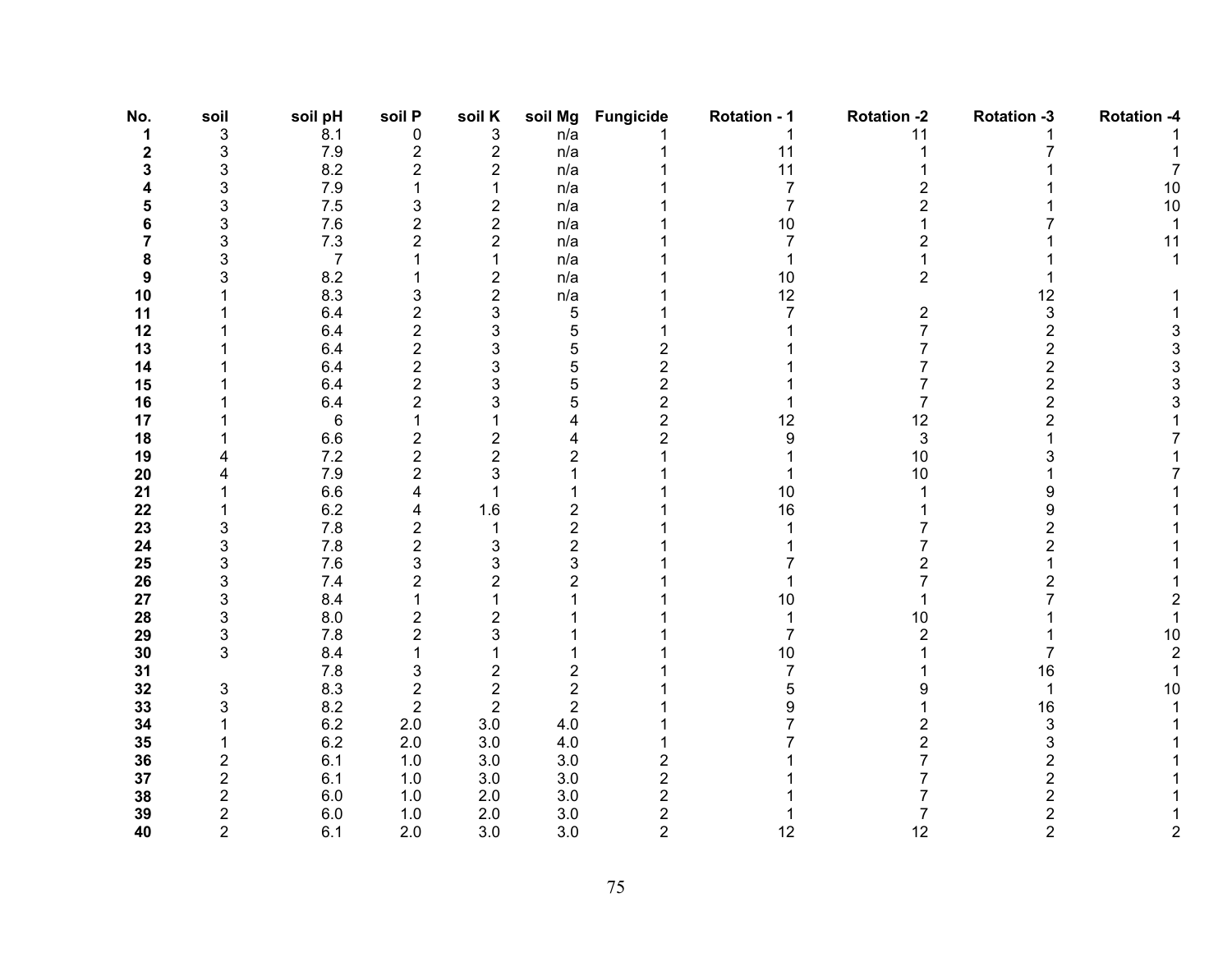| No.<br>41  | soil<br>$\boldsymbol{2}$ | soil pH<br>$6.4\,$ | soil P<br>$2.0\,$       | soil K<br>$2.0\,$                                 | soil Mg<br>2.0                             | <b>Fungicide</b> | <b>Rotation - 1</b><br>$\overline{7}$ | <b>Rotation -2</b><br>$\overline{2}$ | <b>Rotation -3</b> | <b>Rotation -4</b><br>$\overline{7}$   |
|------------|--------------------------|--------------------|-------------------------|---------------------------------------------------|--------------------------------------------|------------------|---------------------------------------|--------------------------------------|--------------------|----------------------------------------|
| 42         |                          |                    |                         |                                                   |                                            |                  |                                       |                                      |                    |                                        |
| 43         |                          |                    |                         |                                                   |                                            |                  |                                       |                                      |                    |                                        |
| 44         |                          |                    |                         |                                                   |                                            |                  |                                       |                                      |                    |                                        |
| 45         |                          |                    |                         |                                                   |                                            |                  |                                       |                                      |                    |                                        |
| 46         |                          |                    |                         |                                                   |                                            |                  |                                       |                                      |                    |                                        |
| 47         | $\overline{\mathbf{c}}$  | 5.9                | 1                       |                                                   |                                            |                  |                                       |                                      | 8                  |                                        |
| 48         | $\overline{c}$           | 5.9                | 1                       | $\frac{2}{2}$                                     | $\frac{2}{2}$                              |                  | $\frac{2}{2}$                         |                                      | 8                  | 338881                                 |
| 49         | $\overline{\mathbf{c}}$  | 6.3                | $\overline{\mathbf{c}}$ |                                                   | 4                                          |                  | $17\,$                                | 17                                   |                    |                                        |
| ${\bf 50}$ | $\overline{\mathbf{c}}$  | 6.3                | $\overline{\mathbf{c}}$ | $\begin{array}{c} 3 \\ 3 \\ 3 \end{array}$        | 4                                          |                  | 17                                    | 17                                   |                    |                                        |
| 51         |                          | 6.3                | $\overline{\mathbf{c}}$ |                                                   | 4                                          |                  | 17                                    | 17                                   |                    |                                        |
| 52         | $\frac{2}{3}$            | 6.5                | $\mathbf{1}$            | $\overline{c}$                                    | 3                                          |                  | $\mathbf{1}$                          | $\overline{7}$                       | 3                  |                                        |
| 53         | 3                        | 6.5                | 1                       | $\frac{2}{2}$                                     | 3                                          |                  | $\boldsymbol{7}$                      | $\frac{3}{2}$                        | 3                  | $\mathbf{1}$                           |
| 54         | 3                        | 6.4                | $\overline{\mathbf{c}}$ |                                                   | 5                                          |                  | 12                                    |                                      | 3                  | $\mathbf{1}$                           |
| 55         | 3                        | $6.2\,$            | $\frac{2}{2}$           | $22222$<br>$222$                                  | 4                                          |                  | 12                                    | 12                                   | $\overline{c}$     |                                        |
| 56         | 3                        | $6.6\,$            |                         |                                                   | 4                                          |                  | 5                                     | $\mathbf{1}$                         |                    |                                        |
| 57         | 3                        | 6.6                | $\overline{\mathbf{c}}$ |                                                   | 4                                          |                  | 5                                     | 1                                    |                    | 1                                      |
| 58         |                          | 5.7                | 3                       |                                                   |                                            |                  | $\overline{7}$                        |                                      |                    |                                        |
| 59         |                          | 5.8                | 3                       |                                                   | $\begin{array}{c} 2 \\ 2 \\ 2 \end{array}$ |                  | 7                                     |                                      |                    |                                        |
| 60         |                          | $5.5\,$            | 3                       |                                                   |                                            |                  |                                       |                                      |                    |                                        |
| 61         | $\overline{\mathbf{c}}$  | $7.2\,$            | 3                       |                                                   | 4                                          |                  |                                       |                                      |                    |                                        |
| 62         | $\boldsymbol{2}$         | 7.3                | $\overline{\mathbf{c}}$ |                                                   | 4                                          |                  |                                       |                                      |                    |                                        |
| 63         | 4                        | 8.1                | 1                       | $\begin{array}{c}\n3 \\ 2 \\ 3 \\ 2\n\end{array}$ | $2.3\,$                                    | 1                |                                       | 10                                   |                    | 7                                      |
| 64         | 3                        | $7.8\,$            | 3                       |                                                   | $\mathbf 2$                                |                  |                                       | $\overline{7}$                       |                    | 1                                      |
| 65         | 4                        | 7.5                | $\overline{2}$          |                                                   | $\mathbf{1}$                               |                  | 14                                    |                                      | $10$               | $\mathbf 1$                            |
| 66         |                          |                    |                         |                                                   |                                            |                  |                                       |                                      |                    |                                        |
| 67         | 4                        | $7.9\,$            | 3                       | $\mathbf{2}$                                      | 1                                          |                  | $10$                                  | 1                                    | $\overline{7}$     | $\begin{array}{c} 2 \\ 1 \end{array}$  |
| 68         | 3                        | 7.7                | $\overline{\mathbf{c}}$ | $\ensuremath{\mathsf{3}}$                         | $\overline{\mathbf{c}}$                    |                  | 1                                     | 7                                    |                    |                                        |
| 69         | 4                        | 8.1                | 1                       | $\mathbf 1$                                       | 1                                          |                  | $10$                                  |                                      | $\overline{7}$     | $\frac{2}{7}$                          |
| $70\,$     | 5                        | $7.1$              | 3                       | $\overline{2}$                                    | $\mathbf{1}$                               |                  | $\mathbf{1}$                          | $\overline{2}$                       | 1                  |                                        |
| $\bf 71$   |                          |                    |                         |                                                   |                                            |                  |                                       |                                      |                    |                                        |
| $\bf 72$   |                          |                    |                         |                                                   |                                            |                  |                                       |                                      |                    |                                        |
| 73         |                          |                    |                         |                                                   |                                            |                  |                                       |                                      |                    |                                        |
| ${\bf 74}$ |                          |                    |                         |                                                   |                                            |                  | 7                                     |                                      |                    |                                        |
| ${\bf 75}$ | $\frac{2}{3}$            | 7.7                | 1                       | $\mathbf 1$                                       | $\frac{2}{3}$                              |                  | 5                                     | $\overline{\mathbf{c}}$              |                    | $\begin{array}{c} 16 \\ 1 \end{array}$ |
| ${\bf 76}$ |                          | 8.3                | $\overline{2}$          | 3                                                 |                                            |                  | 5                                     | 16                                   |                    |                                        |
| 77         |                          |                    |                         |                                                   |                                            |                  | $10$                                  |                                      |                    |                                        |
| 78         | 3                        | 8.2                | $\overline{c}$          | $\mathsf 3$                                       | $\overline{2}$                             |                  | $\boldsymbol{9}$                      | $\mathbf{1}$                         |                    | 1                                      |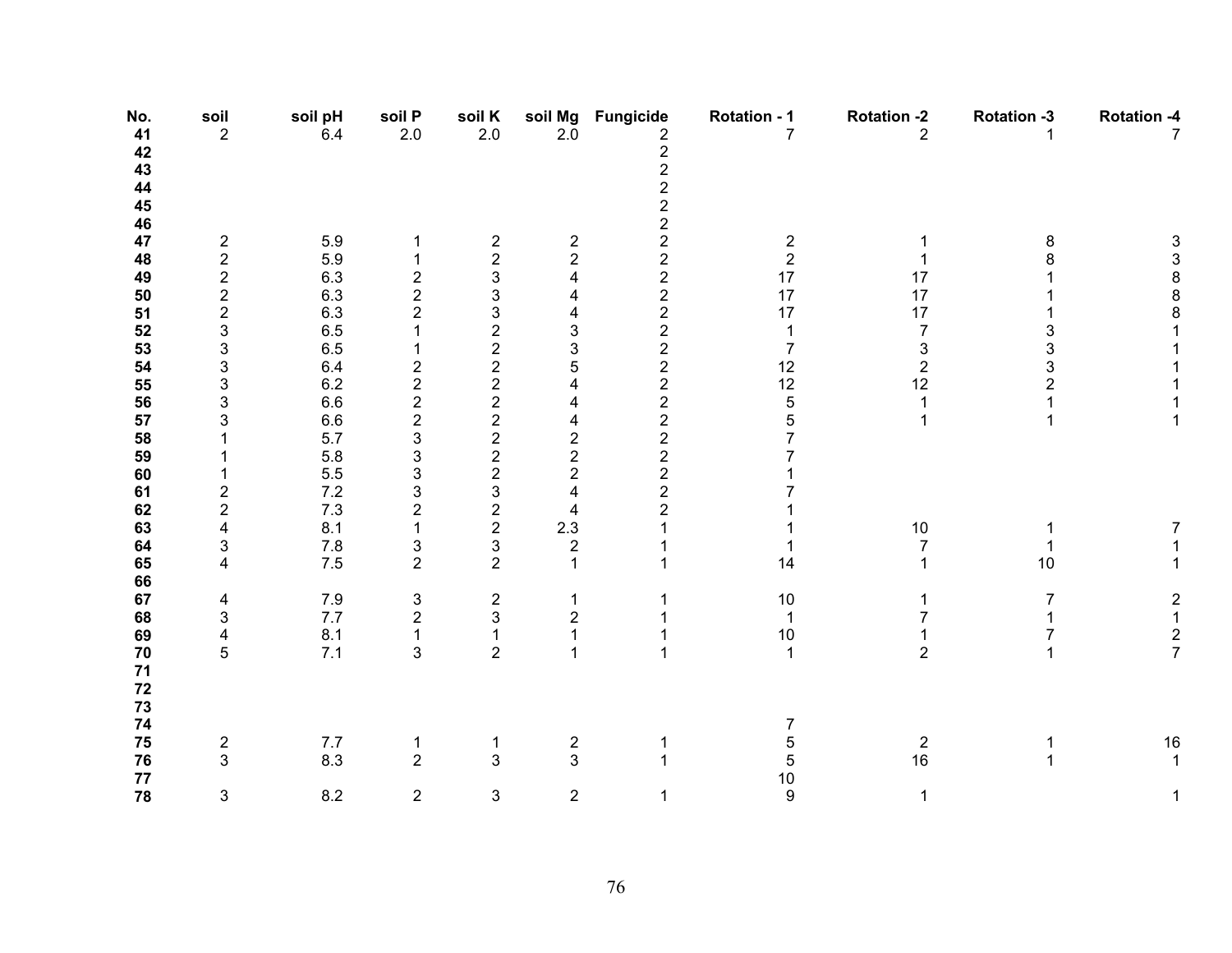| No. | Q1 mean temp | Q1 total rainfall |     | Q2 mean temp Q2 total rainfall | Q3mean temp | Q3 total rainfall Q4 mean temp Q4 total rainfall |      |       |
|-----|--------------|-------------------|-----|--------------------------------|-------------|--------------------------------------------------|------|-------|
| 1   | 11.1         | 226.6             | 4.6 | 193.9                          | 9.8         | 97.1                                             | 17.9 | 126.8 |
| 2   | 11.1         | 226.6             | 4.6 | 193.9                          | 9.8         | 97.1                                             | 17.9 | 126.8 |
| 3   | 11.1         | 226.6             | 4.6 | 193.9                          | 9.8         | 97.1                                             | 17.9 | 126.8 |
| 4   | 11.1         | 226.6             | 4.6 | 193.9                          | 9.8         | 97.1                                             | 17.9 | 126.8 |
| 5   | 11.1         | 226.6             | 4.6 | 193.9                          | 9.8         | 97.1                                             | 17.9 | 126.8 |
| 6   | 11.1         | 226.6             | 4.6 | 193.9                          | 9.8         | 97.1                                             | 17.9 | 126.8 |
| 7   | 11.1         | 226.6             | 4.6 | 193.9                          | 9.8         | 97.1                                             | 17.9 | 126.8 |
| 8   | 11.1         | 226.6             | 4.6 | 193.9                          | 9.8         | 97.1                                             | 17.9 | 126.8 |
| 9   | 11.1         | 226.6             | 4.6 | 193.9                          | 9.8         | 97.1                                             | 17.9 | 126.8 |
| 10  | 11.1         | 226.6             | 4.6 | 193.9                          | 9.8         | 97.1                                             | 17.9 | 126.8 |
| 11  | 8.9          | 314.4             | 3.4 | 167.8                          | 8.2         | 172.6                                            | 15.3 | 131   |
| 12  | 8.9          | 314.4             | 3.4 | 167.8                          | 8.2         | 172.6                                            | 15.3 | 131   |
| 13  | 8.9          | 314.4             | 3.4 | 167.8                          | 8.2         | 172.6                                            | 15.3 | 131   |
| 14  | 8.9          | 314.4             | 3.4 | 167.8                          | 8.2         | 172.6                                            | 15.3 | 131   |
| 15  | 8.9          | 314.4             | 3.4 | 167.8                          | 8.2         | 172.6                                            | 15.3 | 131   |
| 16  | 8.9          | 314.4             | 3.4 | 167.8                          | 8.2         | 172.6                                            | 15.3 | 131   |
| 17  | 8.9          | 314.4             | 3.4 | 167.8                          | 8.2         | 172.6                                            | 15.3 | 131   |
| 18  | 8.9          | 314.4             | 3.4 | 167.8                          | 8.2         | 172.6                                            | 15.3 | 131   |
| 19  | 14.6         | 346.3             | 8.7 | 423.3                          | 12.9        | 299.8                                            | 18.6 | 186.8 |
| 20  | 14.6         | 346.3             | 8.7 | 423.3                          | 12.9        | 299.8                                            | 18.6 | 186.8 |
| 21  | 14.6         | 346.3             | 8.7 | 423.3                          | 12.9        | 299.8                                            | 18.6 | 186.8 |
| 22  | 14.6         | 346.3             | 8.7 | 423.3                          | 12.9        | 299.8                                            | 18.6 | 186.8 |
| 23  | 13.8         | 236.3             | 7.5 | 211.7                          | 12.8        | 134.9                                            | 19.2 | 235.0 |
| 24  | 13.8         | 236.3             | 7.5 | 211.7                          | 12.8        | 134.9                                            | 19.2 | 235.0 |
| 25  | 13.8         | 236.3             | 7.5 | 211.7                          | 12.8        | 134.9                                            | 19.2 | 235.0 |
| 26  | 13.8         | 236.3             | 7.5 | 211.7                          | 12.8        | 134.9                                            | 19.2 | 235.0 |
| 27  | 15.0         | 221.6             | 8.6 | 126.2                          | 14.2        | 126.3                                            | 21.4 | 158.5 |
| 28  | 15.0         | 221.6             | 8.6 | 126.2                          | 14.2        | 126.3                                            | 21.4 | 158.5 |
| 29  | 15.0         | 221.6             | 8.6 | 126.2                          | 14.2        | 126.3                                            | 21.4 | 158.5 |
| 30  | 15.0         | 221.6             | 8.6 | 126.2                          | 14.2        | 126.3                                            | 21.4 | 158.5 |
| 31  | 15.0         | 221.6             | 8.6 | 126.2                          | 14.2        | 126.3                                            | 21.4 | 158.5 |
| 32  | 13.8         | 236.3             | 7.5 | 211.7                          | 12.8        | 134.9                                            | 19.2 | 235.0 |
| 33  | 13.8         | 236.3             | 7.5 | 211.7                          | 12.8        | 134.9                                            | 19.2 | 235.0 |
| 34  | 10.5         | 256               | 3.8 | 152.5                          | 8.5         | 199.4                                            | 14.4 | 321.9 |
| 35  | 10.5         | 256               | 3.8 | 152.5                          | 8.5         | 199.4                                            | 14.4 | 321.9 |
| 36  | 10.6         | 164               | 4.1 | 211.8                          | 8.3         | 119.3                                            | 14.3 | 296   |
| 37  | 10.6         | 164               | 4.1 | 211.8                          | 8.3         | 119.3                                            | 14.3 | 296   |
| 38  | 10.6         | 164               | 4.1 | 211.8                          | 8.3         | 119.3                                            | 14.3 | 296   |
| 39  | 10.6         | 164               | 4.1 | 211.8                          | 8.3         | 119.3                                            | 14.3 | 296   |
| 40  | 10.6         | 164               | 4.1 | 211.8                          | 8.3         | 119.3                                            | 14.3 | 296   |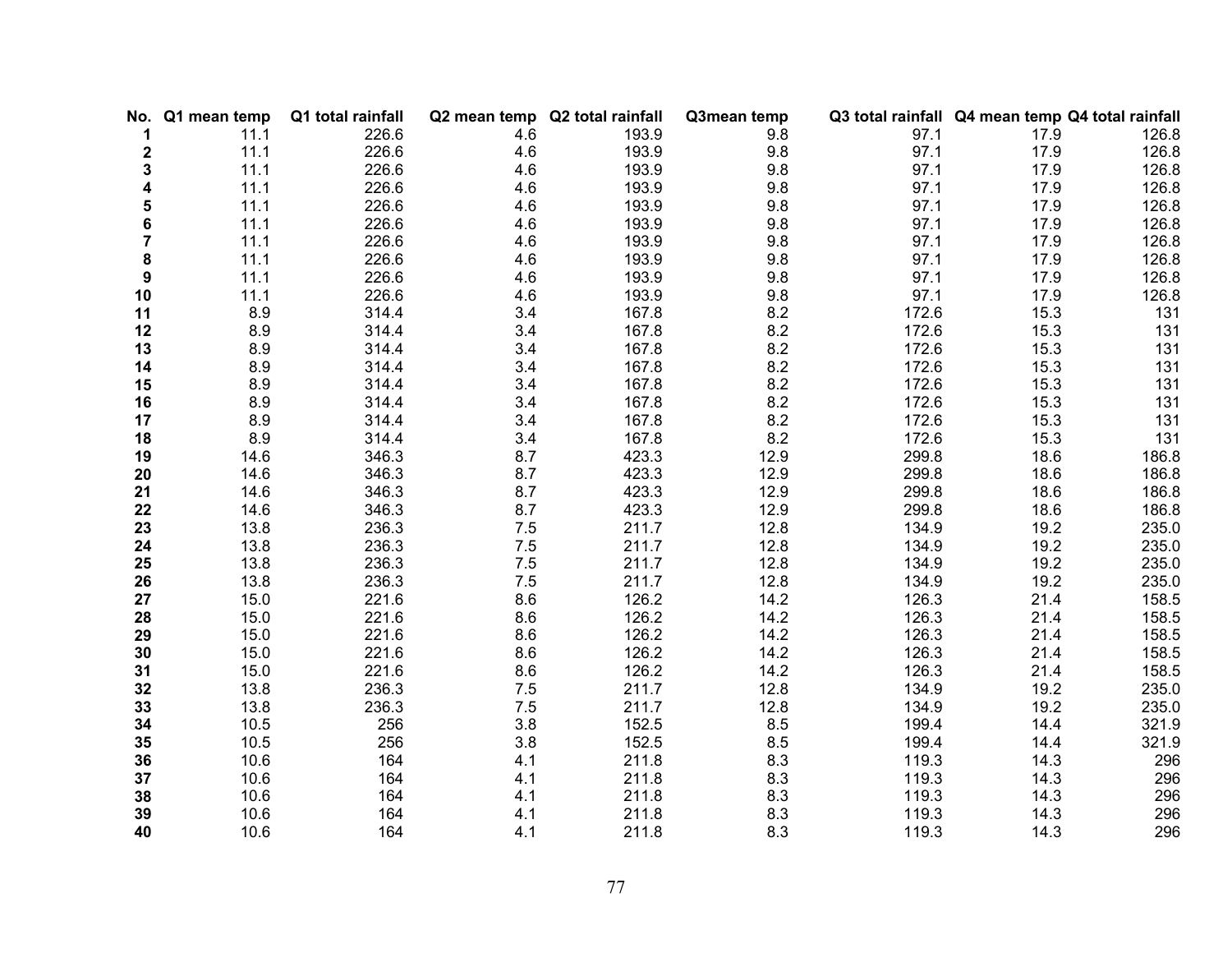| No. | Q1 mean temp | Q1 total rainfall |     | Q2 mean temp Q2 total rainfall | Q3mean temp | Q3 total rainfall Q4 mean temp Q4 total rainfall |      |       |
|-----|--------------|-------------------|-----|--------------------------------|-------------|--------------------------------------------------|------|-------|
| 41  | 10.6         | 164               | 4.1 | 211.8                          | 8.3         | 119.3                                            | 14.3 | 296   |
| 42  | 10.7         | 170               | 4.6 | 113.4                          | 9.2         | 153.9                                            | 14.3 | 324.6 |
| 43  | 10.7         | 170               | 4.6 | 113.4                          | 9.2         | 153.9                                            | 14.3 | 324.6 |
| 44  | 10.7         | 170               | 4.6 | 113.4                          | 9.2         | 153.9                                            | 14.3 | 324.6 |
| 45  | 10.7         | 170               | 4.6 | 113.4                          | 9.2         | 153.9                                            | 14.3 | 324.6 |
| 46  | 10.7         | 170               | 4.6 | 113.4                          | 9.2         | 153.9                                            | 14.3 | 324.6 |
| 47  |              |                   |     |                                |             |                                                  |      |       |
| 48  |              |                   |     |                                |             |                                                  |      |       |
| 49  |              |                   |     |                                |             |                                                  |      |       |
| 50  |              |                   |     |                                |             |                                                  |      |       |
| 51  |              |                   |     |                                |             |                                                  |      |       |
| 52  | 9.3          | 303.7             | 3.2 | 231.6                          | 7.2         | 109.2                                            | 14.1 | 195.8 |
| 53  | 9.3          | 303.7             | 3.2 | 231.6                          | 7.2         | 109.2                                            | 14.1 | 195.8 |
| 54  | 9.3          | 303.7             | 3.2 | 231.6                          | 7.2         | 109.2                                            | 14.1 | 195.8 |
| 55  | 9.3          | 303.7             | 3.2 | 231.6                          | 7.2         | 109.2                                            | 14.1 | 195.8 |
| 56  | 9.3          | 303.7             | 3.2 | 231.6                          | 7.2         | 109.2                                            | 14.1 | 195.8 |
| 57  | 9.3          | 303.7             | 3.2 | 231.6                          | 7.2         | 109.2                                            | 14.1 | 195.8 |
| 58  | 9.8          | 273.6             | 3.6 | 159                            | 7.5         | 141.8                                            | 13.9 | 216.6 |
| 59  | 9.8          | 273.6             | 3.6 | 159                            | 7.5         | 141.8                                            | 13.9 | 216.6 |
| 60  | 9.8          | 273.6             | 3.6 | 159                            | 7.5         | 141.8                                            | 13.9 | 216.6 |
| 61  | 9.8          | 273.6             | 3.6 | 159                            | 7.5         | 141.8                                            | 13.9 | 216.6 |
| 62  | 9.8          | 273.6             | 3.6 | 159                            | 7.5         | 141.8                                            | 13.9 | 216.6 |
| 63  | 13.8         | 623.2             | 8   | 440.3                          | 12.2        | 287.9                                            | 19.4 | 233.8 |
| 64  | 12.9         | 376.4             | 6.4 | 225.2                          | 11.2        | 162.6                                            | 19.2 | 180.8 |
| 65  | 13.8         | 623.2             | 8   | 440.3                          | 12.2        | 287.9                                            | 19.4 | 233.8 |
| 66  | 12.9         | 376.4             | 6.4 | 225.2                          | 11.2        | 162.6                                            | 19.2 | 180.8 |
| 67  | 13.8         | 623.2             | 8   | 440.3                          | 12.2        | 287.9                                            | 19.4 | 233.8 |
| 68  | 12.9         | 376.4             | 6.4 | 225.2                          | 11.2        | 162.6                                            | 19.2 | 180.8 |
| 69  | 13.8         | 623.2             | 8   | 440.3                          | 12.2        | 287.9                                            | 19.4 | 233.8 |
| 70  | 12.9         | 376.4             | 6.4 | 225.2                          | 11.2        | 162.6                                            | 19.2 | 180.8 |
| 71  | 14.7         | 315.4             | 7.4 | 197.5                          | 12.6        | 200.5                                            | 21.4 | 191   |
| 72  | 14.7         | 315.4             | 7.4 | 197.5                          | 12.6        | 200.5                                            | 21.4 | 191   |
| 73  | 14.7         | 315.4             | 7.4 | 197.5                          | 12.6        | 200.5                                            | 21.4 | 191   |
| 74  | 14.7         | 315.4             | 7.4 | 197.5                          | 12.6        | 200.5                                            | 21.4 | 191   |
| 75  | 14.7         | 315.4             | 7.4 | 197.5                          | 12.6        | 200.5                                            | 21.4 | 191   |
| 76  | 12.9         | 376.4             | 6.4 | 225.2                          | 11.2        | 162.6                                            | 19.2 | 180.8 |
| 77  | 14.7         | 315.4             | 7.4 | 197.5                          | 12.6        | 200.5                                            | 21.4 | 191   |
| 78  | 12.9         | 376.4             | 6.4 | 225.2                          | 11.2        | 162.6                                            | 19.2 | 180.8 |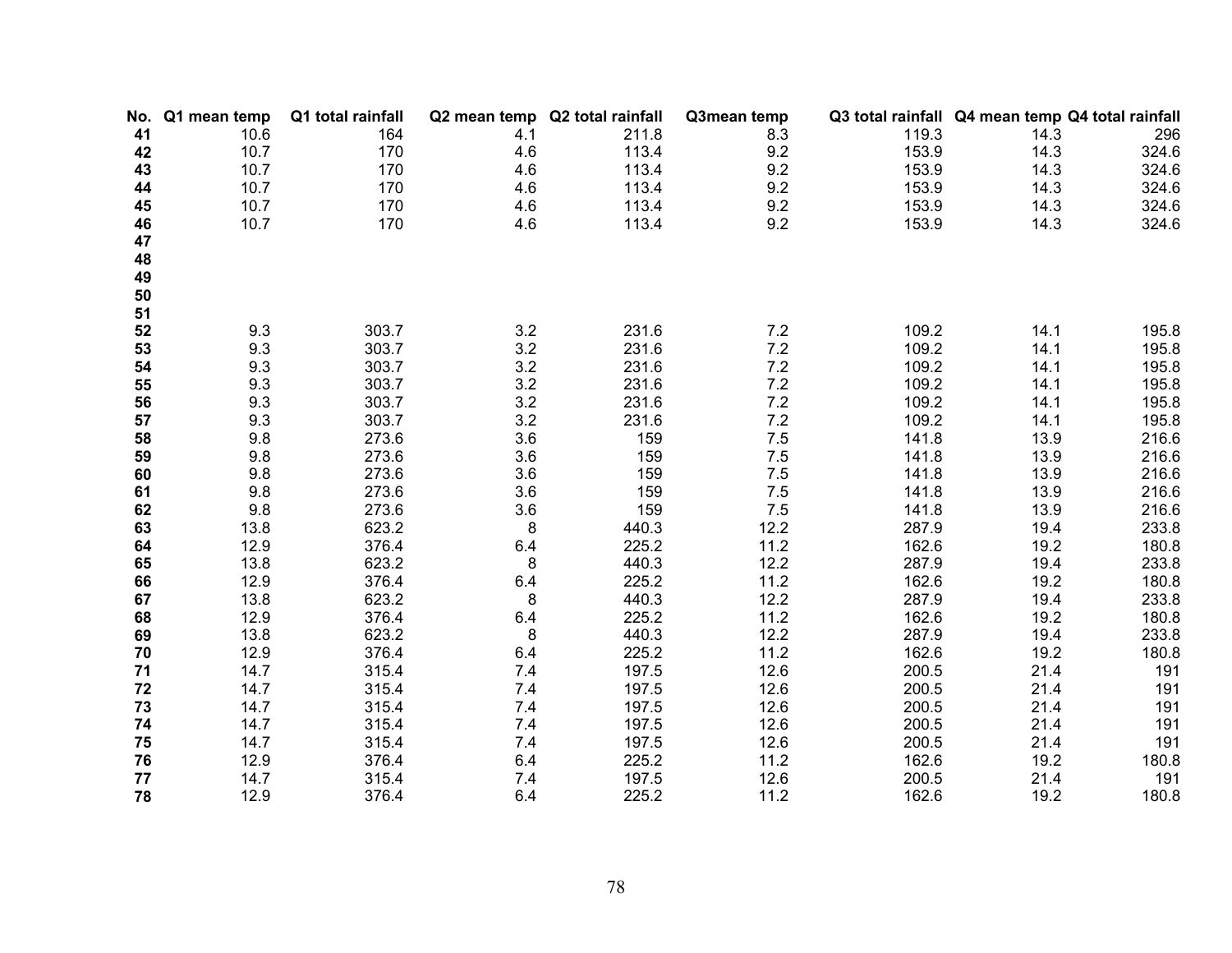Table 30. Site details for field trials

| No. | Year | <b>Trial code</b> | County | Region                  | <b>Tillage</b> | <b>Straw removal</b> | sow date  | Variety | varietal rating | Soil type |
|-----|------|-------------------|--------|-------------------------|----------------|----------------------|-----------|---------|-----------------|-----------|
|     | 2003 | Bankhead-02-01    |        |                         |                |                      | 30-Sep-02 |         |                 |           |
| 2   | 2003 | Bankhead-02-01    |        |                         |                |                      | 30-Sep-02 | 12      |                 |           |
| 3   | 2003 | Bankhead-02-01    |        |                         |                |                      | 31-Oct-02 |         |                 |           |
|     | 2003 | Bankhead-02-01    |        |                         |                |                      | 31-Oct-02 | 12      |                 |           |
|     | 2002 | HGA-01-01         |        |                         |                |                      | 28-Oct-01 |         |                 | 13        |
|     | 2002 | HGA-01-01         |        | $\overline{2}$          |                | 2                    | 06-Nov-01 |         |                 | 13        |
|     | 2002 | HGA-01-01         |        | $\overline{\mathbf{c}}$ |                | $\overline{c}$       | 28-Oct-01 |         |                 | 13        |
|     | 2002 | HGA-01-01         |        | $\overline{\mathbf{c}}$ |                | $\overline{c}$       | 06-Nov-01 |         |                 | 13        |
| 9   | 2002 | HGA-01-02         | 8      | $\overline{2}$          |                | 2                    | 20-Oct-01 |         |                 |           |
| 10  | 2002 | HGA-01-02         | 8      | 2                       |                | 2                    | 06-Nov-01 |         |                 |           |
| 11  | 2002 | HGA-01-02         | 8      | $\overline{2}$          |                | 2                    | 20-Oct-01 |         |                 |           |
| 12  | 2002 | HGA-01-02         | 8      | $\overline{2}$          |                | 2                    | 06-Nov-01 |         |                 |           |
| 13  | 2002 | HGA-01-03         | 11     | 3                       |                | 2                    | 08-Sep-01 |         |                 | 10        |
| 14  | 2002 | HGA-01-03         | 11     | 3                       |                | 2                    | 26-Sep-01 |         |                 | 10        |
| 15  | 2002 | HGA-01-03         | 11     | 3                       |                | 2                    | 08-Sep-01 |         |                 | 10        |
| 16  | 2002 | HGA-01-03         | 11     | 3                       |                |                      | 26-Sep-01 |         |                 | 10        |
| 17  | 2002 | HGA-01-04         | 11     | 3                       |                |                      | 08-Sep-01 |         |                 | 10        |
| 18  | 2002 | HGA-01-04         | 11     | 3                       |                |                      | 26-Sep-01 |         |                 | 10        |
| 19  | 2002 | HGA-01-04         | 11     | 3                       |                |                      | 08-Sep-01 |         |                 | 10        |
| 20  | 2002 | HGA-01-04         | 11     | 3                       |                |                      | 26-Sep-01 |         |                 | 10        |
| 21  | 2002 | HGA-01-05         | 6      | 2                       |                | 2                    | 25-Sep-01 |         |                 | 14        |
| 22  | 2002 | HGA-01-05         | 6      | $\overline{2}$          |                | 2                    | 11-Oct-01 |         |                 | 14        |
| 23  | 2002 | HGA-01-05         | 6      | $\overline{2}$          |                | 2                    | 25-Sep-01 |         |                 | 14        |
| 24  | 2002 | HGA-01-05         | 6      | $\overline{2}$          |                | 2                    | 11-Oct-01 |         |                 | 14        |
| 25  | 2002 | HGA-01-06         | 6      | $\overline{2}$          |                | 2                    |           |         |                 | 10        |
| 26  | 2002 | HGA-01-06         | 6      | $\overline{2}$          |                | 2                    | 02-Nov-01 |         |                 | 10        |
| 27  | 2002 | HGA-01-06         | 6      | $\overline{2}$          |                | 2                    | 02-Nov-01 |         |                 | 10        |
| 28  | 2002 | HGA-01-07         | 14     | 3                       |                |                      | 28-Sep-01 |         |                 | 13        |
| 29  | 2002 | HGA-01-07         | 14     | 3                       |                |                      | 13-Oct-01 |         |                 | 13        |
| 30  | 2002 | HGA-01-07         | 14     | 3                       |                |                      | 28-Sep-01 |         |                 | 13        |
| 31  | 2002 | HGA-01-07         | 14     | 3                       |                |                      | 13-Oct-01 |         |                 | 13        |
| 32  | 2002 | HGA-01-08         | 14     | 3                       |                |                      | 26-Sep-01 |         |                 | 15        |
| 33  | 2002 | HGA-01-08         | 14     | 3                       |                |                      | 15-Oct-01 |         |                 | 15        |
| 34  | 2002 | HGA-01-08         | 14     | 3                       |                |                      | 26-Sep-01 |         |                 | 15        |
| 35  | 2002 | HGA-01-08         | 14     | 3                       |                |                      | 15-Oct-01 |         |                 | 15        |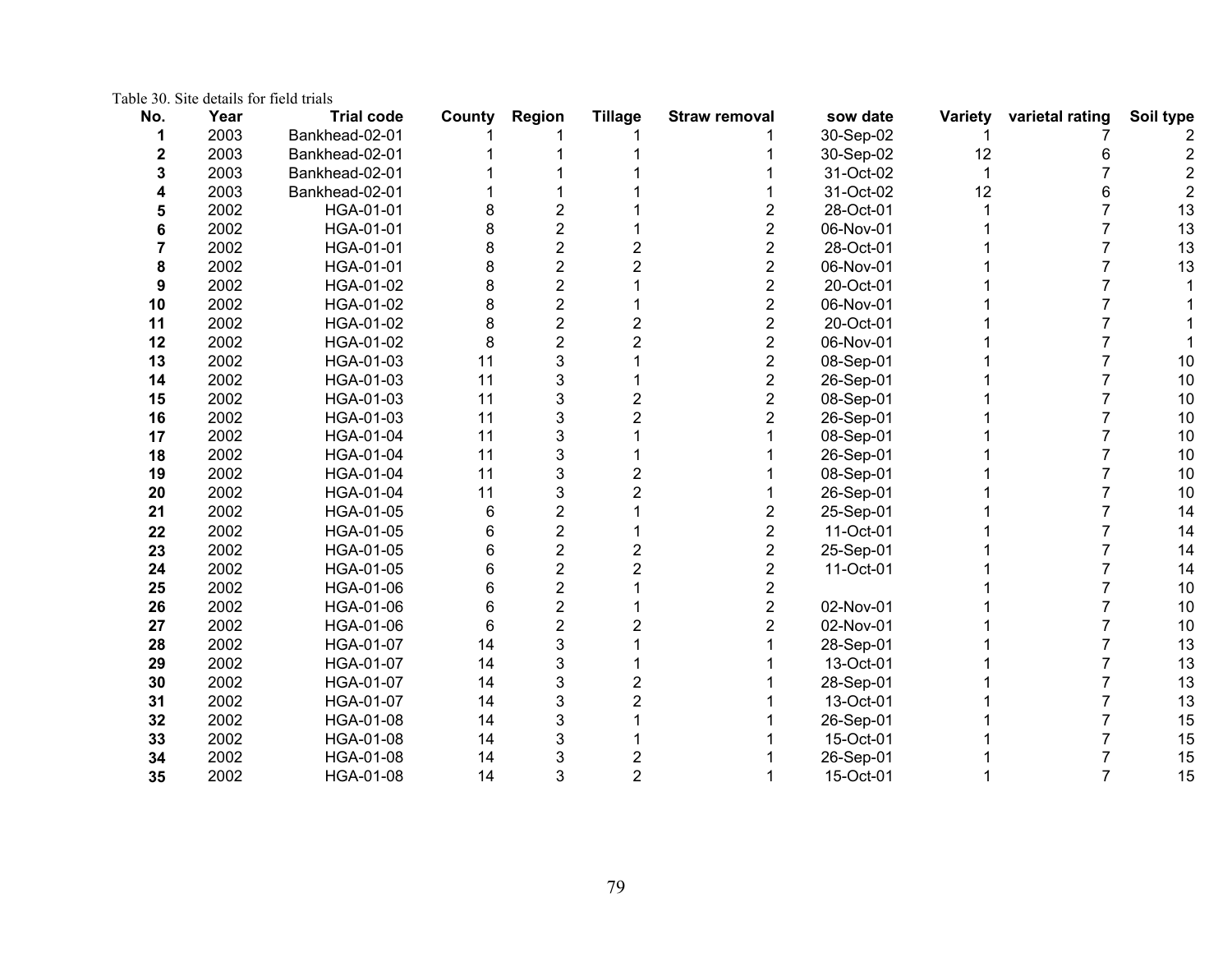| No. | Year | <b>Trial code</b>  | County | Region                  | <b>Tillage</b> | <b>Straw removal</b> | sow date  |   | Variety varietal rating | Soil type |
|-----|------|--------------------|--------|-------------------------|----------------|----------------------|-----------|---|-------------------------|-----------|
| 36  | 2003 | HGA-02-01          | 8      | 2                       |                | 2                    | 30-Sep-02 |   |                         |           |
| 37  | 2003 | HGA-02-01          | 8      | $\overline{2}$          |                | $\overline{2}$       | 28-Oct-02 |   |                         | 3         |
| 38  | 2003 | HGA-02-01          | 8      | $\overline{\mathbf{c}}$ |                | 2                    | 30-Sep-02 |   |                         | 3         |
| 39  | 2003 | HGA-02-01          | 8      | $\overline{c}$          |                | 2                    | 28-Oct-02 |   |                         | 3         |
| 40  | 2003 | HGA-02-02          | 8      | $\overline{c}$          |                | 2                    | 20-Sep-02 |   |                         | 3         |
| 41  | 2003 | HGA-02-02          | 8      | $\overline{2}$          |                | $\overline{2}$       | 28-Oct-02 |   | 5                       | 3         |
| 42  | 2003 | HGA-02-02          | 8      | $\overline{c}$          |                | 2                    | 20-Sep-02 |   | 5                       | 3         |
| 43  | 2003 | HGA-02-02          | 8      | $\overline{2}$          |                | $\overline{2}$       | 28-Oct-02 |   | 5                       | 3         |
| 44  | 2003 | HGA-02-03          | 11     | 3                       |                |                      | 10-Oct-02 |   |                         | 16        |
| 45  | 2003 | HGA-02-03          | 11     | 3                       |                |                      | 25-Sep-02 |   |                         | 16        |
| 46  | 2003 | HGA-02-03          | 11     | 3                       |                |                      | 10-Oct-02 |   |                         | 16        |
| 47  | 2003 | HGA-02-03          | 11     | 3                       |                |                      | 25-Sep-02 |   | 7                       | 16        |
| 48  | 2003 | HGA-02-04          | 6      | $\overline{2}$          |                | 2                    | 01-Oct-02 | 8 |                         | 5         |
| 49  | 2003 | HGA-02-04          | 6      | $\overline{2}$          |                | 2                    | 01-Oct-02 | 8 |                         | 5         |
| 50  | 2003 | HGA-02-05          | 6      | $\overline{2}$          |                |                      | 17-Sep-02 | 9 | 7                       | 6         |
| 51  | 2003 | HGA-02-05          | 6      | $\overline{2}$          |                |                      | 01-Oct-02 | 9 | 7                       | 6         |
| 52  | 2003 | HGA-02-05          | 6      | $\overline{2}$          |                |                      | 17-Sep-02 | 9 |                         | 6         |
| 53  | 2003 | HGA-02-05          | 6      | $\overline{c}$          |                |                      | 01-Oct-02 | 9 |                         | 6         |
| 54  | 2003 | HGA-02-06          | 12     | 3                       |                | 2                    | 07-Oct-02 | 3 | 6                       |           |
| 55  | 2003 | HGA-02-06          | 12     | 3                       |                | $\overline{c}$       | 28-Feb-03 | 3 | 6                       |           |
| 56  | 2003 | HGA-02-06          | 12     | 3                       |                | $\overline{2}$       | 28-Feb-03 |   | 6                       |           |
| 57  | 2002 | Markle Mains-01-01 | 3      |                         |                |                      |           |   |                         | 6         |
| 58  | 2002 | Markle Mains-01-02 |        |                         |                |                      |           |   |                         | 6         |
| 59  | 2001 | SAC-00-01          |        |                         |                |                      | 04-Sep-00 |   |                         |           |
| 60  | 2001 | SAC-00-01          |        |                         |                |                      | 04-Sep-00 |   | 8                       |           |
| 61  | 2001 | SAC-00-01          |        |                         |                |                      | 02-Nov-00 |   | 7                       |           |
| 62  | 2001 | SAC-00-01          |        |                         |                |                      | 02-Nov-00 |   | 8                       |           |
| 63  | 2002 | SAC-01-01          |        |                         |                |                      | 03-Oct-01 |   |                         | 8         |
| 64  | 2002 | SAC-01-01          |        |                         |                |                      | 03-Oct-01 |   | 8                       | 8         |
| 65  | 2002 | SAC-01-01          |        |                         |                |                      | 29-Oct-01 |   | 7                       | 8         |
| 66  | 2002 | SAC-01-01          |        |                         |                |                      | 29-Oct-01 |   | 8                       | 8         |
| 67  | 2001 | VEL-EFT 1          | 14     | 3                       |                |                      | 12-Sep-00 |   |                         | 15        |
| 68  | 2001 | VEL-EFT 1          | 14     | 3                       |                |                      | 04-Oct-00 |   |                         | 15        |
| 69  | 2001 | VEL-EFT 1          | 14     | 3                       |                |                      | 12-Sep-00 |   |                         | 15        |
| 70  | 2001 | VEL-EFT 1          | 14     | 3                       |                |                      | 04-Oct-00 |   | $\overline{7}$          | 15        |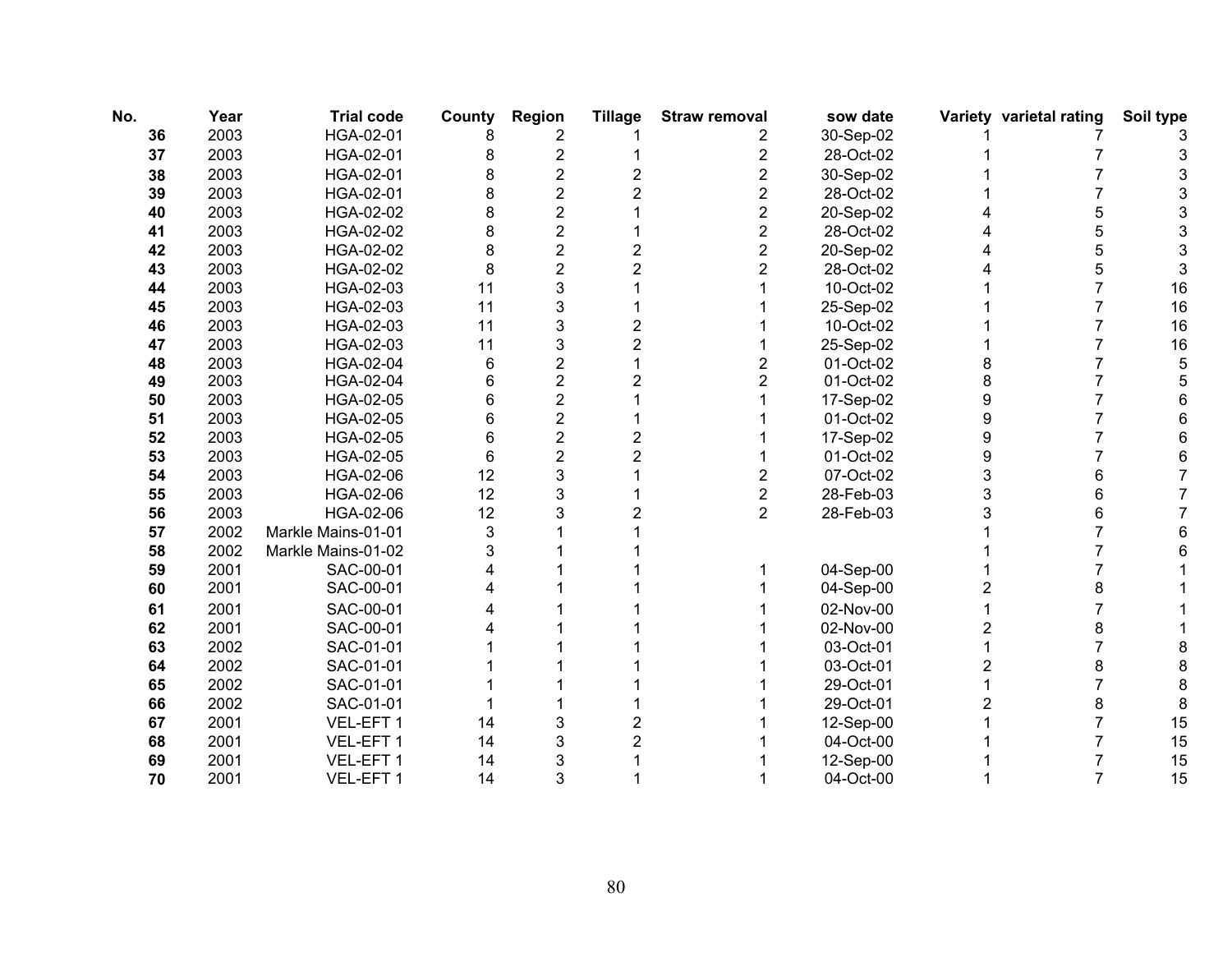| No. | Year | <b>Trial code</b>    | County | Region                  | <b>Tillage</b> | <b>Straw removal</b> | sow date  | <b>Variety</b> | varietal rating | Soil type |
|-----|------|----------------------|--------|-------------------------|----------------|----------------------|-----------|----------------|-----------------|-----------|
| 71  | 2001 | VEL-EFT 1            | 14     | 3                       |                |                      | 04-Oct-00 |                |                 |           |
| 72  | 2001 | VEL-EFT 1            | 14     | 3                       |                |                      | 04-Nov-00 |                |                 | 2         |
| 73  | 2001 | VEL-EFT 1            | 14     | 3                       |                |                      | 04-Oct-00 |                |                 |           |
| 74  | 2001 | VEL-EFT 1            | 14     | 3                       |                |                      | 04-Nov-00 |                |                 |           |
| 75  | 2001 | VEL-EFT <sub>2</sub> |        | $\overline{2}$          |                |                      | 05-Oct-00 |                |                 |           |
| 76  | 2001 | VEL-EFT <sub>2</sub> |        | $\overline{2}$          |                | $\overline{2}$       | 05-Oct-00 |                |                 |           |
| 77  | 2001 | VEL-EFT <sub>2</sub> |        | 2                       |                |                      | 22-Sep-00 |                |                 |           |
| 78  | 2001 | VEL-EFT <sub>2</sub> |        | $\overline{2}$          |                | $\overline{c}$       | 04-Oct-00 |                |                 |           |
| 79  | 2001 | VEL-EFT <sub>2</sub> |        | $\overline{c}$          |                | $\overline{2}$       | 04-Oct-00 |                |                 |           |
| 80  | 2001 | VEL-EFT <sub>2</sub> |        | 2                       |                |                      | 11-Sep-00 |                |                 |           |
| 81  | 2001 | VEL-EFT <sub>2</sub> | 8      | $\overline{2}$          |                | 2                    | 04-Oct-00 |                |                 |           |
| 82  | 2001 | VEL-EFT <sub>2</sub> | 8      | $\overline{2}$          |                | 2                    | 04-Oct-00 |                |                 |           |
| 83  | 2001 | VEL-EFT 3            | 11     | 3                       |                | $\overline{2}$       | 13-Sep-00 |                |                 | 15        |
| 84  | 2001 | VEL-EFT 3            | 11     | 3                       |                | $\overline{2}$       | 13-Oct-00 |                |                 | 15        |
| 85  | 2001 | VEL-EFT 3            | 11     | 3                       |                | 2                    | 13-Sep-00 |                |                 | 15        |
| 86  | 2001 | VEL-EFT 3            | 11     | 3                       |                | $\overline{2}$       | 13-Oct-00 |                |                 | 15        |
| 87  | 2001 | VEL-EFT 3            | 11     | 3                       |                | 2                    | 17-Sep-00 |                |                 |           |
| 88  | 2001 | VEL-EFT 3            | 11     | 3                       |                | 2                    | 14-Oct-00 |                |                 |           |
| 89  | 2001 | VEL-EFT <sub>3</sub> | 11     | 3                       |                | 2                    | 17-Sep-00 |                |                 |           |
| 90  | 2001 | VEL-EFT 3            | 11     | 3                       |                | 2                    | 14-Oct-00 |                |                 |           |
| 91  | 2001 | VEL-EFT 4            | 6      | $\overline{2}$          |                |                      | 24-Sep-00 |                |                 | 14        |
| 92  | 2001 | VEL-EFT 4            | 6      | $\overline{2}$          |                |                      | 28-Oct-00 |                |                 | 14        |
| 93  | 2001 | VEL-EFT 4            |        | $\overline{\mathbf{c}}$ |                |                      | 24-Sep-00 |                |                 | 14        |
| 94  | 2001 | VEL-EFT 4            | 6      | $\overline{2}$          |                |                      | 28-Oct-00 |                |                 | 14        |
| 95  | 2001 | VEL-EFT 4            |        | $\overline{2}$          |                |                      | 14-Oct-00 |                |                 | 14        |
| 96  | 2001 | VEL-EFT 4            | 6      | $\overline{2}$          |                |                      | 28-Oct-00 |                |                 | 14        |
| 97  | 2001 | VEL-EFT 4            |        | $\overline{c}$          |                |                      | 14-Oct-00 |                |                 | 14        |
| 98  | 2001 | VEL-EFT 4            | 6      | $\overline{c}$          |                |                      | 14-Oct-00 |                |                 | 14        |
| 99  | 2001 | VEL-EFT 4            | 6      | 2                       |                |                      | 14-Oct-00 |                |                 | 14        |
| 100 | 2001 | VEL-EFT 4            | 6      | $\overline{2}$          |                |                      | 28-Oct-00 |                |                 | 14        |
| 101 | 2001 | VEL-EFT 4            |        | $\overline{2}$          |                |                      | 28-Oct-00 |                |                 | 14        |
| 102 | 2001 | VEL-EFT 4            | 6      | $\overline{2}$          |                |                      | 28-Oct-00 |                |                 | 14        |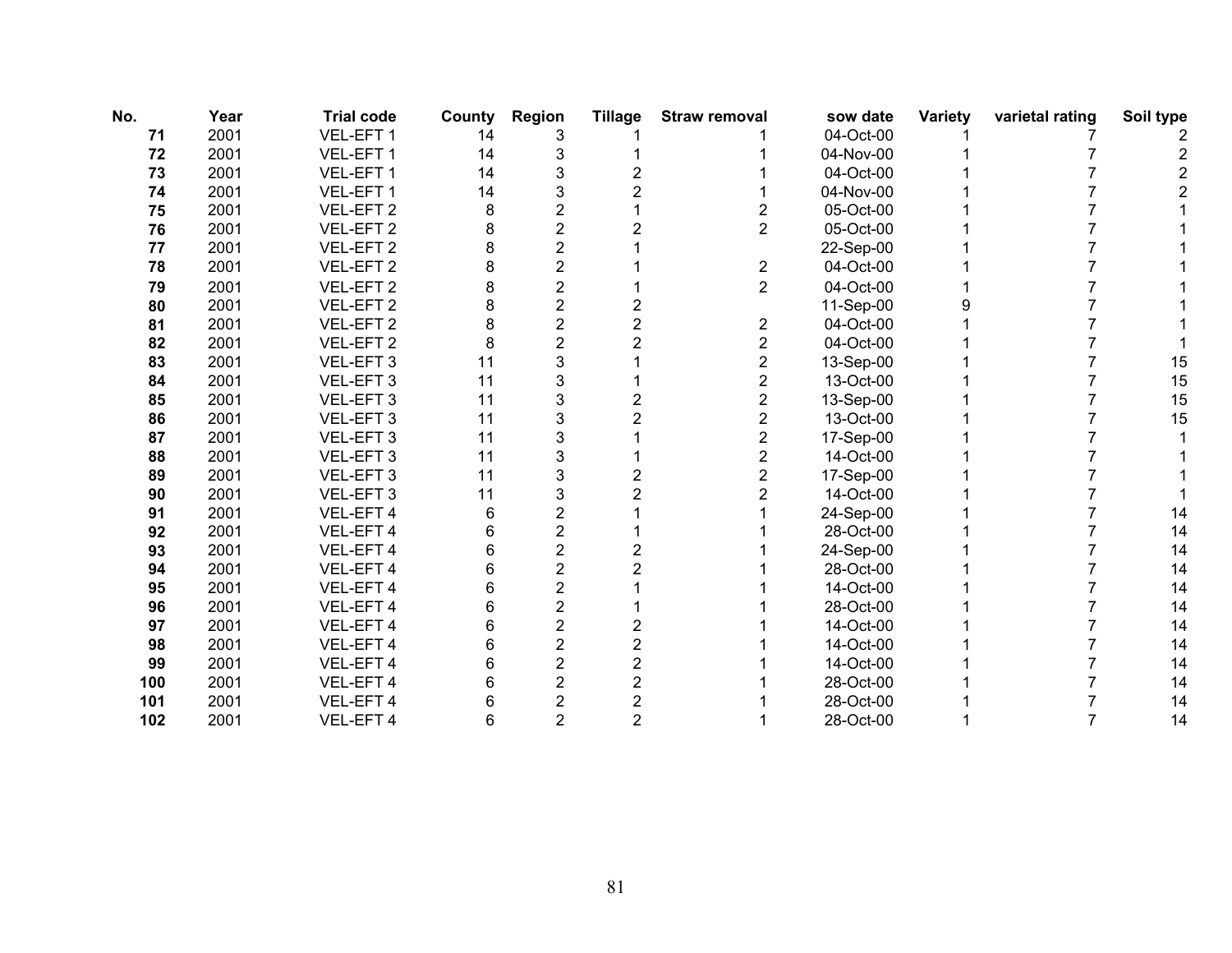| No. |             | soil                    | soil pH | soil P                  | soil K                  | soil Mg        | <b>Rotation - 1</b>     | <b>Rotation -2</b> | <b>Rotation -3</b> | <b>Rotation -4</b>                              |
|-----|-------------|-------------------------|---------|-------------------------|-------------------------|----------------|-------------------------|--------------------|--------------------|-------------------------------------------------|
|     | 1           | 1                       | 6.2     |                         |                         | 4              | 2                       |                    |                    | 5                                               |
|     | $\mathbf 2$ | 1                       | $6.2\,$ |                         |                         | 4              | 2                       |                    |                    | 5                                               |
|     | 3           |                         | $6.2\,$ |                         |                         | 4              | $\overline{\mathbf{c}}$ |                    |                    | 5                                               |
|     |             | 1                       | $6.2\,$ |                         |                         | 4              | $\overline{\mathbf{c}}$ |                    |                    | 5                                               |
|     | 5           | 2                       | $7.3$   | 3                       |                         |                | 14                      |                    | 10                 |                                                 |
|     |             | $\overline{\mathbf{c}}$ | 7.3     | 3                       |                         |                | 14                      |                    | 10                 |                                                 |
|     |             | $\overline{\mathbf{c}}$ | 7.3     | 3                       |                         |                | 14                      |                    | $10$               |                                                 |
|     | 8           | $\overline{\mathbf{c}}$ | 7.3     | 3                       |                         |                | 14                      |                    | $10$               |                                                 |
|     | 9           | 3                       | 8.2     |                         |                         |                | 1                       | 11                 |                    | 7                                               |
|     | 10          | 3                       | 8.2     |                         |                         |                |                         | 11                 |                    | $\overline{\mathbf{7}}$                         |
|     | 11          | 3                       | 8.2     |                         |                         |                |                         | 11                 |                    | $\overline{7}$                                  |
|     | 12          | 3                       | 8.2     |                         |                         |                |                         | 11                 |                    | $\overline{7}$                                  |
|     | 13          | 5                       | 8.0     | 3                       | $\overline{\mathbf{c}}$ |                | 10                      |                    |                    | 22227                                           |
|     | 14          | 5                       | 8.0     | 3                       | $\overline{c}$          |                | 10                      |                    |                    |                                                 |
|     | 15          | 5                       | 8.0     | 3                       | $\overline{c}$          |                | $10$                    |                    |                    |                                                 |
|     | 16          | 5                       | 8.0     | 3                       | $\overline{c}$          |                | 10                      |                    |                    |                                                 |
|     | 17          | 5                       | 7.6     |                         | 3                       | 2              |                         | 10                 |                    |                                                 |
|     | 18          | 5                       | 7.6     |                         | 3                       | $\overline{2}$ |                         | 10                 |                    | $\overline{7}$                                  |
|     | 19          | 5                       | 7.6     |                         | 3                       | $\overline{2}$ |                         | $10$               |                    | $\overline{7}$                                  |
|     | 20          | 5                       | 7.6     |                         | 3                       | $\overline{2}$ |                         | 10                 |                    | $\overline{7}$                                  |
|     | 21          | 5                       | 8.0     | 2                       | $\overline{c}$          | 1              | 10                      |                    |                    |                                                 |
|     | 22          | 5                       | 8.0     | $\overline{2}$          | $\overline{c}$          |                | $10$                    |                    | 7                  | $\begin{array}{c} 2 \\ 2 \\ 2 \\ 2 \end{array}$ |
|     | 23          | 5                       | 8.0     | $\overline{2}$          | $\overline{c}$          |                | 10                      |                    | 7                  |                                                 |
|     | 24          | 5                       | 8.0     | $\overline{\mathbf{c}}$ | $\overline{\mathbf{c}}$ | 1              | 10                      |                    | $\overline{7}$     |                                                 |
|     | 25          | 5                       |         | $\overline{2}$          | $\overline{c}$          |                |                         |                    |                    |                                                 |
|     | 26          | 5                       |         | $\mathbf 2$             | $\overline{c}$          |                |                         |                    |                    |                                                 |
|     | 27          | 5                       |         | $\overline{2}$          | $\overline{c}$          |                |                         |                    |                    |                                                 |
|     | 28          | $\overline{c}$          | 7.9     | 4                       | $\overline{\mathbf{c}}$ |                | 14                      |                    | 16                 |                                                 |
|     | 29          | $\overline{\mathbf{c}}$ | 7.9     | 4                       | $\overline{c}$          |                | 14                      |                    | 16                 |                                                 |
|     | 30          | $\overline{c}$          | 7.9     | 4                       | $\overline{\mathbf{c}}$ |                | 14                      |                    | 16                 |                                                 |
|     | 31          | $\overline{2}$          | 7.9     | 4                       | $\overline{2}$          |                | 14                      |                    | 16                 |                                                 |
|     | 32          | 4                       | 8.3     | $\overline{c}$          |                         |                |                         | 14                 |                    | 10                                              |
|     | 33          | 4                       | 8.3     | $\overline{2}$          |                         |                |                         | 14                 |                    | $10$                                            |
|     | 34          | 4                       | 8.3     | $\overline{2}$          |                         | n/a            |                         | 14                 |                    | $10$                                            |
|     | 35          | 4                       | 8.3     | $\overline{2}$          |                         |                |                         | 14                 |                    | $10$                                            |
|     | 36          | $\overline{c}$          | $7.5\,$ |                         | $\overline{c}$          |                | 7                       |                    |                    | 1                                               |
|     | 37          | $\overline{2}$          | 7.5     |                         | $\overline{2}$          |                | 7                       |                    |                    |                                                 |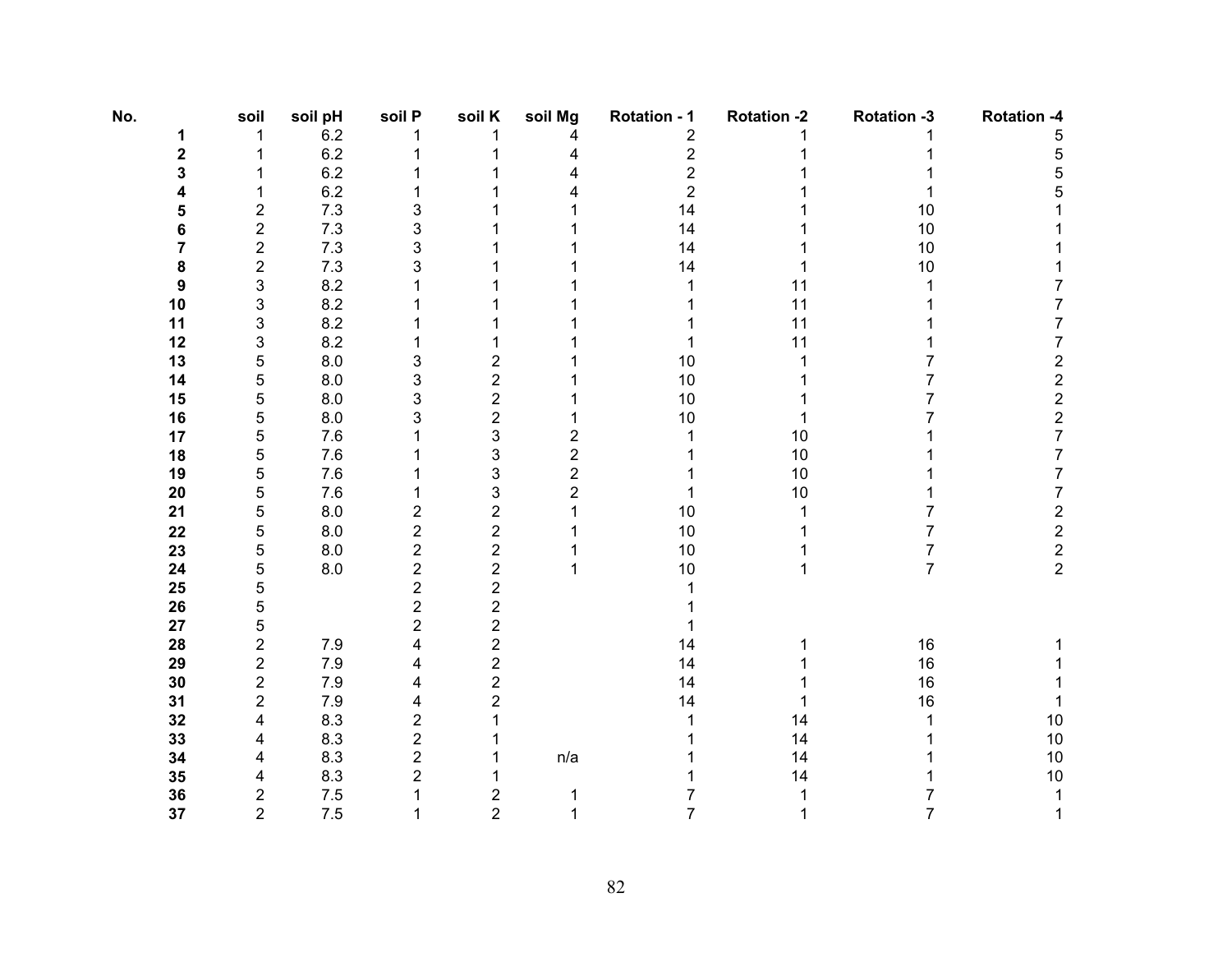| No. |    | soil                    | soil pH | soil P                  | soil K                  | soil Mg        | <b>Rotation - 1</b> | <b>Rotation -2</b> | <b>Rotation -3</b> | <b>Rotation -4</b>                         |
|-----|----|-------------------------|---------|-------------------------|-------------------------|----------------|---------------------|--------------------|--------------------|--------------------------------------------|
|     | 38 | $\sqrt{2}$              | $7.5\,$ |                         | $\boldsymbol{2}$        |                |                     |                    |                    |                                            |
|     | 39 | $\overline{c}$          | $7.5\,$ |                         | $\overline{2}$          |                | 7                   |                    |                    |                                            |
|     | 40 | 2                       | 8.1     | 2                       | 2                       | 2              |                     | 14                 |                    |                                            |
|     | 41 | 2                       | 8.1     | $\overline{\mathbf{c}}$ | $\overline{\mathbf{c}}$ | $\overline{2}$ |                     | 14                 |                    |                                            |
|     | 42 | $\overline{\mathbf{c}}$ | 8.1     | $\overline{\mathbf{c}}$ | $\overline{\mathbf{c}}$ | $\overline{c}$ |                     | 14                 |                    |                                            |
|     | 43 | $\overline{c}$          | 8.1     | 2                       | 2                       | $\overline{c}$ |                     | 14                 |                    |                                            |
|     | 44 | 3                       | 8       | 4                       | 3                       | $\overline{2}$ | 17                  |                    |                    |                                            |
|     | 45 | 3                       | 8       |                         | 3                       | $\overline{2}$ | 17                  |                    |                    |                                            |
|     | 46 | 3                       | 8       | 4                       | 3                       | $\overline{2}$ | 17                  |                    |                    |                                            |
|     | 47 | 3                       | 8       | 4                       | 3                       | 2              | 17                  |                    |                    |                                            |
|     | 48 | 3                       | $7.4$   | $\overline{2}$          | 3                       | 5              |                     |                    |                    |                                            |
|     | 49 | 3                       | $7.4$   | $\overline{2}$          | 3                       | 5              |                     |                    |                    |                                            |
|     | 50 | 2                       | $6.7\,$ | $\overline{\mathbf{c}}$ | $\overline{\mathbf{c}}$ |                | 10                  |                    |                    |                                            |
|     | 51 | 2                       | 6.7     | $\overline{2}$          | $\overline{\mathbf{c}}$ |                | 10                  |                    |                    | $\overline{\mathbf{c}}$                    |
|     | 52 | $\overline{c}$          | 6.7     | $\overline{2}$          | 2                       |                | 10                  |                    |                    | $\overline{\mathbf{c}}$                    |
|     | 53 | $\overline{2}$          | 6.7     | 2                       | $\overline{2}$          |                | 10                  |                    |                    | $\overline{c}$                             |
|     | 54 | 4                       | 8.4     |                         |                         |                | 10                  |                    |                    | $\begin{array}{c} 2 \\ 2 \\ 2 \end{array}$ |
|     | 55 | 4                       | 8.4     |                         |                         |                | 10                  |                    |                    |                                            |
|     | 56 | 4                       | 8.4     |                         |                         |                | $10$                |                    |                    |                                            |
|     | 57 | $\overline{c}$          | 6.9     | 2                       | 2                       |                | $\overline{7}$      |                    |                    |                                            |
|     | 58 | $\overline{2}$          | 6.9     | $\overline{2}$          | 2                       |                |                     |                    |                    |                                            |
|     | 59 | 3                       | $6.6\,$ | 2                       | 2                       | 3              |                     |                    |                    | 5                                          |
|     | 60 | 3                       | $6.6\,$ | $\overline{2}$          | 2                       | 3              |                     |                    |                    | 5                                          |
|     | 61 | 3                       | 6.6     | 2                       | 2                       | 3              |                     |                    |                    | 5                                          |
|     | 62 | 3                       | $6.6\,$ | $\overline{2}$          | 2                       | 3              |                     |                    |                    | 5                                          |
|     | 63 | 4                       | 6.3     | 2                       | 2                       |                |                     | 17                 |                    | 3                                          |
|     | 64 | 4                       | 6.3     | $\overline{c}$          | 2                       |                |                     | 17                 | 3                  | 3                                          |
|     | 65 | 4                       | 6.3     | $\overline{2}$          | 2                       |                |                     | 17                 | 3                  | 3                                          |
|     | 66 | 4                       | 6.3     | $\overline{2}$          | $\overline{2}$          | 4              |                     | 17                 | 3                  | 3                                          |
|     | 67 | 4                       | 8.4     | 2                       |                         | n/a            |                     |                    | 10                 |                                            |
|     | 68 |                         | 8.4     | 2                       |                         | n/a            |                     |                    | 10                 |                                            |
|     | 69 |                         | 8.4     | 2                       |                         | n/a            |                     |                    | 10                 |                                            |
|     | 70 |                         | 8.4     | 2                       |                         | n/a            |                     |                    | 10                 |                                            |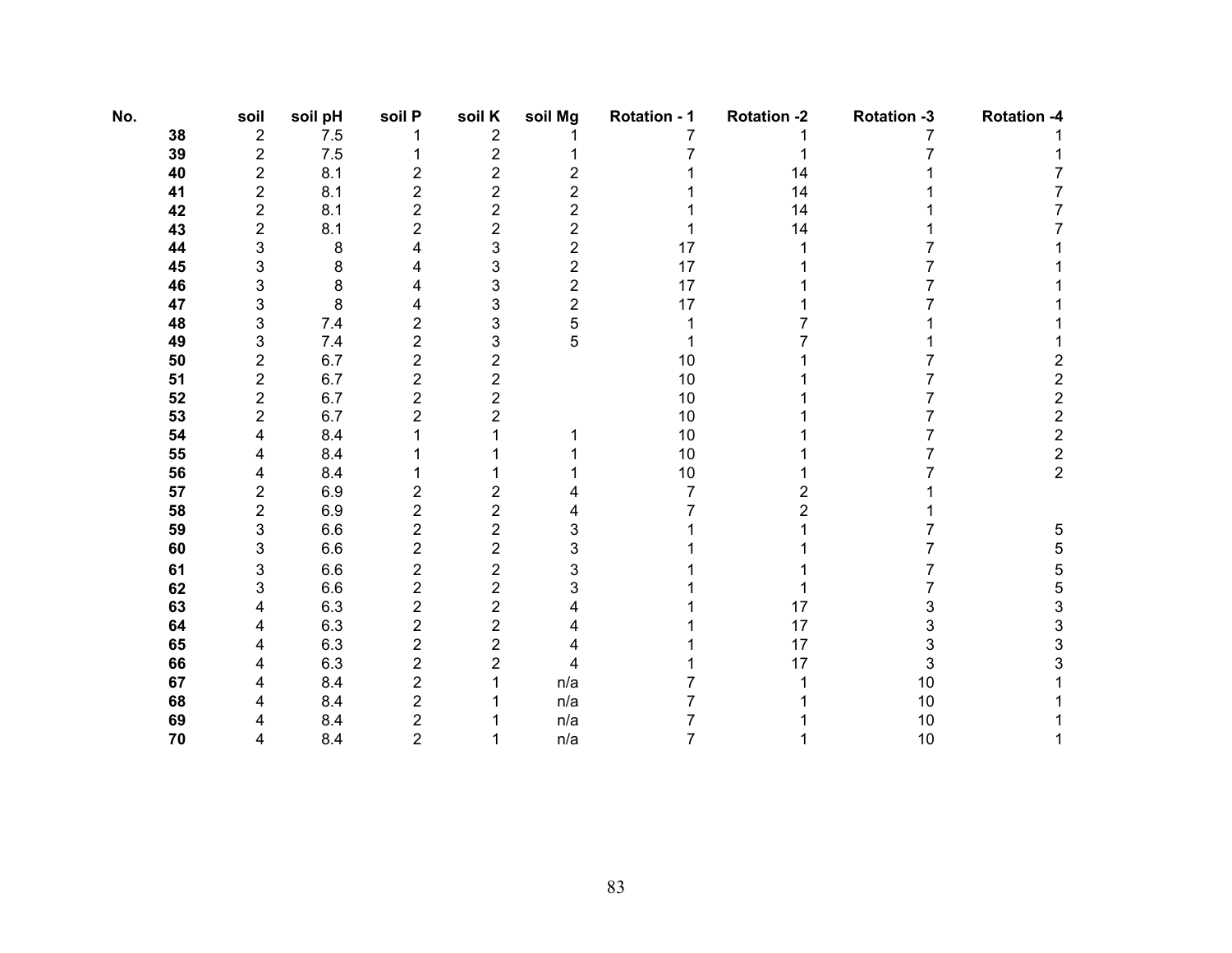| No. | soil | soil pH        | soil P                                | soil K                                | soil Mg                 | <b>Rotation - 1</b> | <b>Rotation -2</b> | <b>Rotation -3</b>      | <b>Rotation -4</b>      |
|-----|------|----------------|---------------------------------------|---------------------------------------|-------------------------|---------------------|--------------------|-------------------------|-------------------------|
| 71  |      | $8.2\,$        | $\overline{\mathbf{c}}$               |                                       | n/a                     |                     |                    | 2                       |                         |
| 72  |      | 8.2            | $\overline{2}$                        |                                       | n/a                     |                     |                    | 2                       |                         |
| 73  |      | $8.2\,$        | $\overline{c}$                        |                                       | n/a                     |                     |                    | $\overline{c}$          |                         |
| 74  |      | $8.2\,$        | $\overline{c}$                        |                                       | n/a                     |                     |                    | $\overline{c}$          |                         |
| 75  | 3    | 8.4            | 3                                     |                                       | $\,6$                   |                     |                    |                         |                         |
| 76  | 3    | 8.4            | 3                                     | 4                                     | 6                       |                     |                    |                         |                         |
| 77  | 3    | $6.3\,$        | 2                                     | $\overline{\mathbf{c}}$               |                         | 11                  |                    |                         |                         |
| 78  | 3    | 8.3            | 3                                     | 4                                     | 6                       | 7                   |                    |                         |                         |
| 79  | 3    | $8.2\,$        | 3                                     | 3                                     | 6                       | 7                   |                    |                         | 9                       |
| 80  | 3    | $6.2\,$        | 3                                     | $\overline{\mathbf{c}}$               | 3                       |                     |                    |                         | 16                      |
| 81  | 3    | 8.3            | 3                                     | 4                                     | 6                       |                     |                    |                         | $\overline{7}$          |
| 82  | 3    | $8.2\,$        | 3                                     | 3                                     | 6                       |                     |                    |                         | 9                       |
| 83  | 4    | 8.1            | 3                                     | $\overline{\mathbf{c}}$               | $\overline{c}$          |                     |                    | 10                      |                         |
| 84  | 4    | 8.1            | 3                                     | $\overline{\mathbf{c}}$               | $\overline{\mathbf{c}}$ |                     |                    | 10                      |                         |
| 85  | 4    | 8.1            | 3                                     | $\overline{c}$                        | $\overline{c}$          |                     |                    | 10                      |                         |
| 86  | 4    | 8.1            | 3                                     | $\overline{\mathbf{c}}$               | $\overline{2}$          |                     |                    | 10                      |                         |
| 87  | 3    | $\bf 8$        | $\overline{c}$                        | $\overline{\mathbf{c}}$               | 3                       |                     |                    | $\overline{\mathbf{c}}$ | 2                       |
| 88  | 3    | 10             | $\overline{2}$                        | $\overline{c}$                        | 5                       |                     |                    | $\overline{2}$          | $\overline{\mathbf{c}}$ |
| 89  | 3    | $\overline{7}$ | $\begin{array}{c} 2 \\ 2 \end{array}$ | $\begin{array}{c} 2 \\ 2 \end{array}$ | $\overline{\mathbf{c}}$ |                     |                    | 2                       | $\overline{\mathbf{c}}$ |
| 90  | 3    | 9              |                                       |                                       | $\overline{\mathbf{4}}$ |                     |                    | $\overline{c}$          | $\overline{2}$          |
| 91  | 5    |                |                                       |                                       |                         |                     |                    | 9                       |                         |
| 92  | 5    |                |                                       |                                       |                         |                     |                    | 9                       |                         |
| 93  | 5    |                |                                       |                                       |                         |                     |                    | 9                       |                         |
| 94  | 5    |                |                                       |                                       |                         |                     |                    | 9                       |                         |
| 95  | 5    |                |                                       |                                       |                         |                     |                    | 2                       | 2                       |
| 96  | 5    |                |                                       |                                       |                         |                     |                    | 2                       | $\overline{\mathbf{c}}$ |
| 97  | 5    |                |                                       |                                       |                         |                     |                    | $\overline{c}$          | $\overline{c}$          |
| 98  | 5    |                |                                       |                                       |                         |                     |                    | 2                       | $\overline{c}$          |
| 99  | 5    |                |                                       |                                       |                         |                     |                    | 2                       | $\overline{\mathbf{c}}$ |
| 100 | 5    |                |                                       |                                       |                         |                     |                    | $\overline{2}$          | $\frac{2}{2}$           |
| 101 | 5    |                |                                       |                                       |                         |                     |                    | 2                       |                         |
| 102 | 5    |                |                                       |                                       |                         |                     |                    |                         | 2                       |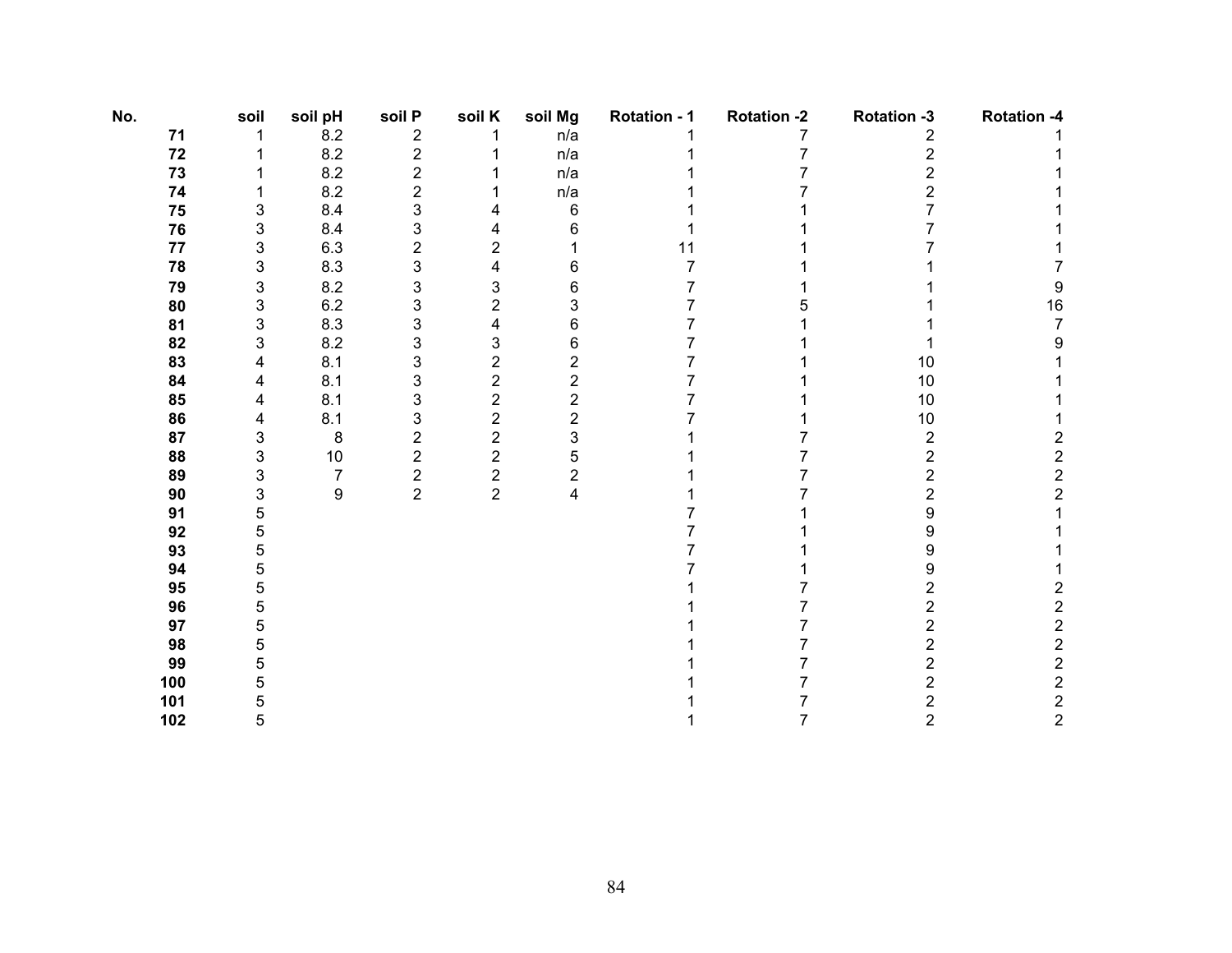| No. |      | Q1 mean temp Q1 total rainfall |       | Q2 mean temp Q2 total rainfall |      | Q3mean temp Q3 total rainfall |      | Q4 mean temp Q4 total rainfall |
|-----|------|--------------------------------|-------|--------------------------------|------|-------------------------------|------|--------------------------------|
| 1   | 8.9  | 314.4                          | 3.4   | 167.8                          | 8.2  | 172.6                         | 15.3 | 131                            |
| 2   | 8.9  | 314.4                          | 3.4   | 167.8                          | 8.2  | 172.6                         | 15.3 | 131                            |
| 3   | 8.9  | 314.4                          | 3.4   | 167.8                          | 8.2  | 172.6                         | 15.3 | 131                            |
| 4   | 8.9  | 314.4                          | 3.4   | 167.8                          | 8.2  | 172.6                         | 15.3 | 131                            |
| 5   | 15.2 | 246.3                          | 8.8   | 212.8                          | 14.2 | 181.9                         | 20.7 | 179.7                          |
| 6   | 15.2 | 246.3                          | 8.8   | 212.8                          | 14.2 | 181.9                         | 20.7 | 179.7                          |
| 7   | 15.2 | 246.3                          | 8.8   | 212.8                          | 14.2 | 181.9                         | 20.7 | 179.7                          |
| 8   | 15.2 | 246.3                          | 8.8   | 212.8                          | 14.2 | 181.9                         | 20.7 | 179.7                          |
| 9   | 15.2 | 246.3                          | 8.8   | 212.8                          | 14.2 | 181.9                         | 20.7 | 179.7                          |
| 10  | 15.2 | 246.3                          | 8.8   | 212.8                          | 14.2 | 181.9                         | 20.7 | 179.7                          |
| 11  | 15.2 | 246.3                          | 8.8   | 212.8                          | 14.2 | 181.9                         | 20.7 | 179.7                          |
| 12  | 15.2 | 246.3                          | 8.8   | 212.8                          | 14.2 | 181.9                         | 20.7 | 179.7                          |
| 13  | 14.3 | 229.4                          | 8.0   | 215.6                          | 13.6 | 157.5                         | 20.0 | 203.4                          |
| 14  | 14.3 | 229.4                          | 8.0   | 215.6                          | 13.6 | 157.5                         | 20.0 | 203.4                          |
| 15  | 14.3 | 229.4                          | 8.0   | 215.6                          | 13.6 | 157.5                         | 20.0 | 203.4                          |
| 16  | 14.3 | 229.4                          | 8.0   | 215.6                          | 13.6 | 157.5                         | 20.0 | 203.4                          |
| 17  | 14.3 | 229.4                          | 8.0   | 215.6                          | 13.6 | 157.5                         | 20.0 | 203.4                          |
| 18  | 14.3 | 229.4                          | 8.0   | 215.6                          | 13.6 | 157.5                         | 20.0 | 203.4                          |
| 19  | 14.3 | 229.4                          | 8.0   | 215.6                          | 13.6 | 157.5                         | 20.0 | 203.4                          |
| 20  | 14.3 | 229.4                          | 8.0   | 215.6                          | 13.6 | 157.5                         | 20.0 | 203.4                          |
| 21  | 13.8 | 236.3                          | 7.5   | 211.7                          | 12.8 | 134.9                         | 19.2 | 235.0                          |
| 22  | 13.8 | 236.3                          | 7.5   | 211.7                          | 12.8 | 134.9                         | 19.2 | 235.0                          |
| 23  | 13.8 | 236.3                          | 7.5   | 211.7                          | 12.8 | 134.9                         | 19.2 | 235.0                          |
| 24  | 13.8 | 236.3                          | $7.5$ | 211.7                          | 12.8 | 134.9                         | 19.2 | 235.0                          |
| 25  | 13.8 | 236.3                          | $7.5$ | 211.7                          | 12.8 | 134.9                         | 19.2 | 235.0                          |
| 26  | 13.8 | 236.3                          | 7.5   | 211.7                          | 12.8 | 134.9                         | 19.2 | 235.0                          |
| 27  | 13.8 | 236.3                          | $7.5$ | 211.7                          | 12.8 | 134.9                         | 19.2 | 235.0                          |
| 28  | 14.6 | 346.3                          | 8.7   | 423.3                          | 12.9 | 299.8                         | 18.6 | 186.8                          |
| 29  | 14.6 | 346.3                          | 8.7   | 423.3                          | 12.9 | 299.8                         | 18.6 | 186.8                          |
| 30  | 14.6 | 346.3                          | 8.7   | 423.3                          | 12.9 | 299.8                         | 18.6 | 186.8                          |
| 31  | 14.6 | 346.3                          | 8.7   | 423.3                          | 12.9 | 299.8                         | 18.6 | 186.8                          |
| 32  | 14.6 | 346.3                          | 8.7   | 423.3                          | 12.9 | 299.8                         | 18.6 | 186.8                          |
| 33  | 14.6 | 346.3                          | 8.7   | 423.3                          | 12.9 | 299.8                         | 18.6 | 186.8                          |
| 34  | 14.6 | 346.3                          | 8.7   | 423.3                          | 12.9 | 299.8                         | 18.6 | 186.8                          |
| 35  | 14.6 | 346.3                          | 8.7   | 423.3                          | 12.9 | 299.8                         | 18.6 | 186.8                          |
| 36  | 11.6 | 310.1                          | 5.0   | 257.7                          | 9.9  | 106.7                         | 17.8 | 115.1                          |
| 37  | 11.6 | 310.1                          | 5.0   | 257.7                          | 9.9  | 106.7                         | 17.8 | 115.1                          |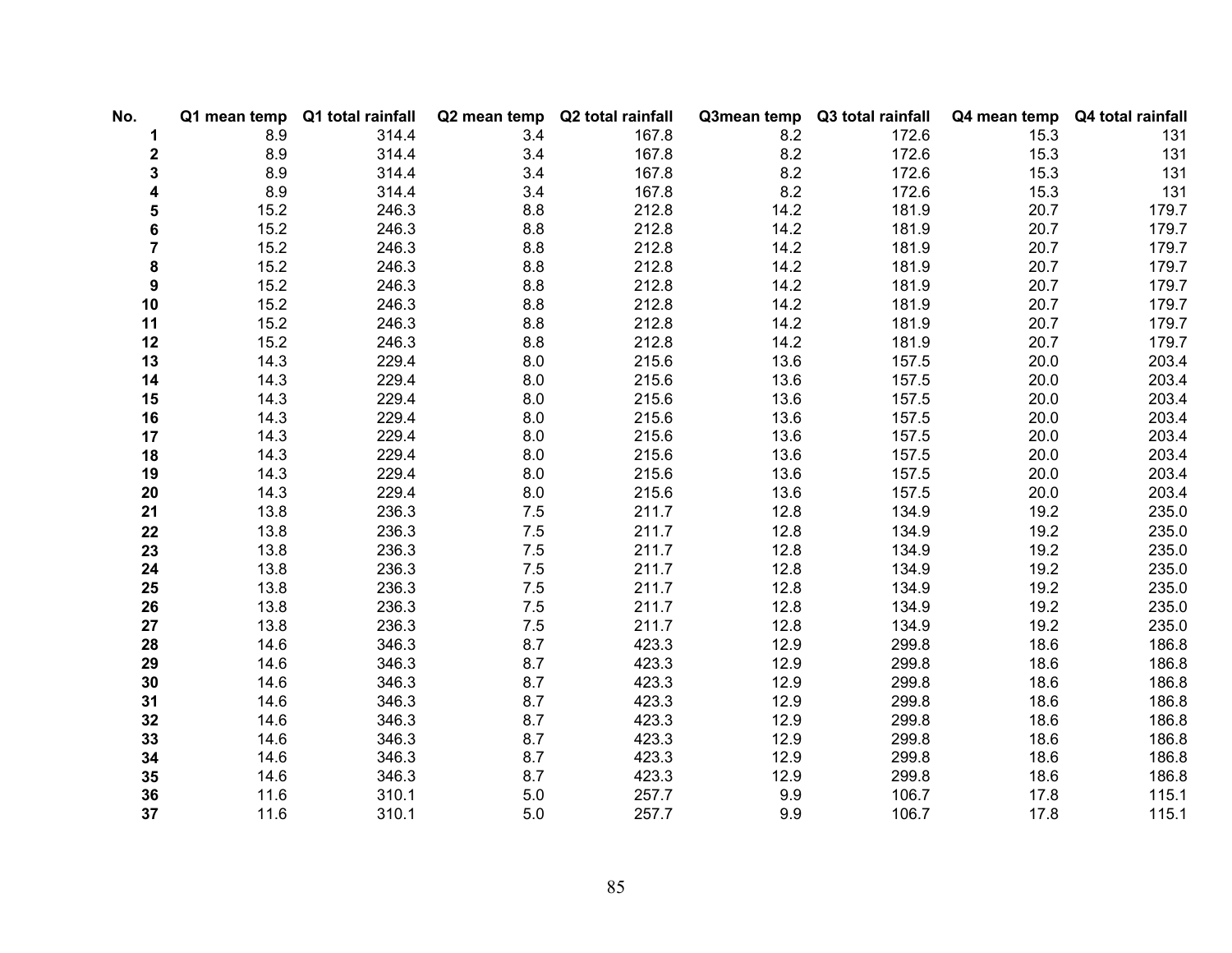| No. |         | Q1 mean temp Q1 total rainfall |       | Q2 mean temp Q2 total rainfall | Q3mean temp | Q3 total rainfall |      | Q4 mean temp  Q4 total rainfall |
|-----|---------|--------------------------------|-------|--------------------------------|-------------|-------------------|------|---------------------------------|
| 38  | 11.6    | 310.1                          | 5.0   | 257.7                          | 9.9         | 106.7             | 17.8 | 115.1                           |
| 39  | 11.6    | 310.1                          | $5.0$ | 257.7                          | 9.9         | 106.7             | 17.8 | 115.1                           |
| 40  | 11.6    | 310.1                          | $5.0$ | 257.7                          | 9.9         | 106.7             | 17.8 | 115.1                           |
| 41  | 11.6    | 310.1                          | $5.0$ | 257.7                          | 9.9         | 106.7             | 17.8 | 115.1                           |
| 42  | 11.6    | 310.1                          | 5.0   | 257.7                          | 9.9         | 106.7             | 17.8 | 115.1                           |
| 43  | 11.6    | 310.1                          | 5.0   | 257.7                          | 9.9         | 106.7             | 17.8 | 115.1                           |
| 44  | 11.6    | 310.1                          | 5.0   | 257.7                          | 9.9         | 106.7             | 17.8 | 115.1                           |
| 45  | 11.6    | 310.1                          | 5.0   | 257.7                          | 9.9         | 106.7             | 17.8 | 115.1                           |
| 46  | 11.6    | 310.1                          | $5.0$ | 257.7                          | 9.9         | 106.7             | 17.8 | 115.1                           |
| 47  | 11.6    | 310.1                          | $5.0$ | 257.7                          | 9.9         | 106.7             | 17.8 | 115.1                           |
| 48  | 9.6     | 250.6                          | 3.8   | 211.8                          | 8.8         | 120.1             | 16.0 | 153.4                           |
| 49  | 9.6     | 250.6                          | 3.8   | 211.8                          | 8.8         | 120.1             | 16.0 | 153.4                           |
| 50  | 10.4    | 267.2                          | 4.2   | 205.6                          | 9.4         | 137.2             | 16.9 | 140.8                           |
| 51  | 10.4    | 267.2                          | 4.2   | 205.6                          | 9.4         | 137.2             | 16.9 | 140.8                           |
| 52  | 10.4    | 267.2                          | 4.2   | 205.6                          | 9.4         | 137.2             | 16.9 | 140.8                           |
| 53  | 10.4    | 267.2                          | 4.2   | 205.6                          | 9.4         | 137.2             | 16.9 | 140.8                           |
| 54  | 11.2    | 459.6                          | $5.0$ | 351.7                          | 9.5         | 196.0             | 16.3 | 195.7                           |
| 55  | 11.2    | 459.6                          | $5.0$ | 351.7                          | 9.5         | 196.0             | 16.3 | 195.7                           |
| 56  | 11.2    | 459.6                          | $5.0$ | 351.7                          | 9.5         | 196.0             | 16.3 | 195.7                           |
| 57  | 10.7    | 170                            | 4.6   | 113.4                          | 9.2         | 153.9             | 14.3 | 324.6                           |
| 58  | 10.7    | 170                            | 4.6   | 113.4                          | 9.2         | 153.9             | 14.3 | 324.6                           |
| 59  | 8       | 636.7                          | 2.2   | 4224.9                         | 5.9         | 197.9             | 12.6 | 319.4                           |
| 60  | 8       | 636.7                          | 2.2   | 4224.9                         | 5.9         | 197.9             | 12.6 | 319.4                           |
| 61  | $\bf 8$ | 636.7                          | 2.2   | 4224.9                         | 5.9         | 197.9             | 12.6 | 319.4                           |
| 62  | 8       | 636.7                          | 2.2   | 4224.9                         | 5.9         | 197.9             | 12.6 | 319.4                           |
| 63  | 10.5    | 256                            | 3.8   | 152.5                          | 8.5         | 199.4             | 14.4 | 321.9                           |
| 64  | 10.5    | 256                            | 3.8   | 152.5                          | 8.5         | 199.4             | 14.4 | 321.9                           |
| 65  | 10.5    | 256                            | 3.8   | 152.5                          | 8.5         | 199.4             | 14.4 | 321.9                           |
| 66  | 10.5    | 256                            | 3.8   | 152.5                          | 8.5         | 199.4             | 14.4 | 321.9                           |
| 67  | 13.8    | 623.2                          | 8.0   | 440.3                          | 12.2        | 287.9             | 19.4 | 233.8                           |
| 68  | 13.8    | 623.2                          | 8.0   | 440.3                          | 12.2        | 287.9             | 19.4 | 233.8                           |
| 69  | 13.8    | 623.2                          | 8.0   | 440.3                          | 12.2        | 287.9             | 19.4 | 233.8                           |
| 70  | 13.8    | 623.2                          | 8.0   | 440.3                          | 12.2        | 287.9             | 19.4 | 233.8                           |